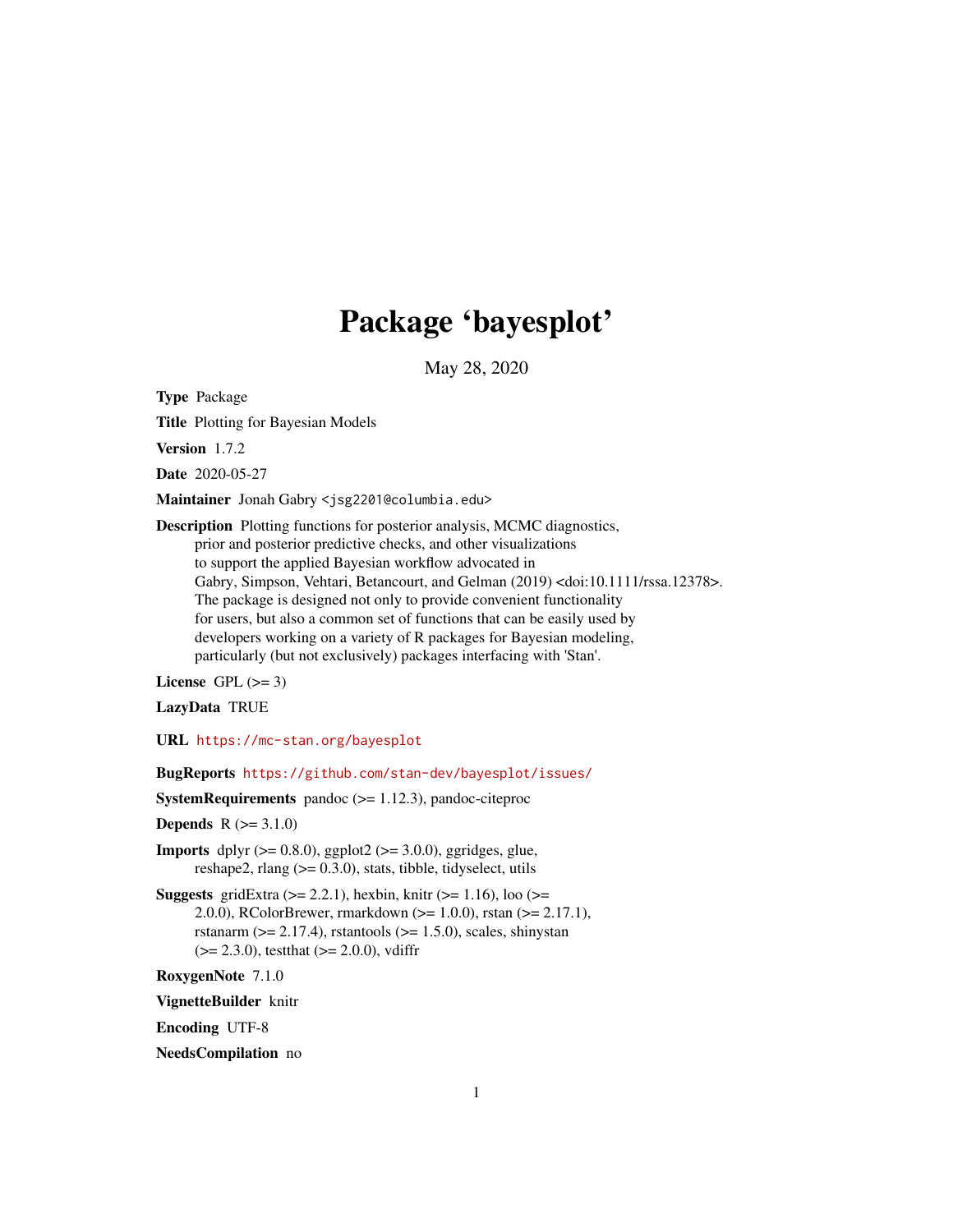Author Jonah Gabry [aut, cre], Tristan Mahr [aut], Paul-Christian Bürkner [ctb], Martin Modrák [ctb], Malcolm Barrett [ctb]

Repository CRAN

Date/Publication 2020-05-28 05:20:07 UTC

# R topics documented:

| 3              |
|----------------|
| $\overline{4}$ |
| 5              |
| 8              |
| 10             |
| 15             |
| 17             |
| 19             |
| 20             |
| 24             |
| 28             |
| 34             |
| 37             |
| 38             |
| 41             |
| 44             |
| 51             |
| 56             |
| 59             |
| 63             |
| 66             |
| 70<br>PPC-loo  |
| 75             |
| 77             |
| 78             |
| 81             |
| 83             |
| 84             |

**Index [88](#page-87-0) Second Line Control Control Control Control Control Control Control Control Control Control Control Co**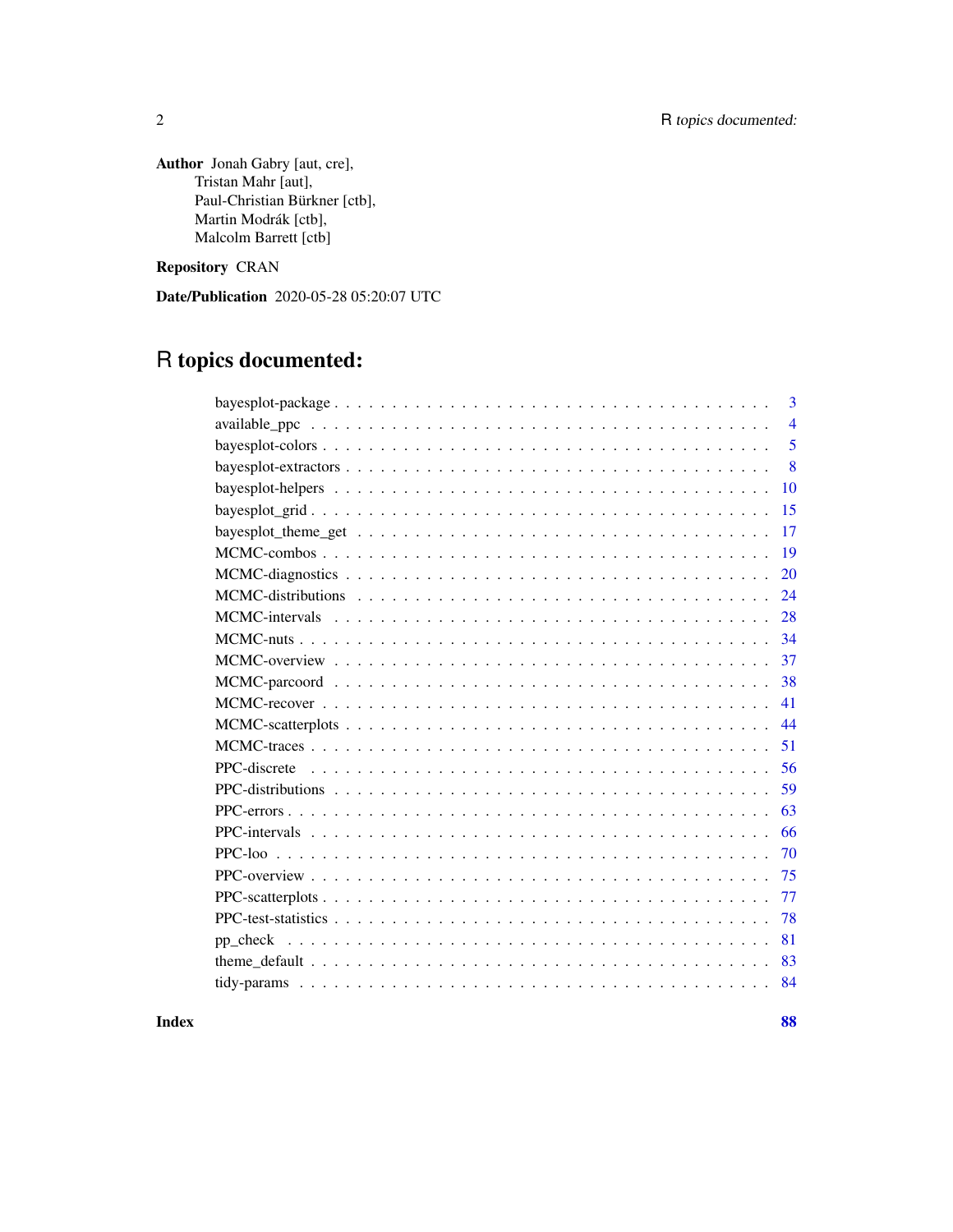<span id="page-2-0"></span>bayesplot-package bayesplot*: Plotting for Bayesian Models*

# **Description**

*Stan Development Team*

The **bayesplot** package provides a variety of **ggplot2**-based plotting functions for use after fitting Bayesian models (typically, though not exclusively, via Markov chain Monte Carlo). The package is designed not only to provide convenient functionality for users, but also a common set of functions that can be easily used by developers working on a variety of packages for Bayesian modeling, particularly (but not necessarily) packages powered by RStan (the R interface to Stan). Examples of packages that will soon (or already are) using **bayesplot** are rstan itself, as well as the rstandependent **rstanarm** and **brms** packages for applied regression modeling.

# Plotting functionality

The plotting functions in bayesplot are organized into several modules:

- [MCMC:](#page-36-1) Visualizations of Markov chain Monte Carlo (MCMC) simulations generated by *any* MCMC algorithm as well as diagnostics. There are also additional functions specifically for use with models fit using the [No-U-Turn Sampler \(NUTS\).](#page-33-1)
- [PPC:](#page-74-1) Graphical prior and posterior predictive checks (PPCs).

In future releases modules will be added specifically for forecasting/out-of-sample prediction and other inference-related tasks.

#### **Resources**

- Online documentation and vignettes: Visit the bayesplot website at [https://mc-stan.](https://mc-stan.org/bayesplot) [org/bayesplot](https://mc-stan.org/bayesplot)
- Bug reports and feature requests: If you would like to request a new feature or if you have noticed a bug that needs to be fixed please let us know at the bayesplot issue tracker at <https://github.com/stan-dev/bayesplot/issues/>
- General questions and help: To ask a question about bayesplot on the Stan Forums forum please visit <https://discourse.mc-stan.org>.

#### References

Gabry, J. , Simpson, D. , Vehtari, A. , Betancourt, M. and Gelman, A. (2019), Visualization in Bayesian workflow. *J. R. Stat. Soc. A*, 182: 389-402. doi:10.1111/rssa.12378. [\(journal version,](https://rss.onlinelibrary.wiley.com/doi/full/10.1111/rssa.12378) [arXiv preprint,](https://arxiv.org/abs/1709.01449) [code on GitHub\)](https://github.com/jgabry/bayes-vis-paper)

# See Also

[theme\\_default\(\)](#page-82-1) for the default ggplot theme used by **bayesplot** and [bayesplot\\_theme\\_set\(\)](#page-16-1) to change it.

[bayesplot-colors](#page-4-1) to set or view the color scheme used for plotting.

[ggplot2::ggsave\(\)](#page-0-0) for saving plots.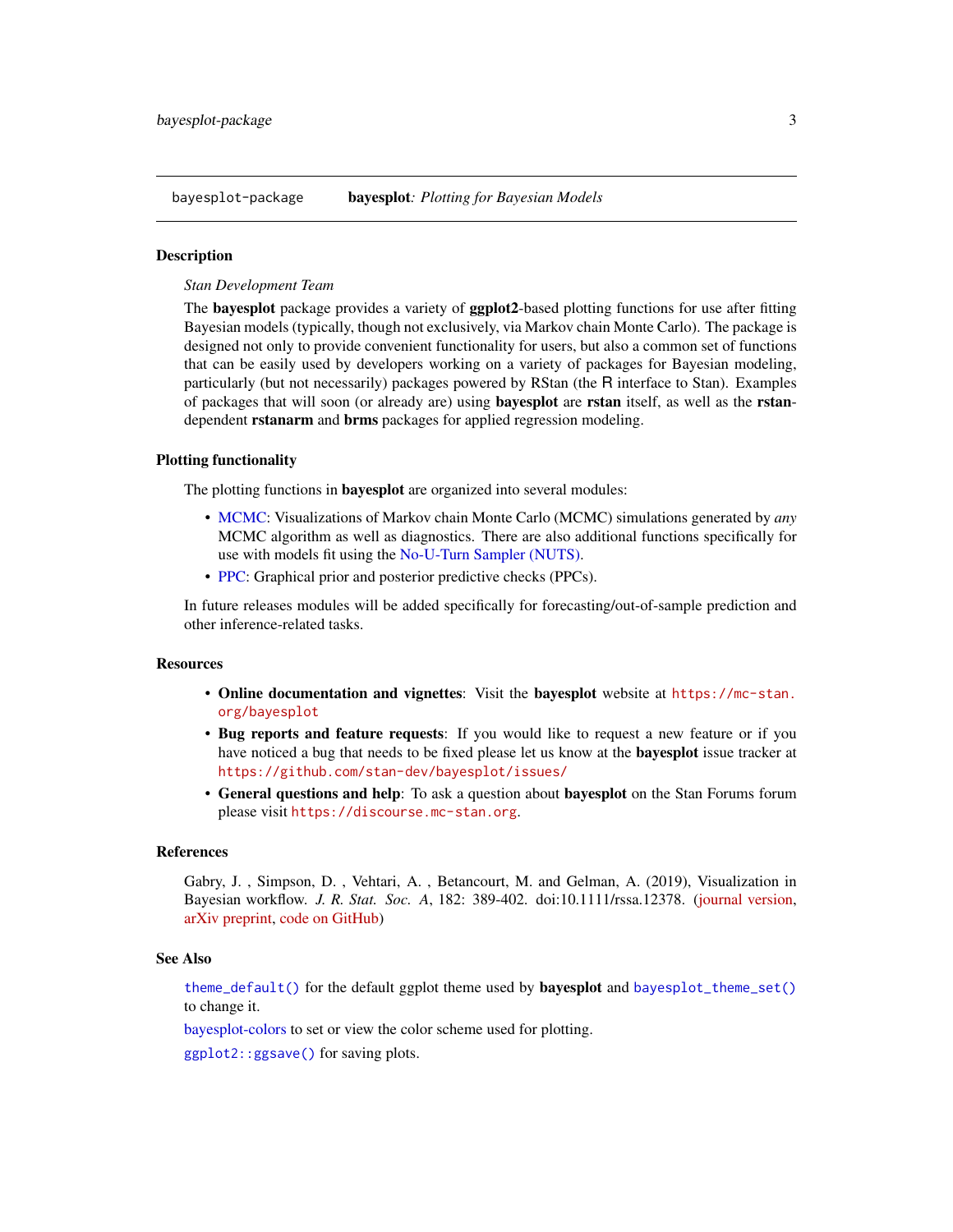### Examples

```
# A few quick examples (all of the functions have many examples
# on their individual help pages)
# MCMC plots
x <- example_mcmc_draws(params = 5)
mcmc\_intervals(x, prob = 0.5)mcmc_intervals(x, regex_pars = "beta")
color_scheme_set("purple")
mcmc_areas(x, regex_pars = "beta", prob = 0.8)
color_scheme_set("mix-blue-red")
mcmc_{\text{t}}race(x, pars = c("alpha", "sigma"),facet_{args} = list(nrow = 2)color_scheme_set("brightblue")
mcmc_scatter(x, pars = c("beta[1]", "sigma"),
             transformations = list(sigma = "log"))
# Graphical PPCs
y <- example_y_data()
yrep <- example_yrep_draws()
ppc_dens_overlay(y, yrep[1:50, ])
color_scheme_set("pink")
ppc\_stat(y, yrep, stat = "median") + grid\_lines()
```

```
ppc_hist(y, yrep[1:8, ])
```
available\_ppc *Get or view the names of available plotting functions*

#### Description

Get or view the names of available plotting functions

#### Usage

```
available_ppc(pattern = NULL, fixed = FALSE, invert = FALSE)
```
available\_mcmc(pattern = NULL, fixed = FALSE, invert = FALSE)

```
pattern, fixed, invert
                 Passed to base:: grep().
```
<span id="page-3-0"></span>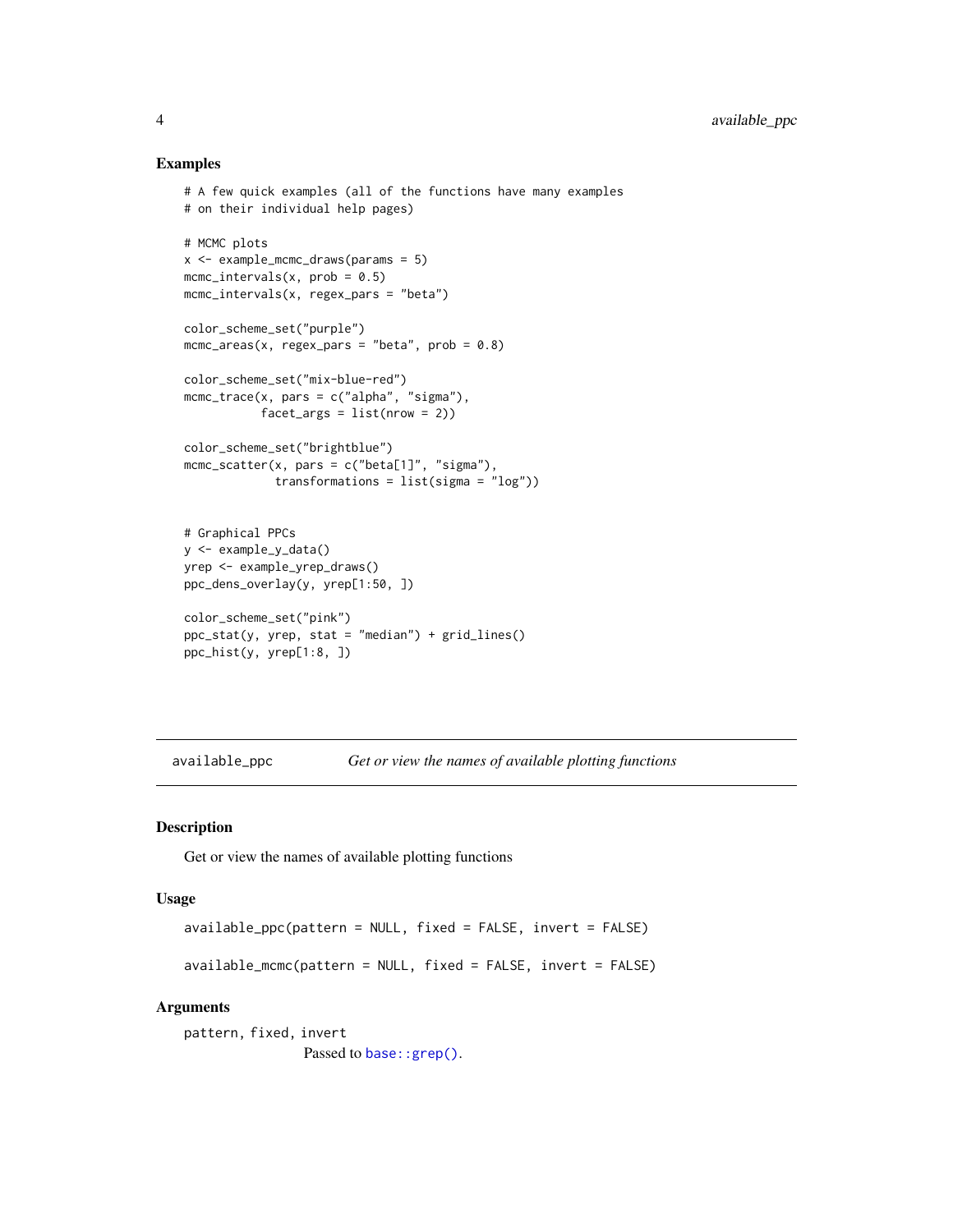# <span id="page-4-0"></span>bayesplot-colors 5

# Value

A possibly empty character vector of function names with several additional attributes (for use by a custom print method). If pattern is missing then the returned object contains the names of all available plotting functions in the [MCMC](#page-36-2) or [PPC](#page-74-2) module, depending on which function is called. If pattern is specified then a subset of function names is returned.

# Examples

```
available_mcmc()
available_mcmc("nuts")
available_mcmc("rhat|neff")
available_ppc("grouped")
available_ppc("grouped", invert = TRUE)
```
<span id="page-4-1"></span>bayesplot-colors *Set, get, or view* bayesplot *color schemes*

# Description

Set, get, or view color schemes. Choose from a preset scheme or create a custom scheme. See the Available color schemes section below for a list of available scheme names. The Custom color schemes section describes how to specify a custom scheme.

# Usage

```
color_scheme_set(scheme = "blue")
color\_scheme\_get(scheme = NULL, i = NULL)color_scheme_view(scheme = NULL)
```

| scheme | For color_scheme_set(), either a string naming one of the available color<br>schemes or a character vector of <i>exactly six</i> colors specifying a custom scheme.                                                             |
|--------|---------------------------------------------------------------------------------------------------------------------------------------------------------------------------------------------------------------------------------|
|        | For color_scheme_get(), scheme can be missing (to get the current color<br>scheme) or a string naming one of the preset schemes.                                                                                                |
|        | For color_scheme_view(), scheme can be missing (to use the current color<br>scheme) or a character vector containing a subset of the available scheme names.                                                                    |
|        | See the Available color schemes section below for a list of available scheme<br>names. The <b>Custom color schemes</b> section describes how to specify a custom<br>scheme.                                                     |
| i      | For color_scheme_get(), an optional subset of the integers from 1 (lightest)<br>to 6 (darkest) indicating which of the colors in the scheme to return. If i is not<br>specified then all six colors in the scheme are included. |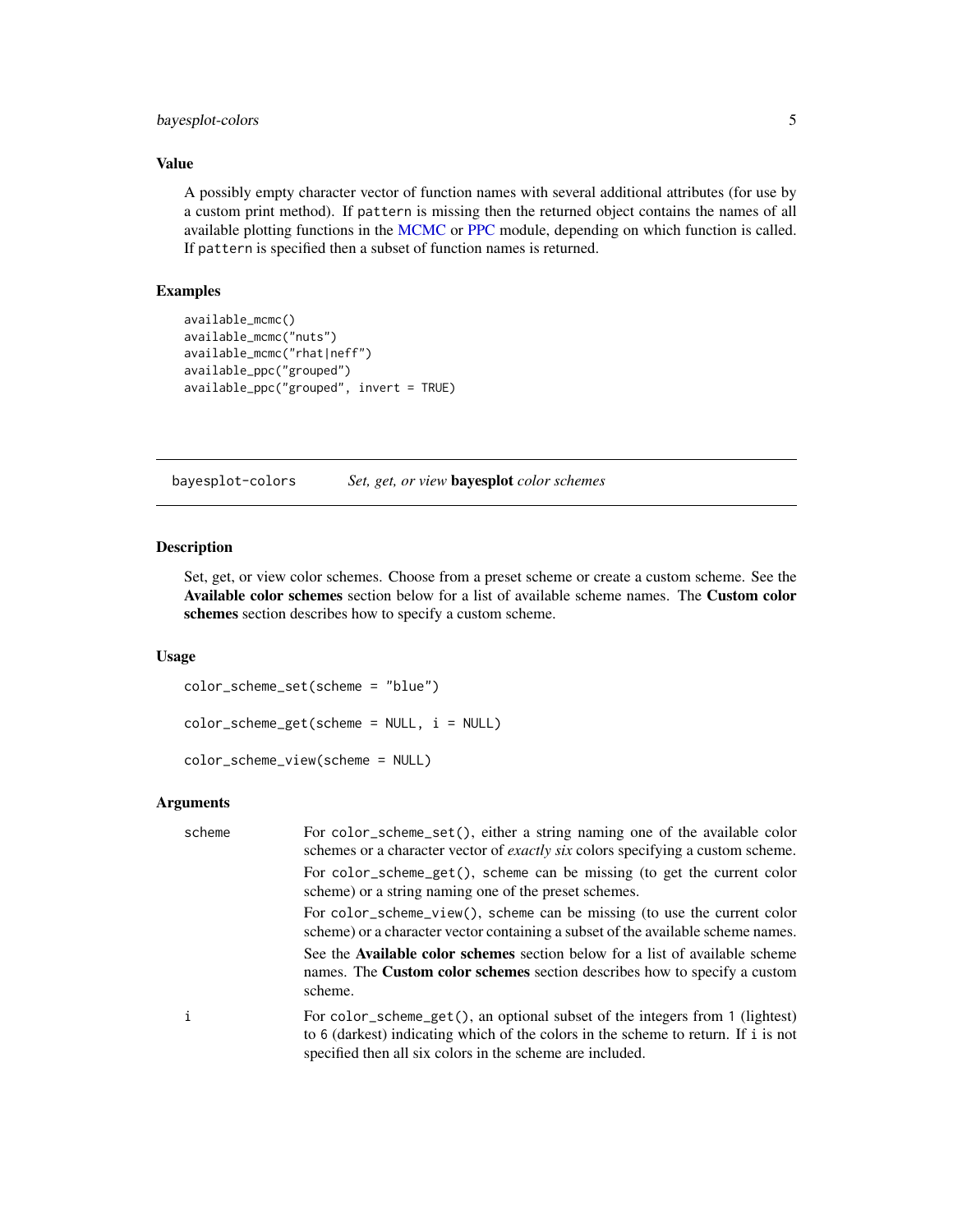Value

color\_scheme\_set() has the side effect of setting the color scheme used for plotting. It also returns [\(invisibly\)](#page-0-0) a list of the hexadecimal color values used in scheme.

color\_scheme\_get() returns a list of the hexadecimal color values (without changing the current scheme). If the scheme argument is not specified the returned values correspond to the current color scheme. If the optional argument i is specified then the returned list only contains length(i) elements.

color\_scheme\_view() returns a ggplot object if only a single scheme is specified and a gtable object if multiple schemes names are specified.

#### Available color schemes

Currently, the available preset color schemes are:

- "blue", "brightblue"
- "gray", "darkgray"
- "green"
- "pink"
- "purple"
- "red"
- "teal"
- "yellow"
- ["viridis"](https://CRAN.R-project.org/package=viridis), "viridisA", "viridisB", "viridisC", "viridisD", "viridisE"
- "mix-x-y", replacing x and y with any two of the scheme names listed above (e.g. "mix-tealpink", "mix-blue-red", etc.). The order of x and y matters, i.e., the color schemes "mix-blue-red" and "mix-red-blue" are not identical. There is no guarantee that every possible mixed scheme will look good with every possible plot.
- "brewer-x", replacing x with the name of a palette available from RColorBrewer: : brewer.pal() (e.g., brewer-PuBuGn).

If you have a suggestion for a new color scheme please let us know via the **bayesplot** [issue tracker.](https://github.com/stan-dev/bayesplot/issues)

## Custom color schemes

A bayesplot color scheme consists of six colors. To specify a custom color scheme simply pass a character vector containing either the names of six [colors](#page-0-0) or six hexadecimal color values (or a mix of names and hex values). The colors should be in order from lightest to darkest. See the end of the Examples section for a demonstration.

#### See Also

[theme\\_default\(\)](#page-82-1) for the default ggplot theme used by **bayesplot** and [bayesplot\\_theme\\_set\(\)](#page-16-1) to change it.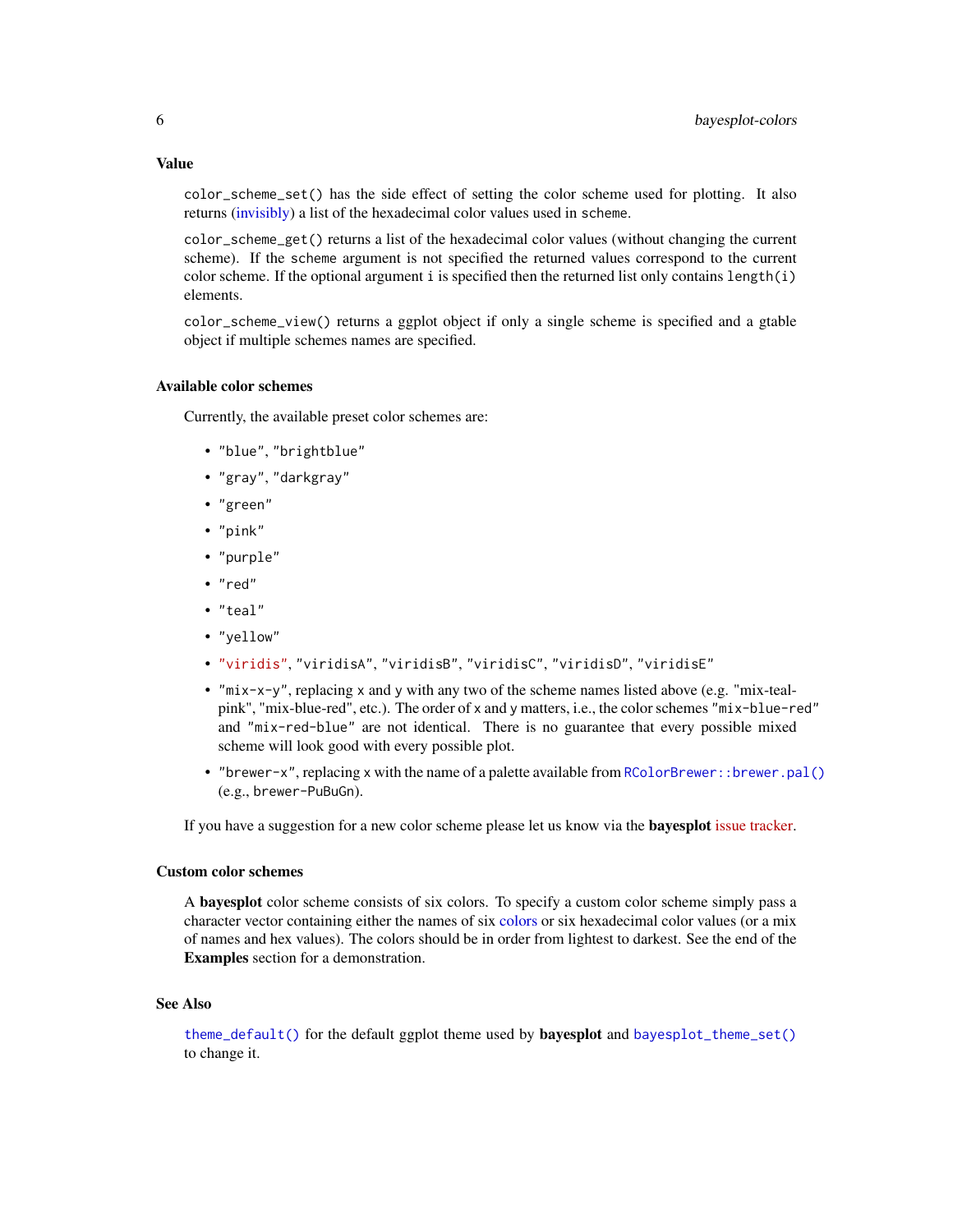# bayesplot-colors 7

```
color_scheme_set("blue")
color_scheme_view()
color_scheme_get()
color_scheme\_get(i = c(3, 5)) # 3rd and 5th colors only
color_scheme_get("brightblue")
color_scheme_view("brightblue")
# compare multiple schemes
color_scheme_view(c("pink", "gray", "teal"))
color_scheme_view(c("viridis", "viridisA", "viridisB", "viridisC"))
color_scheme_set("pink")
x <- example_mcmc_draws()
mcmc_intervals(x)
color_scheme_set("teal")
color_scheme_view()
mcmc_intervals(x)
color_scheme_set("red")
mcmc_areas(x, regex_pars = "beta")
color_scheme_set("purple")
color_scheme_view()
y <- example_y_data()
yrep <- example_yrep_draws()
ppc\_stat(y, yrep, stat = "mean") + legend\_none()############################
### Mixing color schemes ###
############################
color_scheme_set("mix-teal-pink")
ppc_stat(y, yrep, stat = "sd") + legend_none()
mcmc_areas(x, regex_pars = "beta")
##########################
### ColorBrewer scheme ###
##########################
color_scheme_set("brewer-Spectral")
color_scheme_view()
mcmc_trace(x, pars = "sigma")###########################
### Custom color scheme ###
###########################
orange_scheme <- c("#ffebcc", "#ffcc80",
                   "#ffad33", "#e68a00",
                   "#995c00", "#663d00")
color_scheme_set(orange_scheme)
```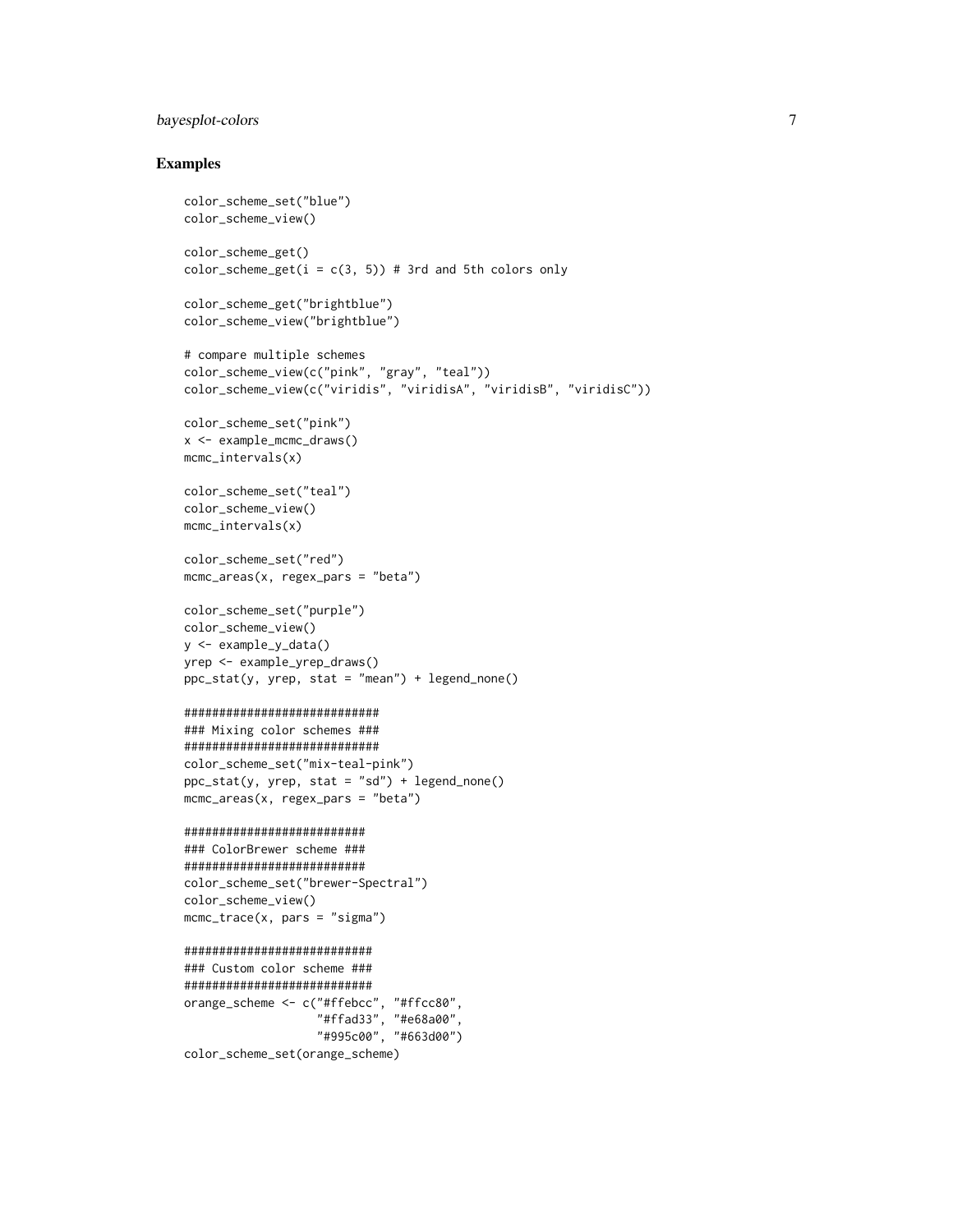```
color_scheme_view()
mcmc_areas(x, regex_pars = "alpha")
mcmc_dens_overlay(x)
ppc\_stat(y, yrep, stat = "var") + legend\_none()
```
bayesplot-extractors *Extract quantities needed for plotting from model objects*

## <span id="page-7-1"></span>Description

Generics and methods for extracting quantities needed for plotting from various types of model objects. Currently methods are only provided for stanfit (rstan) and stanreg (rstanarm) objects, but adding new methods should be relatively straightforward.

#### Usage

```
log_posterior(object, ...)
nuts_params(object, ...)
rhat(object, ...)
neff_ratio(object, ...)
## S3 method for class 'stanfit'
log_posterior(object, inc_warmup = FALSE, ...)
## S3 method for class 'stanreg'
log_{10}posterior(object, inc_warmup = FALSE, ...)
## S3 method for class 'stanfit'
nuts_params(object, pars = NULL, inc_warmup = FALSE, ...)
## S3 method for class 'stanreg'
nuts_params(object, pars = NULL, inc_warmup = FALSE, ...)
## S3 method for class 'list'
nuts_params(object, pars = NULL, ...)
## S3 method for class 'stanfit'
rhat(object, pars = NULL, ...)## S3 method for class 'stanreg'
rhat(object, pars = NULL, regex\_pars = NULL, ...)## S3 method for class 'stanfit'
```
<span id="page-7-0"></span>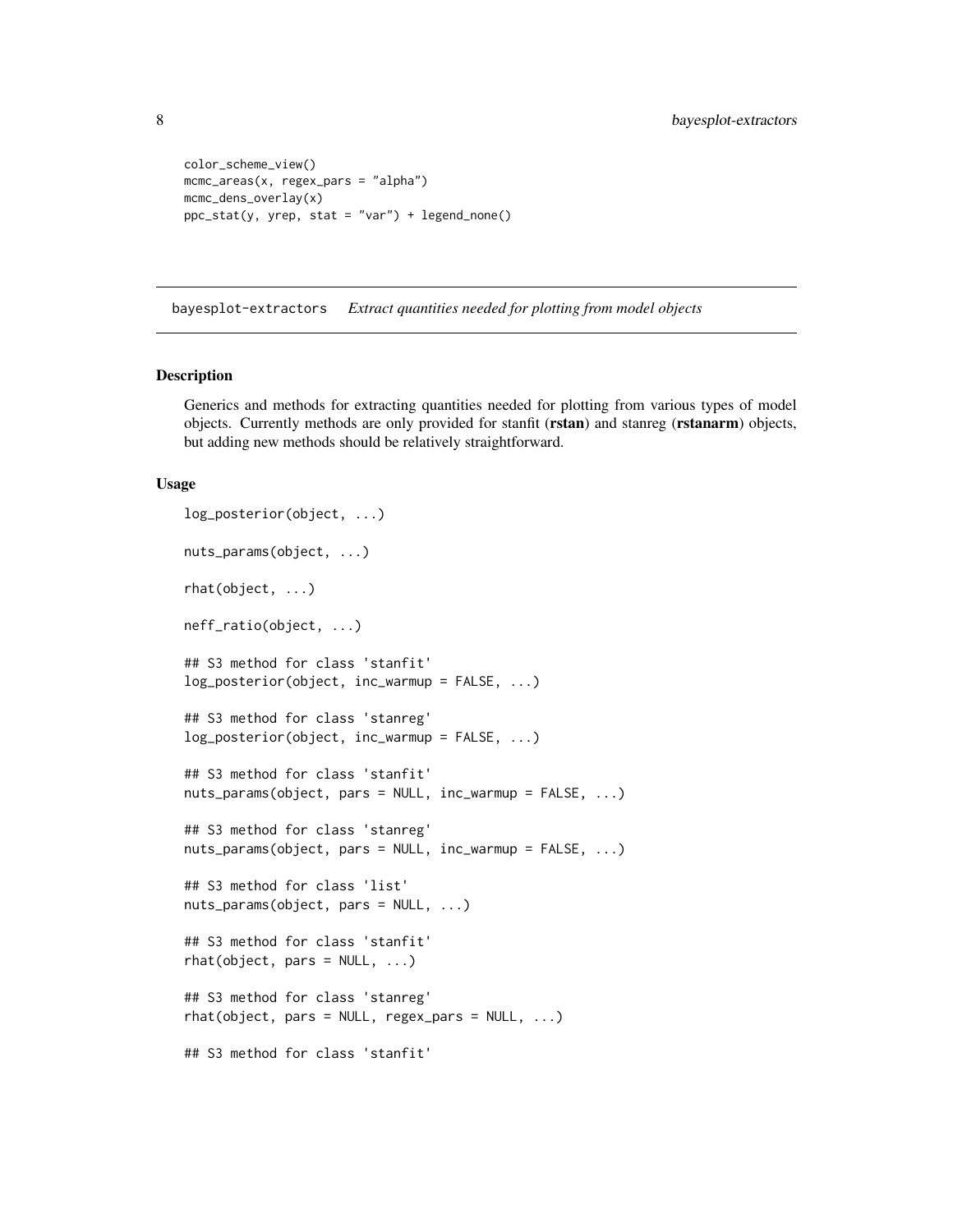```
neff_ratio(object, pars = NULL, ...)
## S3 method for class 'stanreg'
neff_ratio(object, pars = NULL, regex_pars = NULL, ...)
```
# Arguments

| object     | The object to use.                                                                                                                                                                                                                                                 |
|------------|--------------------------------------------------------------------------------------------------------------------------------------------------------------------------------------------------------------------------------------------------------------------|
| $\cdots$   | Arguments passed to individual methods.                                                                                                                                                                                                                            |
| inc_warmup | A logical scalar (defaulting to FALSE) indicating whether to include warmup<br>draws, if applicable.                                                                                                                                                               |
| pars       | An optional character vector of parameter names. For nuts_params() these<br>will be NUTS sampler parameter names rather than model parameters. If pars<br>is omitted all parameters are included.                                                                  |
| regex_pars | An optional regular expression to use for parameter selection. Can be specified<br>instead of pars or in addition to pars. When using pars for tidy parameter<br>selection, the regex_pars argument is ignored since select helpers perform a<br>similar function. |

# Value

- log\_posterior() log\_posterior() methods return a molten data frame (see [reshape2::melt\(\)](#page-0-0)). The data frame should have columns "Iteration" (integer), "Chain" (integer), and "Value" (numeric). See Examples, below.
- nuts\_params() nuts\_params() methods return a molten data frame (see [reshape2::melt\(\)](#page-0-0)). The data frame should have columns "Parameter" (factor), "Iteration" (integer), "Chain" (integer), and "Value" (numeric). See Examples, below.

rhat(), neff\_ratio() Methods return (named) vectors.

#### See Also

[MCMC-nuts,](#page-33-2) [MCMC-diagnostics](#page-19-1)

```
## Not run:
library(rstanarm)
fit \le stan_glm(mpg \sim wt, data = mtcars, refresh = 0)
np <- nuts_params(fit)
head(np)
tail(np)
lp <- log_posterior(fit)
head(lp)
tail(lp)
## End(Not run)
```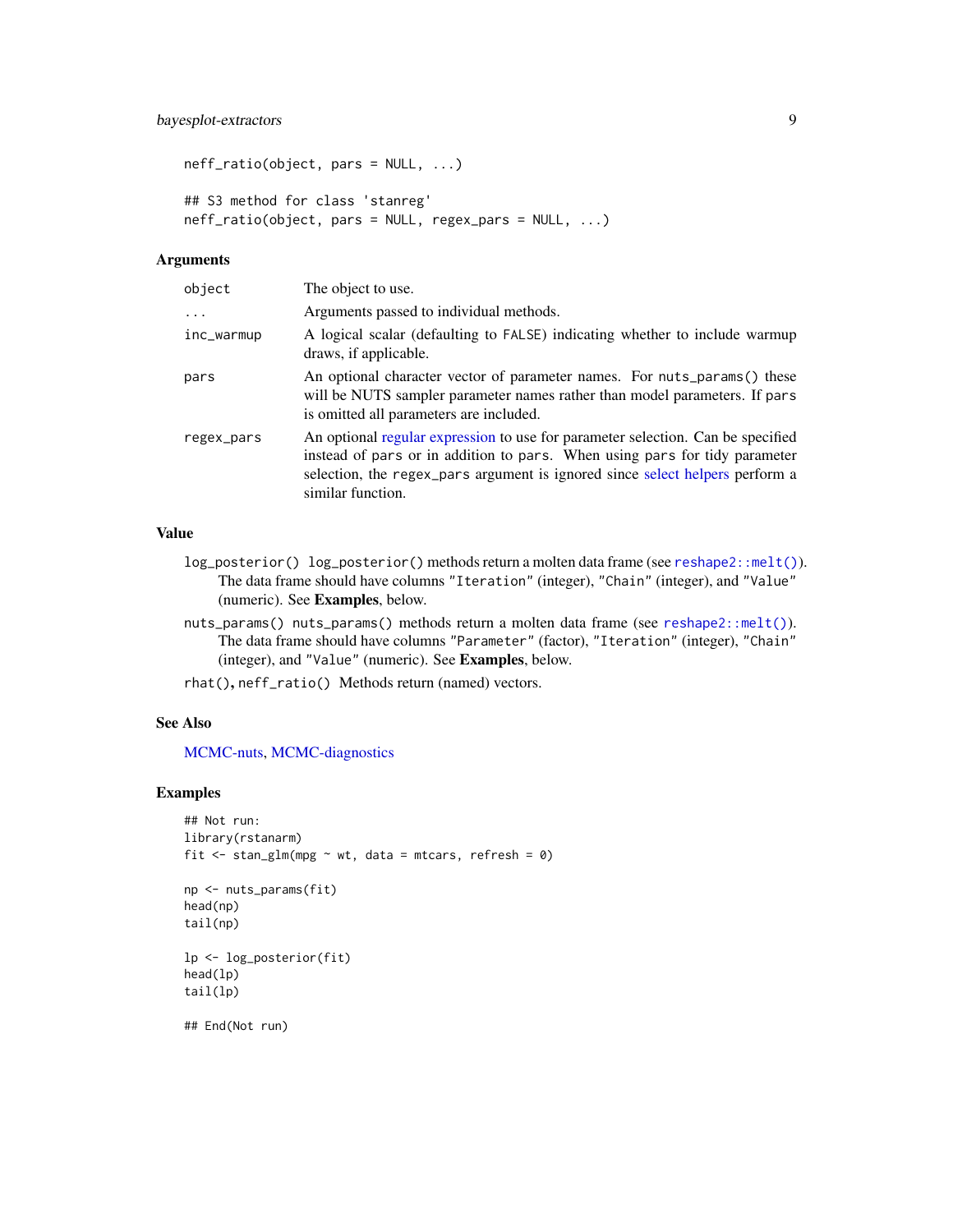<span id="page-9-1"></span><span id="page-9-0"></span>

## <span id="page-9-2"></span>Description

Convenience functions for adding to (and changing details of) ggplot objects (many of the objects returned by bayesplot functions). See the Examples section, below.

#### Usage

```
vline_at(v, fun, ..., na.rm = TRUE)
hline_at(v, fun, ..., na.rm = TRUE)
vline_0(\ldots, na.rm = TRUE)hline_0(\ldots, na.rm = TRUE)abline_01(\ldots, na.rm = TRUE)lbbb(p, med = TRUE)legend_move(position = "right")
legend_none()
legend_text(...)
xaxis_title(on = TRUE, ...)
xaxis\_text(on = TRUE, ...)
xaxis\_ticks(on = TRUE, ...)
yaxis\_title(on = TRUE, ...)
yaxis\_text(on = TRUE, ...)yaxis_ticks(on = TRUE, ...)
factor\_text(on = TRUE, ...)facet_bg(on = TRUE, ...)panel_bg(on = TRUE, ...)
plot_bg(on = TRUE, ...)
```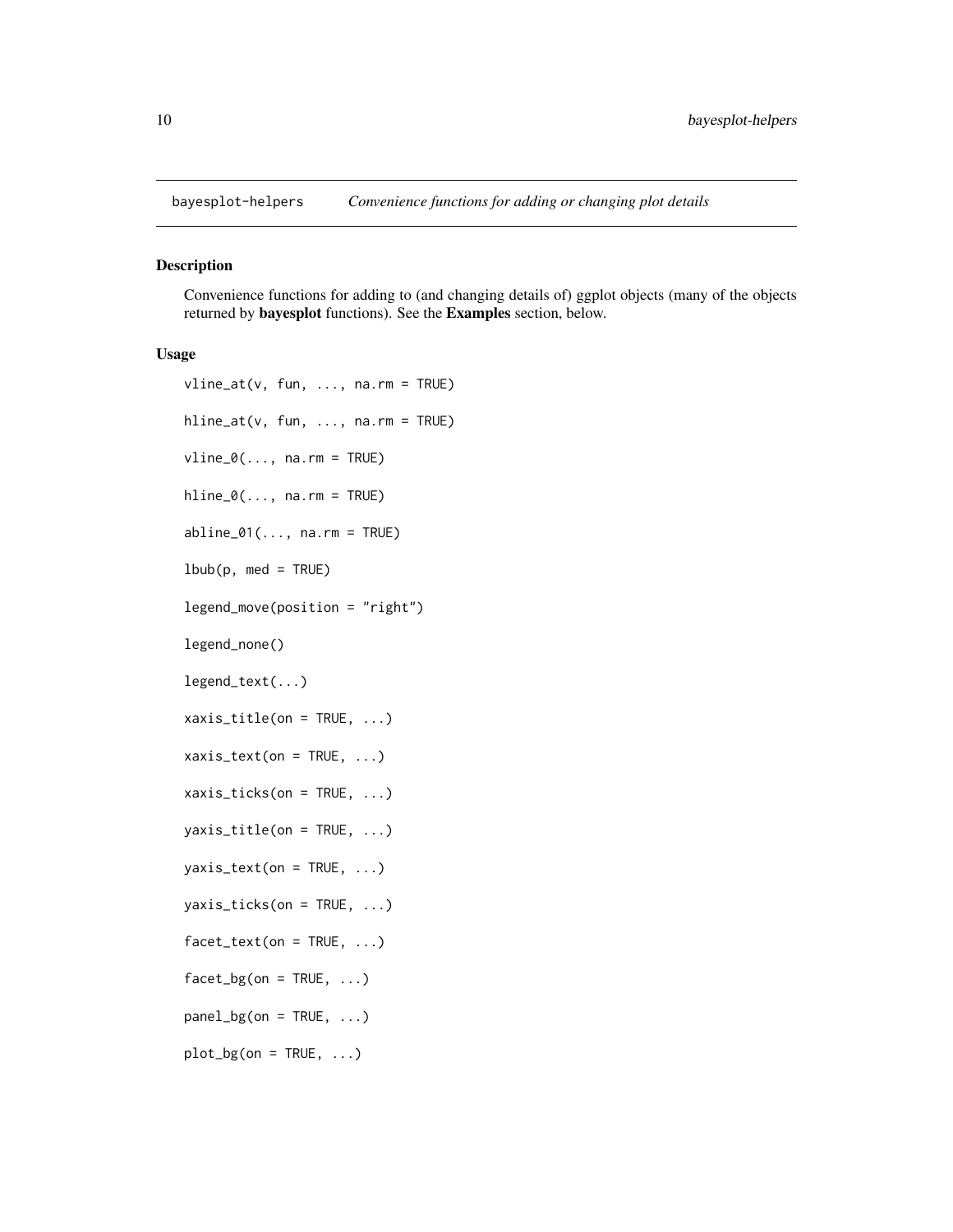$grid\_lines(color = "gray50", size = 0.2)$ 

overlay\_function(...)

# Arguments

| $\mathsf{V}$ | Either a numeric vector specifying the value $(s)$ at which to draw the vertical or<br>horizontal line(s), or an object of any type to use as the first argument to fun.                                                                                                                                                                        |
|--------------|-------------------------------------------------------------------------------------------------------------------------------------------------------------------------------------------------------------------------------------------------------------------------------------------------------------------------------------------------|
| fun          | A function, or the name of a function, that returns a numeric vector.                                                                                                                                                                                                                                                                           |
| $\cdots$     | For the various vline <sub>-</sub> , hline <sub>-</sub> , and abline <sub>-</sub> functions,  is passed to ggplot2:: geom <sub>-</sub> vline(),<br>ggplot2::geom_hline(), and ggplot2::geom_abline(), respectively, to con-<br>trol the appearance of the line(s).                                                                              |
|              | For functions ending in $\_\{bg, \ldots$ is passed to ggplot2:: element_rect().                                                                                                                                                                                                                                                                 |
|              | For functions ending in _text or _title,  is passed to ggplot2::element_text().                                                                                                                                                                                                                                                                 |
|              | For xaxis_ticks and yaxis_ticks,  is passed to ggplot2::element_line().                                                                                                                                                                                                                                                                         |
|              | For overlay_function,  is passed to ggplot2::stat_function().                                                                                                                                                                                                                                                                                   |
| na.rm        | A logical scalar passed to the appropriate geom (e.g. ggp1ot2:: geom_vline()).<br>The default is TRUE.                                                                                                                                                                                                                                          |
| p            | The probability mass (in $[0,1]$ ) to include in the interval.                                                                                                                                                                                                                                                                                  |
| med          | Should the median also be included in addition to the lower and upper bounds<br>of the interval?                                                                                                                                                                                                                                                |
| position     | The position of the legend. Either a numeric vector (of length 2) giving the rel-<br>ative coordinates (between 0 and 1) for the legend, or a string among "right",<br>"left", "top", "bottom". Using position = "none" is also allowed and is<br>equivalent to using legend_none().                                                            |
| on           | For functions modifying ggplot theme elements, set on=FALSE to set the ele-<br>ment to ggplot2::element_blank(). For example, facet text can be removed<br>by adding facet_text(on=FALSE), or simply facet_text(FALSE) to a ggplot<br>object. If on=TRUE (the default), then can be used to customize the appear-<br>ance of the theme element. |
| color, size  | Passed to ggplot2::element_line().                                                                                                                                                                                                                                                                                                              |

#### Details

# Add vertical, horizontal, and diagonal lines to plots:

- vline\_at() and hline\_at() return an object created by either [ggplot2::geom\\_vline\(\)](#page-0-0) or [ggplot2::geom\\_hline\(\)](#page-0-0) that can be added to a ggplot object to draw a vertical or horizontal line (at one or several values). If fun is missing then the lines are drawn at the values in v. If fun is specified then the lines are drawn at the values returned by  $fun(v)$ .
- vline\_0() and hline\_0() are wrappers for vline\_at() and hline\_at() with  $v = 0$  and fun missing.
- abline\_01() is a wrapper for [ggplot2::geom\\_abline\(\)](#page-0-0) with the intercept set to 0 and the slope set to 1.
- lbub() returns a *function* that takes a single argument x and returns the lower and upper bounds (lb, ub) of the 100\*p\ of x, as well as the median (if med=TRUE).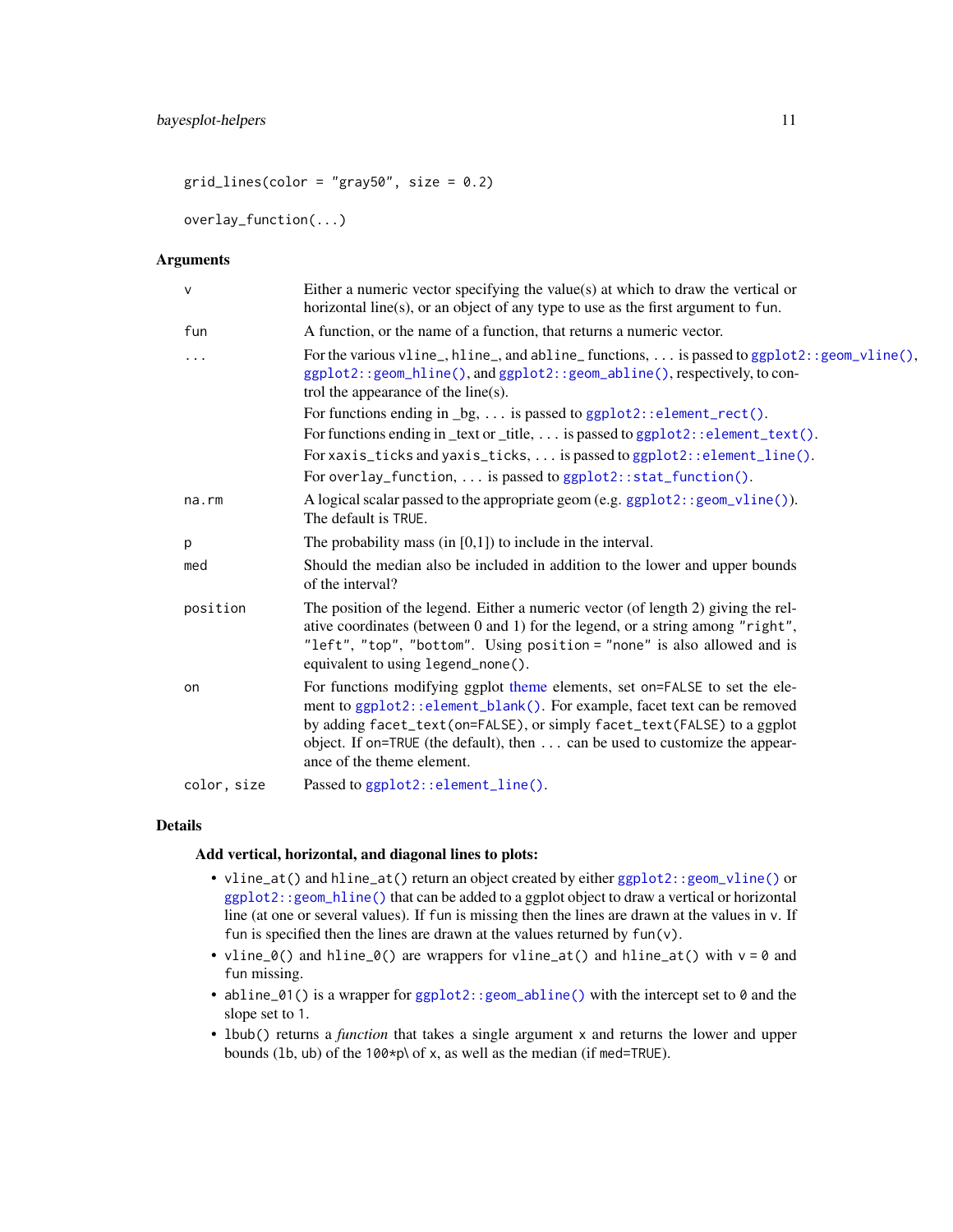#### Control appearance of facet strips:

- facet\_text() returns ggplot2 theme objects that can be added to an existing plot (ggplot object) to format the text in facet strips.
- facet\_bg() can be added to a plot to change the background of the facet strips.

#### Move legend, remove legend, or style the legend text:

- legend\_move() and legend\_none() return a ggplot2 theme object that can be added to an existing plot (ggplot object) in order to change the position of the legend or remove it.
- legend\_text() works much like facet\_text() but for the legend.

### Control appearance of  $x$ -axis and  $y$ -axis features:

- xaxis\_title() and yaxis\_title() return a ggplot2 theme object that can be added to an existing plot (ggplot object) in order to toggle or format the titles displayed on the x or y axis. (To change the titles themselves use [ggplot2::labs\(\)](#page-0-0).)
- xaxis\_text() and yaxis\_text() return a ggplot2 theme object that can be added to an existing plot (ggplot object) in order to toggle or format the text displayed on the x or y axis (e.g. tick labels).
- xaxis\_ticks() and yaxis\_ticks() return a ggplot2 theme object that can be added to an existing plot (ggplot object) to change the appearance of the axis tick marks.

#### Customize plot background:

- plot\_bg() returns a ggplot2 theme object that can be added to an existing plot (ggplot object) to format the background of the *entire* plot.
- panel\_bg() returns a ggplot2 theme object that can be added to an existing plot (ggplot object) to format the background of the just the plotting area.
- grid\_lines() returns a ggplot2 theme object that can be added to an existing plot (ggplot object) to add grid lines to the plot background.

#### Superimpose a function on an existing plot:

• overlay\_function() is a simple wrapper for [ggplot2::stat\\_function\(\)](#page-0-0) but with the inherit.aes argument fixed to FALSE. Fixing inherit.aes=FALSE will avoid potential errors due to the [ggplot2::aes\(\)](#page-0-0)thetic mapping used by certain **bayesplot** plotting functions.

## Value

A ggplot2 layer or [ggplot2::theme\(\)](#page-0-0) object that can be added to existing ggplot objects, like those created by many of the **bayesplot** plotting functions. See the **Details** section.

## See Also

[theme\\_default\(\)](#page-82-1) for the default ggplot theme used by bayesplot.

```
color_scheme_set("gray")
x <- example_mcmc_draws(chains = 1)
dim(x)
colnames(x)
```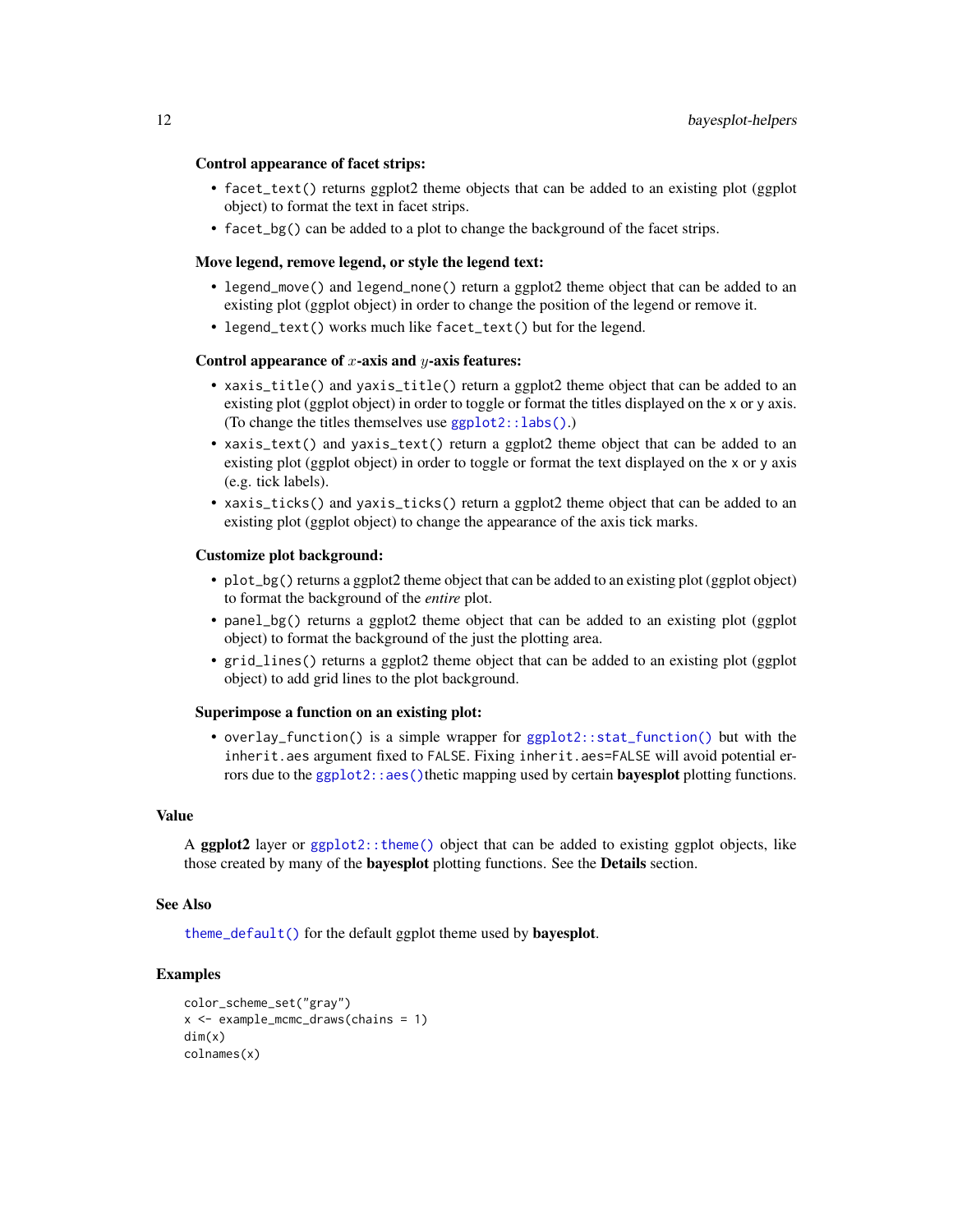```
###################################
### vertical & horizontal lines ###
###################################
(p <- mcmc_intervals(x, regex_pars = "beta"))
# vertical line at zero (with some optional styling)
p + vline_0()p + vline_0(size = 0.25, color = "darkgray", linetype = 2)
# vertical line(s) at specified values
v \leq -c(-0.5, 0, 0.5)p + vline_at(v, linetype = 3, size = 0.25)
my_lines <- vline_at(v, alpha = 0.25, size = 0.75 * c(1, 2, 1),
                     color = c("maroon", "skyblue", "violet"))
p + my_lines
# add vertical line(s) at computed values
# (three ways of getting lines at column means)
color_scheme_set("brightblue")
p <- mcmc_intervals(x, regex_pars = "beta")
p + vline_at(x[, 3:4], colMeans)
p + vline_at(x[, 3:4], "colMeans", color = "darkgray",
             lty = 2, size = 0.25)
p + vline_at(x[, 3:4], function(a) apply(a, 2, mean),
             color = "orange",
             size = 2, alpha = 0.1)
# using the lbub function to get interval lower and upper bounds (lb, ub)
color_scheme_set("pink")
parsed <- ggplot2::label_parsed
p2 \leq mcmc_hist(x, pars = "beta[1]", binwidth = 1/20,
                facet_args = list(labeller = parsed))
(p2 < -p2 + facet\_text(size = 16))b1 <- x[, "beta[1]"]
p2 + vline_at(b1, fun = 1bub(0.8), color = "gray20",size = 2 * c(1, .5, 1), alpha = 0.75)p2 + vline_at(b1, lbub(0.8, med = FALSE), color = "gray20",
              size = 2, alpha = 0.75)
##########################
### format axis titles ###
##########################
color_scheme_set("green")
y <- example_y_data()
yrep <- example_yrep_draws()
(p3 \leq ppc\_stat(y, yrep, stat = "median", binwidth = 1/4))
```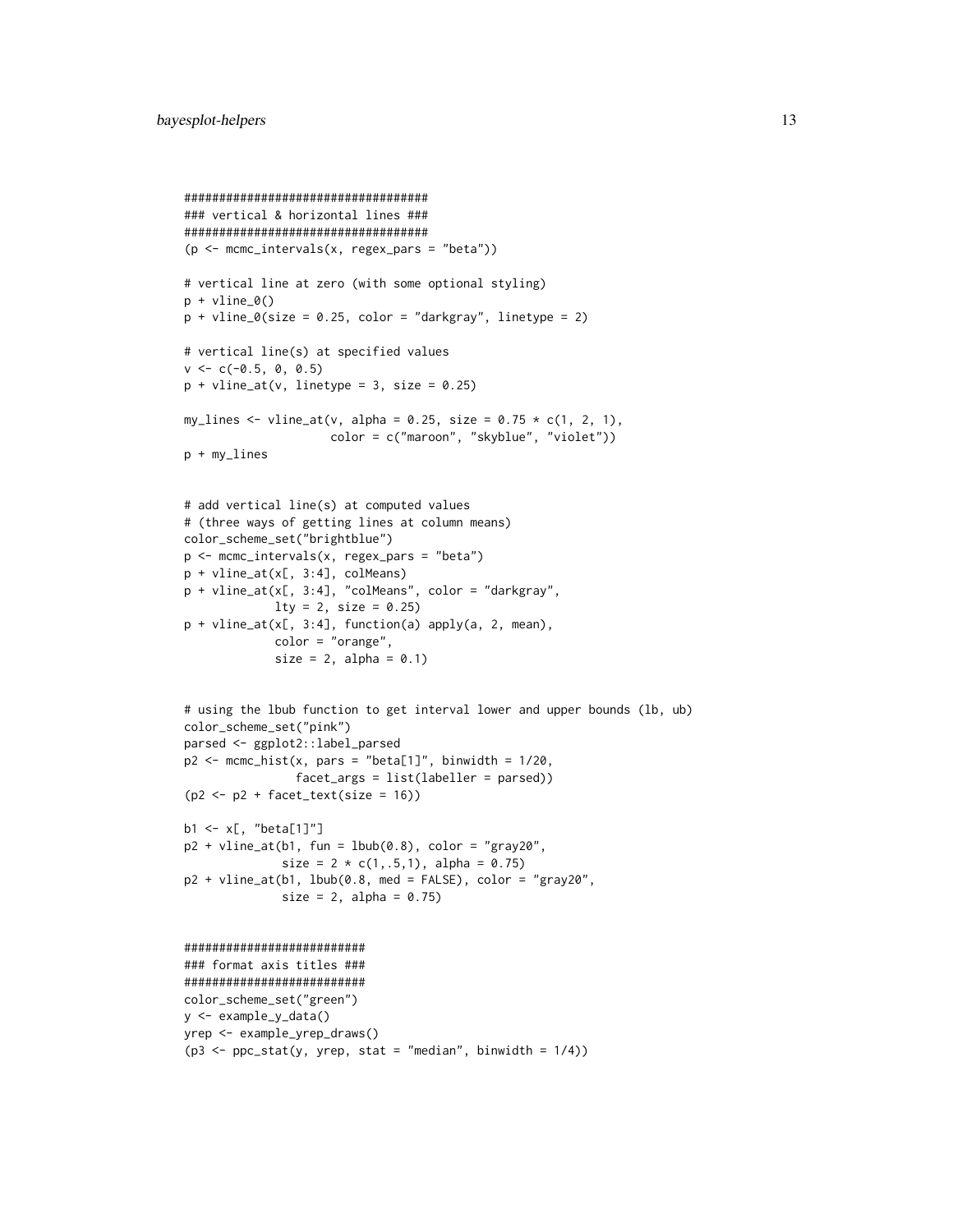```
# turn off the legend, turn on x-axis title
p3 +
legend_none() +
 xaxis_title(size = 13, family = "sans") +
 ggplot2::xlab(expression(italic(T(y)) == median(italic(y))))################################
### format axis & facet text ###
################################
color_scheme_set("gray")
p4 <- mcmc_trace(example_mcmc_draws(), pars = c("alpha", "sigma"))
myfacets <-
facet_bg(fill = "gray30", color = NA) +facet_text(face = "bold", color = "skyblue", size = 14)
p4 + myfacets
##########################
### control tick marks ###
##########################
p4 +
myfacets +
 yaxis_text(FALSE) +
 yaxis_ticks(FALSE) +
xaxis_ticks(size = 1, color = "skyblue")
##############################
### change plot background ###
##############################
color_scheme_set("blue")
# add grid lines
ppc_stat(y, yrep) + grid_lines()
# panel_bg vs plot_bg
ppc_scatter_avg(y, yrep) + panel_bg(fill = "gray90")
ppc_scatter_avg(y, yrep) + plot_bg(fill = "gray90")
color_scheme_set("yellow")
p5 <- ppc_scatter_avg(y, yrep, alpha = 1)
p5 + panel_bg(fill = "gray20") + grid_lines(color = "white")
color_scheme_set("purple")
ppc_dens_overlay(y, yrep[1:30, ]) +
legend_test(size = 14) +legend_move(c(0.75, 0.5)) +
 plot_bg(fill = "gray90") +
 panel_bg(color = "black", fill = "gray99", size = 3)
```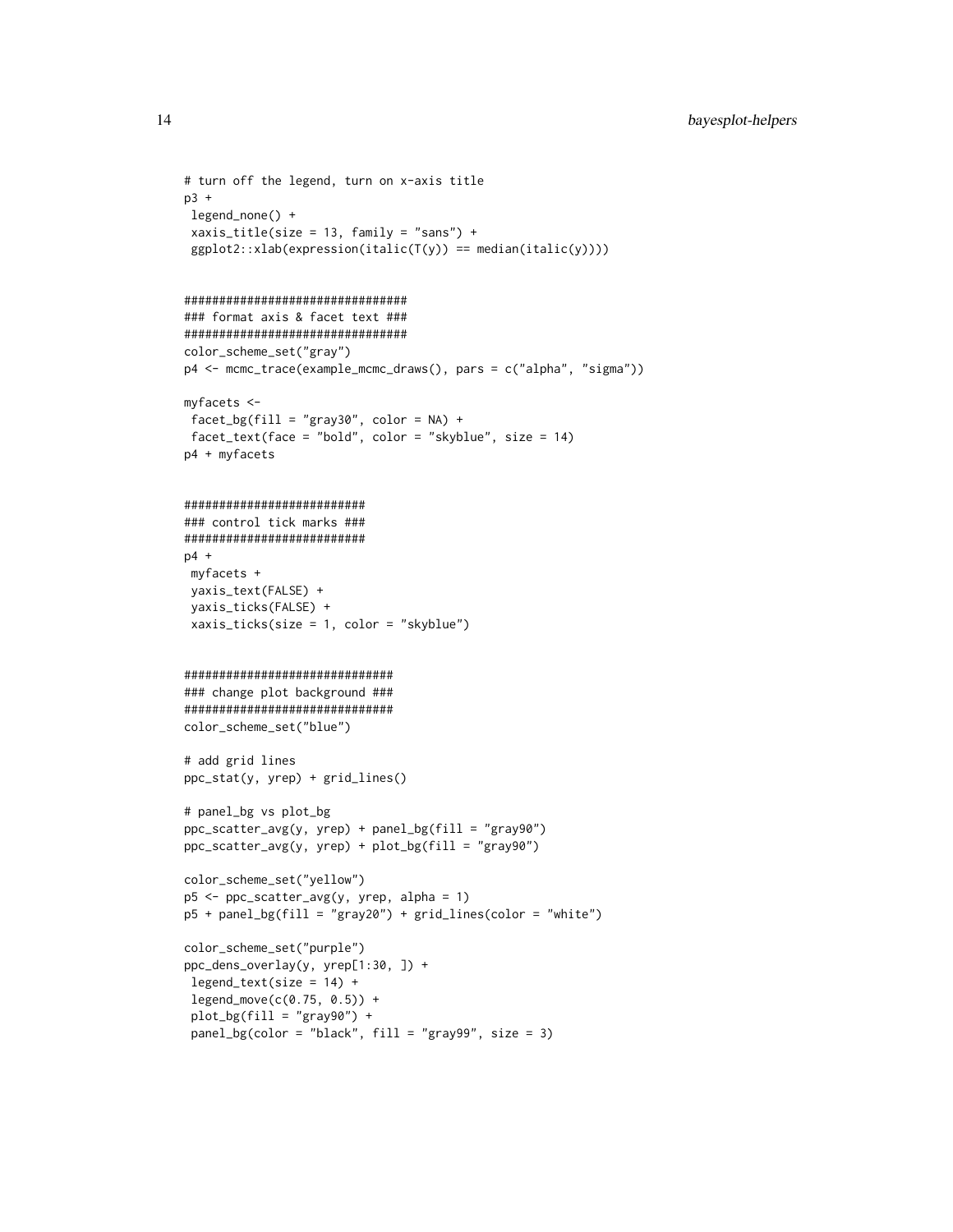```
###############################################
### superimpose a function on existing plot ###
###############################################
# compare posterior of beta[1] to Gaussian with same posterior mean
# and sd as beta[1]
x <- example_mcmc_draws(chains = 4)
dim(x)
purple_gaussian <-
 overlay_function(
   fun = dnorm,
   args = list(mean(x[,, "beta[1]"]), sd(x[,, "beta[1]"])),color = "purple",
   size = 2)
color_scheme_set("gray")
mcmc_hist(x, pars = "beta[1]") + purple_gaussian
mcmc\_dens(x, pars = "beta[1]") + purple\_gaussian
```
bayesplot\_grid *Arrange plots in a grid*

# Description

The bayesplot\_grid function makes it simple to juxtapose plots using common  $x$  and/or  $y$  axes.

#### Usage

```
bayesplot_grid(
  ...,
 plots = list(),
 xlim = NULL,
 ylim = NULL,
 grid_{args} = list(),
  titles = character(),
  subtitles = character(),
 legends = TRUE,
  save_gg_objects = TRUE
)
```

| $\cdot$ $\cdot$ $\cdot$ | One or more ggplot objects.                                                               |
|-------------------------|-------------------------------------------------------------------------------------------|
| plots                   | A list of ggplot objects. Can be used as an alternative to specifying plot objects<br>via |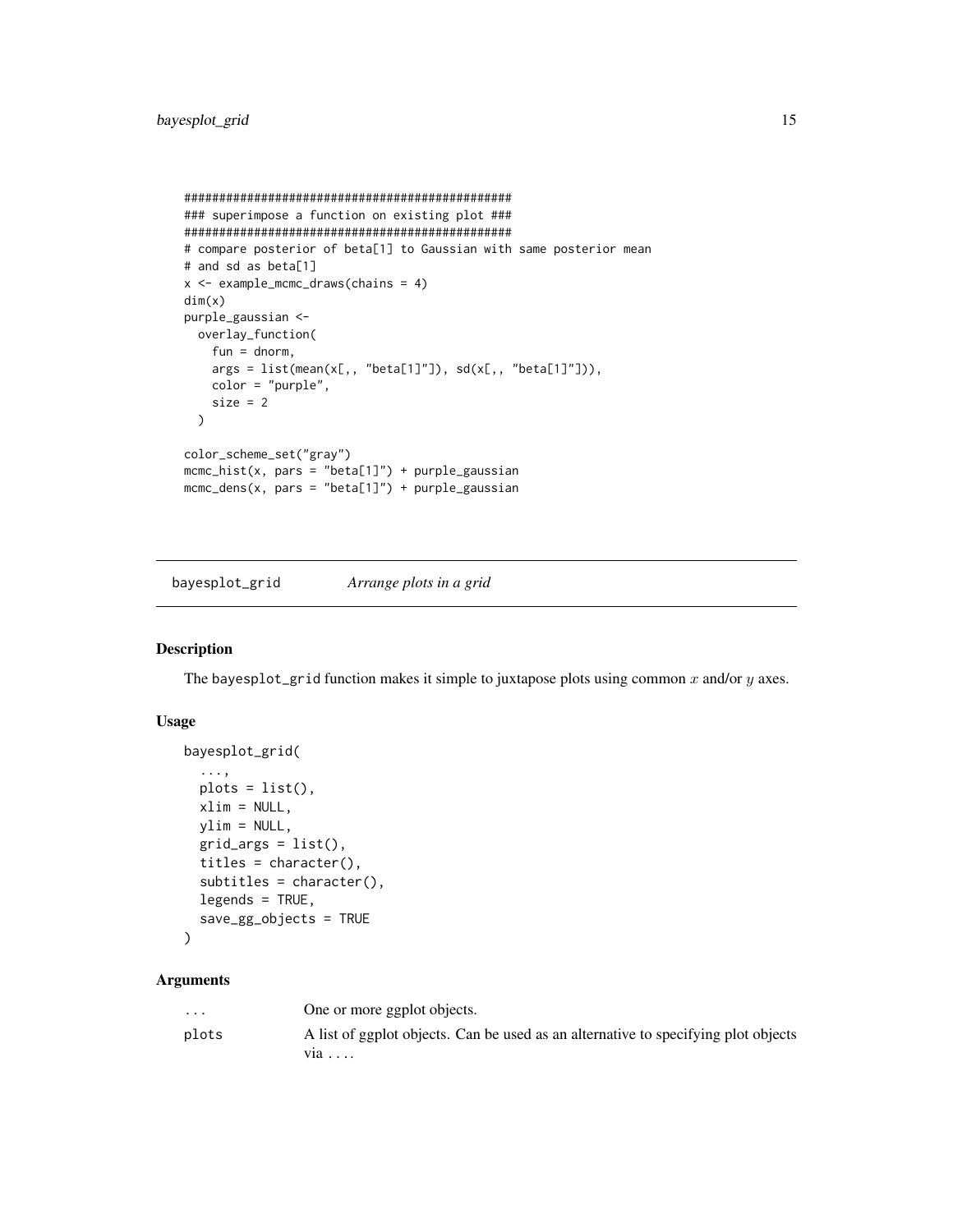| xlim, ylim        | Optionally, numeric vectors of length 2 specifying lower and upper limits for<br>the axes that will be shared across all plots.                                                                                                                                                                       |
|-------------------|-------------------------------------------------------------------------------------------------------------------------------------------------------------------------------------------------------------------------------------------------------------------------------------------------------|
| grid_args         | An optional named list of arguments to pass to gridExtra:: arrangeGrob()<br>(nrow, ncol, widths, etc.).                                                                                                                                                                                               |
| titles, subtitles |                                                                                                                                                                                                                                                                                                       |
|                   | Optional character vectors of plot titles and subtitles. If specified, titles and<br>subtitles must must have length equal to the number of plots specified.                                                                                                                                          |
| legends           | If any of the plots have legends should they be displayed? Defaults to TRUE.                                                                                                                                                                                                                          |
| save_gg_objects   |                                                                                                                                                                                                                                                                                                       |
|                   | If TRUE, the default, then the ggplot objects specified in $\ldots$ or via the plots<br>argument are saved in a list in the "bayesplots" component of the returned<br>object. Setting this to FALSE will make the returned object smaller but these<br>individual plot objects will not be available. |

## Value

An object of class "bayesplot\_grid" (essentially a gtable object from [gridExtra::arrangeGrob\(\)](#page-0-0)), which has a plot method.

```
y <- example_y_data()
yrep <- example_yrep_draws()
stats <- c("sd", "median", "max", "min")
color_scheme_set("pink")
bayesplot_grid(
plots = lapply(stats, function(s) ppc_stat(y, yrep, stat = s)),
titles = stats,
legends = FALSE,
grid_{args} = list(ncol = 1))
## Not run:
library(rstanarm)
mtcars$log_mpg <- log(mtcars$mpg)
fit1 \le stan_glm(mpg \sim wt, data = mtcars, refresh = 0)
fit2 \le stan_glm(log_mpg \sim wt, data = mtcars, refresh = 0)
y <- mtcars$mpg
yrep1 <- posterior_predict(fit1, draws = 50)
yrep2 <- posterior_predict(fit2, fun = exp, draws = 50)
color_scheme_set("blue")
ppc1 <- ppc_dens_overlay(y, yrep1)
ppc1
ppc1 + yaxis_text()
color_scheme_set("red")
ppc2 <- ppc_dens_overlay(y, yrep2)
```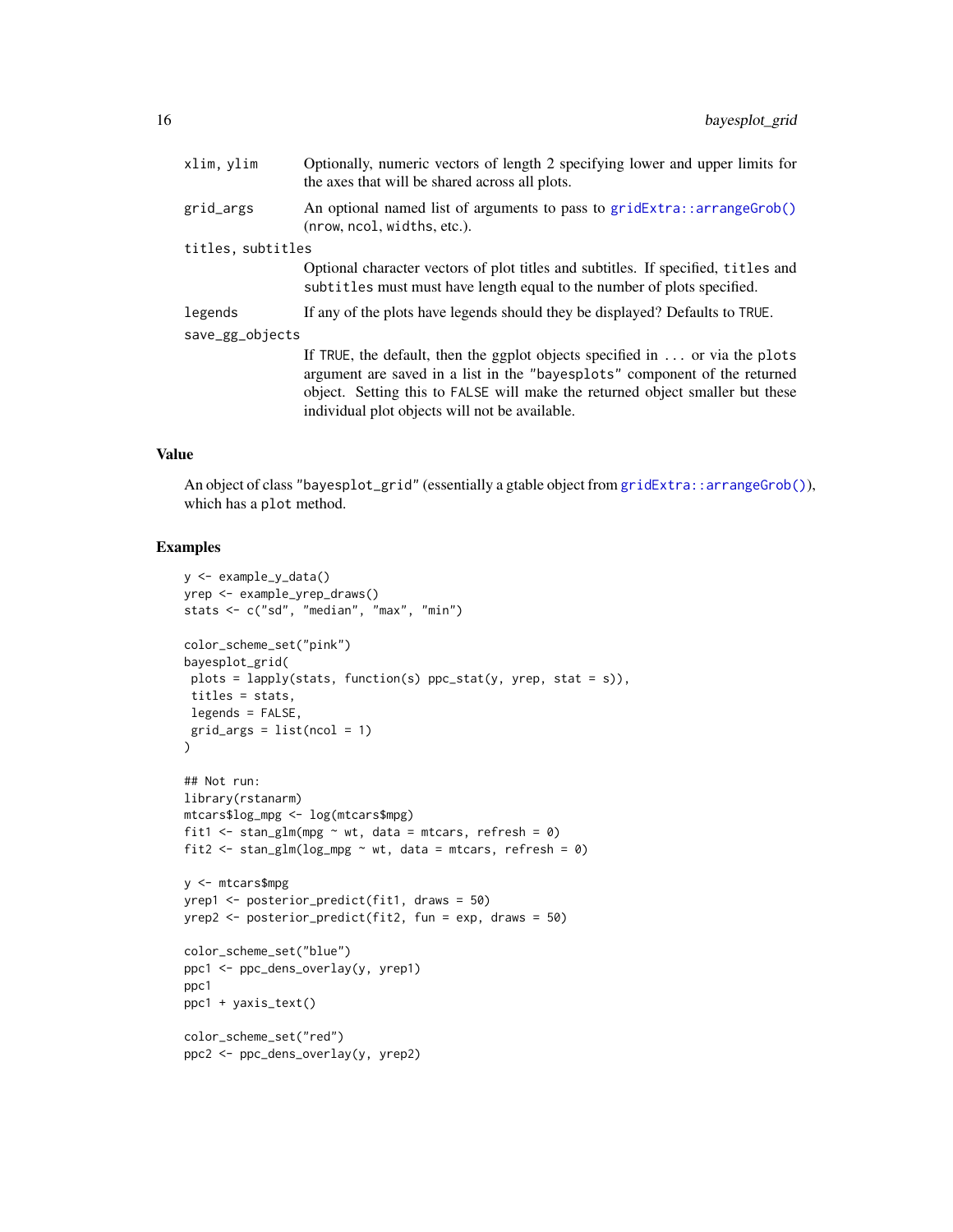# <span id="page-16-0"></span>bayesplot\_theme\_get 17

```
bayesplot_grid(ppc1, ppc2)
# make sure the plots use the same limits for the axes
bayesplot_grid(ppc1, ppc2, xlim = c(-5, 60), ylim = c(0, 0.2))
# remove the legends and add text
bayesplot_grid(ppc1, ppc2, xlim = c(-5, 60), ylim = c(0, 0.2),
              legends = FALSE, subtitles = rep("Predicted MPG", 2))
## End(Not run)
```
bayesplot\_theme\_get *Get, set, and modify the active* bayesplot *theme*

#### <span id="page-16-1"></span>Description

These functions are the **bayesplot** equivalent to **ggplot2**'s [ggplot2::theme\\_set\(\)](#page-0-0) and friends. They set, get, and update the active theme but only apply them to bayesplots. The current/active theme is automatically applied to every bayesplot you draw.

Use bayesplot\_theme\_get() to get the current **bayesplot** theme and bayesplot\_theme\_set() to set a new theme. bayesplot\_theme\_update() and bayesplot\_theme\_replace() are shorthands for changing individual elements.

## Usage

```
bayesplot_theme_get()
```
bayesplot\_theme\_set(new = theme\_default())

bayesplot\_theme\_update(...)

bayesplot\_theme\_replace(...)

# Arguments

| new                     | The new theme (list of theme elements) to use. This is analogous to the new |  |
|-------------------------|-----------------------------------------------------------------------------|--|
|                         | argument to $ggplot2$ :: theme_set().                                       |  |
| $\cdot$ $\cdot$ $\cdot$ | A named list of theme settings.                                             |  |

#### Details

bayesplot\_theme\_set() and friends only apply to bayesplots. However, [ggplot2::theme\\_set\(\)](#page-0-0) can also be used to change the **bayesplot** theme. Currently, setting a theme with ggplot2::theme\_set() (other than the ggplot2 default [ggplot2::theme\\_grey\(\)](#page-0-0)) will override the **bayesplot** theme.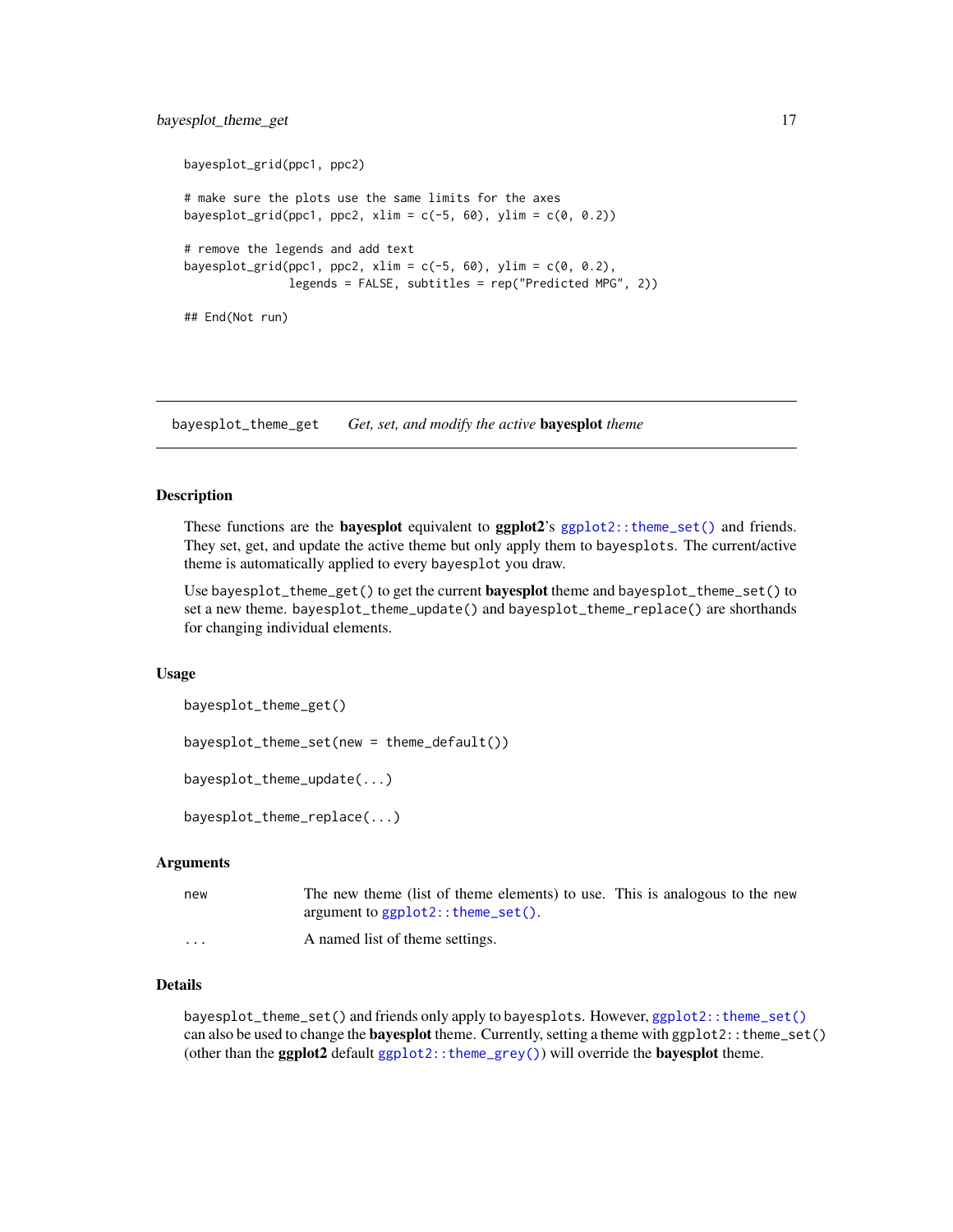## Value

bayesplot\_theme\_get() returns the current theme. The other three functions (set, update, replace) invisibly return the *previous* theme so it can be saved and easily restored later. This is the same behavior as the ggplot2 versions of these functions.

#### See Also

[theme\\_default\(\)](#page-82-1) for the default bayesplot theme.

 $mcmc\_hist(x) + panel_bg(fill = "black")$ 

[bayesplot-helpers](#page-9-1) for a variety of convenience functions, many of which provide shortcuts for tweaking theme elements after creating a plot.

[bayesplot-colors](#page-4-1) to set or view the color scheme used for plotting.

## Examples

library(ggplot2)

```
# plot using the current value of bayesplot_theme_get()
# (the default is bayesplot::theme_default())
x <- example_mcmc_draws()
mcmc_hist(x)
# change the bayesplot theme to theme_minimal and save the old theme
old <- bayesplot_theme_set(theme_minimal())
mcmc_hist(x)
# change back to the previous theme
bayesplot_theme_set(old)
mcmc_hist(x)
# change the default font size and family for bayesplots
bayesplot_theme_update(text = element_text(size = 16, family = "sans"))
mcmc_hist(x)
# change back to the default
bayesplot_theme_set() # same as bayesplot_theme_set(theme_default())
mcmc_hist(x)
# updating theme elements
color_scheme_set("brightblue")
bayesplot_theme_set(theme_dark())
mcmc_hist(x)
bayesplot_theme_update(panel.background = element_rect(fill = "black"))
mcmc_hist(x)
# to get the same plot without updating the theme we could also have
# used the bayeplot convenience function panel_bg()
bayesplot_theme_set(theme_dark())
```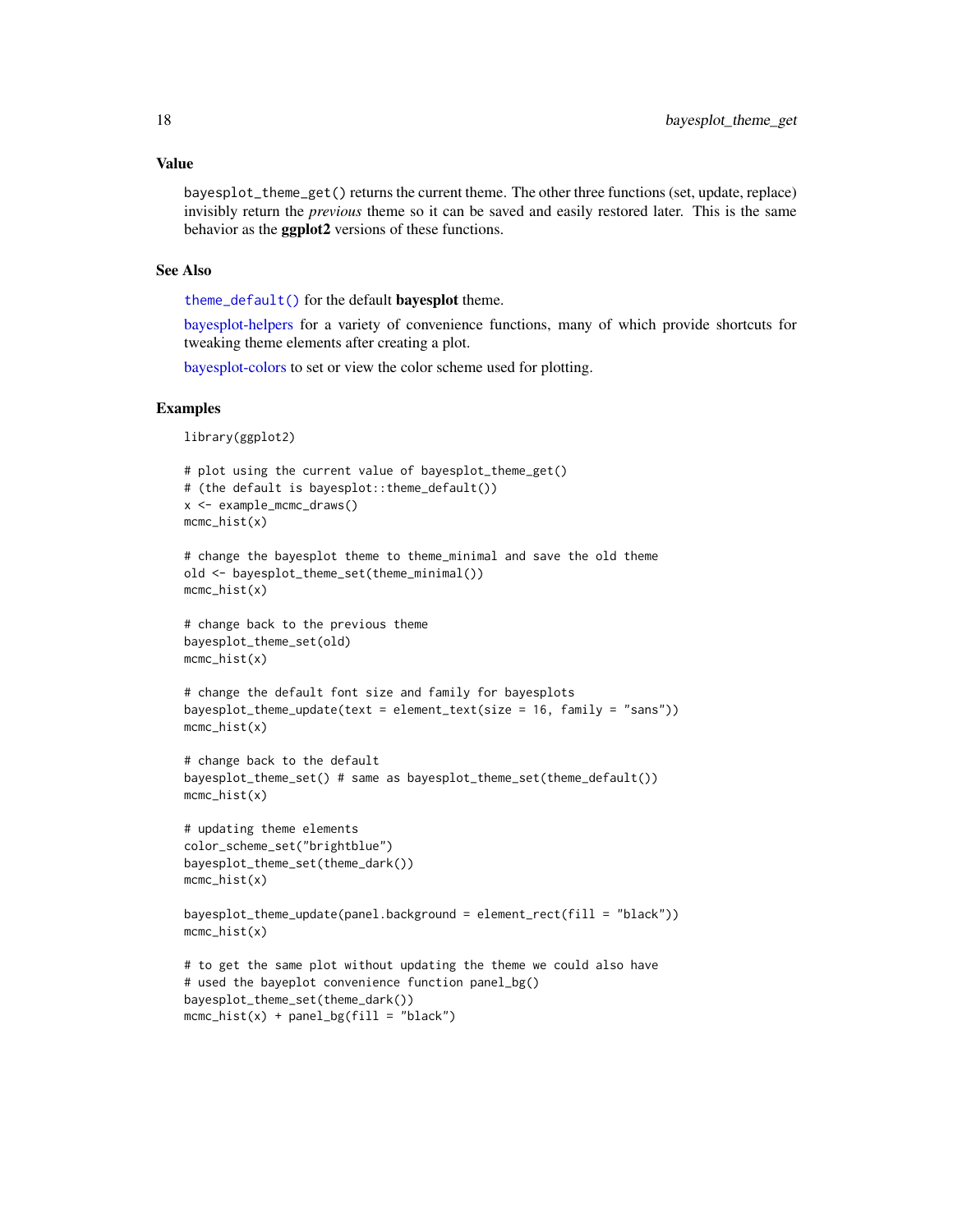<span id="page-18-1"></span><span id="page-18-0"></span>MCMC-combos *Combination plots*

# Description

Combination plots

# Usage

 $mcmc\_combo(x, combo = c("dens", "trace"), ..., width s = NULL, gg_theme = NULL)$ 

# Arguments

| X        | A 3-D array, matrix, list of matrices, or data frame of MCMC draws. The<br>MCMC-overview page provides details on how to specify each these allowed<br>inputs. It is also possible to use an object with an as array () method that<br>returns the same kind of 3-D array described on the MCMC-overview page.                                                                                                                                                                                                                                                                                                    |
|----------|-------------------------------------------------------------------------------------------------------------------------------------------------------------------------------------------------------------------------------------------------------------------------------------------------------------------------------------------------------------------------------------------------------------------------------------------------------------------------------------------------------------------------------------------------------------------------------------------------------------------|
| combo    | A character vector with at least two elements. Each element of combo corre-<br>sponds to a column in the resulting graphic and should be the name of one of<br>the available MCMC functions (omitting the mcmc_ prefix).                                                                                                                                                                                                                                                                                                                                                                                          |
|          | Arguments passed to the plotting functions named in combo.                                                                                                                                                                                                                                                                                                                                                                                                                                                                                                                                                        |
| widths   | A numeric vector the same length as combo specifying relative column widths.<br>For example, if the plot has two columns, then widths = $c(2,1)$ will allocate<br>more space for the first column by a factor of 2 (as would widths = $c(.3, .15)$ ,<br>etc.). The default, NULL, allocates the same horizontal space for each column.                                                                                                                                                                                                                                                                            |
| gg_theme | Unlike most of the other <b>bayesplot</b> functions, mcmc_combo returns a gtable ob-<br>ject rather than a ggplot object, and so theme objects can't be added directly to<br>the returned plot object. The gg_theme argument helps get around this problem<br>by accepting a <b>ggplot2</b> theme object that is added to each of the plots <i>before</i><br>combining them into the gtable object that is returned. This can be a theme ob-<br>ject created by a call to ggplot2:: theme() or one of the <b>bayesplot</b> convenience<br>functions, e.g. legend_none() (see the <b>Examples</b> section, below). |

# Value

A gtable object (the result of calling [gridExtra::arrangeGrob\(\)](#page-0-0)) with length(combo) columns and a row for each parameter.

# See Also

Other MCMC: [MCMC-diagnostics](#page-19-1), [MCMC-distributions](#page-23-1), [MCMC-intervals](#page-27-1), [MCMC-nuts](#page-33-2), [MCMC-overview](#page-36-1), [MCMC-parcoord](#page-37-1), [MCMC-recover](#page-40-1), [MCMC-scatterplots](#page-43-1), [MCMC-traces](#page-50-1)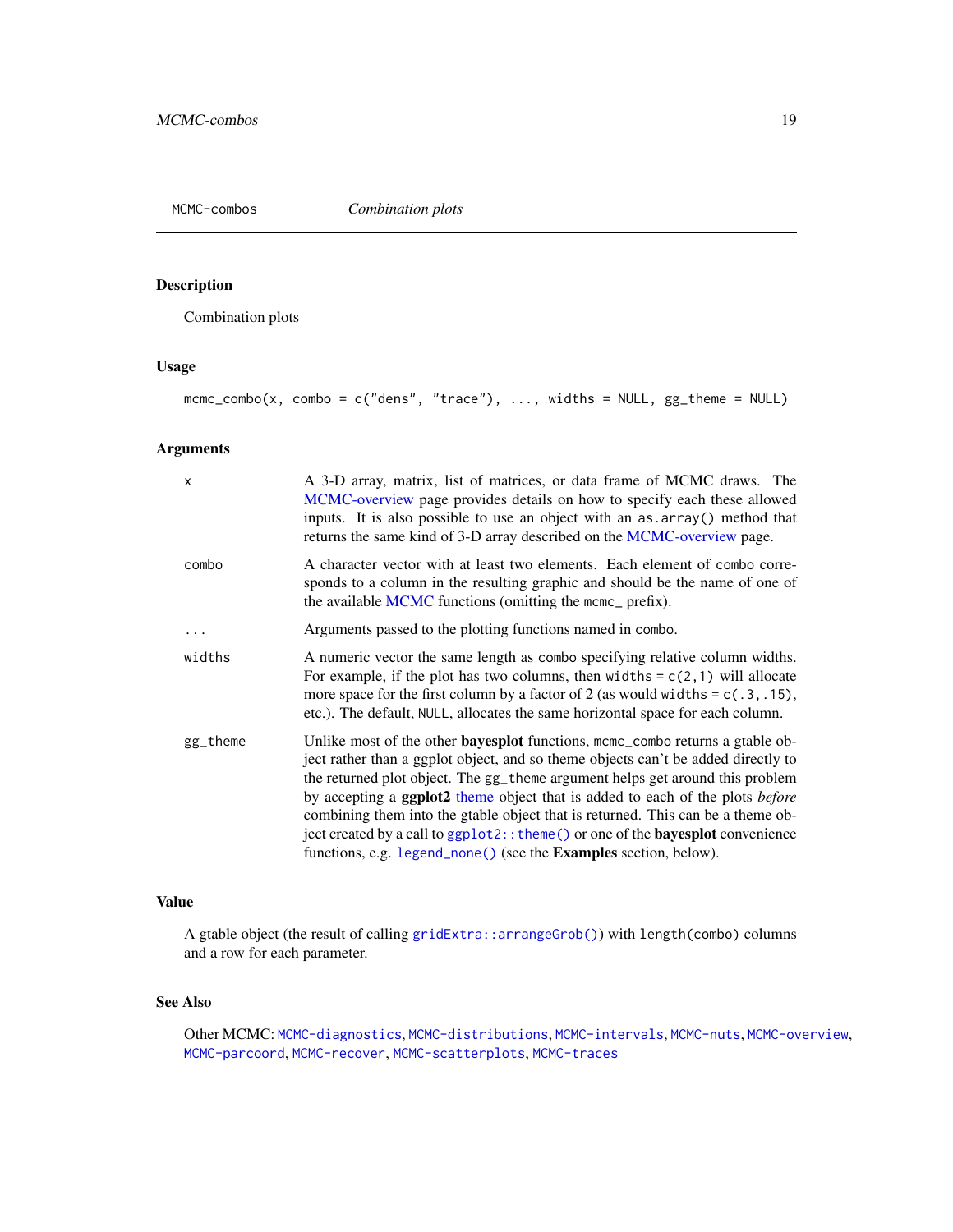## Examples

```
# some parameter draws to use for demonstration
x <- example_mcmc_draws()
dim(x)
dimnames(x)
mcmc_combo(x, pars = c("alpha", "sigma"))
mcmc\_combo(x, pars = c("alpha", "sigma"), widths = c(1, 2))# change second plot, show log(sigma) instead of sigma,
# and remove the legends
color_scheme_set("mix-blue-red")
mcmc_combo(
 x,
 combo = c("dens_overlay", "trace"),
 pars = c("alpha", "sigma"),
 transformations = list(sigma = "log"),
 gg_theme = legend_none()
\lambda# same thing but this time also change the entire ggplot theme
mcmc_combo(
x,
 combo = c("dens_overlay", "trace"),
 pars = c("alpha", "sigma"),
 transformations = list(sigma = "log"),
 gg_theme = ggplot2::theme_gray() + legend_none()
)
```
<span id="page-19-1"></span>MCMC-diagnostics *General MCMC diagnostics*

## Description

Plots of Rhat statistics, ratios of effective sample size to total sample size, and autocorrelation of MCMC draws. See the Plot Descriptions section, below, for details. For models fit using the No-U-Turn-Sampler, see also [MCMC-nuts](#page-33-2) for additional MCMC diagnostic plots.

## Usage

```
mcmc_rhat(rhat, ..., size = NULL)
mcmc_rhat_hist(rhat, ..., binwidth = NULL, breaks = NULL)
mcmc_rhat_data(rhat, ...)
```
<span id="page-19-0"></span>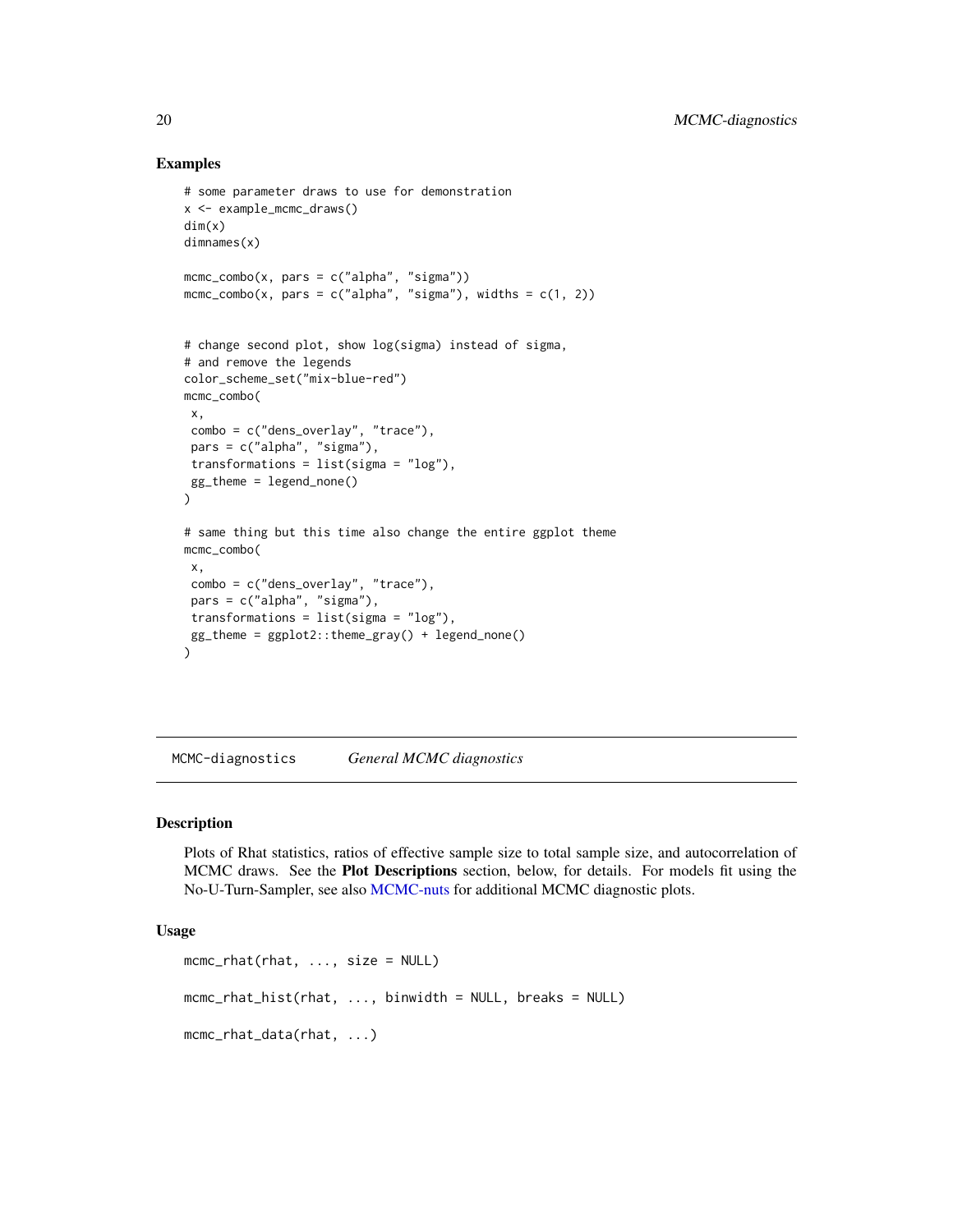```
mcmc_neff(ratio, ..., size = NULL)
mcmc_neff_hist(ratio, ..., binwidth = NULL, breaks = NULL)
mcmc_neff_data(ratio, ...)
mcmc_acf(
  x,
  pars = character(),
  regex_pars = character(),
  ...,
  factor_{args} = list(),
  lags = 20,size = NULL
)
mcmc_acf_bar(
  x,
  pars = character(),
  regex_pars = character(),
 ...,
 facet_args = list(),
  lags = 20
\mathcal{L}
```

| rhat       | A vector of R-hat estimates.                                                                                                                                                                                                                                                                                                                                                                                                                            |
|------------|---------------------------------------------------------------------------------------------------------------------------------------------------------------------------------------------------------------------------------------------------------------------------------------------------------------------------------------------------------------------------------------------------------------------------------------------------------|
| $\cdots$   | Currently ignored.                                                                                                                                                                                                                                                                                                                                                                                                                                      |
| size       | An optional value to override ggplot2:: geom_point()'s default size (for mcmc_rhat(),<br>mcmc_neff()) or ggplot2::geom_line()'s default size (for mcmc_acf()).                                                                                                                                                                                                                                                                                          |
| binwidth   | Passed to ggplot2:: geom_histogram() to override the default binwidth.                                                                                                                                                                                                                                                                                                                                                                                  |
| breaks     | Passed to ggplot2:: geom_histogram() as an alternative to binwidth.                                                                                                                                                                                                                                                                                                                                                                                     |
| ratio      | A vector of <i>ratios</i> of effective sample size estimates to total sample size. See<br>$neff\_ratio()$ .                                                                                                                                                                                                                                                                                                                                             |
| $\times$   | A 3-D array, matrix, list of matrices, or data frame of MCMC draws. The<br>MCMC-overview page provides details on how to specify each these allowed<br>inputs. It is also possible to use an object with an as array() method that<br>returns the same kind of 3-D array described on the MCMC-overview page.                                                                                                                                           |
| pars       | An optional character vector of parameter names. If neither pars nor regex_pars<br>is specified then the default is to use <i>all</i> parameters. As of version 1.7.0, <b>bayesplot</b><br>also supports 'tidy' parameter selection by specifying pars = $vars(\ldots)$ , where<br>is specified the same way as in dplyr::select() and similar functions. Ex-<br>amples of using pars in this way can be found on the Tidy parameter selection<br>page. |
| regex_pars | An optional regular expression to use for parameter selection. Can be specified<br>instead of pars or in addition to pars. When using pars for tidy parameter                                                                                                                                                                                                                                                                                           |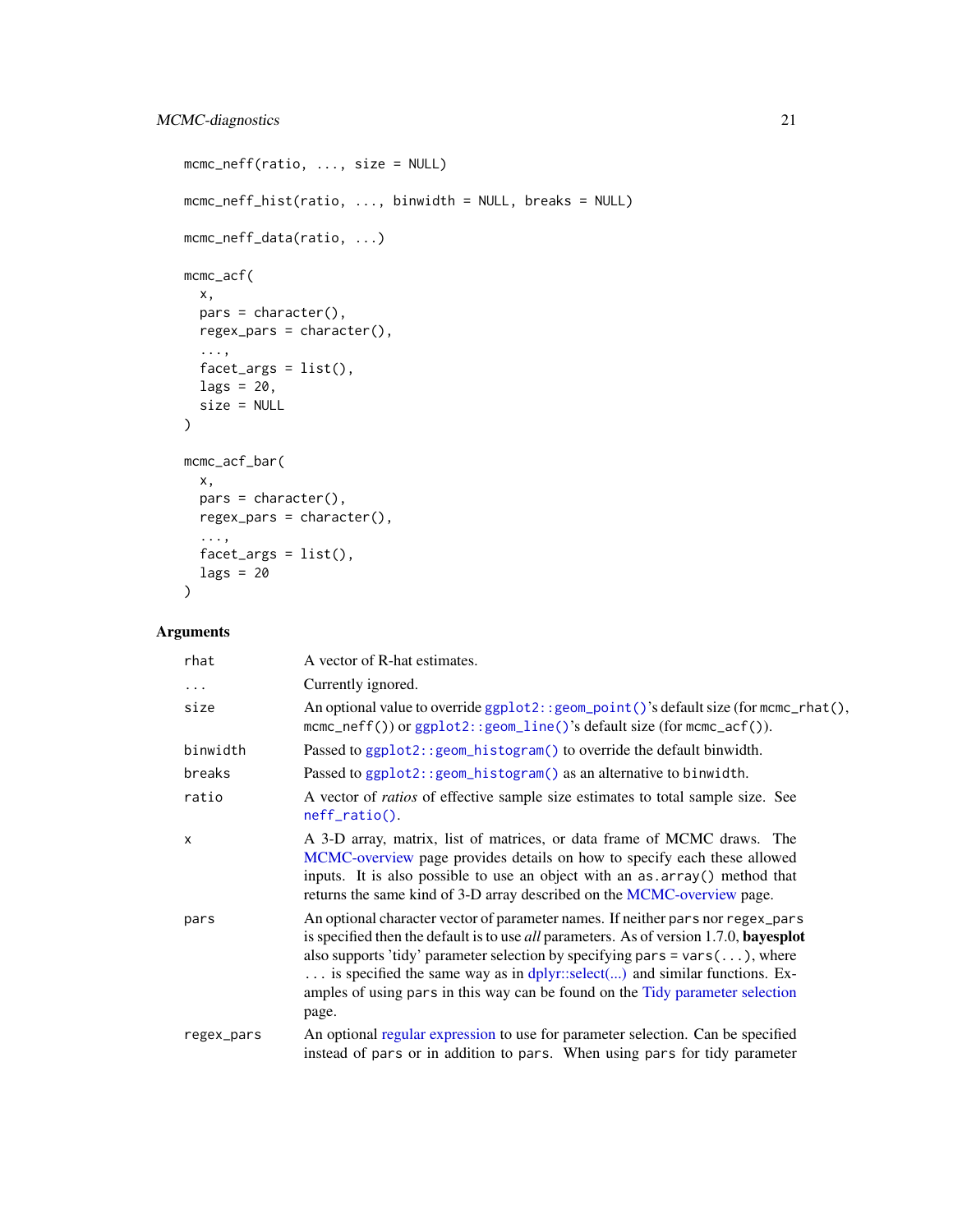|            | selection, the regex_pars argument is ignored since select helpers perform a<br>similar function.                                       |
|------------|-----------------------------------------------------------------------------------------------------------------------------------------|
| facet_args | A named list of arguments (other than facets) passed to $ggplot2$ : facet_wrap()<br>or $ggplot2$ : $facet\_grid()$ to control faceting. |
| lags       | The number of lags to show in the autocorrelation plot.                                                                                 |

## Value

The plotting functions return a ggplot object that can be further customized using the **ggplot2** package. The functions with suffix \_data() return the data that would have been drawn by the plotting function.

#### Plot Descriptions

- mcmc\_rhat(), mcmc\_rhat\_hist() Rhat values as either points or a histogram. Values are colored using different shades (lighter is better). The chosen thresholds are somewhat arbitrary, but can be useful guidelines in practice.
	- *light*: below 1.05 (good)
	- *mid*: between 1.05 and 1.1 (ok)
	- *dark*: above 1.1 (too high)
- mcmc\_neff(), mcmc\_neff\_hist() Ratios of effective sample size to total sample size as either points or a histogram. Values are colored using different shades (lighter is better). The chosen thresholds are somewhat arbitrary, but can be useful guidelines in practice.
	- *light*: between 0.5 and 1 (high)
	- *mid*: between 0.1 and 0.5 (good)
	- *dark*: below 0.1 (low)
- mcmc\_acf(), mcmc\_acf\_bar() Grid of autocorrelation plots by chain and parameter. The lags argument gives the maximum number of lags at which to calculate the autocorrelation function. mcmc\_acf() is a line plot whereas mcmc\_acf\_bar() is a barplot.

# References

Stan Development Team. *Stan Modeling Language Users Guide and Reference Manual.* [https:](https://mc-stan.org/users/documentation/) [//mc-stan.org/users/documentation/](https://mc-stan.org/users/documentation/)

Gelman, A. and Rubin, D. B. (1992). Inference from iterative simulation using multiple sequences. *Statistical Science*. 7(4), 457–472.

# See Also

- The [Visual MCMC Diagnostics](https://mc-stan.org/bayesplot/articles/visual-mcmc-diagnostics.html) vignette.
- [MCMC-nuts](#page-33-2) for additional MCMC diagnostic plots for models fit using the No-U-Turn-Sampler.

Other MCMC: [MCMC-combos](#page-18-1), [MCMC-distributions](#page-23-1), [MCMC-intervals](#page-27-1), [MCMC-nuts](#page-33-2), [MCMC-overview](#page-36-1), [MCMC-parcoord](#page-37-1), [MCMC-recover](#page-40-1), [MCMC-scatterplots](#page-43-1), [MCMC-traces](#page-50-1)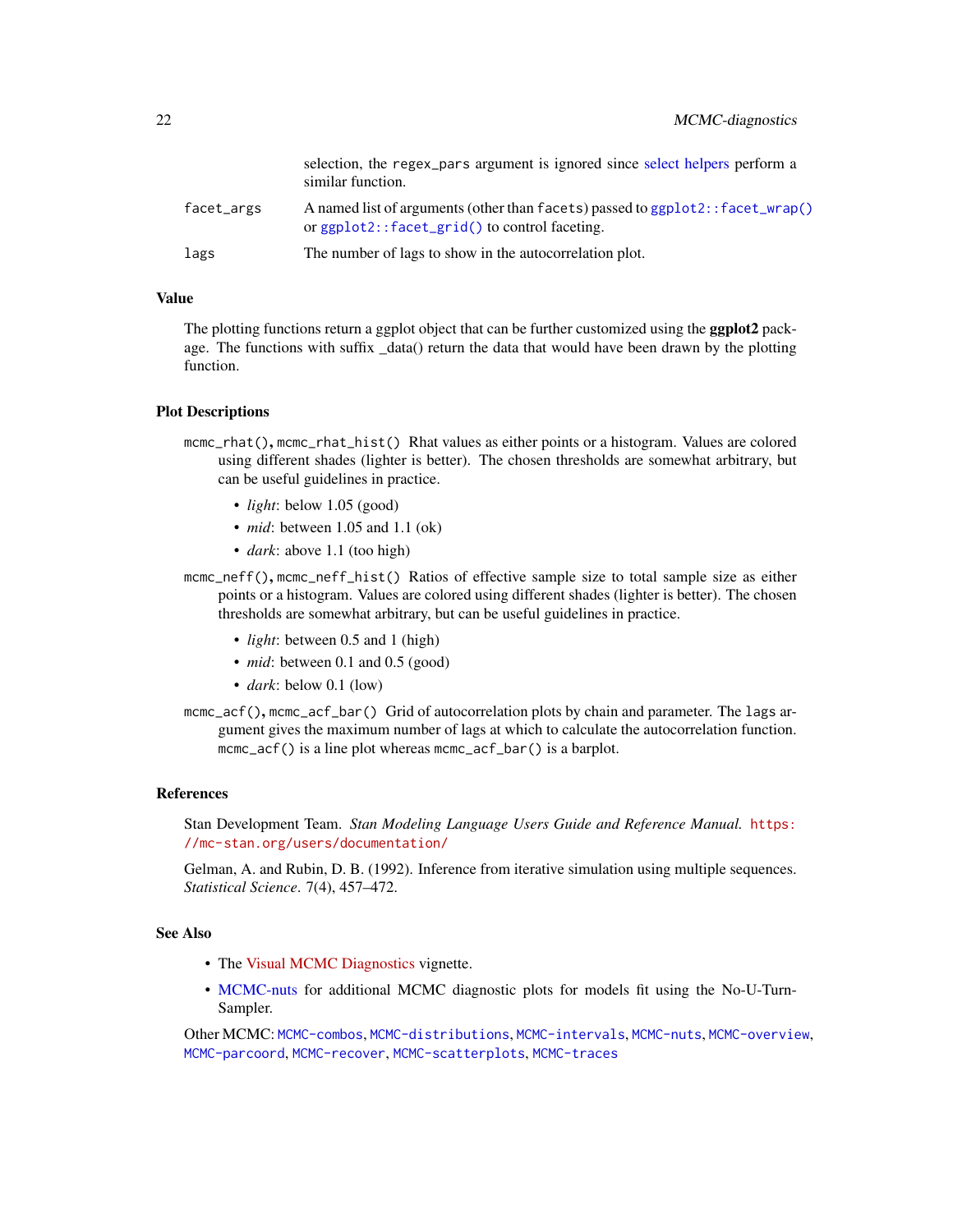# MCMC-diagnostics 23

```
# autocorrelation
x <- example_mcmc_draws()
dim(x)
dimnames(x)
color_scheme_set("green")
mcmc_acf(x, pars = c("alpha", "beta[1]"))
color_scheme_set("pink")
(p <- mcmc_acf_bar(x, pars = c("alpha", "beta[1]")))
# add horiztonal dashed line at 0.5
p + hline_at(0.5, linetype = 2, size = 0.15, color = "gray")# fake rhat values to use for demonstration
rhat <- c(runif(100, 1, 1.15))
mcmc_rhat_hist(rhat)
mcmc_rhat(rhat)
# lollipops
color_scheme_set("purple")
mcmc_rhat(rhat[1:10], size = 5)color_scheme_set("blue")
mcmc_rhat(runif(1000, 1, 1.07))
mcmc_rhat(runif(1000, 1, 1.3)) + legend_move("top") # add legend above plot
# fake neff ratio values to use for demonstration
ratio <- c(runif(100, 0, 1))
mcmc_neff_hist(ratio)
mcmc_neff(ratio)
## Not run:
# Example using rstanarm model (requires rstanarm package)
library(rstanarm)
# intentionally use small 'iter' so there are some
# problems with rhat and neff for demonstration
fit \le stan_glm(mpg \sim ., data = mtcars, iter = 50, refresh = 0)
rhats <- rhat(fit)
ratios <- neff_ratio(fit)
mcmc_rhat(rhats)
mcmc_neff(ratios, size = 3)
# there's a small enough number of parameters in the
# model that we can display their names on the y-axis
mcmc_neff(ratios) + yaxis_text(hjust = 1)
# can also look at autocorrelation
draws <- as.array(fit)
```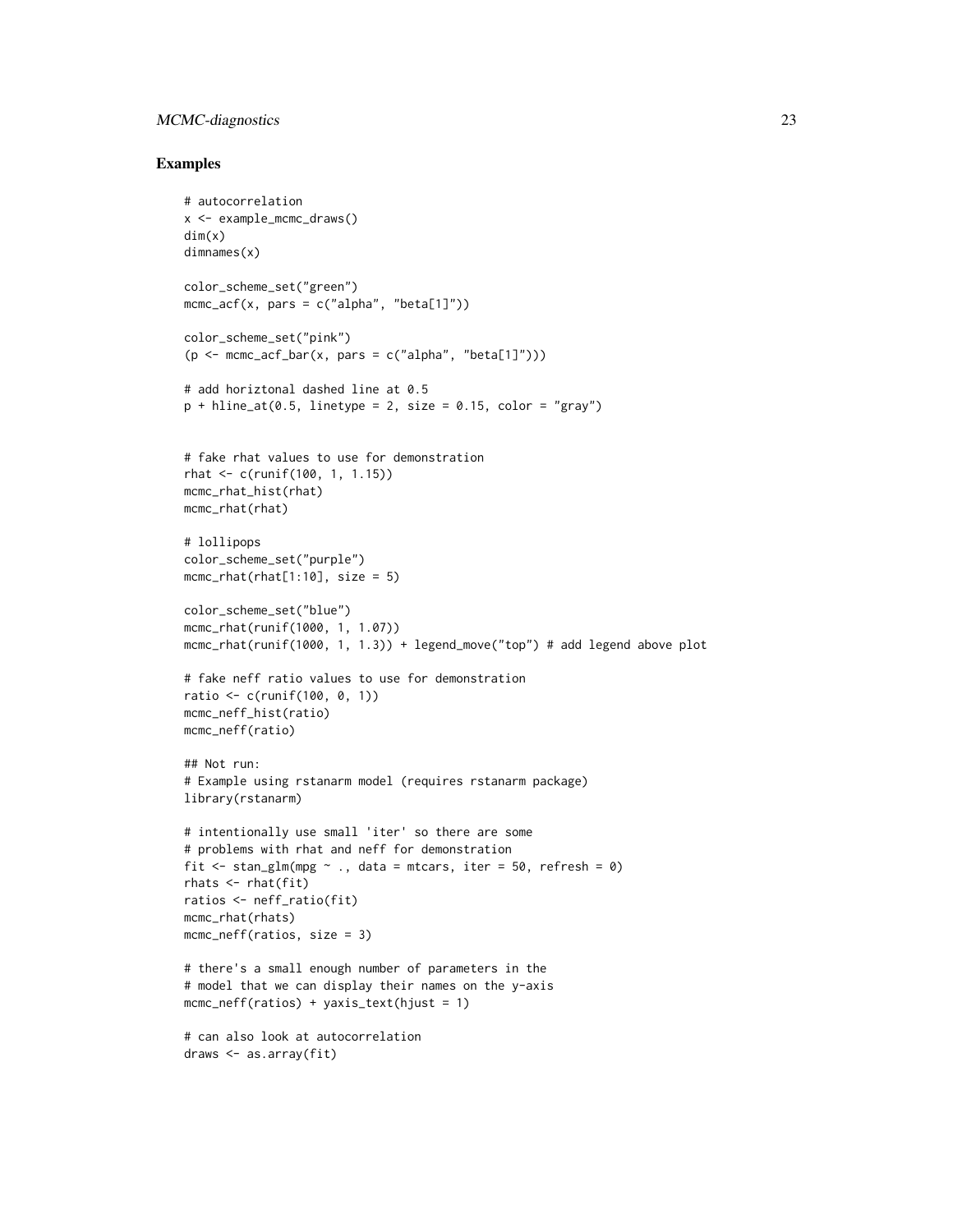```
mcmc_acf(draws, pars = c("wt", "cyl"), lags = 10)# increase number of iterations and plots look much better
fit2 <- update(fit, iter = 500)
mcmc_rhat(rhat(fit2))
mcmc_neff(neff_ratio(fit2))
mcmc_acf(as.array(fit2), pars = c("wt", "cyl"), lags = 10)
## End(Not run)
```
<span id="page-23-1"></span>MCMC-distributions *Histograms and kernel density plots of MCMC draws*

## Description

Various types of histograms and kernel density plots of MCMC draws. See the Plot Descriptions section, below, for details.

# Usage

```
mcmc_hist(
  x,
  pars = character(),
  regex_pars = character(),
  transformations = list(),
  ...,
  facet_{args} = list(),
 binwidth = NULL,
 breaks = NULL,
  freq = TRUE
\lambdamcmc_dens(
  x,
 pars = character(),
  regex\_pars = character(),transformations = list(),
  ...,
  factor_{args} = list(),
  trim = FALSE
\mathcal{L}mcmc_hist_by_chain(
  x,
  pars = character(),
  regex_pars = character(),
  transformations = list(),
```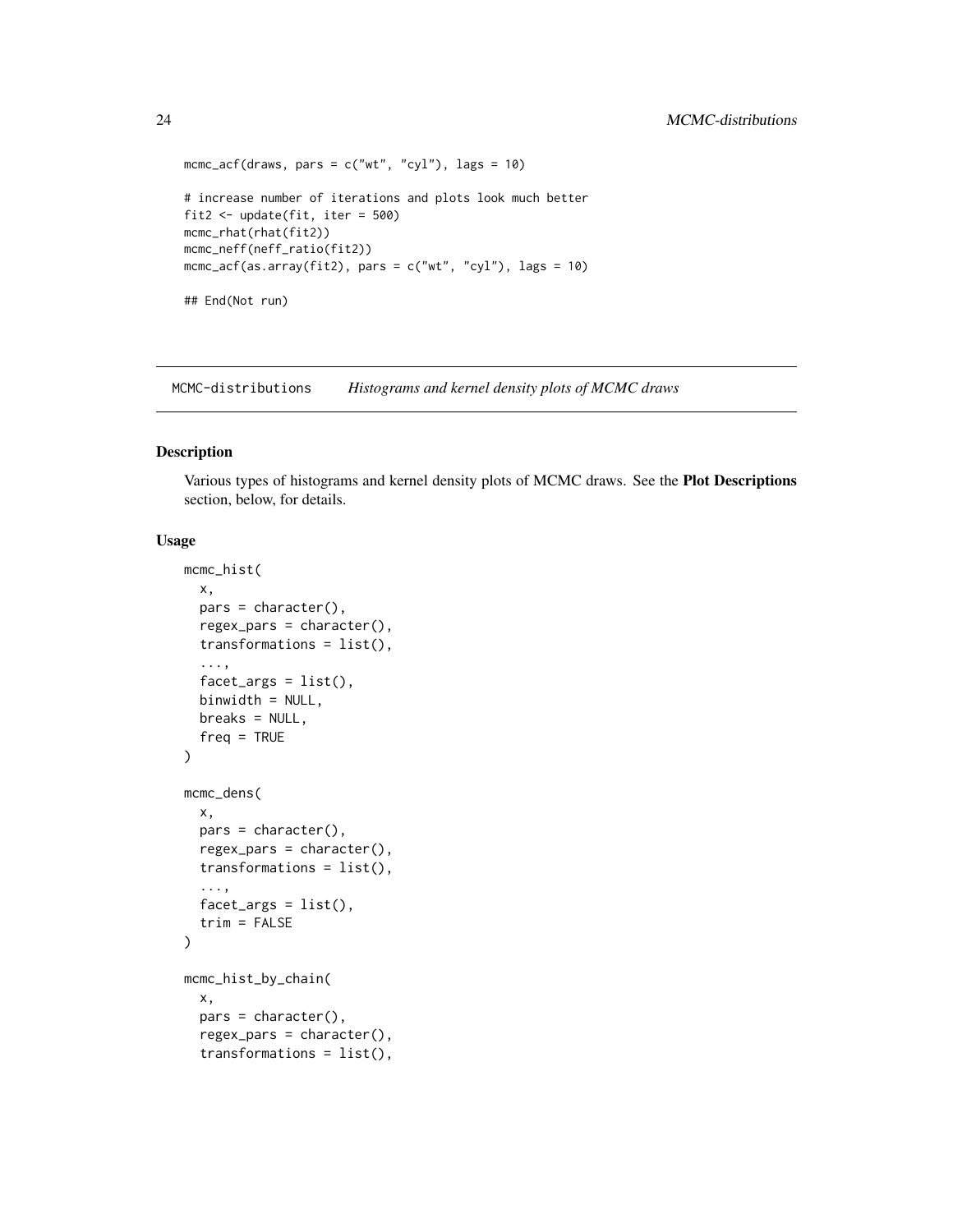```
...,
  factor_{args} = list(),
 binwidth = NULL,freq = TRUE
\mathcal{L}mcmc_dens_overlay(
  x,
 pars = character(),
  regex_pars = character(),
  transformations = list(),
  ...,
  factor_{args} = list(),
 color_chains = TRUE,
  trim = FALSE
\mathcal{L}mcmc_dens_chains(
 x,
 pars = character(),regex_pars = character(),
  transformations = list(),
  ...,
  color_chains = TRUE,
 bw = NULL,adjust = NULL,kernel = NULL,
 n_dens = NULL
\mathcal{L}mcmc_dens_chains_data(
 x,
 pars = character(),regex_pars = character(),
  transformations = list(),
  ...,
 bw = NULL,adjust = NULL,kernel = NULL,
 n_dens = NULL
\mathcal{L}mcmc_violin(
 x,
 pars = character(),
  regex_pars = character(),
  transformations = list(),
  ...,
```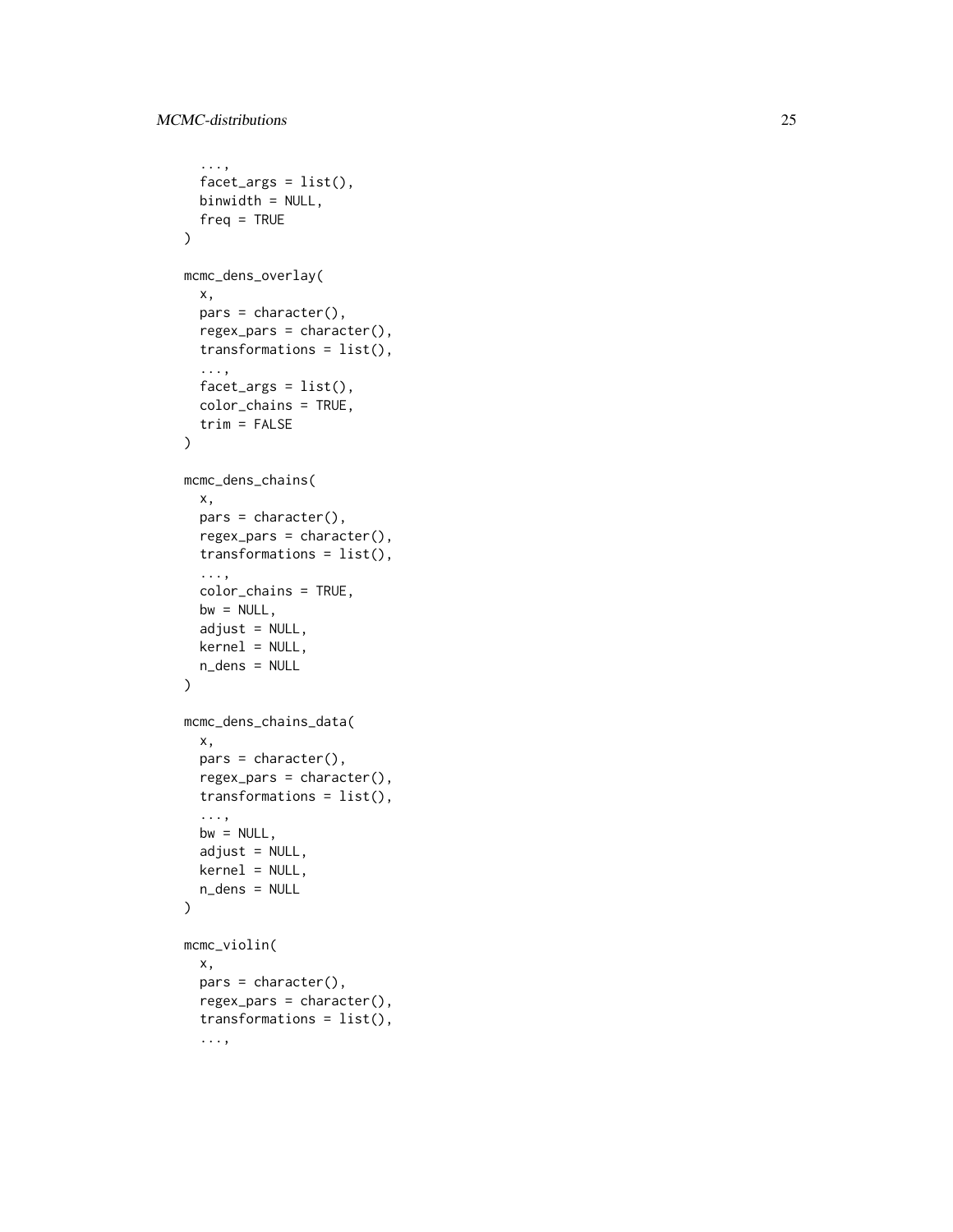```
factor_{args} = list(),
   probs = c(0.1, 0.5, 0.9)
\mathcal{L}
```

| х               | A 3-D array, matrix, list of matrices, or data frame of MCMC draws. The<br>MCMC-overview page provides details on how to specify each these allowed<br>inputs. It is also possible to use an object with an as . array () method that<br>returns the same kind of 3-D array described on the MCMC-overview page.                                                                                                                                                                                                                                                                                                                                                                                                                                                                                                                                                                                                                                                                                                                                                                                                                                                                                                                                                                                                            |
|-----------------|-----------------------------------------------------------------------------------------------------------------------------------------------------------------------------------------------------------------------------------------------------------------------------------------------------------------------------------------------------------------------------------------------------------------------------------------------------------------------------------------------------------------------------------------------------------------------------------------------------------------------------------------------------------------------------------------------------------------------------------------------------------------------------------------------------------------------------------------------------------------------------------------------------------------------------------------------------------------------------------------------------------------------------------------------------------------------------------------------------------------------------------------------------------------------------------------------------------------------------------------------------------------------------------------------------------------------------|
| pars            | An optional character vector of parameter names. If neither pars nor regex_pars<br>is specified then the default is to use <i>all</i> parameters. As of version 1.7.0, <b>bayesplot</b><br>also supports 'tidy' parameter selection by specifying pars = $vars()$ , where<br>is specified the same way as in dplyr::select() and similar functions. Ex-<br>amples of using pars in this way can be found on the Tidy parameter selection<br>page.                                                                                                                                                                                                                                                                                                                                                                                                                                                                                                                                                                                                                                                                                                                                                                                                                                                                           |
| regex_pars      | An optional regular expression to use for parameter selection. Can be specified<br>instead of pars or in addition to pars. When using pars for tidy parameter<br>selection, the regex_pars argument is ignored since select helpers perform a<br>similar function.                                                                                                                                                                                                                                                                                                                                                                                                                                                                                                                                                                                                                                                                                                                                                                                                                                                                                                                                                                                                                                                          |
| transformations |                                                                                                                                                                                                                                                                                                                                                                                                                                                                                                                                                                                                                                                                                                                                                                                                                                                                                                                                                                                                                                                                                                                                                                                                                                                                                                                             |
|                 | Optionally, transformations to apply to parameters before plotting. If transformations<br>is a function or a single string naming a function then that function will be used<br>to transform all parameters. To apply transformations to particular parameters,<br>the transformations argument can be a named list with length equal to the<br>number of parameters to be transformed. Currently only univariate transforma-<br>tions of scalar parameters can be specified (multivariate transformations will be<br>implemented in a future release). If transformations is a list, the name of<br>each list element should be a parameter name and the content of each list ele-<br>ment should be a function (or any item to match as a function via match. fun(),<br>e.g. a string naming a function). If a function is specified by its name as a<br>string (e.g. "log"), then it can be used to construct a new parameter label for<br>the appropriate parameter (e.g. "log(sigma)"). If a function itself is specified<br>(e.g. log or function(x) $log(x)$ ) then "t" is used in the new parameter label<br>to indicate that the parameter is transformed (e.g. "t(sigma)").<br>Note: due to partial argument matching transformations can be abbreviated<br>for convenience in interactive use (e.g., transform). |
| .               | Currently ignored.                                                                                                                                                                                                                                                                                                                                                                                                                                                                                                                                                                                                                                                                                                                                                                                                                                                                                                                                                                                                                                                                                                                                                                                                                                                                                                          |
| facet_args      | A named list of arguments (other than facets) passed to ggplot2:: facet_wrap()<br>or ggplot2::facet_grid() to control faceting.                                                                                                                                                                                                                                                                                                                                                                                                                                                                                                                                                                                                                                                                                                                                                                                                                                                                                                                                                                                                                                                                                                                                                                                             |
| binwidth        | Passed to ggplot2:: geom_histogram() to override the default binwidth.                                                                                                                                                                                                                                                                                                                                                                                                                                                                                                                                                                                                                                                                                                                                                                                                                                                                                                                                                                                                                                                                                                                                                                                                                                                      |
| breaks          | Passed to ggplot2:: geom_histogram() as an alternative to binwidth.                                                                                                                                                                                                                                                                                                                                                                                                                                                                                                                                                                                                                                                                                                                                                                                                                                                                                                                                                                                                                                                                                                                                                                                                                                                         |
| freq            | For histograms, freq=TRUE (the default) puts count on the y-axis. Setting freq=FALSE<br>puts density on the y-axis. (For many plots the y-axis text is off by default. To<br>view the count or density labels on the y-axis see the yaxis_text() conve-<br>nience function.)                                                                                                                                                                                                                                                                                                                                                                                                                                                                                                                                                                                                                                                                                                                                                                                                                                                                                                                                                                                                                                                |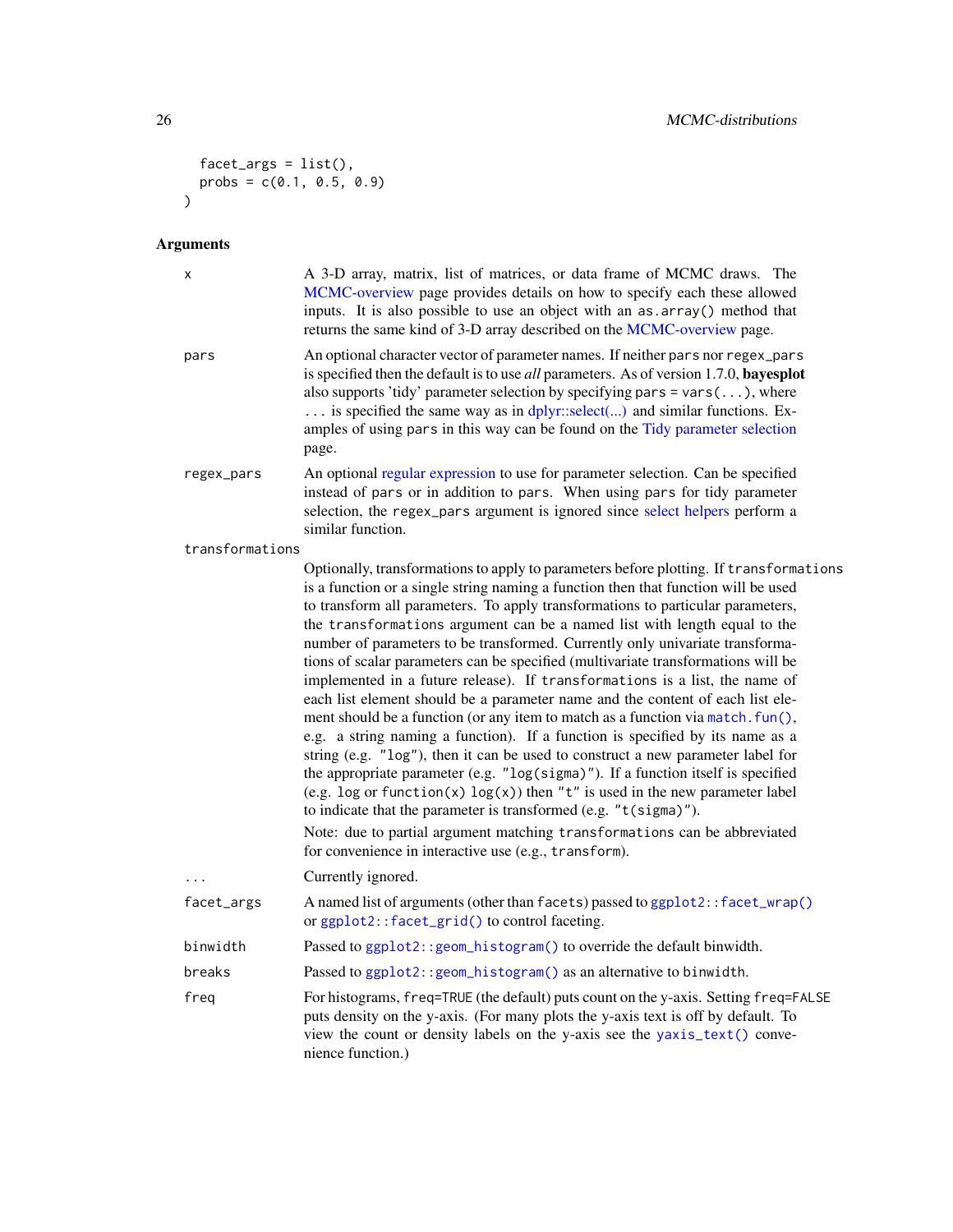# MCMC-distributions 27

| trim                       | A logical scalar passed to $ggplot2::geom\_density()$ .                                                                                                                       |
|----------------------------|-------------------------------------------------------------------------------------------------------------------------------------------------------------------------------|
| color_chains               | Option for whether to separately color chains.                                                                                                                                |
| bw, adjust, kernel, n_dens |                                                                                                                                                                               |
|                            | Optional arguments passed to stats::density() to override default kernel<br>density estimation parameters. n_dens defaults to 1024.                                           |
| probs                      | A numeric vector passed to ggplot2:: geom_violin()'s draw_quantiles ar-<br>gument to specify at which quantiles to draw horizontal lines. Set to NULL to<br>remove the lines. |

## Value

A ggplot object that can be further customized using the ggplot2 package.

#### Plot Descriptions

mcmc\_hist() Histograms of posterior draws with all chains merged.

- mcmc\_dens() Kernel density plots of posterior draws with all chains merged.
- mcmc\_hist\_by\_chain() Histograms of posterior draws with chains separated via faceting.
- mcmc\_dens\_overlay() Kernel density plots of posterior draws with chains separated but overlaid on a single plot.
- mcmc\_violin() The density estimate of each chain is plotted as a violin with horizontal lines at notable quantiles.
- mcmc\_dens\_chains() Ridgeline kernel density plots of posterior draws with chains separated but overlaid on a single plot. In mcmc\_dens\_overlay() parameters appear in separate facets; in mcmc\_dens\_chains() they appear in the same panel and can overlap vertically.

# See Also

Other MCMC: [MCMC-combos](#page-18-1), [MCMC-diagnostics](#page-19-1), [MCMC-intervals](#page-27-1), [MCMC-nuts](#page-33-2), [MCMC-overview](#page-36-1), [MCMC-parcoord](#page-37-1), [MCMC-recover](#page-40-1), [MCMC-scatterplots](#page-43-1), [MCMC-traces](#page-50-1)

## Examples

```
set.seed(9262017)
# some parameter draws to use for demonstration
x <- example_mcmc_draws()
dim(x)
dimnames(x)
##################
### Histograms ###
##################
```

```
# histograms of all parameters
color_scheme_set("brightblue")
mcmc_hist(x)
```
# histograms of some parameters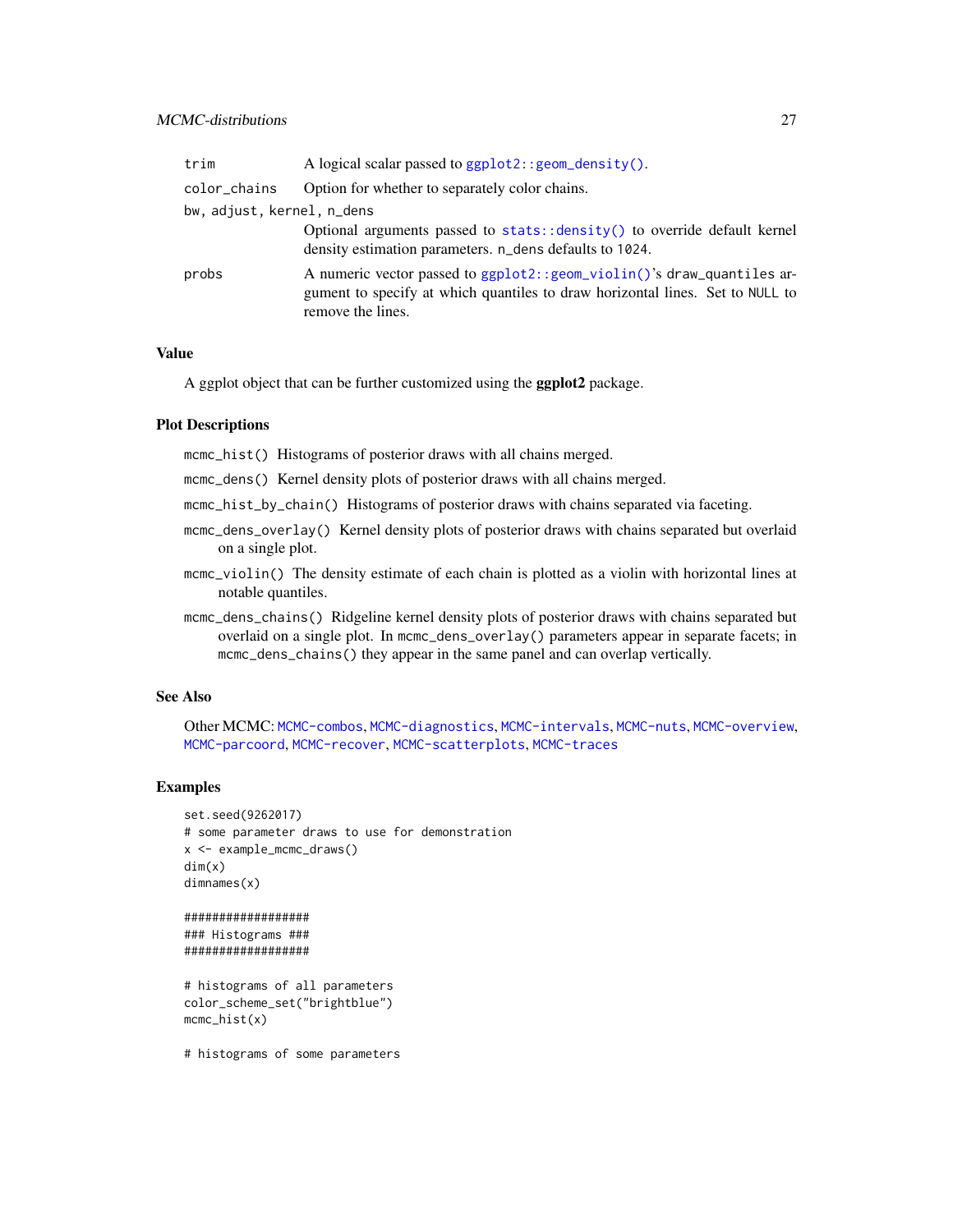```
color_scheme_set("pink")
mcmc_hist(x, pars = c("alpha", "beta[2]"))
mcmc_hist(x, pars = "sigma", regex_pars = "beta")
# example of using 'transformations' argument to plot log(sigma),
# and parsing facet labels (e.g. to get greek letters for parameters)
mcmc_hist(x, transformations = list(sigma = "log"),
          facet_args = list(labeller = ggplot2::label_parsed)) +
          facet_text(size = 15)
# instead of list(sigma = "log"), you could specify the transformation as
# list(sigma = log) or list(sigma = function(x) log(x)), but then the
# label for the transformed sigma is 't(sigma)' instead of 'log(sigma)'
mcmc_hist(x, transformations = list(sigma = log))# separate histograms by chain
color_scheme_set("pink")
mcmc_hist_by_chain(x, regex_pars = "beta")
#################
### Densities ###
#################
mcmc_dens(x, pars = c("sigma", "beta[2]"),
          facet_{args} = list(nrow = 2)# separate and overlay chains
color_scheme_set("mix-teal-pink")
mcmc_dens_overlay(x, pars = c("sigma", "beta[2]"),
                  facet_{args} = list(nrow = 2) +
                  facet_text(size = 14)
x2 \le - example_mcmc_draws(params = 6)
mcmc_dens_chains(x2, pars = c("beta[1]", "beta[2]", "beta[3]"))
# separate chains as violin plots
color_scheme_set("green")
mcmc_violin(x) + panel_bg(color = "gray20", size = 2, fill = "gray30")
```
<span id="page-27-1"></span>MCMC-intervals *Plot interval estimates from MCMC draws*

#### Description

Plot central (quantile-based) posterior interval estimates from MCMC draws. See the Plot Descriptions section, below, for details.

<span id="page-27-0"></span>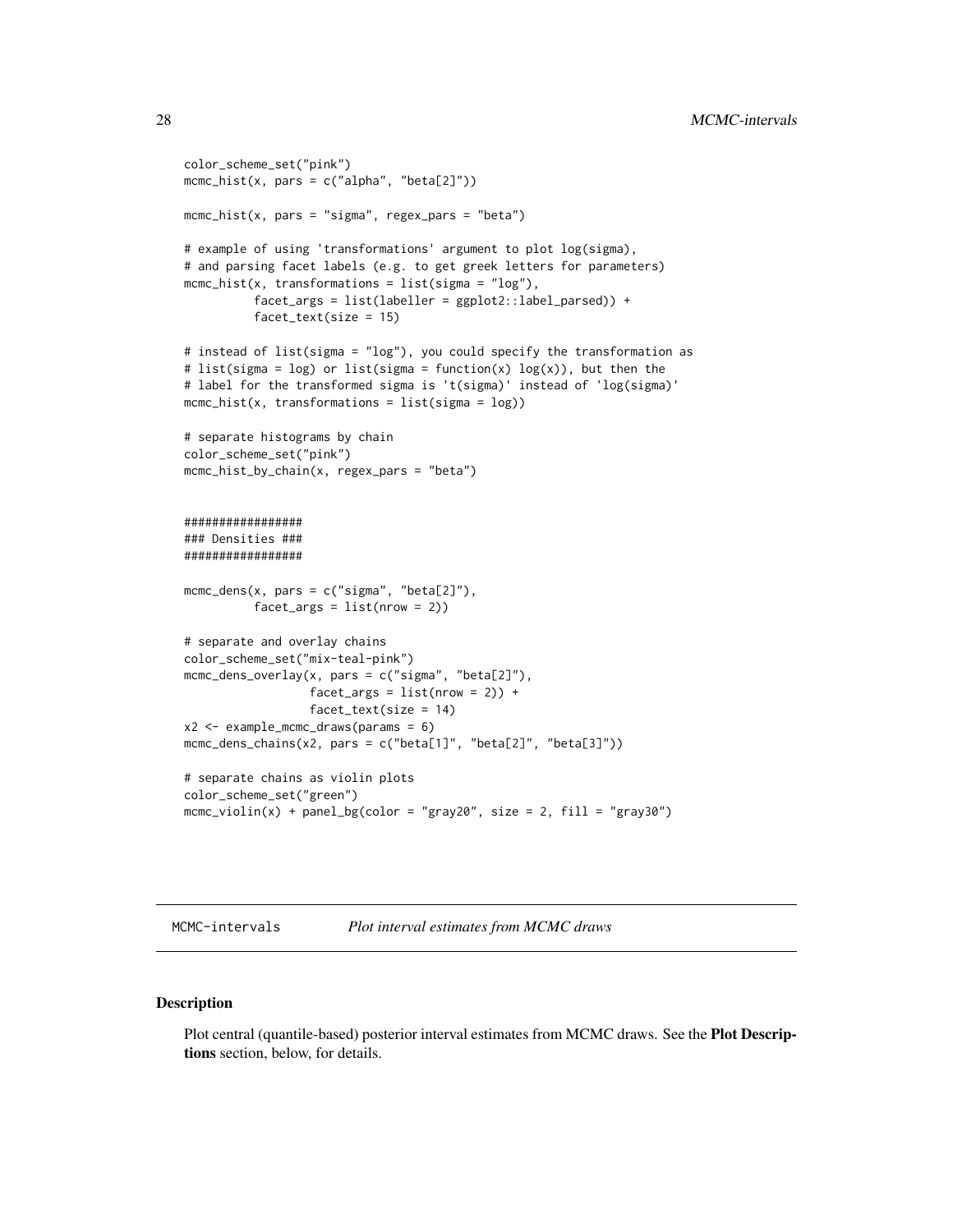# MCMC-intervals 29

# Usage

```
mcmc_intervals(
 x,
 pars = character(),
  regex_pars = character(),
  transformations = list(),
  ...,
 prob = 0.5,
 prob_outer = 0.9,
 point_est = c("median", "mean", "none"),
  rhat = numeric()\mathcal{L}mcmc_areas(
 x,
  pars = character(),regex_pars = character(),
  transformations = list(),
  ...,
  area_method = c("equal area", "equal height", "scaled height"),prob = 0.5,
 prob_outer = 1,
 point_est = c("median", "mean", "none"),
  rhat = numeric(),bw = NULL,adjust = NULL,kernel = NULL,
 n_dens = NULL
)
mcmc_areas_ridges(
 x,
 pars = character(),regex_pars = character(),
  transformations = list(),
  ...,
 prob_outer = 1,
 prob = 1,
 bw = NULL,adjust = NULL,kernel = NULL,
 n_dens = NULL
\lambdamcmc_intervals_data(
  x,
 pars = character(),
  regex_pars = character(),
```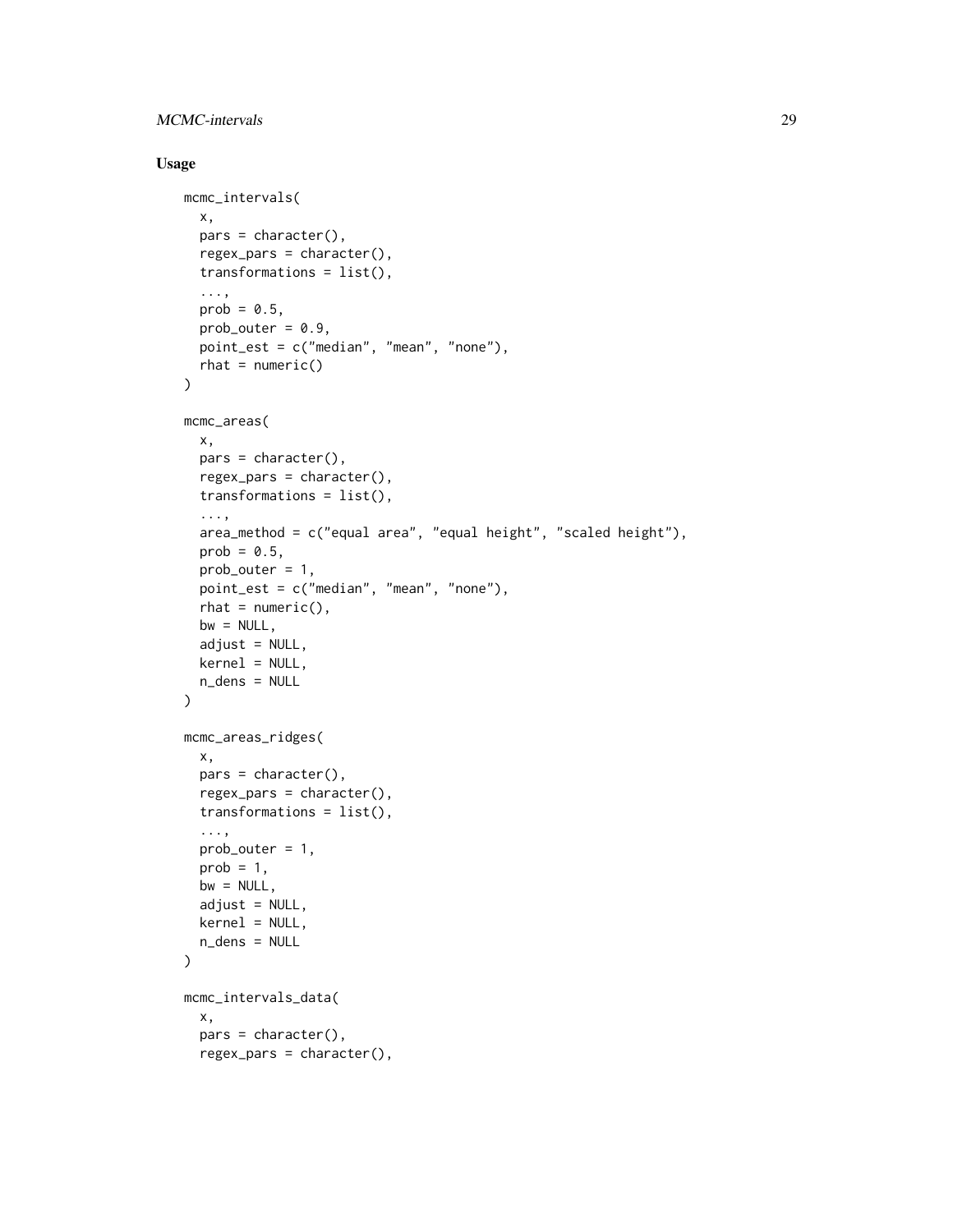```
transformations = list(),
  ...,
 prob = 0.5,
 prob_outer = 0.9,point_est = c("median", "mean", "none"),
 rhat = numeric())
mcmc_areas_data(
 x,
 pars = character(),
 regex_pars = character(),
  transformations = list(),
  ...,
 prob = 0.5,
 prob_outer = 1,
 point_est = c("median", "mean", "none"),
  rhat = numeric(),
 bw = NULL,adjust = NULL,kernel = NULL,
 n_dens = NULL
\mathcal{L}mcmc_areas_ridges_data(
 x,
 pars = character(),regex_pars = character(),
  transformations = list(),
  ...,
  prob_outer = 1,
 prob = 1,
 bw = NULL,adjust = NULL,kernel = NULL,
 n_dens = NULL
)
```

| $\mathsf{x}$ | A 3-D array, matrix, list of matrices, or data frame of MCMC draws. The<br>MCMC-overview page provides details on how to specify each these allowed<br>inputs. It is also possible to use an object with an as array () method that<br>returns the same kind of 3-D array described on the MCMC-overview page.                                                         |
|--------------|------------------------------------------------------------------------------------------------------------------------------------------------------------------------------------------------------------------------------------------------------------------------------------------------------------------------------------------------------------------------|
| pars         | An optional character vector of parameter names. If neither pars nor regex pars<br>is specified then the default is to use <i>all</i> parameters. As of version 1.7.0, <b>bayesplot</b><br>also supports 'tidy' parameter selection by specifying pars = $vars(\ldots)$ , where<br>$\ldots$ is specified the same way as in dplyr::select() and similar functions. Ex- |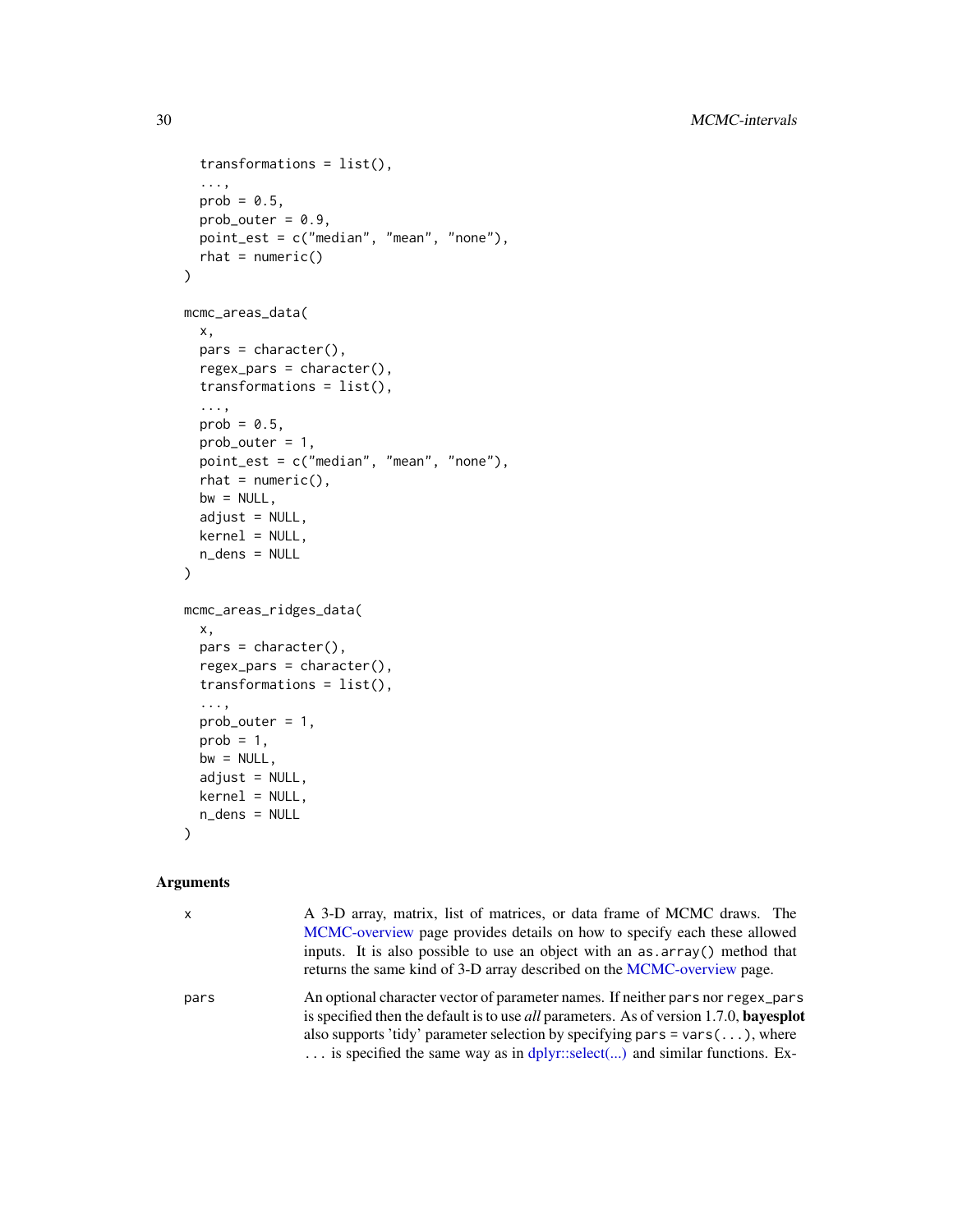amples of using pars in this way can be found on the [Tidy parameter selection](#page-83-1) page.

regex\_pars An optional [regular expression](#page-0-0) to use for parameter selection. Can be specified instead of pars or in addition to pars. When using pars for tidy parameter selection, the regex\_pars argument is ignored since [select helpers](#page-0-0) perform a similar function.

transformations

| transformations            |                                                                                                                                                                                                                                                                                                                                                                                                                                                                                                                                                                                                                                                                                                                                                                                                                                                                                                                                                                                                          |
|----------------------------|----------------------------------------------------------------------------------------------------------------------------------------------------------------------------------------------------------------------------------------------------------------------------------------------------------------------------------------------------------------------------------------------------------------------------------------------------------------------------------------------------------------------------------------------------------------------------------------------------------------------------------------------------------------------------------------------------------------------------------------------------------------------------------------------------------------------------------------------------------------------------------------------------------------------------------------------------------------------------------------------------------|
|                            | Optionally, transformations to apply to parameters before plotting. If transformations<br>is a function or a single string naming a function then that function will be used                                                                                                                                                                                                                                                                                                                                                                                                                                                                                                                                                                                                                                                                                                                                                                                                                             |
|                            | to transform all parameters. To apply transformations to particular parameters,<br>the transformations argument can be a named list with length equal to the<br>number of parameters to be transformed. Currently only univariate transforma-<br>tions of scalar parameters can be specified (multivariate transformations will be<br>implemented in a future release). If transformations is a list, the name of<br>each list element should be a parameter name and the content of each list ele-<br>ment should be a function (or any item to match as a function via match. fun(),<br>e.g. a string naming a function). If a function is specified by its name as a<br>string (e.g. "log"), then it can be used to construct a new parameter label for<br>the appropriate parameter (e.g. $"log(sigma)"$ ). If a function itself is specified<br>(e.g. log or function(x) $log(x)$ ) then "t" is used in the new parameter label<br>to indicate that the parameter is transformed (e.g. "t(sigma)"). |
|                            | Note: due to partial argument matching transformations can be abbreviated<br>for convenience in interactive use (e.g., transform).                                                                                                                                                                                                                                                                                                                                                                                                                                                                                                                                                                                                                                                                                                                                                                                                                                                                       |
| $\cdots$                   | Currently unused.                                                                                                                                                                                                                                                                                                                                                                                                                                                                                                                                                                                                                                                                                                                                                                                                                                                                                                                                                                                        |
| prob                       | The probability mass to include in the inner interval (for $mcmc\_intervals()$ )<br>or in the shaded region (for $m$ cmc_areas()). The default is $0.5$ (50% interval)<br>and 1 for mcmc_areas_ridges().                                                                                                                                                                                                                                                                                                                                                                                                                                                                                                                                                                                                                                                                                                                                                                                                 |
| prob_outer                 | The probability mass to include in the outer interval. The default is $0.9$ for<br>mcmc_intervals()(90% interval) and 1 for mcmc_areas() and for mcmc_areas_ridges().                                                                                                                                                                                                                                                                                                                                                                                                                                                                                                                                                                                                                                                                                                                                                                                                                                    |
| point_est                  | The point estimate to show. Either "median" (the default), "mean", or "none".                                                                                                                                                                                                                                                                                                                                                                                                                                                                                                                                                                                                                                                                                                                                                                                                                                                                                                                            |
| rhat                       | An optional numeric vector of R-hat estimates, with one element per parameter<br>included in x. If rhat is provided, the intervals/areas and point estimates in the<br>resulting plot are colored based on R-hat value. See rhat() for methods for<br>extracting R-hat estimates.                                                                                                                                                                                                                                                                                                                                                                                                                                                                                                                                                                                                                                                                                                                        |
| area_method                | How to constrain the areas in mcmc_areas(). The default is "equal area", set-<br>ting the density curves to have the same area. With "equal height", the curves<br>are scaled so that the highest points across the curves are the same height. The<br>method "scaled height" tries a compromise between to the two: the heights<br>from "equal height" are scaled using height*sqrt(height)                                                                                                                                                                                                                                                                                                                                                                                                                                                                                                                                                                                                             |
| bw, adjust, kernel, n_dens |                                                                                                                                                                                                                                                                                                                                                                                                                                                                                                                                                                                                                                                                                                                                                                                                                                                                                                                                                                                                          |
|                            | Optional arguments passed to stats:: density() to override default kernel<br>density estimation parameters. n_dens defaults to 1024.                                                                                                                                                                                                                                                                                                                                                                                                                                                                                                                                                                                                                                                                                                                                                                                                                                                                     |

## Value

The plotting functions return a ggplot object that can be further customized using the ggplot2 package. The functions with suffix \_data() return the data that would have been drawn by the plotting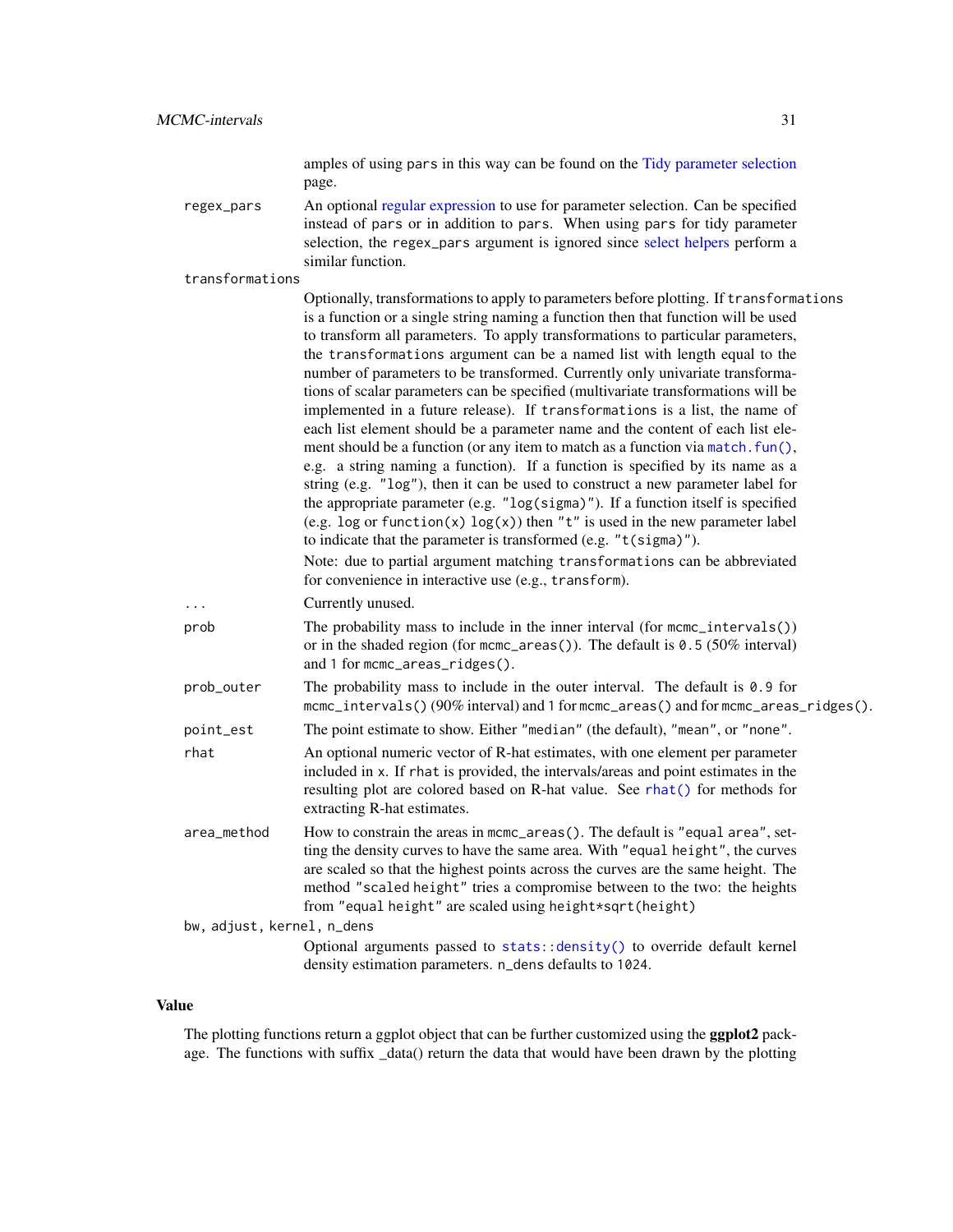function.

#### Plot Descriptions

- mcmc\_intervals() Plots of uncertainty intervals computed from posterior draws with all chains merged.
- mcmc\_areas() Density plots computed from posterior draws with all chains merged, with uncertainty intervals shown as shaded areas under the curves.
- mcmc\_areas\_ridges() Density plot, as in mcmc\_areas(), but drawn with overlapping ridgelines. This plot provides a compact display of (hierarchically) related distributions.

#### See Also

```
Other MCMC: MCMC-combos, MCMC-diagnostics, MCMC-distributions, MCMC-nuts, MCMC-overview,
MCMC-parcoord, MCMC-recover, MCMC-scatterplots, MCMC-traces
```

```
set.seed(9262017)
# some parameter draws to use for demonstration
x \le - example_mcmc_draws(params = 6)
dim(x)
dimnames(x)
color_scheme_set("brightblue")
mcmc_intervals(x)
mcmc_intervals(x, pars = c("beta[1]", "beta[2]"))mcmc_areas(x, regex_pars = "beta\\[[1-3]\\]", prob = 0.8) +
 ggplot2::labs(
   title = "Posterior distributions",
   subtitle = "with medians and 80% intervals"
 )
color_scheme_set("red")
mcmc_areas(
  x,
  pars = c("alpha", "beta[4]");prob = 2/3,
   prob_outer = 0.9,
   point_est = "mean"
)
# color by rhat value
color_scheme_set("blue")
fake_rhat_values <- c(1, 1.07, 1.3, 1.01, 1.15, 1.005)
mcmc_intervals(x, rhat = fake_rhat_values)
# get the dataframe that is used in the plotting functions
mcmc_intervals_data(x)
mcmc_intervals_data(x, rhat = fake_rhat_values)
mcmc_areas_data(x, pars = "alpha")
```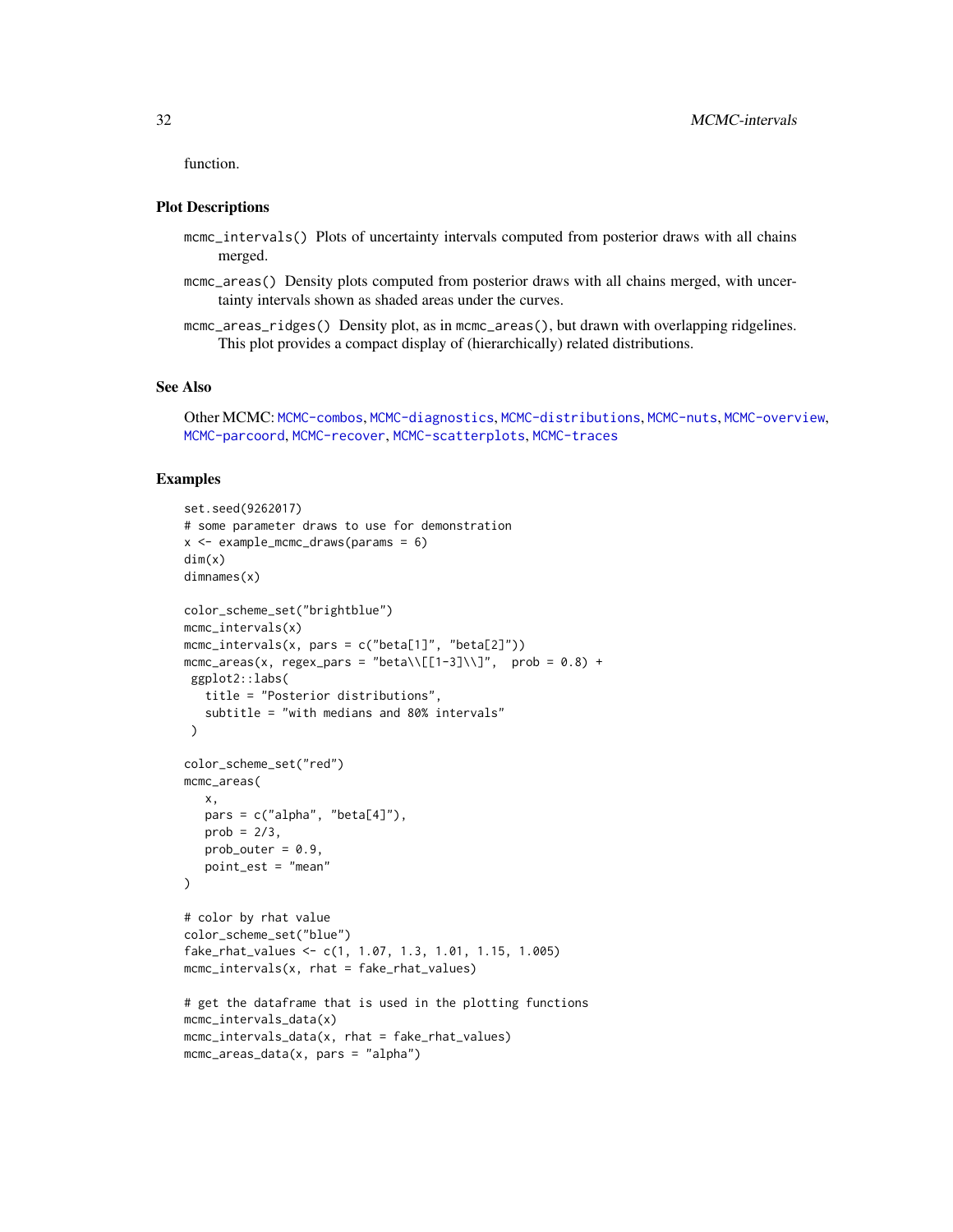```
color_scheme_set("gray")
p \leftarrow mcmc_areas(x, pars = c("alpha", "beta[4]"), rhat = c(1, 1.1))
p + legend_move("bottom")
p + legend_move("none") # or p + legend_none()
# Different area calculations
b3 <- c("beta[1]", "beta[2]", "beta[3]")
mcmc_areas(x, pars = b3, area_method = "equal area") +
  ggplot2::labs(
    title = "Curves have same area",
    subtitle =
      "A wide, uncertain interval is spread thin when areas are equal")
mcmc_areas(x, pars = b3, area_method = "equal height") +
  ggplot2::labs(
    title = "Curves have same maximum height",
    subtitle =
      "Local curvature is clearer but more uncertain curves use more area")
mcmc_2areas(x, pars = b3, area_method = "scaled height") +
  ggplot2::labs(
    title = "Same maximum heights but heights scaled by square-root",
    subtitle =
      "Compromise: Local curvature is accentuated and less area is used")
# apply transformations
mcmc_intervals(
  x,
 pars = c("beta[2]", "sigma"),transformations = list("sigma" = "log", "beta[2]" = function(x) x + 3)
\mathcal{L}# apply same transformation to all selected parameters
mcmc_intervals(x, regex_pars = "beta", transformations = "exp")
## Not run:
# example using fitted model from rstanarm package
library(rstanarm)
fit \le stan_glm(
mpg \sim \theta + wt + factor(cyl),data = mtcars,
iter = 500,
refresh = 0
\lambdax <- as.matrix(fit)
color_scheme_set("teal")
mcmc_intervals(x, point_est = "mean", prob = 0.8, prob\_outer = 0.95)mcmc_areas(x, regex_pars = "cyl", bw = "SJ",
```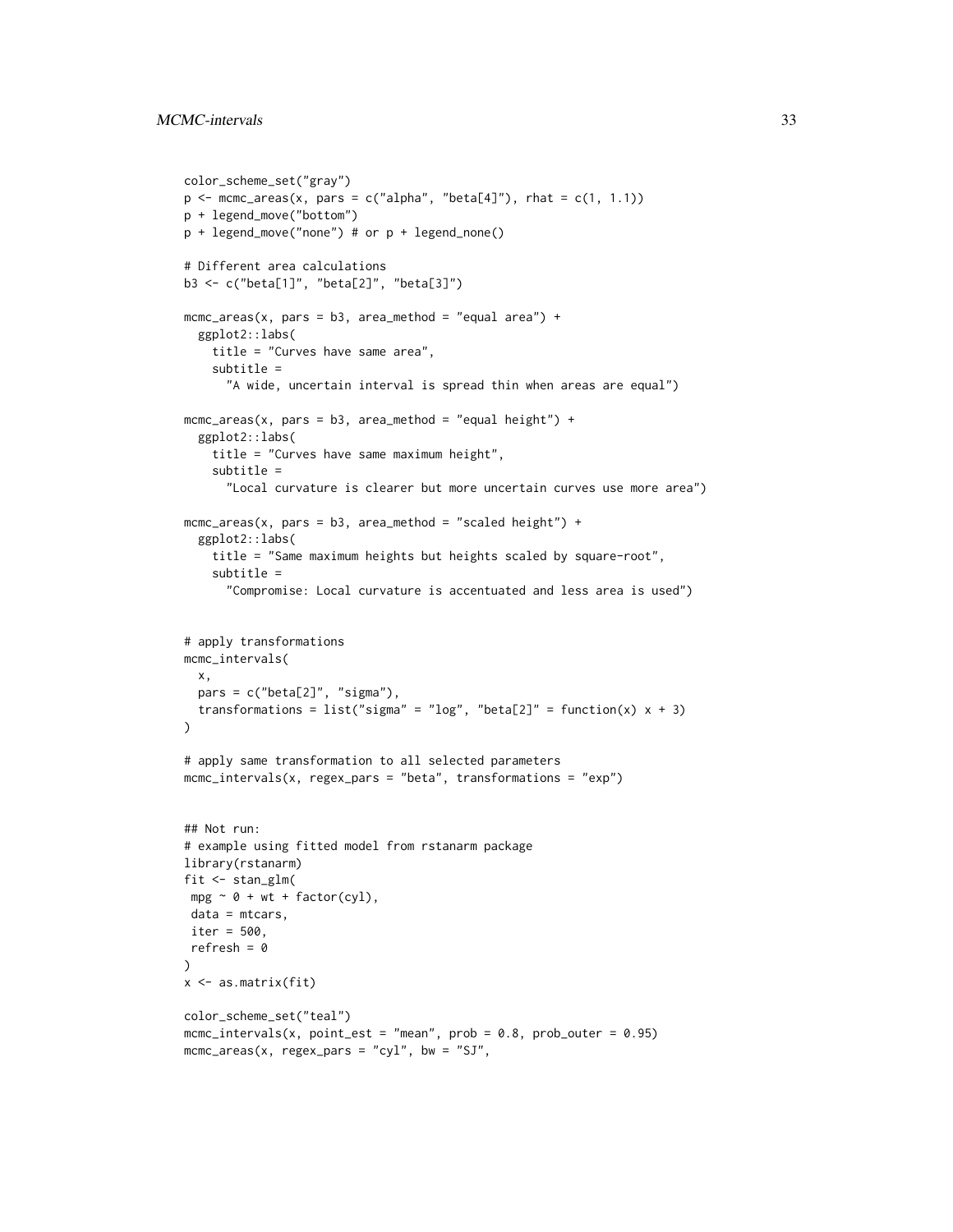```
rhat = rhat(fit, regex_pars = "cyl"))
## End(Not run)
## Not run:
# Example of hierarchically related parameters
# plotted with ridgelines
m <- shinystan::eight_schools@posterior_sample
mcmc_areas_ridges(m, pars = "mu", regex_pars = "theta") +
 ggplot2::ggtitle("Treatment effect on eight schools (Rubin, 1981)")
```

```
## End(Not run)
```
<span id="page-33-2"></span>MCMC-nuts *Diagnostic plots for the No-U-Turn-Sampler (NUTS)*

#### <span id="page-33-1"></span>Description

Diagnostic plots for the No-U-Turn-Sampler (NUTS), the default MCMC algorithm used by [Stan.](https://mc-stan.org) See the Plot Descriptions section, below.

#### Usage

```
mcmc_nuts_acceptance(x, lp, chain = NULL, ..., binwidth = NULL)
mcmc_nuts_divergence(x, lp, chain = NULL, ...)
mcmc_nuts_stepsize(x, lp, chain = NULL, \dots)
mcmc_nuts\_treedepth(x, lp, chain = NULL, ...)mcmc_nuts_energy(x, ..., binwidth = NULL, alpha = 0.5, merge_chains = FALSE)
```

| $\mathsf{x}$ | A molten data frame of NUTS sampler parameters, either created by nuts_params()<br>or in the same form as the object returned by nuts_params().                                                                                                                                                                        |
|--------------|------------------------------------------------------------------------------------------------------------------------------------------------------------------------------------------------------------------------------------------------------------------------------------------------------------------------|
| 1p           | A molten data frame of draws of the log-posterior or, more commonly, of a<br>quantity equal to the log-posterior up to a constant. 1p should either be created<br>via log_posterior() or be an object with the same form as the object returned<br>by $log_{10}$ posterior().                                          |
| chain        | A positive integer for selecting a particular chain. The default (NULL) is to merge<br>the chains before plotting. If chain $= k$ then the plot for chain $k$ is overlaid (in a<br>darker shade but with transparency) on top of the plot for all chains. The chain<br>argument is not used by $mcm\_nuts\_energy()$ . |
| $\cdot$      | Currently ignored.                                                                                                                                                                                                                                                                                                     |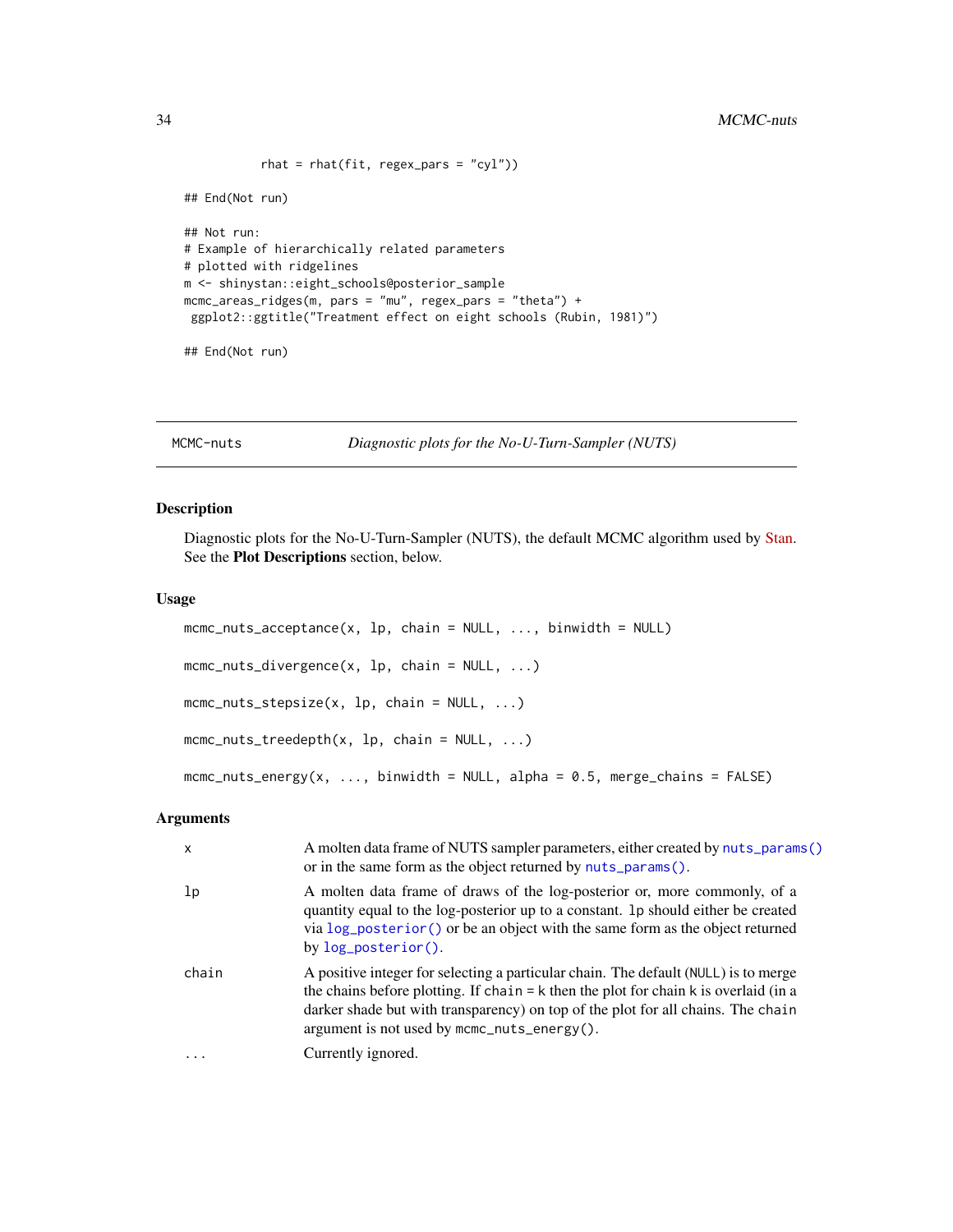#### $MCMC$ -nuts  $35$

| binwidth     | An optional value passed to $ggplot2$ : : $geom_histogram()$ to override the de-<br>fault binwidth.                                                |
|--------------|----------------------------------------------------------------------------------------------------------------------------------------------------|
| alpha        | For mcmc_nuts_energy() only, the transparency (alpha) level in $[0,1]$ used for<br>the overlaid histogram.                                         |
| merge_chains | For mome nuts energy () only, should all chains be merged or displayed sepa-<br>rately? The default is FALSE, i.e., to show the chains separately. |

# Value

A gtable object (the result of calling [gridExtra::arrangeGrob\(\)](#page-0-0)) created from several ggplot objects, except for mcmc\_nuts\_energy(), which returns a ggplot object.

#### Quick Definitions

For more details see Stan Development Team (2016) and Betancourt (2017).

- accept\_stat<sub>\_\_</sub>: the average acceptance probabilities of all possible samples in the proposed tree.
- divergent\_\_: the number of leapfrog transitions with diverging error. Because NUTS terminates at the first divergence this will be either 0 or 1 for each iteration.
- stepsize\_\_: the step size used by NUTS in its Hamiltonian simulation.
- treedepth<sub>--</sub>: the depth of tree used by NUTS, which is the log (base 2) of the number of leapfrog steps taken during the Hamiltonian simulation.
- energy\_\_: the value of the Hamiltonian (up to an additive constant) at each iteration.

#### Plot Descriptions

mcmc\_nuts\_acceptance() Three plots:

- Histogram of accept\_stat\_\_ with vertical lines indicating the mean (solid line) and median (dashed line).
- Histogram of lp\_\_ with vertical lines indicating the mean (solid line) and median (dashed line).
- Scatterplot of accept\_stat\_\_ vs lp\_\_.
- mcmc\_nuts\_divergence() Two plots:
	- Violin plots of lp\_\_|divergent\_\_=1 and lp\_\_|divergent\_\_=0.
	- Violin plots of accept\_stat\_\_|divergent\_\_=1 and accept\_stat\_\_|divergent\_\_=0.
- mcmc\_nuts\_stepsize() Two plots:
	- Violin plots of lp\_\_ by chain ordered by stepsize\_\_ value.
	- Violin plots of accept\_stat\_\_ by chain ordered by stepsize\_\_ value.
- mcmc\_nuts\_treedepth() Three plots:
	- Violin plots of lp\_\_ by value of treedepth\_\_.
	- Violin plots of accept\_stat\_\_ by value of treedepth\_\_.
	- Histogram of treedepth\_\_.
- mcmc\_nuts\_energy() Overlaid histograms showing energy\_\_ vs the change in energy\_\_. See Betancourt (2016) for details.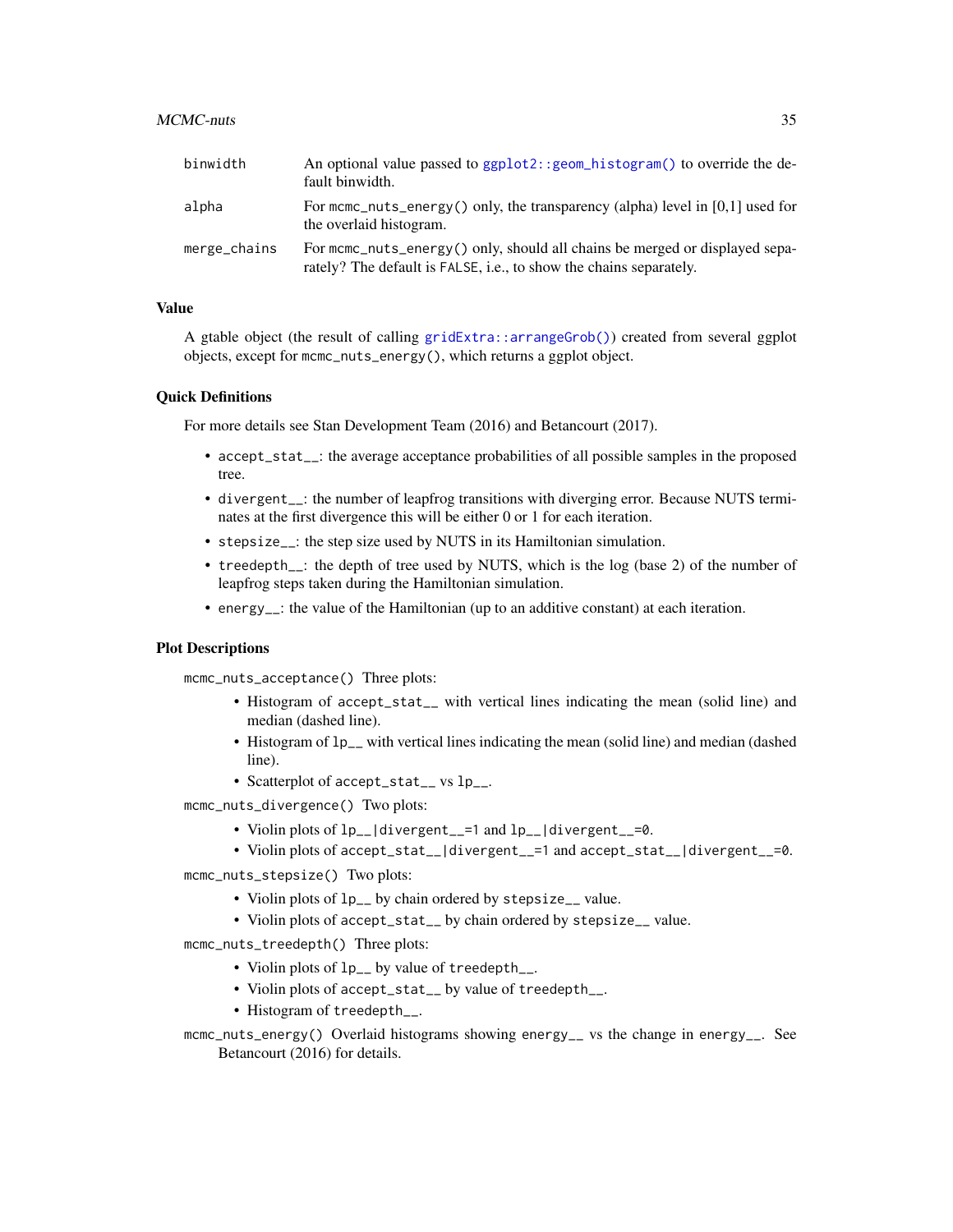#### References

Betancourt, M. (2017). A conceptual introduction to Hamiltonian Monte Carlo. [https://arxiv.](https://arxiv.org/abs/1701.02434) [org/abs/1701.02434](https://arxiv.org/abs/1701.02434)

Betancourt, M. and Girolami, M. (2013). Hamiltonian Monte Carlo for hierarchical models. [https:](https://arxiv.org/abs/1312.0906) [//arxiv.org/abs/1312.0906](https://arxiv.org/abs/1312.0906)

Hoffman, M. D. and Gelman, A. (2014). The No-U-Turn Sampler: adaptively setting path lengths in Hamiltonian Monte Carlo. *Journal of Machine Learning Research*. 15:1593–1623.

Stan Development Team. *Stan Modeling Language Users Guide and Reference Manual.* [https:](https://mc-stan.org/users/documentation/) [//mc-stan.org/users/documentation/](https://mc-stan.org/users/documentation/)

## See Also

- The [Visual MCMC Diagnostics](https://mc-stan.org/bayesplot/articles/visual-mcmc-diagnostics.html) vignette.
- Several other plotting functions are not NUTS-specific but take optional extra arguments if the model was fit using NUTS:
	- [mcmc\\_trace\(\)](#page-50-2): show divergences as tick marks below the trace plot.
	- [mcmc\\_parcoord\(\)](#page-37-2): change the color/size/transparency of lines corresponding to divergences.
	- [mcmc\\_scatter\(\)](#page-43-2): change the color/size/shape of points corresponding to divergences.
	- [mcmc\\_pairs\(\)](#page-43-2): change the color/size/shape of points corresponding divergences and/or max treedepth saturation.

Other MCMC: [MCMC-combos](#page-18-1), [MCMC-diagnostics](#page-19-1), [MCMC-distributions](#page-23-1), [MCMC-intervals](#page-27-1), [MCMC-overview](#page-36-1), [MCMC-parcoord](#page-37-1), [MCMC-recover](#page-40-1), [MCMC-scatterplots](#page-43-1), [MCMC-traces](#page-50-1)

```
## Not run:
library(ggplot2)
library(rstanarm)
fit \le stan_glm(mpg \sim wt + am, data = mtcars, iter = 1000, refresh = 0)
np <- nuts_params(fit)
lp <- log_posterior(fit)
color_scheme_set("brightblue")
mcmc_nuts_acceptance(np, lp)
mcmc_nuts_acceptance(np, lp, chain = 2)
mcmc_nuts_divergence(np, lp)
mcmc_nuts_stepsize(np, lp)
mcmc_nuts_treedepth(np, lp)
color_scheme_set("red")
mcmc_nuts_energy(np)
mcmc_nuts_energy(np, merge_chains = TRUE, binwidth = .15)
mcmc_nuts_energy(np) +
 facet_wrap(\sim Chain, nrow = 1) +
 coord\_fixed(ratio = 150) +ggtitle("NUTS Energy Diagnostic")
```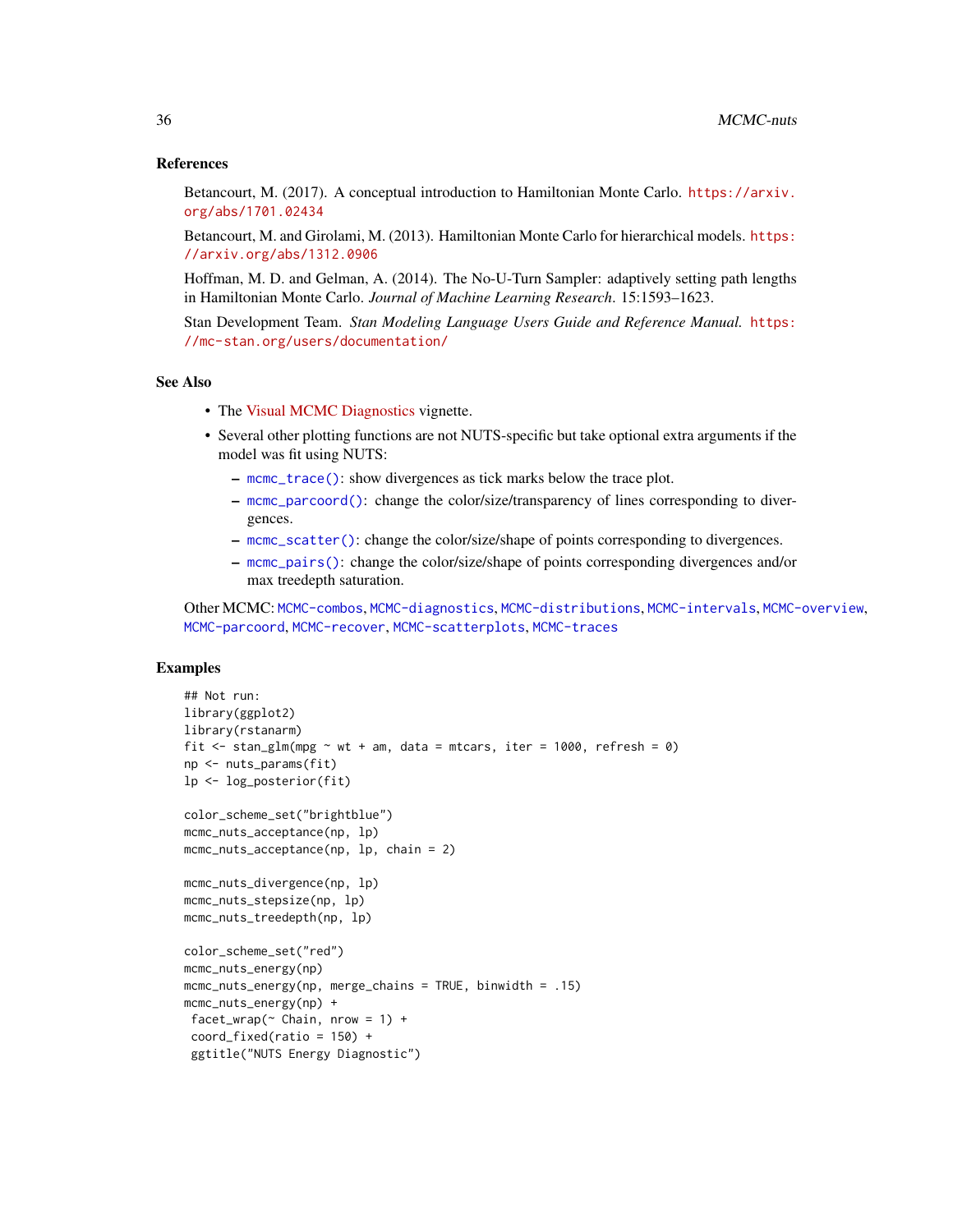## End(Not run)

### <span id="page-36-0"></span>MCMC-overview *Plots for Markov chain Monte Carlo simulations*

#### Description

The **bayesplot** MCMC module provides various plotting functions for creating graphical displays of Markov chain Monte Carlo (MCMC) simulations. The MCMC plotting functions section, below, provides links to the documentation for various categories of MCMC plots. Currently the MCMC plotting functions accept posterior draws provided in one of the following formats:

- 3-D array: An array with dimensions Iteration, Chain, Parameter in that order.
- list: A list of matrices, where each matrix corresponds to a Markov chain. All of the matrices should have the same number of iterations (rows) and parameters (columns), and parameters should have the same names and be in the same order.
- matrix (2-D array): A matrix with one column per parameter. If using matrix there should only be a single Markov chain or all chains should already be merged (stacked).
- data frame: There are two types of data frames allowed. Either a data frame with one column per parameter (if only a single chain or all chains have already been merged), or a data frame with one column per parameter plus an additional column "Chain" that contains the chain number (an integer) corresponding to each row in the data frame.

Note: typically the user should *not* include warmup iterations in the object passed to bayesplot plotting functions, although for certain plots (e.g. trace plots) it can occasionally be useful to include the warmup iterations for diagnostic purposes.

#### MCMC plotting functions

- [Posterior distributions:](#page-23-0) Histograms and kernel density plots of parameter draws, optionally showing each Markov chain separately.
- [Uncertainty intervals:](#page-27-0) Uncertainty intervals computed from parameter draws.
- [Trace plots:](#page-50-0) Times series of parameter draws, optionally including HMC/NUTS diagnostic information.
- [Scatterplots:](#page-43-0) Scatterplots, heatmaps, and pairs plots of parameter draws, optionally including HMC/NUTS diagnostic information.
- [Parallel coordinates plots:](#page-37-0) Parallel coordinates plot of MCMC draws (one dimension per parameter), optionally including HMC/NUTS diagnostic information.
- [Combos:](#page-18-0) Combination plots (e.g. trace plot + histogram).
- [General MCMC diagnostics:](#page-19-0) MCMC diagnostic plots including R-hat, effective sample size, autocorrelation. [NUTS diagnostics:](#page-33-0) Special diagnostic plots for the No-U-Turn Sampler.
- [Comparisons to "true" values:](#page-40-0) Plots comparing MCMC estimates to "true" parameter values (e.g., values used to simulate data).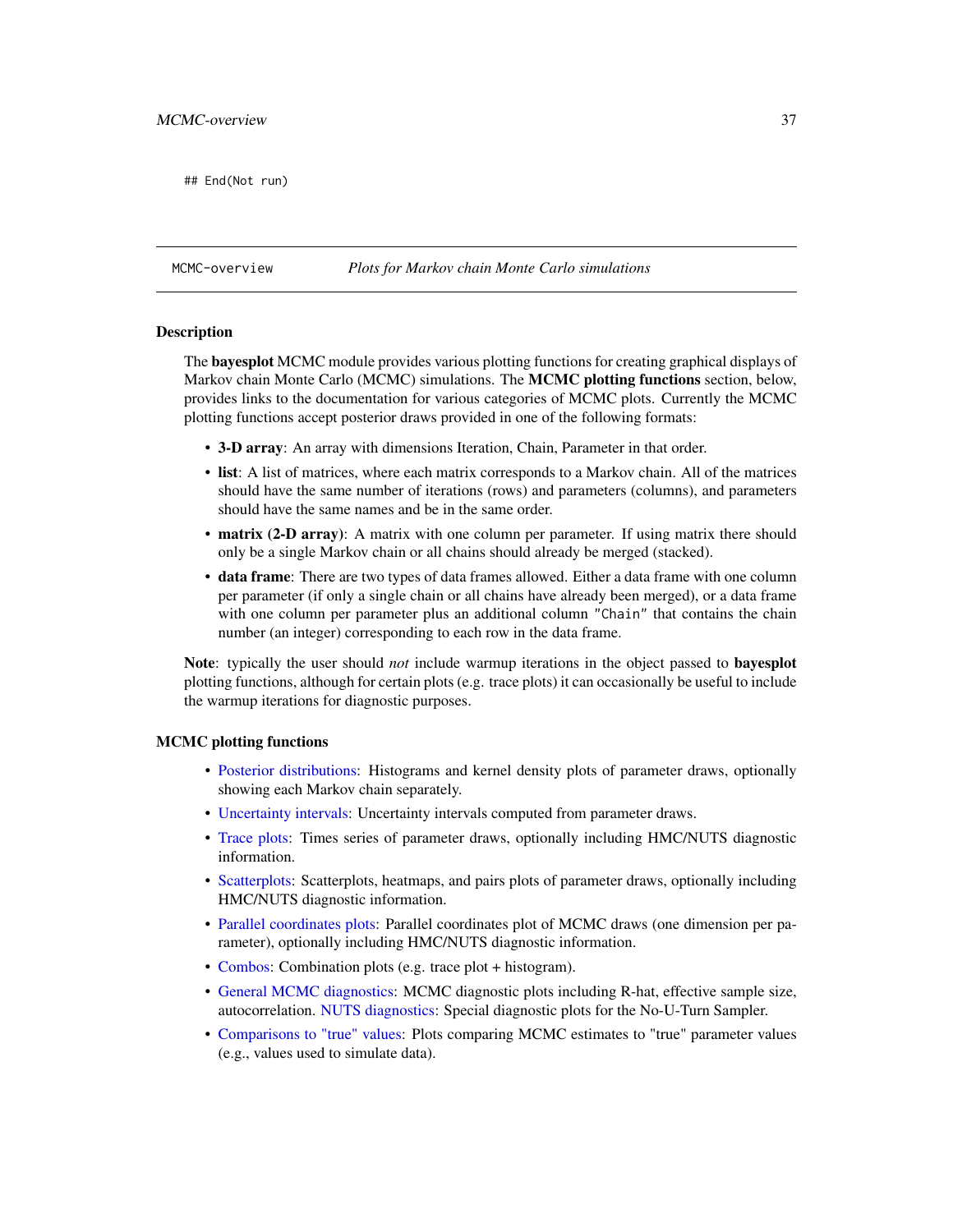### References

Gabry, J. , Simpson, D. , Vehtari, A. , Betancourt, M. and Gelman, A. (2019), Visualization in Bayesian workflow. *J. R. Stat. Soc. A*, 182: 389-402. doi:10.1111/rssa.12378. [\(journal version,](https://rss.onlinelibrary.wiley.com/doi/full/10.1111/rssa.12378) [arXiv preprint,](https://arxiv.org/abs/1709.01449) [code on GitHub\)](https://github.com/jgabry/bayes-vis-paper)

#### See Also

Other MCMC: [MCMC-combos](#page-18-0), [MCMC-diagnostics](#page-19-0), [MCMC-distributions](#page-23-0), [MCMC-intervals](#page-27-0), [MCMC-nuts](#page-33-0), [MCMC-parcoord](#page-37-0), [MCMC-recover](#page-40-0), [MCMC-scatterplots](#page-43-0), [MCMC-traces](#page-50-0)

<span id="page-37-0"></span>MCMC-parcoord *Parallel coordinates plot of MCMC draws*

#### Description

Parallel coordinates plot of MCMC draws (one dimension per parameter). See the Plot Descriptions section below for details, and see [Gabry et al. \(2019\)](https://github.com/jgabry/bayes-vis-paper#readme) for more background and a real example.

#### Usage

```
mcmc_parcoord(
  x,
 pars = character(),regex_pars = character(),
  transformations = list(),
  ...,
  size = 0.2,
  alpha = 0.3,
 np = NULL,
  np_style = parcoord_style_np()
)
mcmc_parcoord_data(
 x,
 pars = character(),
 regex_pars = character(),
  transformations = list(),
  np = NULL)
```
parcoord\_style\_np(div\_color = "red", div\_size = 0.2, div\_alpha = 0.2)

## Arguments

x A 3-D array, matrix, list of matrices, or data frame of MCMC draws. The [MCMC-overview](#page-36-0) page provides details on how to specify each these allowed inputs. It is also possible to use an object with an as.array() method that returns the same kind of 3-D array described on the [MCMC-overview](#page-36-0) page.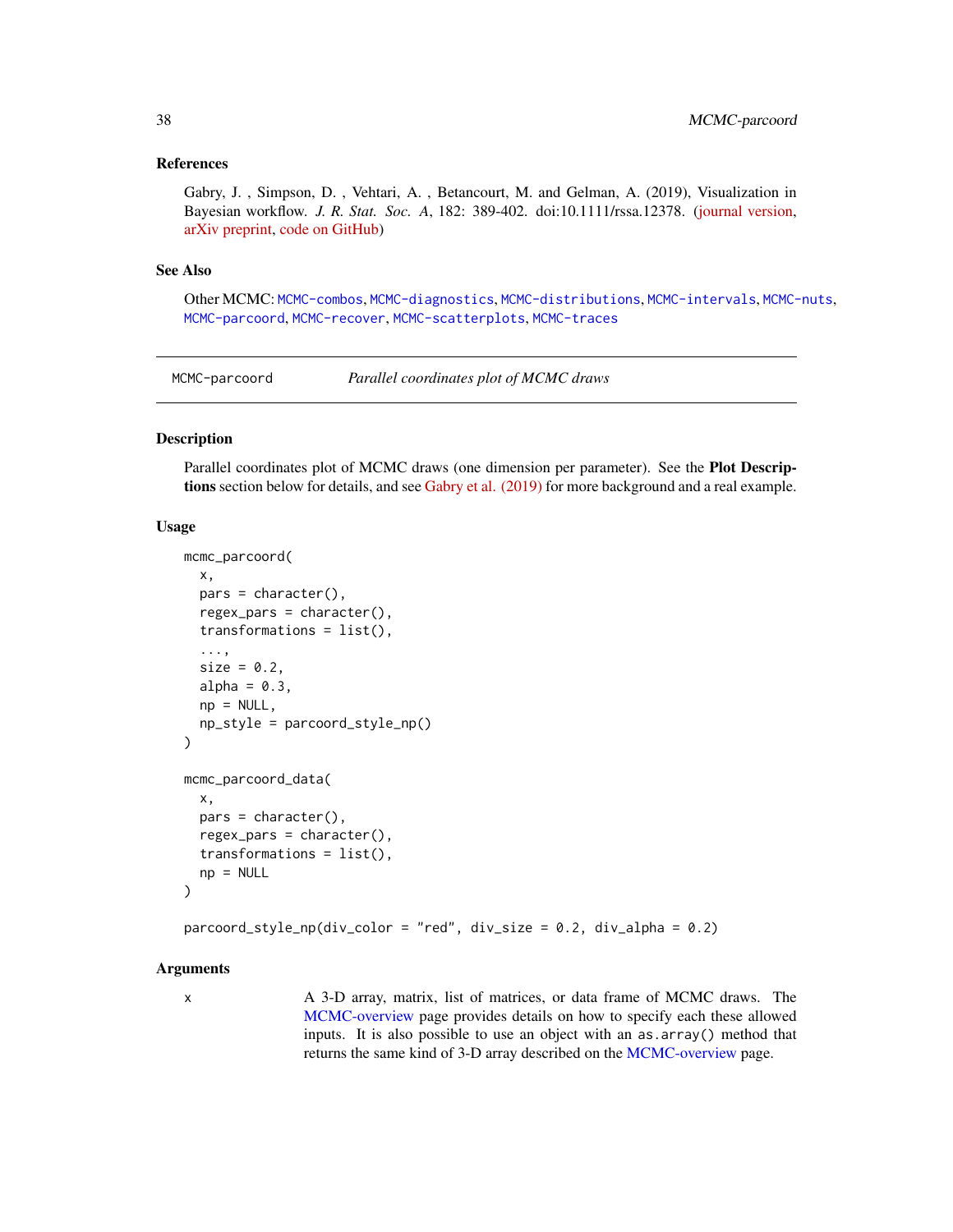- pars An optional character vector of parameter names. If neither pars nor regex\_pars is specified then the default is to use *all* parameters. As of version 1.7.0, bayesplot also supports 'tidy' parameter selection by specifying pars  $=$  vars $( \ldots )$ , where ... is specified the same way as in [dplyr::select\(...\)](#page-0-0) and similar functions. Examples of using pars in this way can be found on the [Tidy parameter selection](#page-83-0) page.
- regex\_pars An optional [regular expression](#page-0-0) to use for parameter selection. Can be specified instead of pars or in addition to pars. When using pars for tidy parameter selection, the regex\_pars argument is ignored since [select helpers](#page-0-0) perform a similar function.

transformations

Optionally, transformations to apply to parameters before plotting. If transformations is a function or a single string naming a function then that function will be used to transform all parameters. To apply transformations to particular parameters, the transformations argument can be a named list with length equal to the number of parameters to be transformed. Currently only univariate transformations of scalar parameters can be specified (multivariate transformations will be implemented in a future release). If transformations is a list, the name of each list element should be a parameter name and the content of each list element should be a function (or any item to match as a function via match.  $fun()$ , e.g. a string naming a function). If a function is specified by its name as a string (e.g. "log"), then it can be used to construct a new parameter label for the appropriate parameter (e.g. "log(sigma)"). If a function itself is specified (e.g. log or function(x)  $log(x)$ ) then "t" is used in the new parameter label to indicate that the parameter is transformed (e.g. "t(sigma)").

Note: due to partial argument matching transformations can be abbreviated for convenience in interactive use (e.g., transform).

... Currently ignored.

size, alpha Arguments passed on to [ggplot2::geom\\_line\(\)](#page-0-0).

np For models fit using [NUTS](#page-33-1) (more generally, any [symplectic integrator\)](https://en.wikipedia.org/wiki/Symplectic_integrator), an optional data frame providing NUTS diagnostic information. The data frame should be the object returned by [nuts\\_params\(\)](#page-7-0) or one with the same structure.

np\_style A call to the parcoord\_style\_np() helper function to specify arguments controlling the appearance of superimposed lines representing NUTS diagnostics (in this case divergences) if the np argument is specified.

div\_color, div\_size, div\_alpha

Optional arguments to the parcoord\_style\_np() helper function that are eventually passed to [ggplot2::geom\\_line\(\)](#page-0-0) if the np argument is also specified. They control the color, size, and transparency specifications for showing divergences in the plot. The default values are displayed in the Usage section above.

## Value

The plotting functions return a ggplot object that can be further customized using the **ggplot2** package. The functions with suffix \_data() return the data that would have been drawn by the plotting function.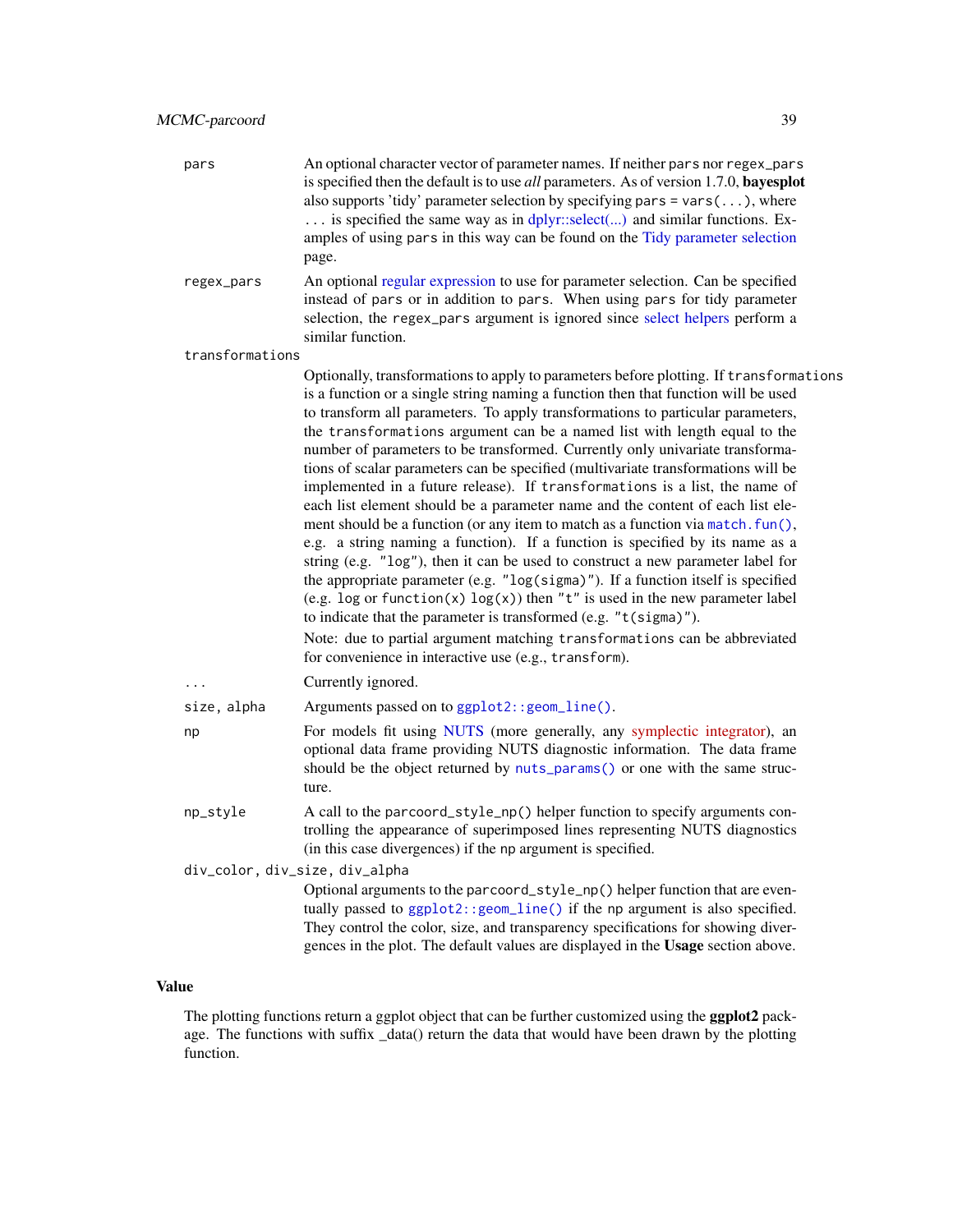#### Plot Descriptions

mcmc\_parcoord() [Parallel coordinates plot](https://en.wikipedia.org/wiki/Parallel_coordinates) of MCMC draws. There is one dimension per parameter along the horizontal axis and each set of connected line segments represents a single MCMC draw (i.e., a vector of length equal to the number of parameters).

The parallel coordinates plot is most useful if the optional HMC/NUTS diagnostic information is provided via the np argument. In that case divergences are highlighted in the plot. The appearance of the divergences can be customized using the np\_style argument and the parcoord\_style\_np helper function. This version of the plot is the same as the parallel coordinates plot described in Gabry et al. (2019).

When the plotted model parameters are on very different scales the transformations argument can be useful. For example, to standardize all variables before plotting you could use function  $(x - mean(x))/sd(x)$  when specifying the transformations argument to mcmc\_parcoord. See the Examples section for how to do this.

## References

Gabry, J. , Simpson, D. , Vehtari, A. , Betancourt, M. and Gelman, A. (2019), Visualization in Bayesian workflow. *J. R. Stat. Soc. A*, 182: 389-402. doi:10.1111/rssa.12378. [\(journal version,](https://rss.onlinelibrary.wiley.com/doi/full/10.1111/rssa.12378) [arXiv preprint,](https://arxiv.org/abs/1709.01449) [code on GitHub\)](https://github.com/jgabry/bayes-vis-paper)

Hartikainen, A. (2017, Aug 23). Concentration of divergences (Msg 21). Message posted to The Stan Forums: <https://discourse.mc-stan.org/t/concentration-of-divergences/1590/21>.

#### See Also

Other MCMC: [MCMC-combos](#page-18-0), [MCMC-diagnostics](#page-19-0), [MCMC-distributions](#page-23-0), [MCMC-intervals](#page-27-0), [MCMC-nuts](#page-33-0), [MCMC-overview](#page-36-0), [MCMC-recover](#page-40-0), [MCMC-scatterplots](#page-43-0), [MCMC-traces](#page-50-0)

## Examples

```
color_scheme_set("pink")
x \le - example_mcmc_draws(params = 5)
mcmc_parcoord(x)
mcmc\_parcoord(x, regex\_pars = "beta")## Not run:
# Example using a Stan demo model
library(rstan)
fit <- stan_demo("eight_schools")
draws \leq as.array(fit, pars = c("mu", "tau", "theta", "lp_{-}"))
np <- nuts_params(fit)
str(np)
levels(np$Parameter)
color_scheme_set("brightblue")
mcmc_parcoord(draws, alpha = 0.05)
mcmc_parcoord(draws, np = np)
# customize appearance of divergences
color_scheme_set("darkgray")
```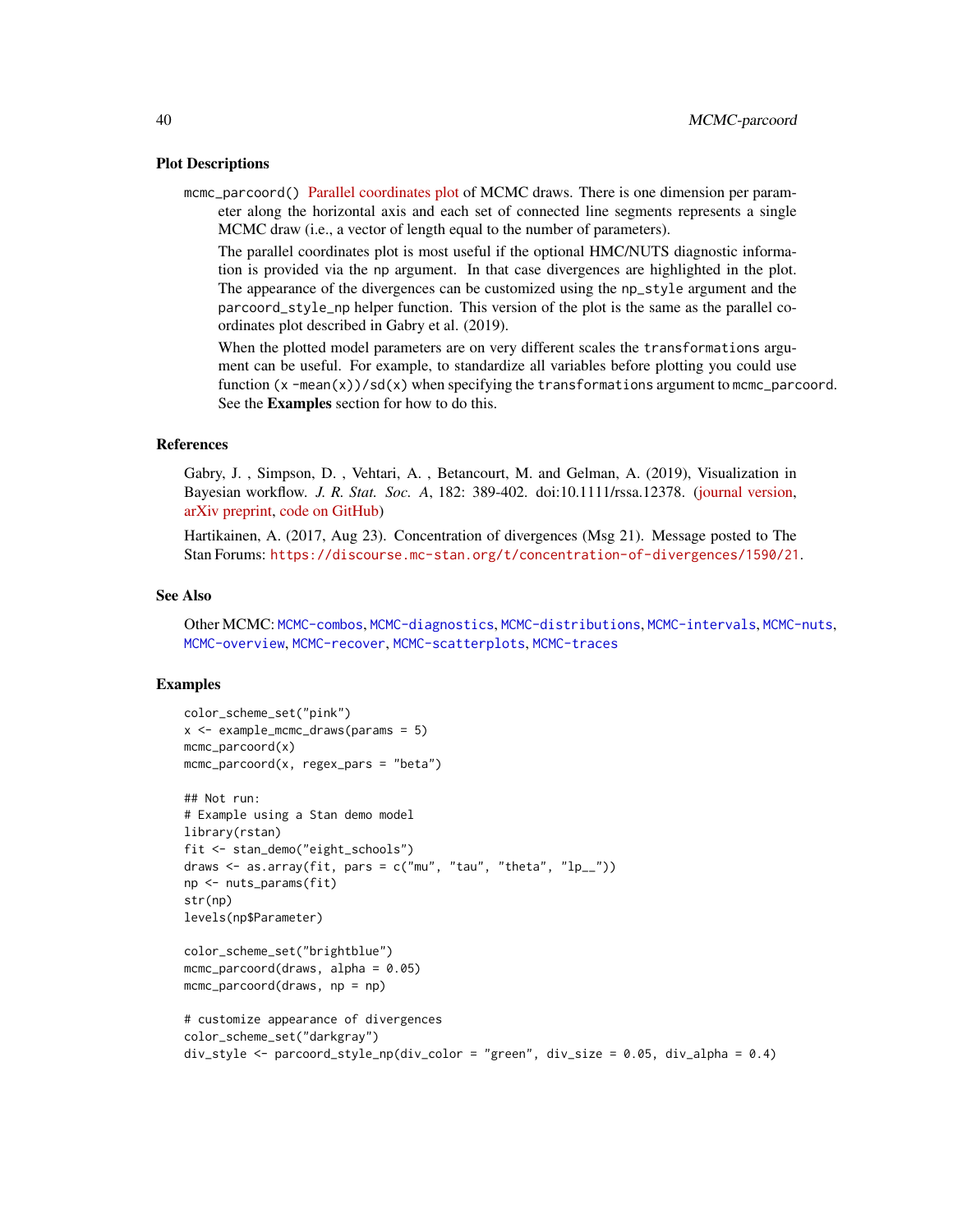```
mcmc_parcoord(draws, size = 0.25, alpha = 0.1,
              np = np, np_style = div_style)
# to use a transformation (e.g., standardizing all the variables can be helpful)
# specify the 'transformations' argument (though partial argument name
# matching means we can just use 'trans' or 'transform')
mcmc_parcoord(
  draws,
  transform = function(x) {(x - mean(x)) / sd(x)},
  size = 0.25,alpha = 0.1,
  np = np,
  np_style = div_style
 \lambda# mcmc_parcoord_data returns just the data in a conventient form for plotting
d <- mcmc_parcoord_data(x, np = np)
head(d)
tail(d)
## End(Not run)
```
MCMC-recover *Compare MCMC estimates to "true" parameter values*

## Description

Plots comparing MCMC estimates to "true" parameter values. Before fitting a model to real data it is useful to simulate data according to the model using known (fixed) parameter values and to check that these "true" parameter values are (approximately) recovered by fitting the model to the simulated data. See the Plot Descriptions section, below, for details on the available plots.

#### Usage

```
mcmc_recover_intervals(
  x,
  true,
 batch = rep(1, length(true)),...,
  factor_{args} = list(),prob = 0.5,
 prob_outer = 0.9,
  point_est = c("median", "mean", "none"),
  size = 4.
  alpha = 1)
mcmc_recover_scatter(
```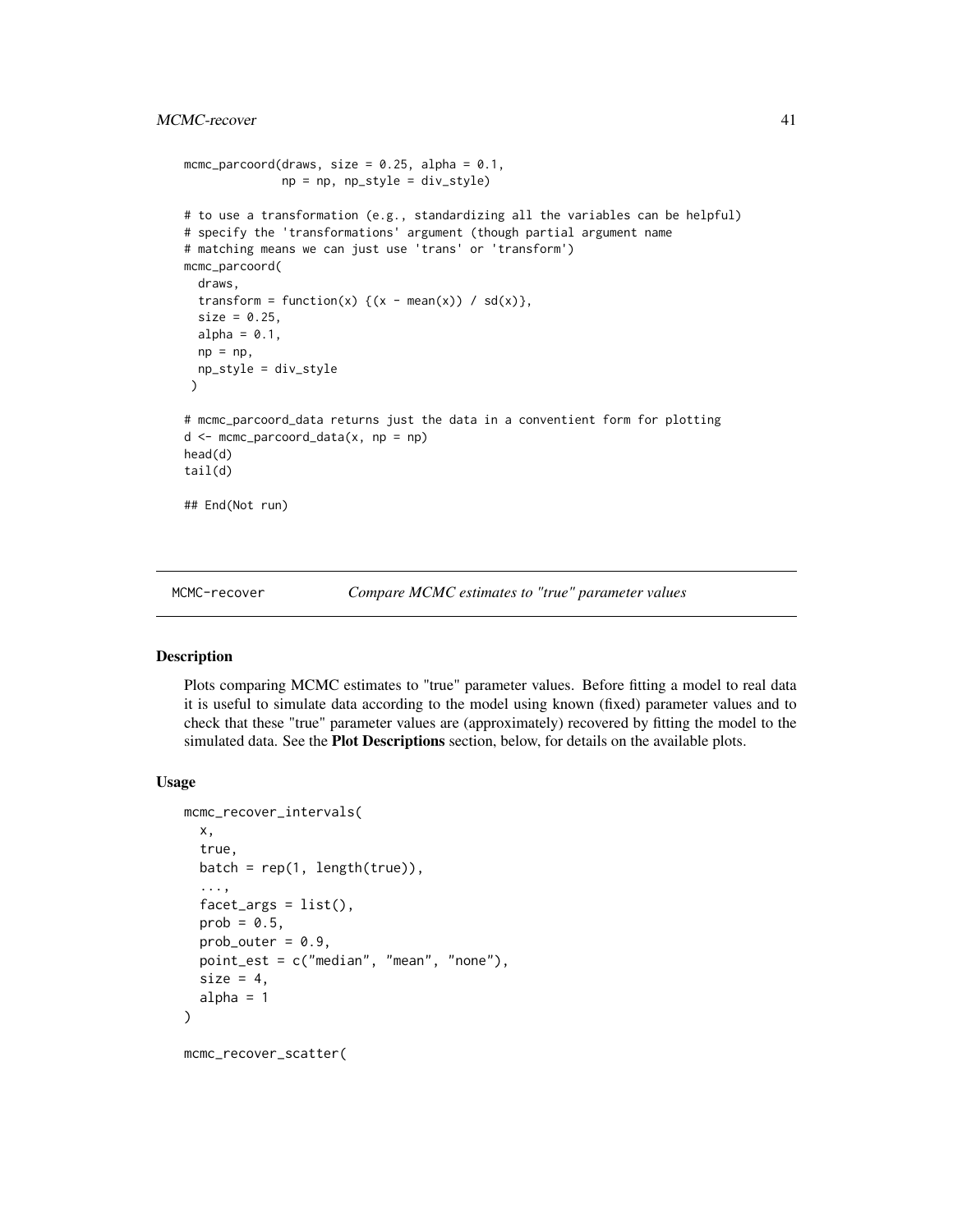```
x,
  true,
  batch = rep(1, length(true)),...,
 factor_{args} = list(),point_est = c("median", "mean"),
  size = 3,
  alpha = 1\mathcal{L}mcmc_recover_hist(
  x,
  true,
  ...,
 factor_{args} = list(),
 binwidth = NULL,
  breaks = NULL
\mathcal{L}
```

| X           | A 3-D array, matrix, list of matrices, or data frame of MCMC draws. The<br>MCMC-overview page provides details on how to specify each these allowed<br>inputs. It is also possible to use an object with an as array () method that<br>returns the same kind of 3-D array described on the MCMC-overview page.                                                                                                                                                                                                                                                                                                                           |
|-------------|------------------------------------------------------------------------------------------------------------------------------------------------------------------------------------------------------------------------------------------------------------------------------------------------------------------------------------------------------------------------------------------------------------------------------------------------------------------------------------------------------------------------------------------------------------------------------------------------------------------------------------------|
| true        | A numeric vector of "true" values of the parameters in x. There should be one<br>value in true for each parameter included in x and the order of the parameters<br>in true should be the same as the order of the parameters in x.                                                                                                                                                                                                                                                                                                                                                                                                       |
| batch       | Optionally, a vector-like object (numeric, character, integer, factor) used to split<br>the parameters into batches. If batch is specified, it must have the same length<br>as true and be in the same order as true. Parameters in the same batch will be<br>grouped together in the same facet in the plot (see the <b>Examples</b> section, below).<br>The default is to group all parameters together into a single batch. Changing the<br>default is most useful when parameters are on very different scales, in which<br>case batch can be used to group them into batches within which it makes sense<br>to use the same y-axis. |
|             | Currently unused.                                                                                                                                                                                                                                                                                                                                                                                                                                                                                                                                                                                                                        |
| facet_args  | A named list of arguments (other than facets) passed to ggplot2:: facet_wrap()<br>or ggplot2::facet_grid() to control faceting.                                                                                                                                                                                                                                                                                                                                                                                                                                                                                                          |
| prob        | The probability mass to include in the inner interval. The default is $0.5$ (50%)<br>interval).                                                                                                                                                                                                                                                                                                                                                                                                                                                                                                                                          |
| prob_outer  | The probability mass to include in the outer interval. The default is $0.9$ (90%)<br>interval).                                                                                                                                                                                                                                                                                                                                                                                                                                                                                                                                          |
| point_est   | The point estimate to show. Either "median" (the default), "mean", or "none".                                                                                                                                                                                                                                                                                                                                                                                                                                                                                                                                                            |
| size, alpha | Passed to ggplot2:: geom_point() to control the appearance of plotted points.                                                                                                                                                                                                                                                                                                                                                                                                                                                                                                                                                            |
| binwidth    | Passed to ggplot2:: geom_histogram() to override the default binwidth.                                                                                                                                                                                                                                                                                                                                                                                                                                                                                                                                                                   |
| breaks      | Passed to ggplot2:: geom_histogram() as an alternative to binwidth.                                                                                                                                                                                                                                                                                                                                                                                                                                                                                                                                                                      |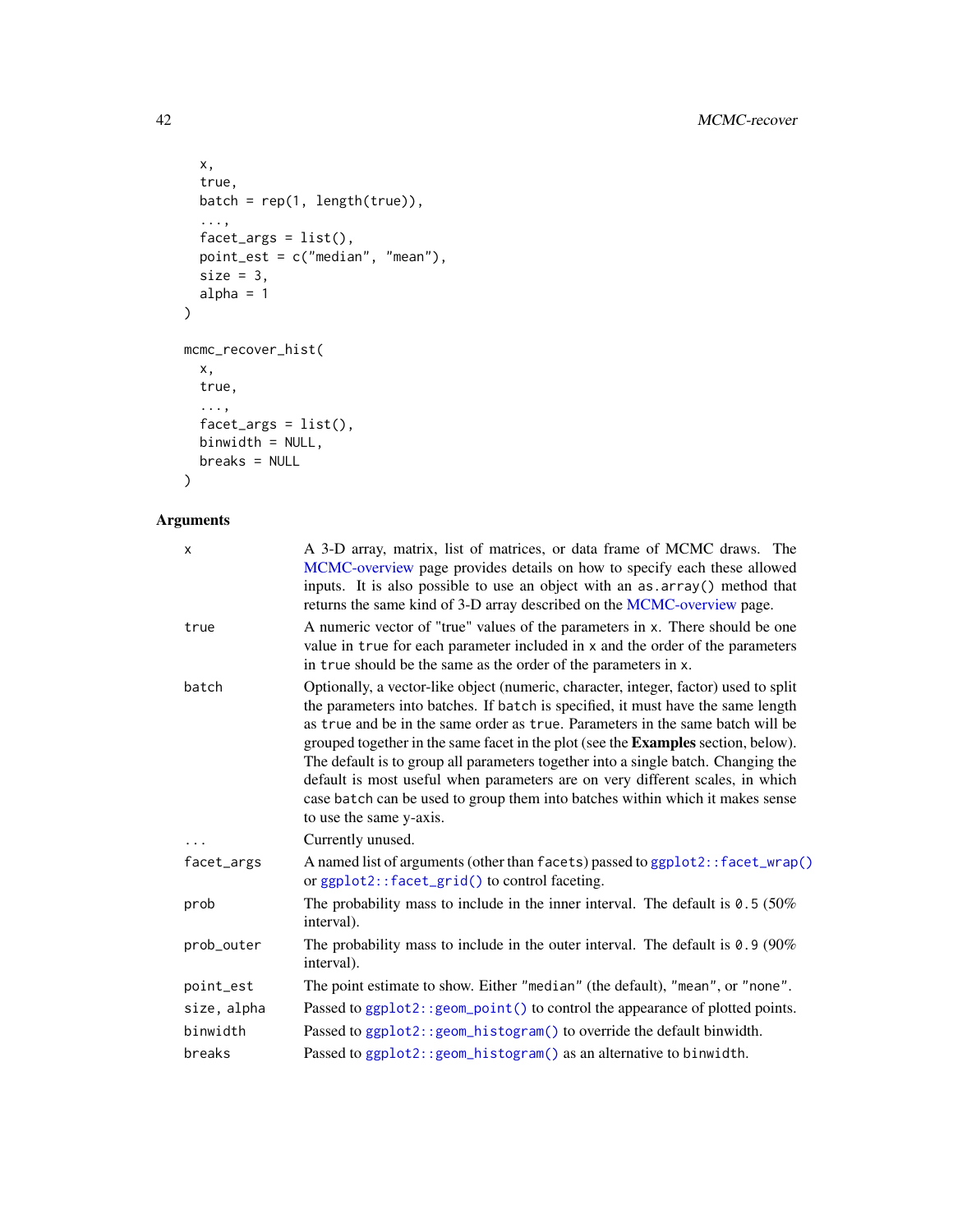## MCMC-recover 43

## Value

A ggplot object that can be further customized using the **ggplot2** package.

#### Plot Descriptions

- mcmc\_recover\_intervals() Central intervals and point estimates computed from MCMC draws, with "true" values plotted using a different shape.
- mcmc\_recover\_scatter() Scatterplot of posterior means (or medians) against "true" values.
- mcmc\_recover\_hist() Histograms of the draws for each parameter with the "true" value overlaid as a vertical line.

## See Also

```
Other MCMC: MCMC-combos, MCMC-diagnostics, MCMC-distributions, MCMC-intervals, MCMC-nuts,
MCMC-overview, MCMC-parcoord, MCMC-scatterplots, MCMC-traces
```
### Examples

```
## Not run:
library(rstanarm)
alpha <- 1; beta <- rnorm(10, 0, 3); sigma <- 2
X <- matrix(rnorm(1000), 100, 10)
y \le - rnorm(100, mean = c(alpha + X %*% beta), sd = sigma)
fit \le stan_glm(y \sim ., data = data.frame(y, X), refresh = 0)
draws <- as.matrix(fit)
print(colnames(draws))
true <- c(alpha, beta, sigma)
mcmc_recover_intervals(draws, true)
# put the coefficients on X into the same batch
mcmc_recover_intervals(draws, true, batch = c(1, rep(2, 10), 1))
# equivalent
mcmc_recover_intervals(draws, true, batch = grepl("X", colnames(draws)))
# same but facets stacked vertically
mcmc_recover_intervals(draws, true,
                       batch = grepl("X", colnames(dxaws)),facet_{args} = list(ncol = 1),size = 3)# each parameter in its own facet
mcmc_recover_intervals(draws, true, batch = 1:ncol(draws))
# same but in a different order
mcmc_recover_intervals(draws, true, batch = c(1, 3, 4, 2, 5:12))
# present as bias by centering with true values
mcmc_recover_intervals(sweep(draws, 2, true), rep(0, ncol(draws))) + hline_0()
# scatterplot of posterior means vs true values
mcmc_recover_scatter(draws, true, point_est = "mean")
```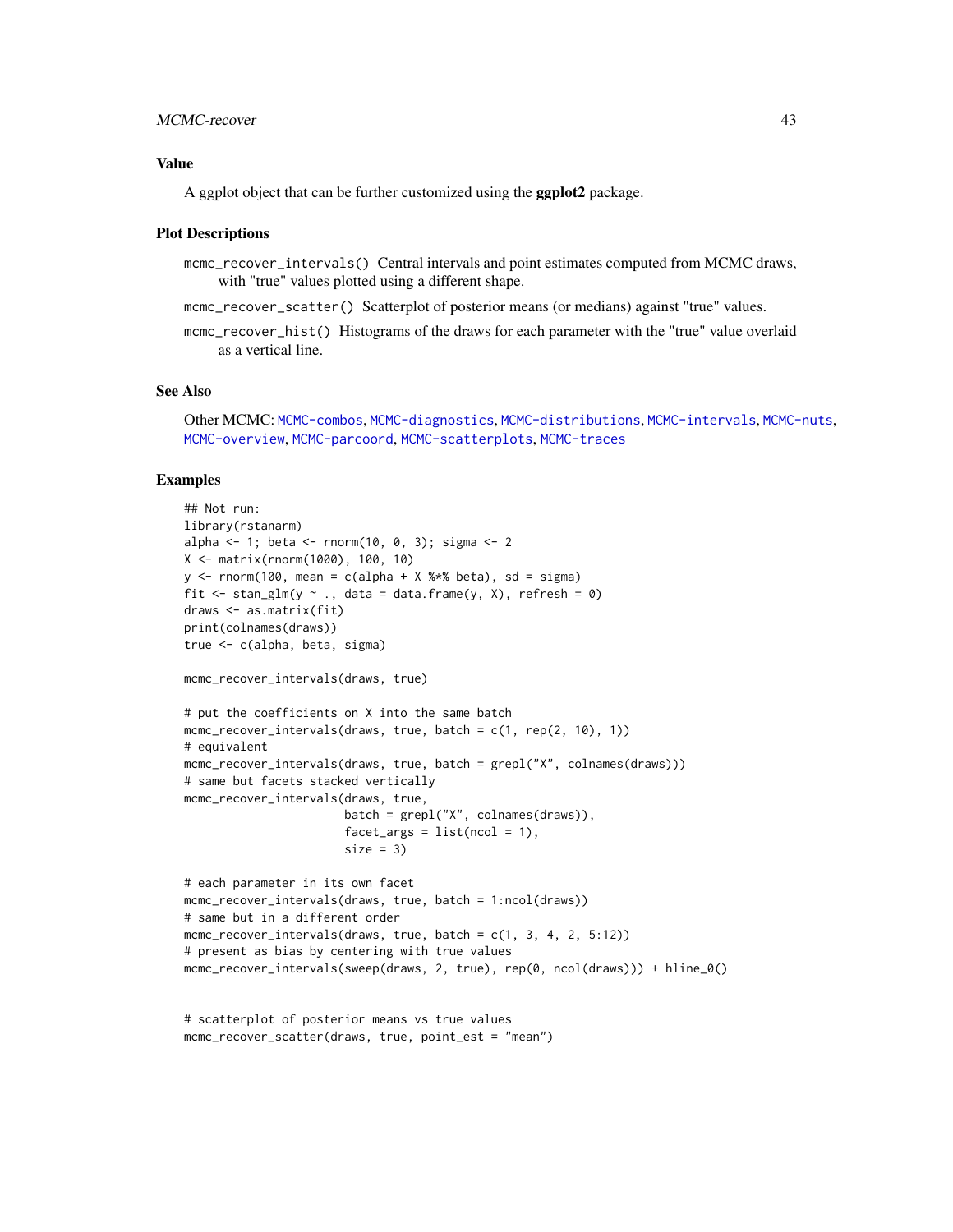```
# histograms of parameter draws with true value added as vertical line
color_scheme_set("brightblue")
mcmc_recover_hist(draws[, 1:4], true[1:4])
```

```
## End(Not run)
```
<span id="page-43-0"></span>MCMC-scatterplots *Scatterplots of MCMC draws*

## Description

Scatterplots, hexagonal heatmaps, and pairs plots from MCMC draws. See the Plot Descriptions section, below, for details.

#### Usage

```
mcmc_scatter(
 x,
 pars = character(),regex_pars = character(),
  transformations = list(),
  ...,
  size = 2.5,
 alpha = 0.8,
  np = NULL,
 np_style = scatter_style_np()
\mathcal{L}mcmc_hex(
  x,
 pars = character(),
  regex_pars = character(),
  transformations = list(),
  ...,
 binwidth = NULL
\mathcal{L}mcmc_pairs(
 x,
 pars = character(),
  regex_pars = character(),
  transformations = list(),
  ...,
  diag_fun = c("hist", "dens"),
  off_diag_fun = c("scatter", "hex"),
```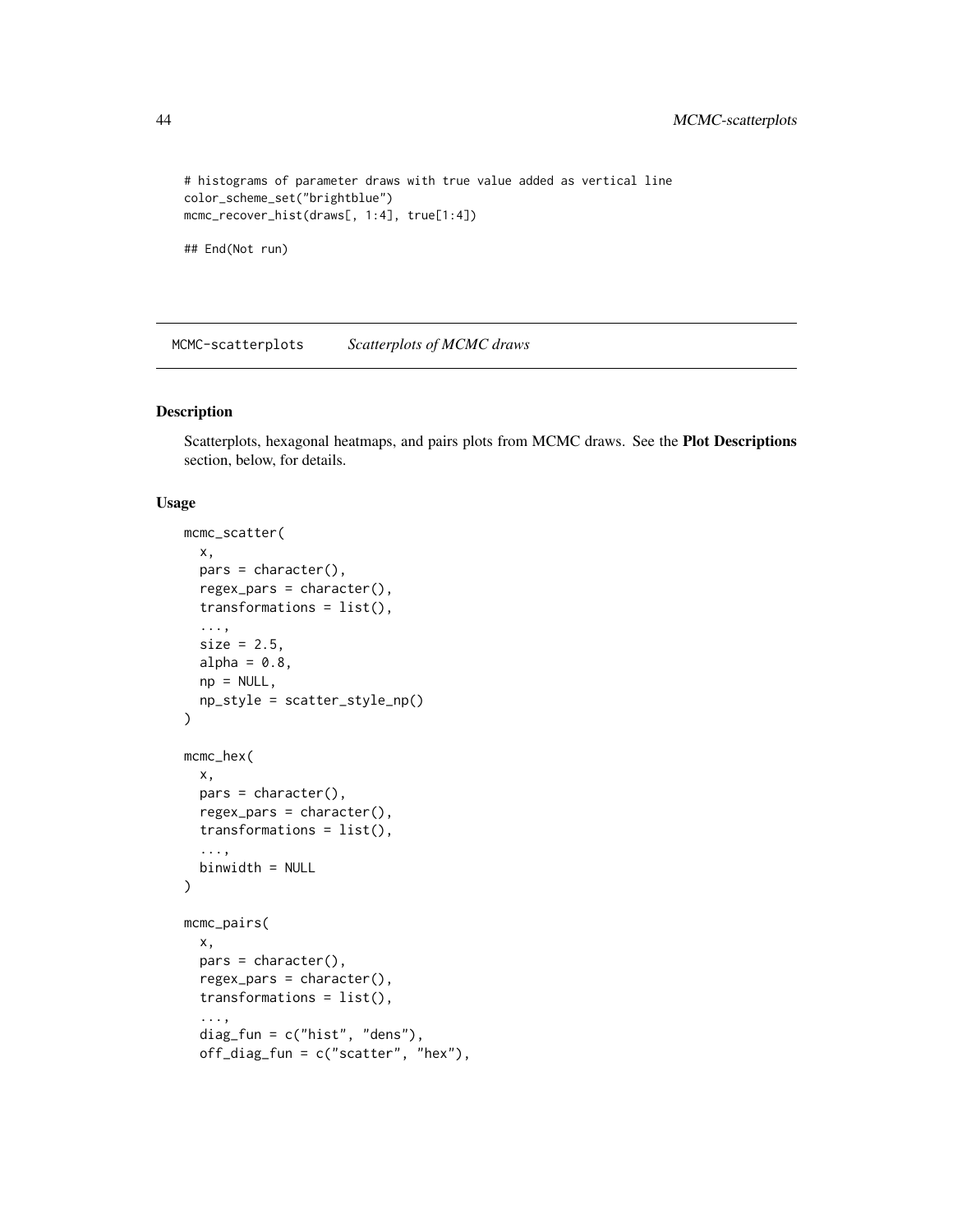```
diag_args = list(),
 off_diag_args = list(),
  condition = pairs_condition(),
  lp = NULL,np = NULL,np_style = pairs_style_np(),
 max_treedepth = NULL,
 grid_{args} = list(),
  save_gg_objects = TRUE
)
scatter_style_np(
 div_color = "red",
 div_{\text{}}shape = 16,
 div\_size = 2.5,
 div_alpha = 1
\mathcal{L}pairs_style_np(
 div_color = "red",
 div\_shape = 4,
 div\_size = 1,
 div_alpha = 1,
  td_color = "yellow2",
  td_shape = 3,
  td\_size = 1,
  td_alpha = 1)
```
pairs\_condition(chains = NULL, draws = NULL, nuts = NULL)

| $\mathsf{x}$ | A 3-D array, matrix, list of matrices, or data frame of MCMC draws. The<br>MCMC-overview page provides details on how to specify each these allowed<br>inputs. It is also possible to use an object with an as array() method that<br>returns the same kind of 3-D array described on the MCMC-overview page.                                                                                                                                           |
|--------------|---------------------------------------------------------------------------------------------------------------------------------------------------------------------------------------------------------------------------------------------------------------------------------------------------------------------------------------------------------------------------------------------------------------------------------------------------------|
| pars         | An optional character vector of parameter names. If neither pars nor regex_pars<br>is specified then the default is to use <i>all</i> parameters. As of version 1.7.0, <b>bayesplot</b><br>also supports 'tidy' parameter selection by specifying pars = $vars(\ldots)$ , where<br>is specified the same way as in dplyr::select() and similar functions. Ex-<br>amples of using pars in this way can be found on the Tidy parameter selection<br>page. |
| regex_pars   | An optional regular expression to use for parameter selection. Can be specified<br>instead of pars or in addition to pars. When using pars for tidy parameter<br>selection, the regex_pars argument is ignored since select helpers perform a<br>similar function.                                                                                                                                                                                      |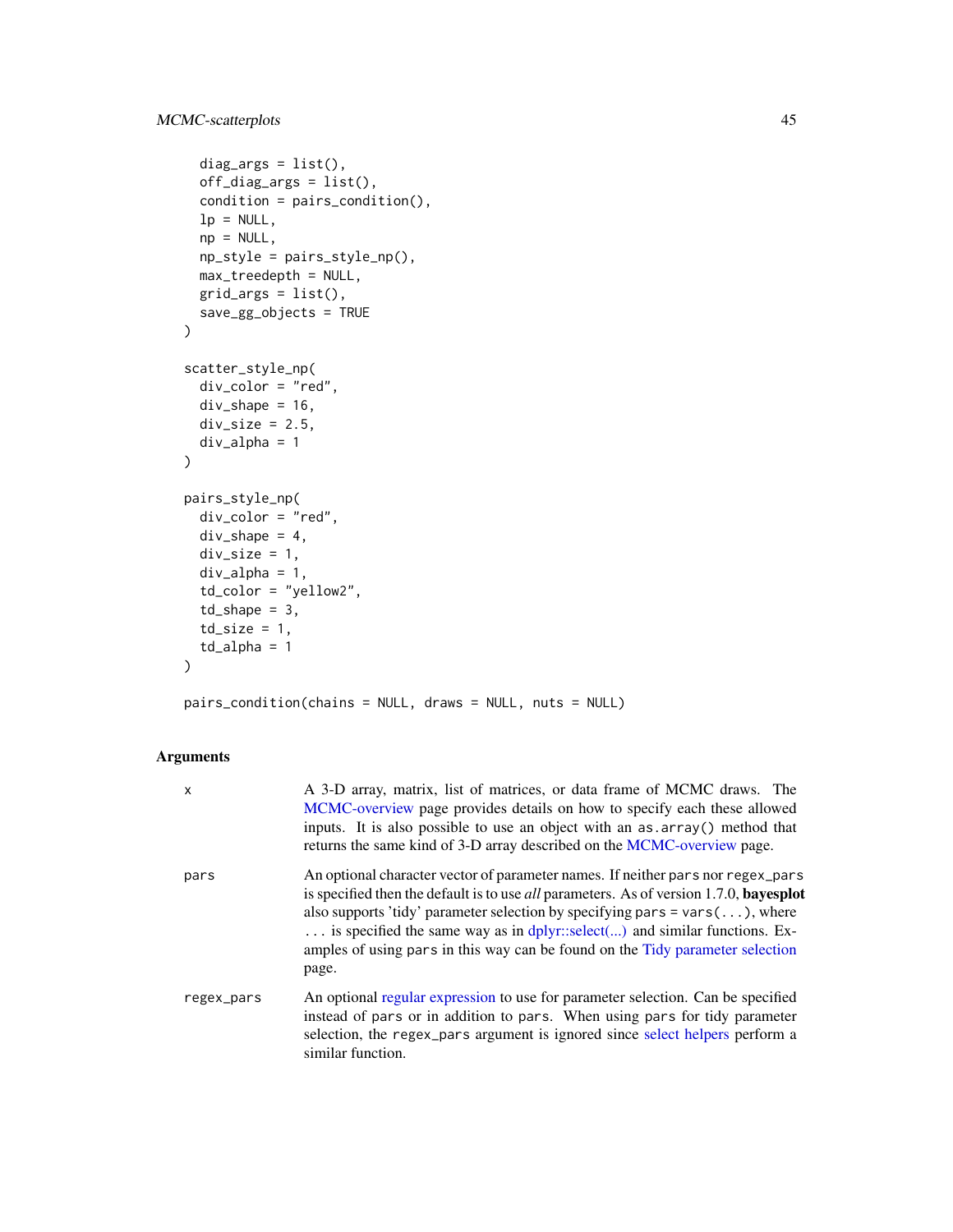## transformations

|                          | Optionally, transformations to apply to parameters before plotting. If transformations<br>is a function or a single string naming a function then that function will be used<br>to transform all parameters. To apply transformations to particular parameters,<br>the transformations argument can be a named list with length equal to the<br>number of parameters to be transformed. Currently only univariate transforma-<br>tions of scalar parameters can be specified (multivariate transformations will be<br>implemented in a future release). If transformations is a list, the name of<br>each list element should be a parameter name and the content of each list ele-<br>ment should be a function (or any item to match as a function via match. fun(),<br>e.g. a string naming a function). If a function is specified by its name as a<br>string (e.g. "log"), then it can be used to construct a new parameter label for<br>the appropriate parameter (e.g. "log(sigma)"). If a function itself is specified<br>(e.g. log or function(x) $log(x)$ ) then "t" is used in the new parameter label<br>to indicate that the parameter is transformed (e.g. "t(sigma)"). |
|--------------------------|---------------------------------------------------------------------------------------------------------------------------------------------------------------------------------------------------------------------------------------------------------------------------------------------------------------------------------------------------------------------------------------------------------------------------------------------------------------------------------------------------------------------------------------------------------------------------------------------------------------------------------------------------------------------------------------------------------------------------------------------------------------------------------------------------------------------------------------------------------------------------------------------------------------------------------------------------------------------------------------------------------------------------------------------------------------------------------------------------------------------------------------------------------------------------------------|
|                          | Note: due to partial argument matching transformations can be abbreviated<br>for convenience in interactive use (e.g., transform).                                                                                                                                                                                                                                                                                                                                                                                                                                                                                                                                                                                                                                                                                                                                                                                                                                                                                                                                                                                                                                                    |
|                          | Currently ignored.                                                                                                                                                                                                                                                                                                                                                                                                                                                                                                                                                                                                                                                                                                                                                                                                                                                                                                                                                                                                                                                                                                                                                                    |
| size, alpha              | For mcmc_scatter(), passed to ggplot2:: geom_point() to control the ap-<br>pearance of the points.                                                                                                                                                                                                                                                                                                                                                                                                                                                                                                                                                                                                                                                                                                                                                                                                                                                                                                                                                                                                                                                                                    |
| np                       | Optionally, a data frame of NUTS sampler parameters, either created by nuts_params()<br>or in the same form as the object returned by nuts_params(). The colors,<br>shapes, and sizes of the superimposed points can be customized using the np_style<br>argument.                                                                                                                                                                                                                                                                                                                                                                                                                                                                                                                                                                                                                                                                                                                                                                                                                                                                                                                    |
| np_style                 | If np is specified, np_style can be a call to the scatter_style_np() helper<br>function (for mcmc_scatter()) or the pairs_style_np() helper function (for<br>mcmc_pairs()) to specify arguments controlling the appearance of superim-<br>posed points representing NUTS diagnostic information. (Note: for pairs_style_np()<br>the size arguments are interpreted as scaling factors).                                                                                                                                                                                                                                                                                                                                                                                                                                                                                                                                                                                                                                                                                                                                                                                               |
| binwidth                 | For mcmc_hex(), an optional numeric vector of <i>length two</i> passed to $ggplot2$ : : $geom_{\text{hex}}()$<br>to override the default binwidth in both the vertical and horizontal directions.                                                                                                                                                                                                                                                                                                                                                                                                                                                                                                                                                                                                                                                                                                                                                                                                                                                                                                                                                                                     |
| diag_fun, off_diag_fun   |                                                                                                                                                                                                                                                                                                                                                                                                                                                                                                                                                                                                                                                                                                                                                                                                                                                                                                                                                                                                                                                                                                                                                                                       |
|                          | For mcmc_pairs(), the plotting function to use for the plots along the diagonal<br>and for the off-diagonal plots, respectively. Currently diag_fun can be "hist"<br>for histogram or "dens" for density, and off_diag_fun can be "scatter" for<br>scatterplot or "hex" for a hexagonal heatmap.                                                                                                                                                                                                                                                                                                                                                                                                                                                                                                                                                                                                                                                                                                                                                                                                                                                                                      |
| diag_args, off_diag_args |                                                                                                                                                                                                                                                                                                                                                                                                                                                                                                                                                                                                                                                                                                                                                                                                                                                                                                                                                                                                                                                                                                                                                                                       |
|                          | For mcmc_pairs(), optional named lists of arguments to pass to the functions<br>implied by the diag_fun and off_diag_fun arguments, respectively. For exam-<br>ple, if off_diag_fun is "scatter" then off_diag_args could include optional<br>arguments to mcmc_scatter() like size and alpha.                                                                                                                                                                                                                                                                                                                                                                                                                                                                                                                                                                                                                                                                                                                                                                                                                                                                                        |
| condition                | For mcmc_pairs(), a call to the pairs_condition() helper function, which<br>is used to specify a criterion for determining which chains (or iterations) are<br>shown in the plots above the diagonal and which are shown in the plots below<br>the diagonal. The histograms (or density plots) along the diagonal are always<br>made using all chains and iterations, but the scatterplots (or hex plots) above and<br>below the diagonal show different combinations of chains/iterations depending                                                                                                                                                                                                                                                                                                                                                                                                                                                                                                                                                                                                                                                                                  |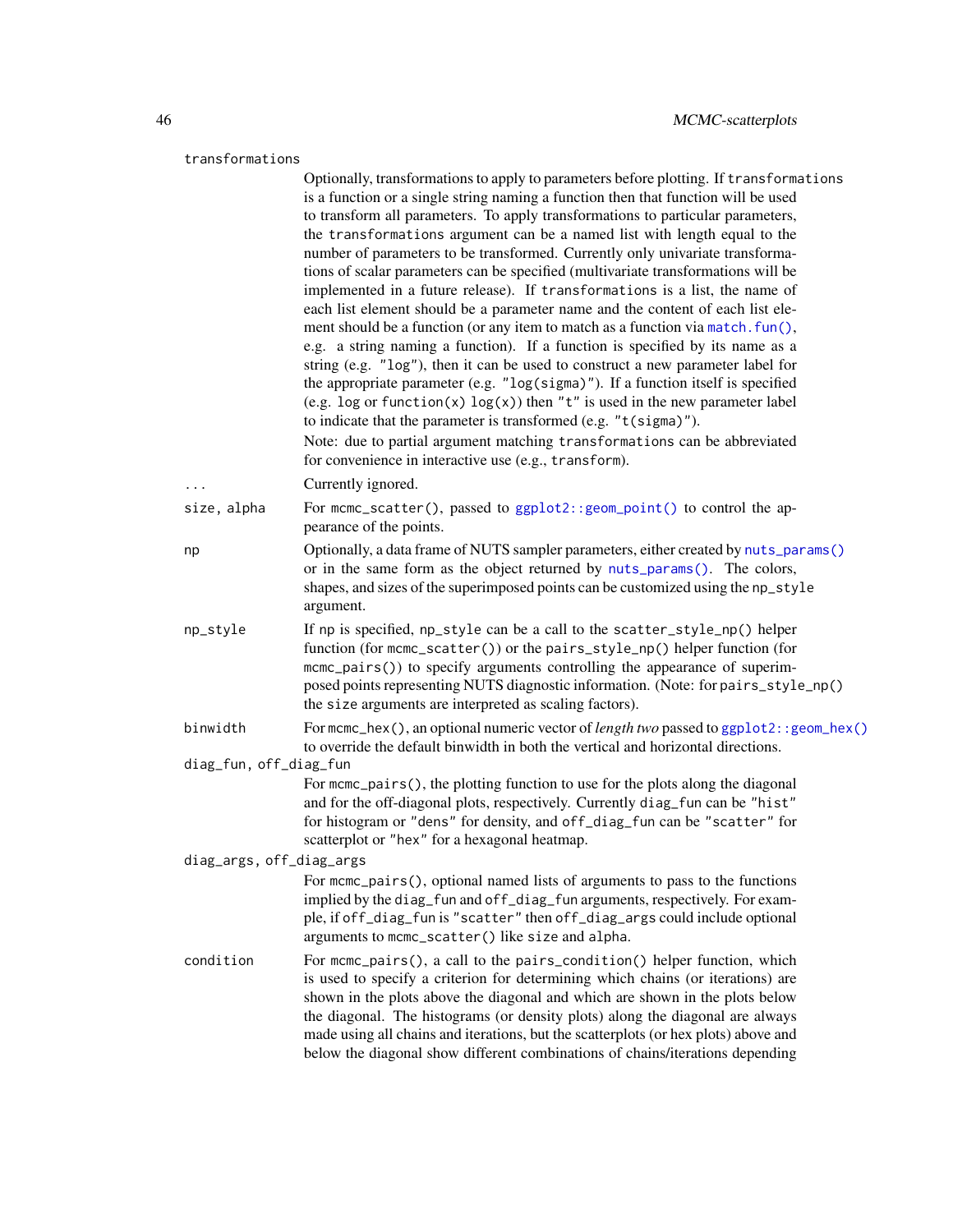on condition. The default is a call to pairs\_condition() with none of its arguments specified. In this case half of the chains (or roughly half if there are an odd number) will be used in the plots above the diagonal and the rest in the plots below the diagonal. The chains, draws, and nuts arguments to pairs\_condition(), which are documented below, can be used to change this default.

- lp For mcmc\_pairs(), a molten data frame of draws of the log-posterior or, more commonly, of a quantity equal to the log-posterior up to a constant. lp should either be created via [log\\_posterior\(\)](#page-7-0) or be an object with the same form as the object returned by [log\\_posterior\(\)](#page-7-0).
- max\_treedepth For mcmc\_pairs(), an integer representing the maximum treedepth allowed when fitting the model (if fit using NUTS). This is only needed for detecting which transitions (if any) hit the maximum treedepth.

grid\_args, save\_gg\_objects

- For mcmc\_pairs(), arguments to pass to [bayesplot\\_grid\(\)](#page-14-0). For example, since mcmc\_pairs() returns more than a single ggplot object, using [ggtitle\(\)](#page-0-0) afterwards will not work. But you you can still add a title to the plot using grid\_args = list(top="My title").
- div\_color, div\_shape, div\_size, div\_alpha, td\_color, td\_shape, td\_size, td\_alpha Optional arguments to the scatter\_style\_np() or pairs\_style\_np() helper functions that are eventually passed to  $ggplot2$ : :  $geom\_point()$ . The default values are displayed in the Usage section above.

chains, draws, nuts

Optional arguments to the pairs\_condition() helper function, which is used to specify the condition argument for mcmc\_pairs().

- The chains argument can be used to select some subset of the chains. If chains is an integer vector then the behavior is the same as the default (half the chains above the diagonal and half below) except using only the specified subset of chains. Alternatively, chains can be a list of two integer vectors with the first specifying the chains to be shown in the plots above the diagonal and the second for below the diagonal.
- The draws argument to pairs\_condition() can be used to directly specify which realizations are plotted above and below the diagonal. draws can be a single proportion, which is interpreted as the proportion of realizations (among all chains) to plot in the lower panel starting with the first realization in each chain, with the complement (from the end of each chain) plotted in the upper panel. Alternatively draws can be a logical vector with length equal to the product of the number of iterations and the number of chains, in which case realizations corresponding to FALSE and TRUE will be plotted in the lower and upper panels, respectively.
- For models fit using NUTS, the nuts argument to pairs\_condition() can be used. It takes a (possibly abbreviated) string to select among "accept\_stat\_\_", "stepsize\_\_", "treedepth\_\_", "n\_leapfrog\_\_", "divergent\_\_", "energy\_\_", and "lp\_\_". These are the sampler parameters associated with [NUTS\(\)](#page-33-1) (and "lp\_\_" is the log-posterior up to an additive constant). In this case, plots below the diagonal will contain realizations that are below the median of the indicated variable (or are zero in the case of "divergent\_\_"),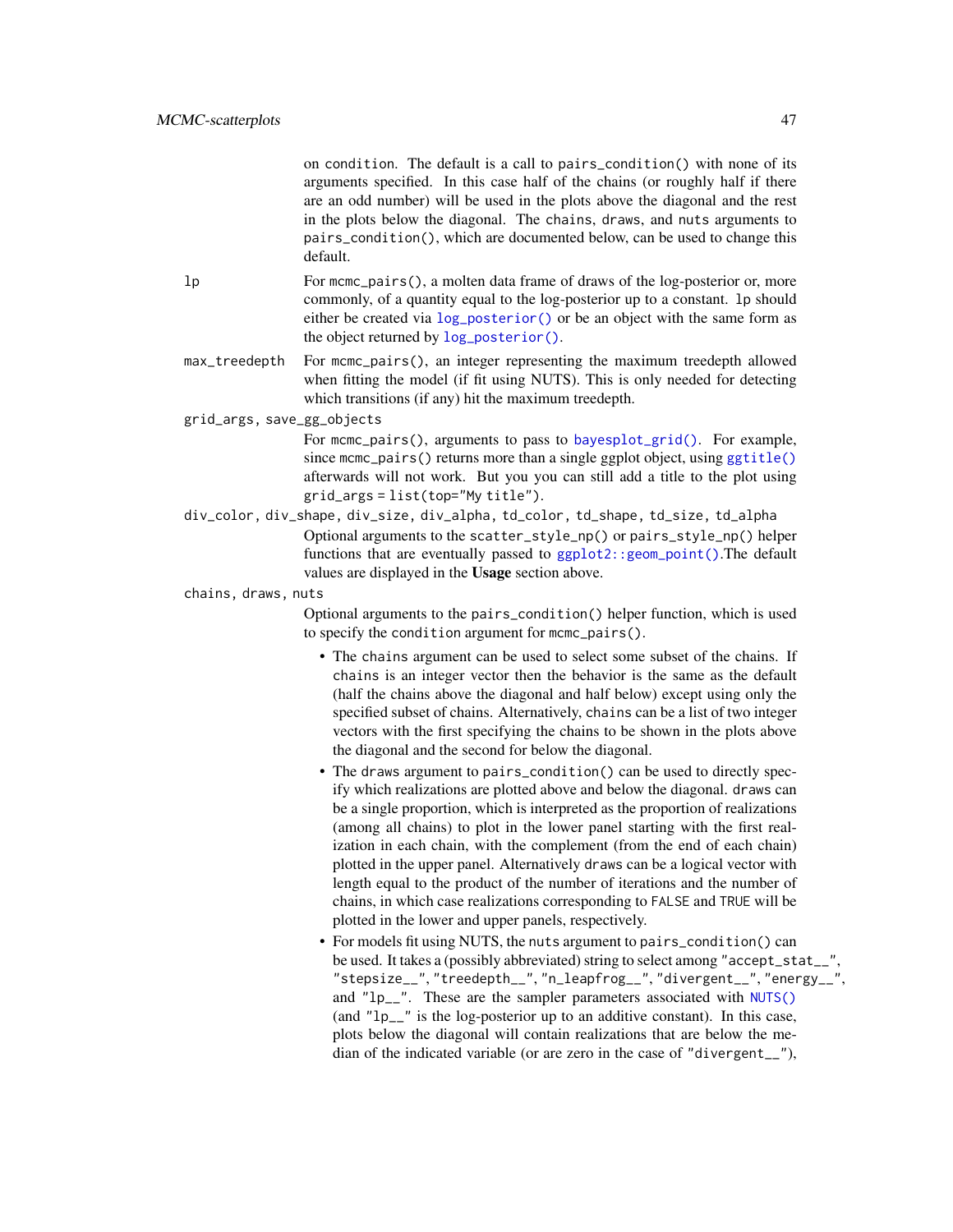and plots above the diagonal will contain realizations that are greater than or equal to the median of the indicated variable (or are one in the case of "divergent $\frac{1}{2}$ "). If "lp $\frac{1}{2}$ " is used then the lp argument to mcmc $\frac{1}{2}$ pairs must also be specified. For the other NUTS parameters the np argument to mcmc\_pairs() must also be specified.

### Value

mcmc\_scatter() and mcmc\_hex() return a ggplot object that can be further customized using the ggplot2 package.

mcmc\_pairs() returns many ggplot objects organized into a grid via [bayesplot\\_grid\(\)](#page-14-0).

#### Plot Descriptions

- mcmc\_scatter() Bivariate scatterplot of posterior draws. If using a very large number of posterior draws then mcmc\_hex() may be preferable to avoid overplotting. For models fit using [NUTS](#page-33-1) the np, and np\_style arguments can be used to add additional information in the plot (in this case the approximate location of divergences). For more on why the scatter plot with divergences is a useful diagnostic tool see [Gabry et al. \(2019\).](https://github.com/jgabry/bayes-vis-paper#readme)
- mcmc\_hex() Hexagonal heatmap of 2-D bin counts. This plot is useful in cases where the posterior sample size is large enough that mcmc\_scatter() suffers from overplotting.
- mcmc\_pairs() A square plot matrix with univariate marginal distributions along the diagonal (as histograms or kernel density plots) and bivariate distributions off the diagonal (as scatterplots or hex heatmaps).

For the off-diagonal plots, the default is to split the chains so that (roughly) half are displayed above the diagonal and half are below (all chains are always merged together for the plots along the diagonal). Other possibilities are available by setting the condition argument.

Additionally, extra diagnostic information for models fit using [NUTS](#page-33-1) can be added to the pairs plot using the lp, np, and np\_style arguments. If np is specified (and condition is *not* "divergent\_\_"), then points (red, by default) will be superimposed onto the off-diagonal plots indicating which (if any) iterations encountered a divergent transition. Also, if both np and max\_treedepth are specified then points (yellow, by default) will be superimposed to indicate a transition that hit the maximum treedepth rather than terminated its evolution normally. The np\_style argument can be used with the pairs\_style\_np() convenience function to change the appearance of these overlaid points. See the Examples section.

### References

Gabry, J. , Simpson, D. , Vehtari, A. , Betancourt, M. and Gelman, A. (2019), Visualization in Bayesian workflow. *J. R. Stat. Soc. A*, 182: 389-402. doi:10.1111/rssa.12378. [\(journal version,](https://rss.onlinelibrary.wiley.com/doi/full/10.1111/rssa.12378) [arXiv preprint,](https://arxiv.org/abs/1709.01449) [code on GitHub\)](https://github.com/jgabry/bayes-vis-paper)

#### See Also

Other MCMC: [MCMC-combos](#page-18-0), [MCMC-diagnostics](#page-19-0), [MCMC-distributions](#page-23-0), [MCMC-intervals](#page-27-0), [MCMC-nuts](#page-33-0), [MCMC-overview](#page-36-0), [MCMC-parcoord](#page-37-0), [MCMC-recover](#page-40-0), [MCMC-traces](#page-50-0)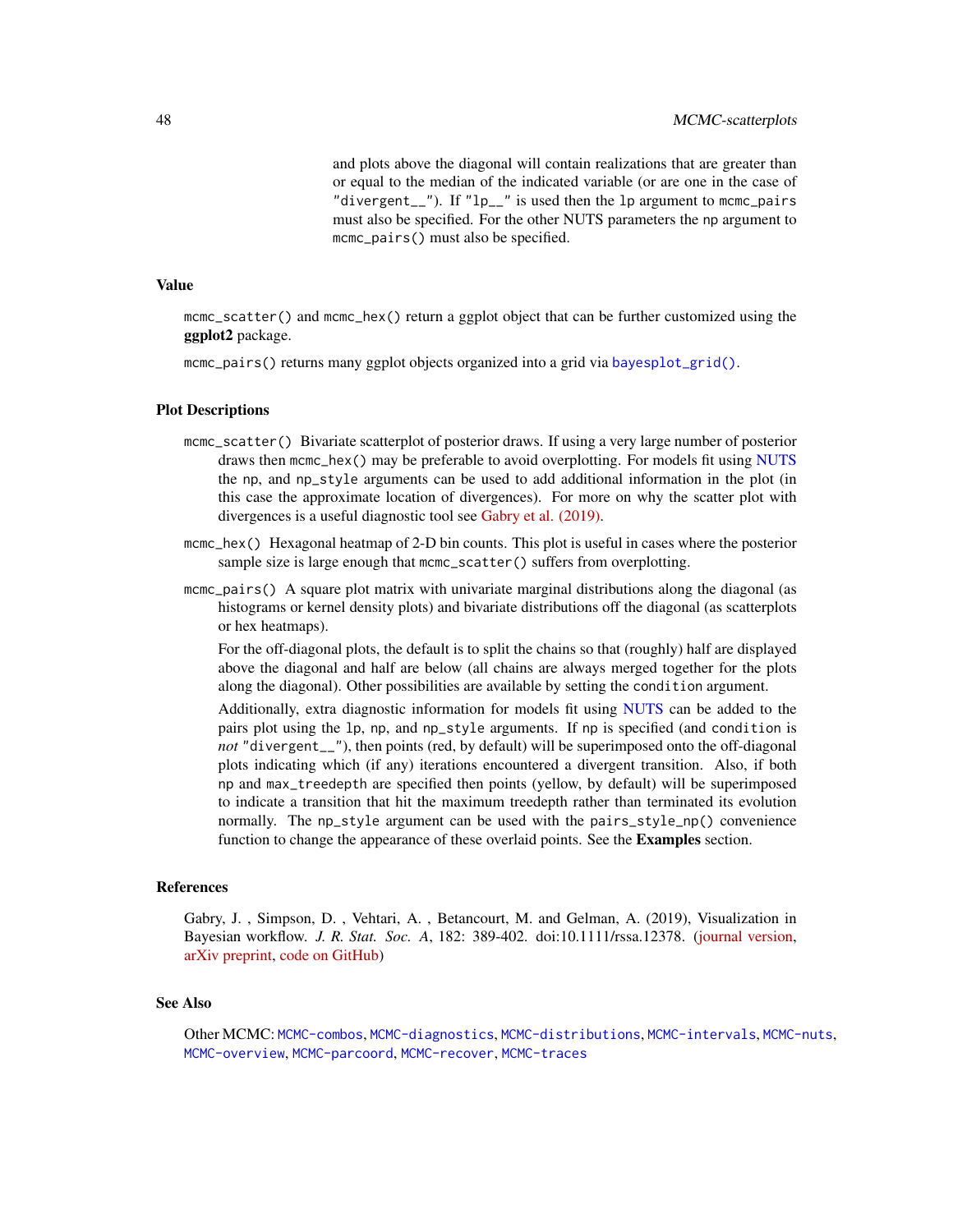## MCMC-scatterplots 49

## Examples

```
library("ggplot2")
# some parameter draws to use for demonstration
x <- example_mcmc_draws(params = 6)
dimnames(x)
# scatterplot of alpha vs log(sigma)
color_scheme_set("teal")
(p \leq -mcmc_scatter(x, pars = c("alpha", "sigma"),
                  transform = list(sigma = "log")))
p +labs(
    title = "Insert your own headline-grabbing title",
   subtitle = "with a provocative subtitle",
   caption = "and a controversial caption",
   x = expression(alpha),
   y = expression(log(sigma))
   \lambda# add ellipse
p + statellipse(level = 0.9, color = "gray20", size = 1)
# add contour
color_scheme_set("red")
p2 \leq mcmc_scatter(x, pars = c("alpha", "sigma"), size = 3.5, alpha = 0.25)
p2 + stat\_density\_2d(color = "black", size = .5)# can also add lines/smooths
color_scheme_set("pink")
(p3 \le mcmc_scatter(x, pars = c("alpha", "beta[3]"), alpha = 0.25, size = 3))
p3 + geom_smooth(method = "lm", se = FALSE, color = "gray20",
                 size = .75, linetype = 2)if (requireNamespace("hexbin", quietly = TRUE)) {
 # hexagonal heatmap
 color_scheme_set("brightblue")
 (p \le m \text{cmc\_hex}(x, \text{pars} = c("sigma", "alpha"), \text{transfer} = list(sigma = "log")))p + plot_bg(fill = "gray95")p + plot_bg(fill = "gray95") + panel_bg(fill = "gray70")}
color_scheme_set("purple")
# pairs plots
# default of condition=NULL implies splitting chains between upper and lower panels
mcmc\_pairs(x, pars = "alpha", regex\_pars = "beta\\|[1,4]\\]\noff\_diag\_args = list(size = 1, alpha = 0.5))# change to density plots instead of histograms and hex plots instead of
```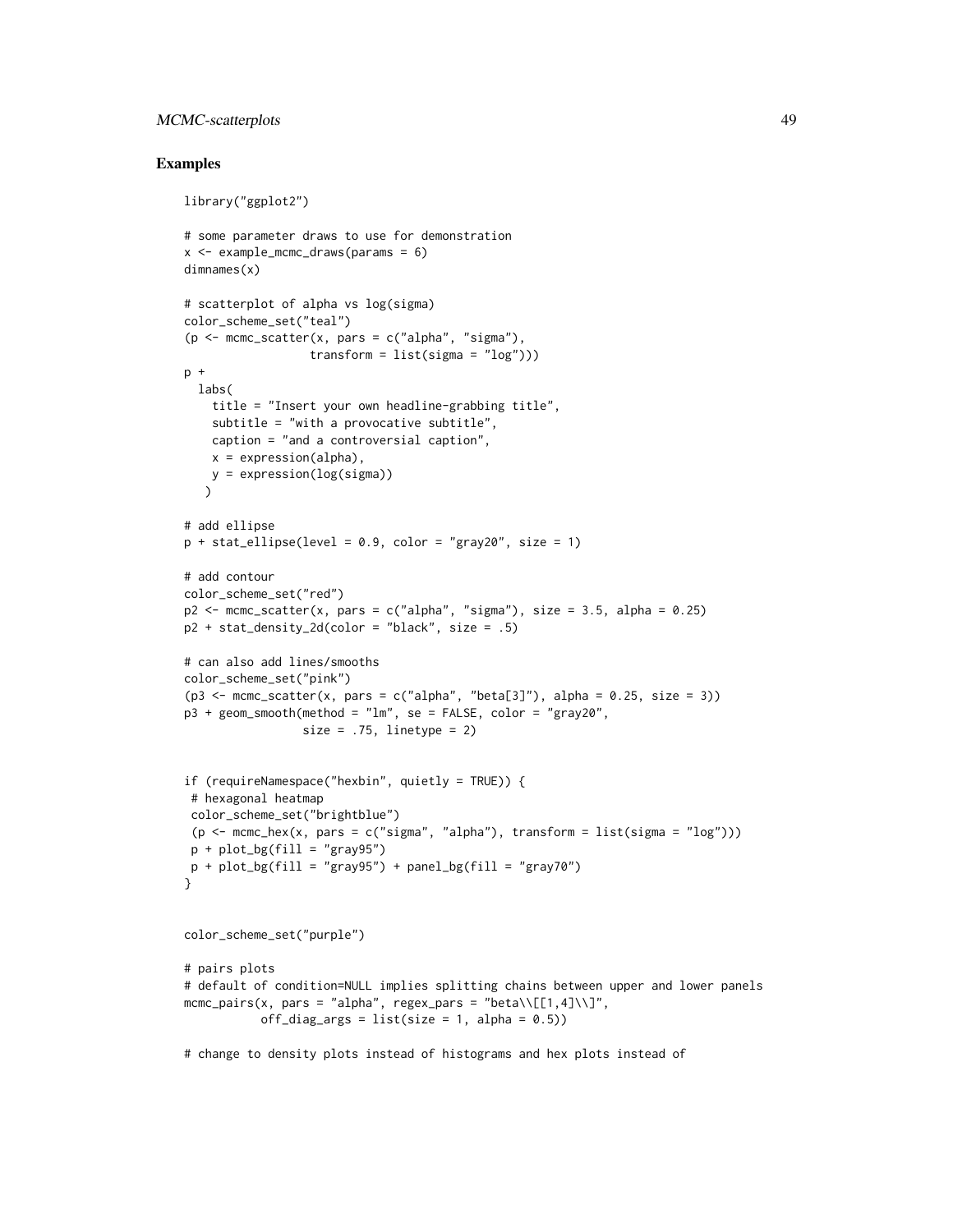```
# scatterplots
mcmc_pairs(x, pars = "alpha", regex_pars = "beta\\[[1,4]\\]",
           diag_fun = "dens", off_diag_fun = "hex")
# plot chain 1 above diagonal and chains 2, 3, and 4 below
color_scheme_set("brightblue")
mcmc_pairs(x, pars = "alpha", regex_pars = "beta\\[[1,4]\\]",
           diag_fun = "dens", off_diag_fun = "hex",
           condition = pairs_condition(chains = list(1, 2:4)))
## Not run:
### Adding NUTS diagnostics to scatterplots and pairs plots
# examples using rstanarm package
library(rstanarm)
# for demonstration purposes, intentionally fit a model that
# will (almost certainly) have some divergences
fit <- stan_glm(
  mpg ~ ., data = mtcars,
  iter = 1000, refresh = 0,
  # this combo of prior and adapt_delta should lead to some divergences
  prior = hs(),adapt_delta = 0.9)
posterior <- as.array(fit)
np <- nuts_params(fit)
# mcmc_scatter with divergences highlighted
color_scheme_set("brightblue")
mcmc_scatter(posterior, pars = c("wt", "sigma"), np = np)
color_scheme_set("darkgray")
div_style <- scatter_style_np(div_color = "green", div_shape = 4, div_size = 4)
mcmc_scatter(posterior, pars = c("sigma", "(Intercept)"),
             np = np, np_style = div_style)
# split the draws according to above/below median accept_stat__
# and show approximate location of divergences (red points)
color_scheme_set("brightblue")
mcmc_pairs(
  posterior,
  pars = c("wt", "cyl", "sigma"),
  off\_diag\_args = list(size = 1, alpha = 1/3),condition = pairs_condition(nuts = "accept_stat__"),
  np = np\lambda# more customizations:
# - transform sigma to log(sigma)
# - median log-posterior as 'condition'
# - hex instead of scatter for off-diagonal plots
```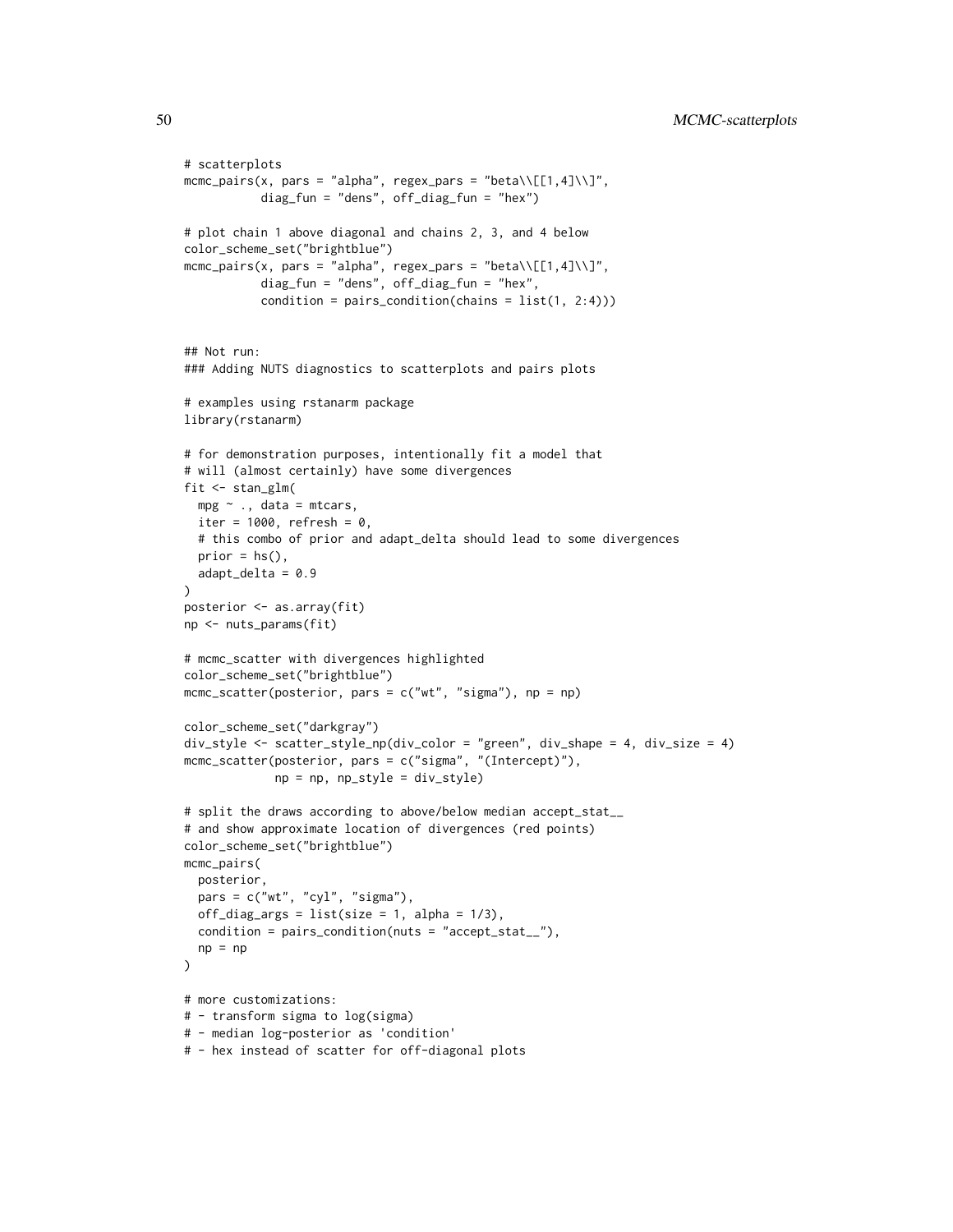## MCMC-traces 51

```
# - show points where max treedepth hit in blue
color_scheme_set("darkgray")
mcmc_pairs(
 posterior,
  pars = c("wt", "cyl", "sigma"),
  transform = list(sigma = "log"),
  off_diag_fun = "hex",
  condition = pairs_condition(nuts = "lp_),
  lp = log_posterior(fit),
  np = np,np_style = pairs_style_np(div_color = "firebrick",
                            td_color = "blue",
                            td\_size = 2,
  # for demonstration purposes, set max_treedepth to a value that will
  # result in at least a few max treedepth warnings
  max_treedepth = with(np, -1 + max(Value[Parameter == "treedepth__"]))
)
## End(Not run)
```
<span id="page-50-0"></span>

MCMC-traces *Trace plots of MCMC draws*

### Description

Trace plot (or traceplot) of MCMC draws. See the Plot Descriptions section, below, for details.

## Usage

```
mcmc_trace(
  x,
  pars = character(),
  regex\_pars = character(),transformations = list(),
  ...,
  factor_{args} = list(),
  n_{\text{warmup}} = 0,
  iter1 = 0,
  window = NULL,size = NULL,
  np = NULL,np_style = trace_style_np(),
  divergences = NULL
)
mcmc_trace_highlight(
  x,
 pars = character(),
```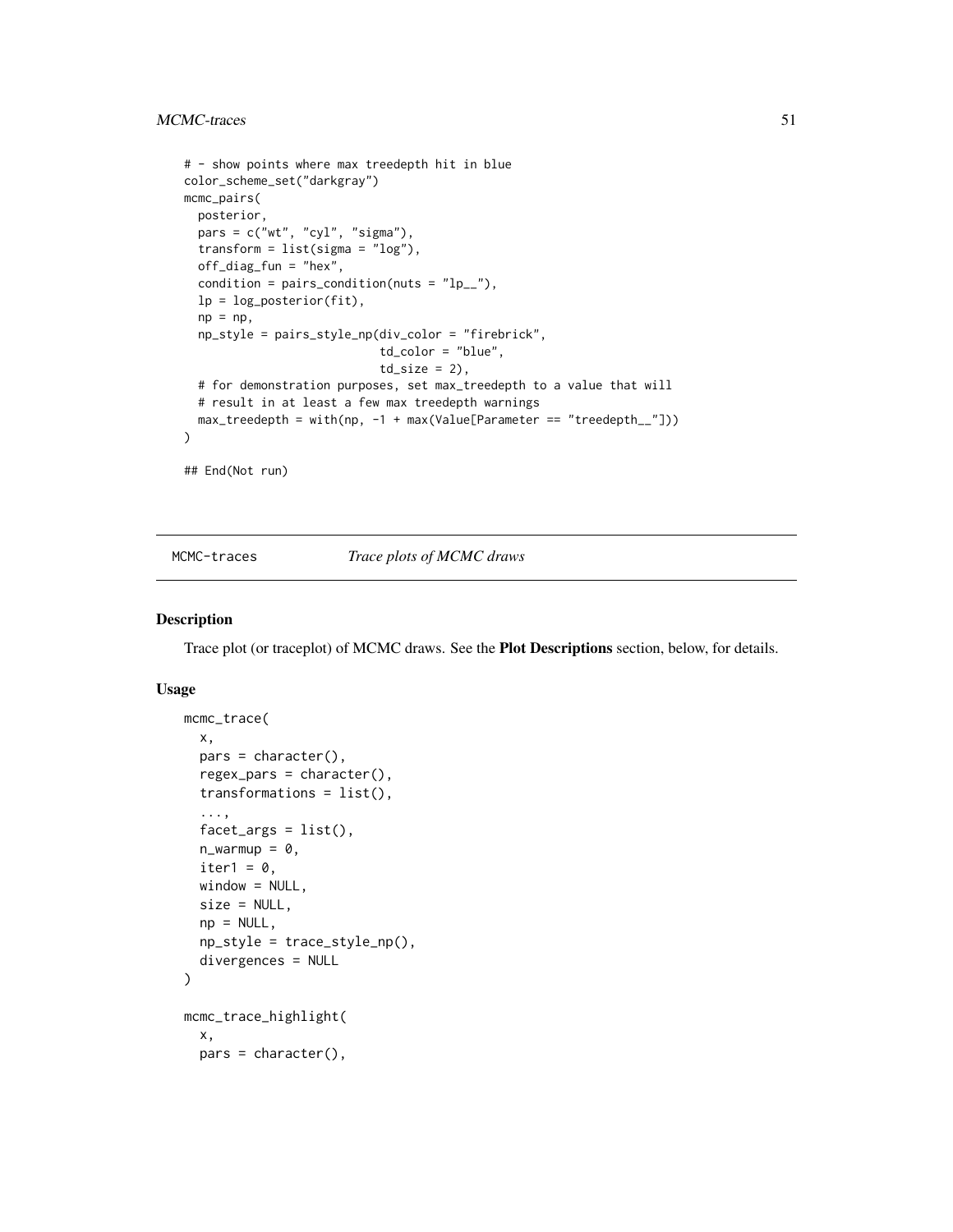```
regex_pars = character(),
  transformations = list(),
  ...,
  factor_{args} = list(),
  n_window = NULL,
  size = NULL,
  alpha = 0.2,
  highlight = 1)
trace\_style_{np}(div\_color = "red", div\_size = 0.25, div\_alpha = 1)mcmc_rank_overlay(
  x,
  pars = character(),
  regex_pars = character(),
  transformations = list(),
  ...,
  n_bins = 20,
  ref_line = FALSE
\mathcal{L}mcmc_rank_hist(
  x,
 pars = character(),regex_pars = character(),
  transformations = list(),
  ...,
  factor_{args} = list(),
 n_{\text{bins}} = 20,
  ref_line = FALSE
)
mcmc_trace_data(
  x,
 pars = character(),regex_pars = character(),
  transformations = list(),
  ...,
  highlight = NULL,
 n_iter1 = 0)
```
### Arguments

x A 3-D array, matrix, list of matrices, or data frame of MCMC draws. The [MCMC-overview](#page-36-0) page provides details on how to specify each these allowed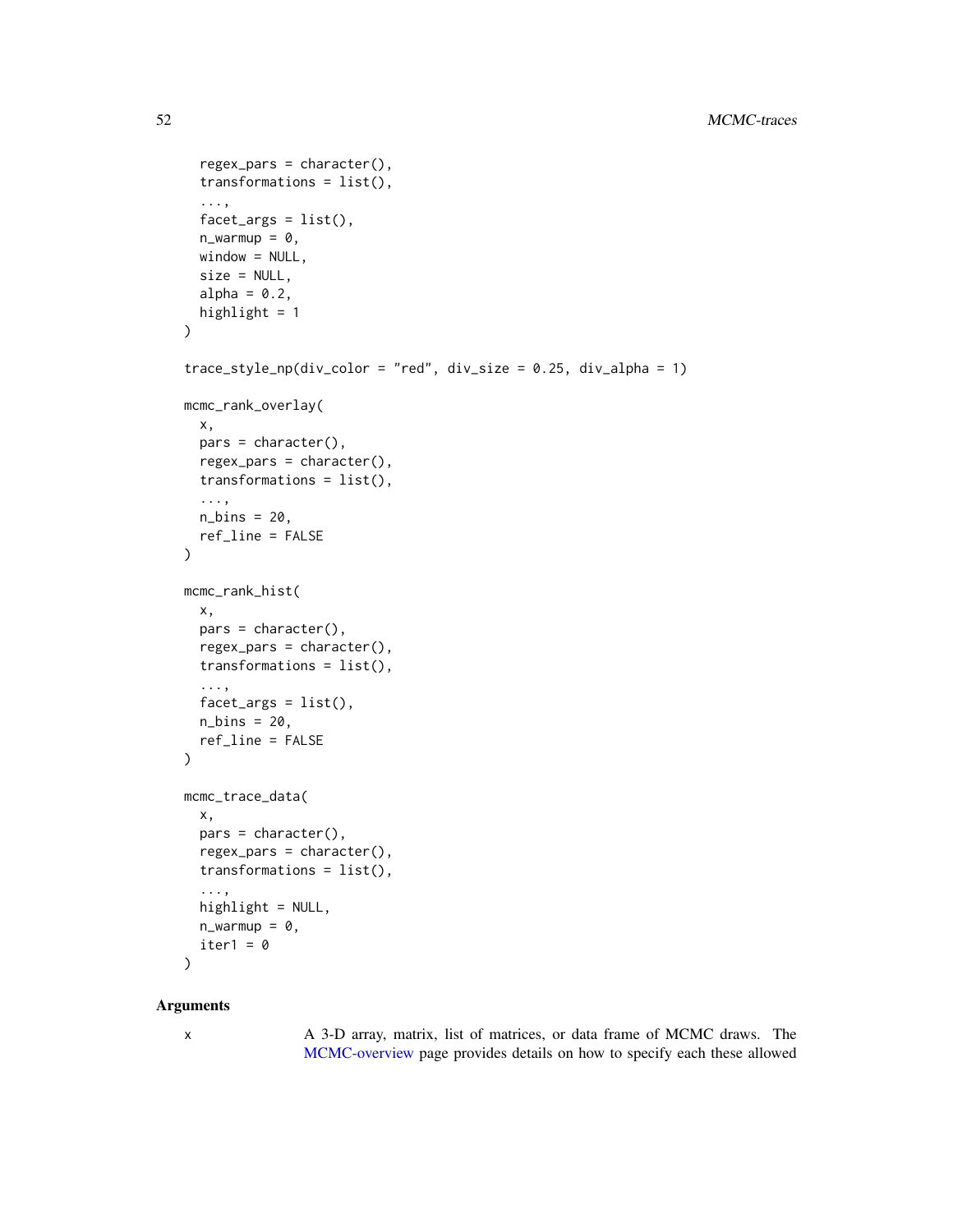|                 | inputs. It is also possible to use an object with an as . array() method that<br>returns the same kind of 3-D array described on the MCMC-overview page.                                                                                                                                                                                                                                                                                                                                                                                                                                                                                                                                                                                                                                                                                                                                                                                                                                                                                                                                                                                                                                                                                                                                                                       |
|-----------------|--------------------------------------------------------------------------------------------------------------------------------------------------------------------------------------------------------------------------------------------------------------------------------------------------------------------------------------------------------------------------------------------------------------------------------------------------------------------------------------------------------------------------------------------------------------------------------------------------------------------------------------------------------------------------------------------------------------------------------------------------------------------------------------------------------------------------------------------------------------------------------------------------------------------------------------------------------------------------------------------------------------------------------------------------------------------------------------------------------------------------------------------------------------------------------------------------------------------------------------------------------------------------------------------------------------------------------|
| pars            | An optional character vector of parameter names. If neither pars nor regex_pars<br>is specified then the default is to use all parameters. As of version 1.7.0, bayesplot<br>also supports 'tidy' parameter selection by specifying pars = $vars(\ldots)$ , where<br>is specified the same way as in dplyr::select() and similar functions. Ex-<br>amples of using pars in this way can be found on the Tidy parameter selection<br>page.                                                                                                                                                                                                                                                                                                                                                                                                                                                                                                                                                                                                                                                                                                                                                                                                                                                                                      |
| regex_pars      | An optional regular expression to use for parameter selection. Can be specified<br>instead of pars or in addition to pars. When using pars for tidy parameter<br>selection, the regex_pars argument is ignored since select helpers perform a<br>similar function.                                                                                                                                                                                                                                                                                                                                                                                                                                                                                                                                                                                                                                                                                                                                                                                                                                                                                                                                                                                                                                                             |
| transformations |                                                                                                                                                                                                                                                                                                                                                                                                                                                                                                                                                                                                                                                                                                                                                                                                                                                                                                                                                                                                                                                                                                                                                                                                                                                                                                                                |
|                 | Optionally, transformations to apply to parameters before plotting. If transformations<br>is a function or a single string naming a function then that function will be used<br>to transform all parameters. To apply transformations to particular parameters,<br>the transformations argument can be a named list with length equal to the<br>number of parameters to be transformed. Currently only univariate transforma-<br>tions of scalar parameters can be specified (multivariate transformations will be<br>implemented in a future release). If transformations is a list, the name of<br>each list element should be a parameter name and the content of each list ele-<br>ment should be a function (or any item to match as a function via match. fun(),<br>e.g. a string naming a function). If a function is specified by its name as a<br>string (e.g. "log"), then it can be used to construct a new parameter label for<br>the appropriate parameter (e.g. "log(sigma)"). If a function itself is specified<br>(e.g. log or function(x) $log(x)$ ) then "t" is used in the new parameter label<br>to indicate that the parameter is transformed (e.g. $"t$ (sigma)").<br>Note: due to partial argument matching transformations can be abbreviated<br>for convenience in interactive use (e.g., transform). |
|                 | Currently ignored.                                                                                                                                                                                                                                                                                                                                                                                                                                                                                                                                                                                                                                                                                                                                                                                                                                                                                                                                                                                                                                                                                                                                                                                                                                                                                                             |
| facet_args      | A named list of arguments (other than facets) passed to ggplot2:: facet_wrap()<br>or ggplot2::facet_grid() to control faceting.                                                                                                                                                                                                                                                                                                                                                                                                                                                                                                                                                                                                                                                                                                                                                                                                                                                                                                                                                                                                                                                                                                                                                                                                |
| n_warmup        | An integer; the number of warmup iterations included in x. The default is<br>n_warmup = 0, i.e. to assume no warmup iterations are included. If n_warmup ><br>0 then the background for iterations 1:n_warmup is shaded gray.                                                                                                                                                                                                                                                                                                                                                                                                                                                                                                                                                                                                                                                                                                                                                                                                                                                                                                                                                                                                                                                                                                  |
| iter1           | An integer; the iteration number of the first included draw (default is $\theta$ ). This can<br>be used to make it more obvious that the warmup iterations have been discarded<br>from the traceplot. It cannot be specified if n_warmup is also set to a positive<br>value.                                                                                                                                                                                                                                                                                                                                                                                                                                                                                                                                                                                                                                                                                                                                                                                                                                                                                                                                                                                                                                                   |
| window          | An integer vector of length two specifying the limits of a range of iterations to<br>display.                                                                                                                                                                                                                                                                                                                                                                                                                                                                                                                                                                                                                                                                                                                                                                                                                                                                                                                                                                                                                                                                                                                                                                                                                                  |
| size            | An optional value to override the default line size for mcmc_trace() or the de-<br>fault point size for mcmc_trace_highlight().                                                                                                                                                                                                                                                                                                                                                                                                                                                                                                                                                                                                                                                                                                                                                                                                                                                                                                                                                                                                                                                                                                                                                                                                |
| np              | For models fit using NUTS (more generally, any symplectic integrator), an<br>optional data frame providing NUTS diagnostic information. The data frame                                                                                                                                                                                                                                                                                                                                                                                                                                                                                                                                                                                                                                                                                                                                                                                                                                                                                                                                                                                                                                                                                                                                                                         |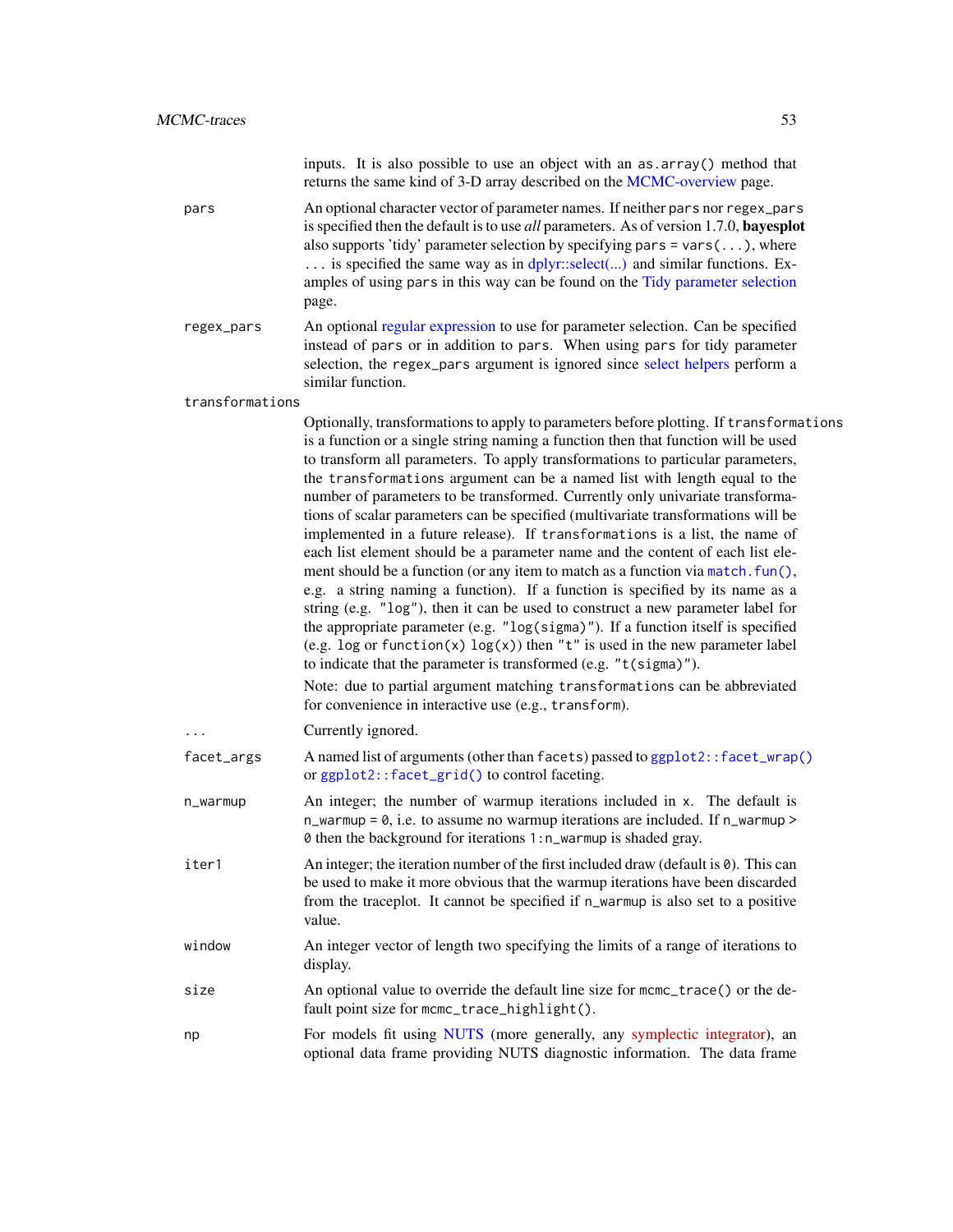|                                | should be the object returned by nuts_params() or one with the same struc-<br>ture. If np is specified then tick marks are added to the bottom of the trace plot<br>indicating within which iterations there was a divergence (if there were any).<br>See the end of the Examples section, below.                              |  |
|--------------------------------|--------------------------------------------------------------------------------------------------------------------------------------------------------------------------------------------------------------------------------------------------------------------------------------------------------------------------------|--|
| np_style                       | A call to the trace_style_np() helper function to specify arguments control-<br>ling the appearance of tick marks representing divergences (if the np argument<br>is specified).                                                                                                                                               |  |
| divergences                    | Deprecated. Use the np argument instead.                                                                                                                                                                                                                                                                                       |  |
| alpha                          | For mcmc_trace_highlight(), passed to ggplot2:: geom_point() to control<br>the transparency of the points for the chains not highlighted.                                                                                                                                                                                      |  |
| highlight                      | For mcmc_trace_highlight(), an integer specifying one of the chains that will<br>be more visible than the others in the plot.                                                                                                                                                                                                  |  |
| div_color, div_size, div_alpha |                                                                                                                                                                                                                                                                                                                                |  |
|                                | Optional arguments to the trace_style_np() helper function that are eventu-<br>ally passed to ggplot2:: geom_rug() if the np argument is also specified. They<br>control the color, size, and transparency specifications for showing divergences<br>in the plot. The default values are displayed in the Usage section above. |  |
| n_bins                         | For the rank plots, the number of bins to use for the histogram of rank-normalized<br>MCMC samples. Defaults to 20.                                                                                                                                                                                                            |  |
| ref_line                       | For the rank plots, whether to draw a horizontal line at the average number of<br>ranks per bin. Defaults to FALSE.                                                                                                                                                                                                            |  |

## Value

The plotting functions return a ggplot object that can be further customized using the **ggplot2** package. The functions with suffix \_data() return the data that would have been drawn by the plotting function.

mcmc\_trace\_data() returns the data for the trace *and* rank plots in the same data frame.

### Plot Descriptions

- mcmc\_trace() Standard trace plots of MCMC draws. For models fit using [NUTS,](#page-33-1) the np argument can be used to also show divergences on the trace plot.
- mcmc\_trace\_highlight() Traces are plotted using points rather than lines and the opacity of all chains but one (specified by the highlight argument) is reduced.
- mcmc\_rank\_hist() Whereas traditional trace plots visualize how the chains mix over the course of sampling, rank histograms visualize how the values from the chains mix together in terms of ranking. An ideal plot would show the rankings mixing or overlapping in a uniform distribution. See Vehtari et al. (2019) for details.
- mcmc\_rank\_overlay() Ranks from mcmc\_rank\_hist() are plotted using overlaid lines in a single panel.

#### References

Vehtari, A., Gelman, A., Simpson, D., Carpenter, B., Bürkner, P. (2019). Rank-normalization, folding, and localization: An improved *R*-hat for assessing convergence of MCMC. [arXiv preprint.](https://arxiv.org/abs/1903.08008)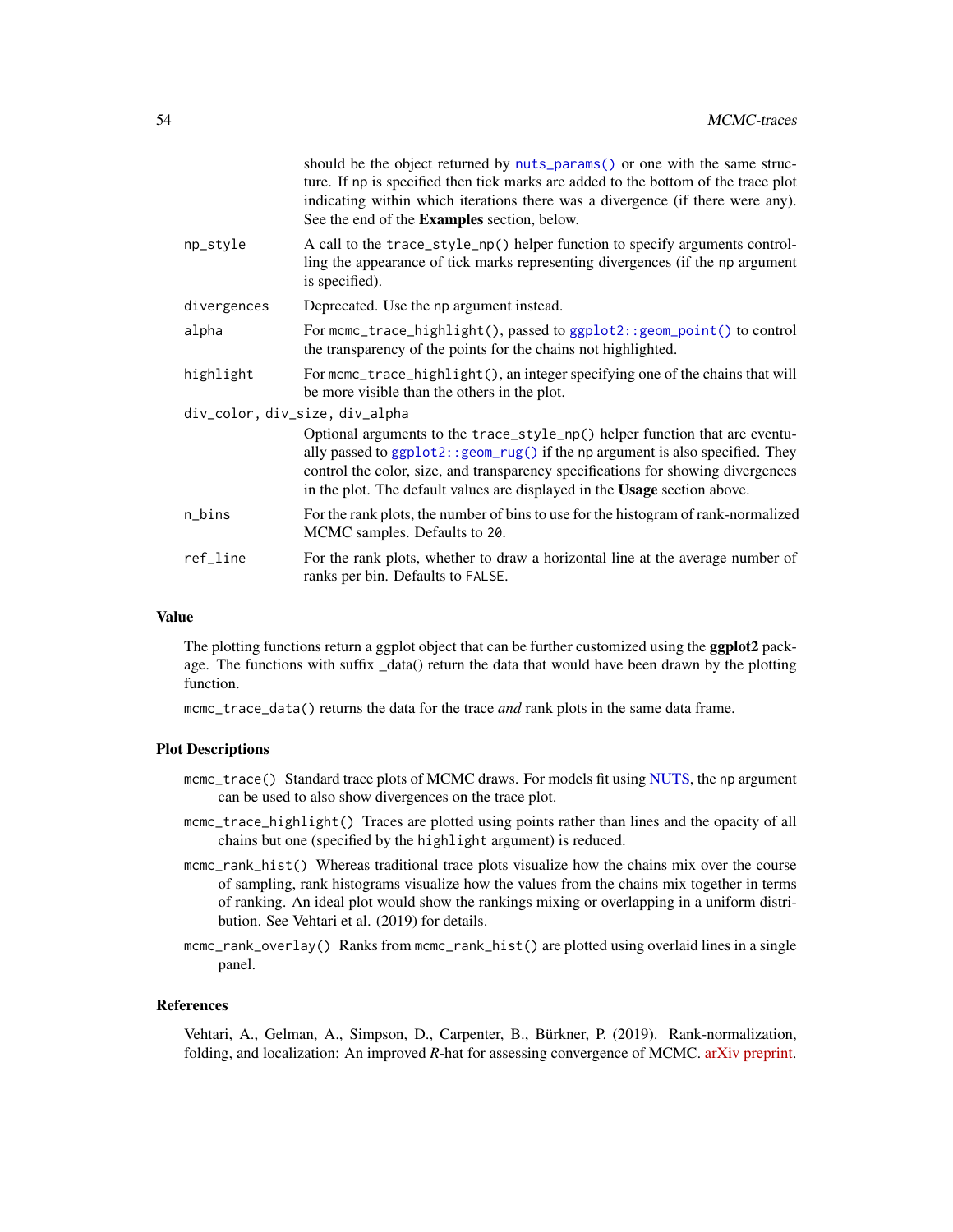## MCMC-traces 55

### See Also

Other MCMC: [MCMC-combos](#page-18-0), [MCMC-diagnostics](#page-19-0), [MCMC-distributions](#page-23-0), [MCMC-intervals](#page-27-0), [MCMC-nuts](#page-33-0), [MCMC-overview](#page-36-0), [MCMC-parcoord](#page-37-0), [MCMC-recover](#page-40-0), [MCMC-scatterplots](#page-43-0)

### Examples

```
# some parameter draws to use for demonstration
x \le - example_mcmc_draws(chains = 4, params = 6)
dim(x)
dimnames(x)
# trace plots of the betas
color_scheme_set("viridis")
mcmc_trace(x, regex_pars = "beta")color_scheme_set("viridisA")
mcmc_trace(x, regex_pars = "beta")
color_scheme_set("viridisC")
mcmc_{\text{r}} regex_pars = "beta")
# mix color schemes
color_scheme_set("mix-blue-red")
mcmc_trace(x, regex_pars = "beta")
# use traditional ggplot discrete color scale
mcmc_trace(x, pars = c("alpha", "sigma")) +
ggplot2::scale_color_discrete()
# zoom in on a window of iterations, increase line size,
# add tick marks, move legend to the top, add gray background
color_scheme_set("viridisA")
mcmc_trace(x[,, 1:4], window = c(100, 130), size = 1) +
  panel_bg(fill = "gray90", color = NA) +
  legend_move("top")
# Rank-normalized histogram plots. Instead of showing how chains mix over
# time, look at how the ranking of MCMC samples mixed between chains.
color_scheme_set("viridisE")
mcmc_rank_hist(x, "alpha")
mcmc\_rank\_hist(x, pars = c("alpha", "sigma"), ref\_line = TRUE)mcmc_rank_overlay(x, "alpha")
## Not run:
# parse facet label text
color_scheme_set("purple")
p <- mcmc_trace(
 x,
 regex_pars = "beta\\\[[1,3]\\\]",
  facet_args = list(labeller = ggplot2::label_parsed)
)
```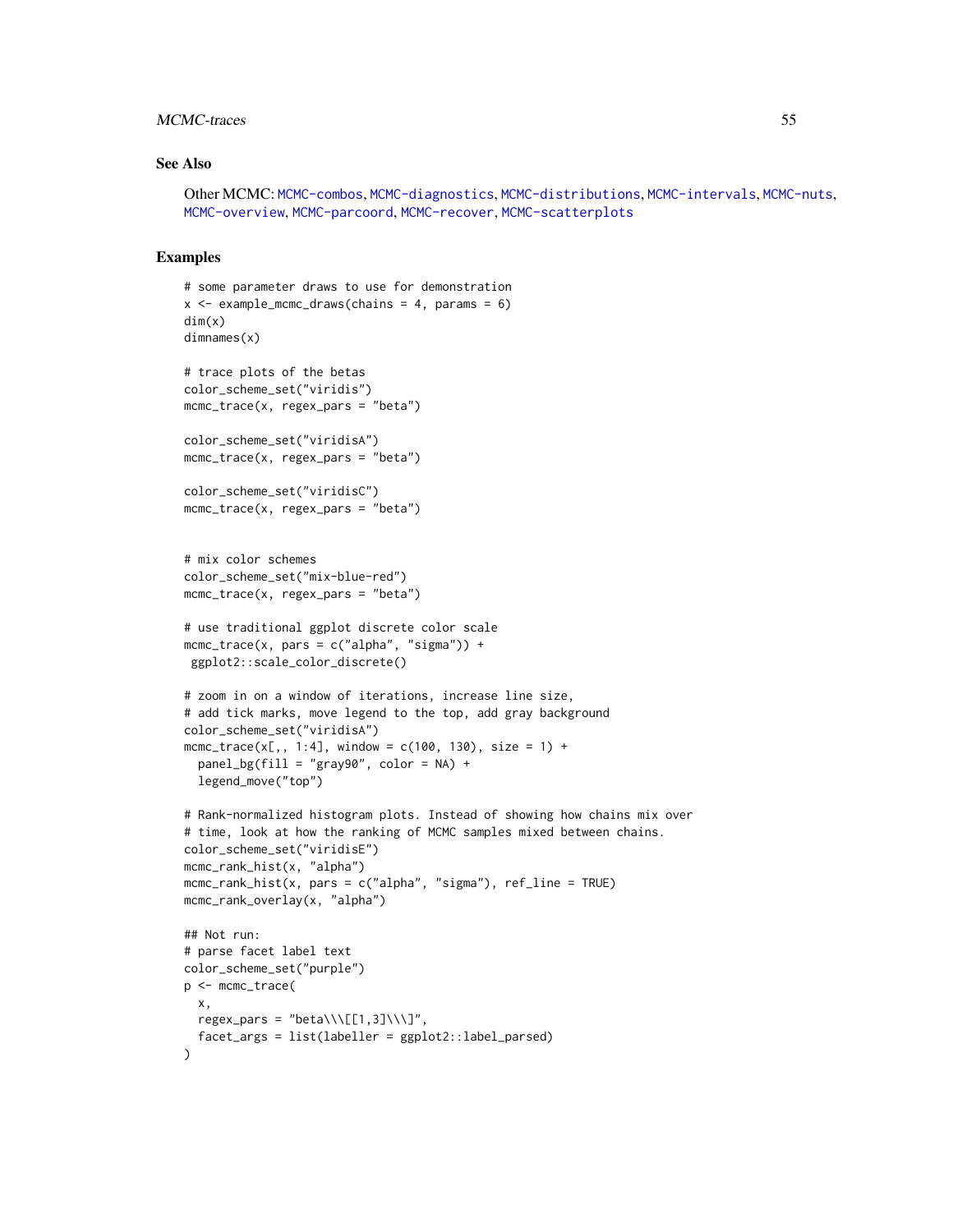```
p + facet_text(size = 15)
# mark first 100 draws as warmup
mcmc_{\text{r}} trace(x, n_warmup = 100)
# plot as points, highlighting chain 2
color_scheme_set("brightblue")
mcmc_{\text{inter}} mcmc<sub>_</sub>trace_highlight(x, pars = "sigma", highlight = 2, size = 2)
# for models fit using HMC/NUTS divergences can be displayed in the trace plot
library("rstanarm")
fit \le stan_glm(mpg \sim ., data = mtcars, refresh = 0,
  # next line to keep example fast and also ensure we get some divergences
                 prior = hs(), iter = 400, adapt_delta = 0.8)
# extract draws using as.array (instead of as.matrix) to keep
# chains separate for trace plot
posterior <- as.array(fit)
# for stanfit and stanreg objects use nuts_params() to get the divergences
mcmc_trace(posterior, pars = "sigma", np = nuts_params(fit))
color_scheme_set("viridis")
mcmc_trace(
  posterior,
  pars = c("wt", "sigma"),
  size = 0.5,
  facet_{args} = list(nrow = 2),
  np = nuts_params(fit),
  np_style = trace_style_np(div_color = "black", div_size = 0.5)
)
## End(Not run)
```
<span id="page-55-0"></span>PPC-discrete *PPCs for discrete outcomes*

#### Description

Many of the [PPC](#page-74-0) functions in **bayesplot** can be used with discrete data. The small subset of these functions that can *only* be used if y and yrep are discrete are documented on this page. Currently these include rootograms for count outcomes and bar plots for ordinal, categorical, and multinomial outcomes. See the Plot Descriptions section below.

#### Usage

ppc\_bars( y, yrep,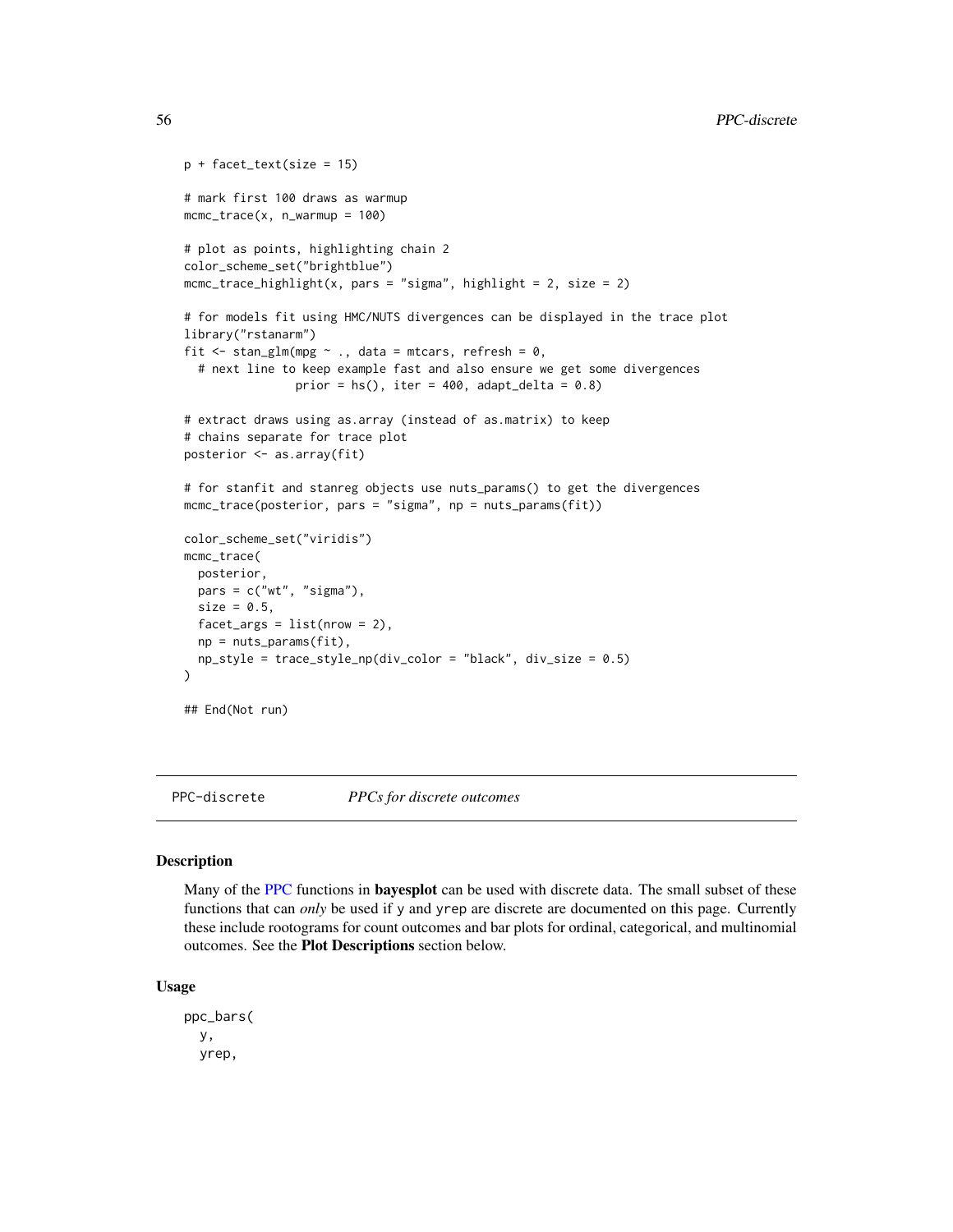```
...,
  prob = 0.9,
  width = 0.9,
  size = 1,
  fatten = 3,freq = TRUE
\mathcal{L}ppc_bars_grouped(
  y,
  yrep,
  group,
  ...,
  facet_{args} = list(),prob = 0.9,
  width = 0.9,
  size = 1,fatten = 3,
  freq = TRUE
\mathcal{L}ppc_rootogram(
  y,
  yrep,
  style = c("standing", "hanging", "suspended"),
  ...,
  prob = 0.9,
  size = 1\mathcal{L}
```

| У            | A vector of observations. See <b>Details</b> .                                                                                                                                                                                                                                                                                                                                                              |
|--------------|-------------------------------------------------------------------------------------------------------------------------------------------------------------------------------------------------------------------------------------------------------------------------------------------------------------------------------------------------------------------------------------------------------------|
| yrep         | An $S$ by $N$ matrix of draws from the posterior predictive distribution, where<br>$S$ is the size of the posterior sample (or subset of the posterior sample used<br>to generate yrep) and $N$ is the number of observations (the length of y). The<br>columns of yrep should be in the same order as the data points in y for the plots<br>to make sense. See <b>Details</b> for additional instructions. |
|              | Currently unused.                                                                                                                                                                                                                                                                                                                                                                                           |
| prob         | A value between 0 and 1 indicating the desired probability mass to include in<br>the yrep intervals. Set prob=0 to remove the intervals. For ppc_rootogram()<br>these are intervals of the <i>square roots</i> of the expected counts.                                                                                                                                                                      |
| width        | For $ppc_{\text{a}}$ and $ppc_{\text{a}}$ and $ppc_{\text{b}}$ are $q$ and $q$ and $q$ and $q$ and $q$ and $q$ and $q$ and $q$ and $q$ and $q$ and $q$ and $q$ and $q$ and $q$ and $q$ and $q$ and $q$ and $q$ and $q$ and $q$ and $q$ and $q$<br>to control the bar width.                                                                                                                                 |
| size, fatten | For ppc_bars() and ppc_bars_grouped(), size and fatten are passed to<br>$ggplot2::geom\_pointrange()$ to control the appearance of the yrep points<br>and intervals. For ppc_rootogram() size is passed to ggplot2:: geom_line().                                                                                                                                                                           |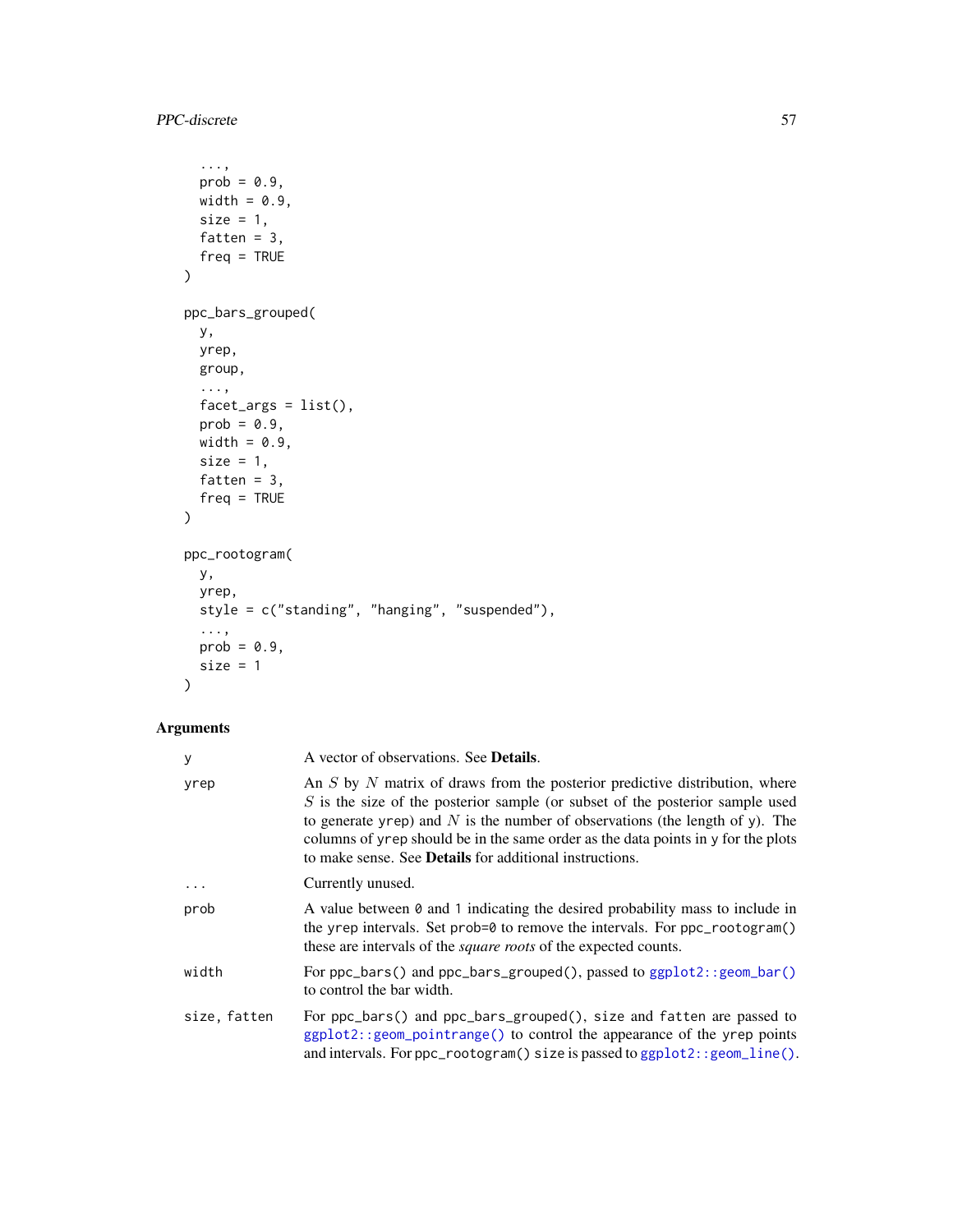| freg       | For ppc_bars() and ppc_bars_grouped(), if TRUE (the default) the y-axis will<br>display counts. Setting freq=FALSE will put proportions on the y-axis.                                                          |
|------------|-----------------------------------------------------------------------------------------------------------------------------------------------------------------------------------------------------------------|
| group      | A grouping variable (a vector or factor) the same length as y. Each value in<br>group is interpreted as the group level pertaining to the corresponding value of<br>у.                                          |
| facet_args | An optional list of arguments (other than facets) passed to ggplot2:: facet_wrap()<br>to control faceting.                                                                                                      |
| style      | For ppc_rootogram, a string specifying the rootogram style. The options are<br>"standing", "hanging", and "suspended". See the <b>Plot Descriptions</b> section,<br>below, for details on the different styles. |

## Details

For all of these plots y and yrep must be integers, although they need not be integers in the strict sense of R's [integer](#page-0-0) type. For rootogram plots y and yrep must also be non-negative.

#### Value

A ggplot object that can be further customized using the **ggplot2** package.

#### Plot Descriptions

ppc\_bars() Bar plot of y with yrep medians and uncertainty intervals superimposed on the bars.

- ppc\_bars\_grouped() Same as ppc\_bars() but a separate plot (facet) is generated for each level of a grouping variable.
- ppc\_rootogram() Rootograms allow for diagnosing problems in count data models such as overdispersion or excess zeros. They consist of a histogram of y with the expected counts based on yrep overlaid as a line along with uncertainty intervals. The y-axis represents the square roots of the counts to approximately adjust for scale differences and thus ease comparison between observed and expected counts. Using the style argument, the histogram style can be adjusted to focus on different aspects of the data:
	- *Standing*: basic histogram of observed counts with curve showing expected counts.
	- *Hanging*: observed counts counts hanging from the curve representing expected counts.
	- *Suspended*: histogram of the differences between expected and observed counts.

All of these are plotted on the square root scale. See Kleiber and Zeileis (2016) for advice on interpreting rootograms and selecting among the different styles.

### References

Kleiber, C. and Zeileis, A. (2016). Visualizing count data regressions using rootograms. *The American Statistician*. 70(3): 296–303. <https://arxiv.org/abs/1605.01311>.

#### See Also

Other PPCs: [PPC-distributions](#page-58-0), [PPC-errors](#page-62-0), [PPC-intervals](#page-65-0), [PPC-loo](#page-69-0), [PPC-overview](#page-74-0), [PPC-scatterplots](#page-76-0), [PPC-test-statistics](#page-77-0)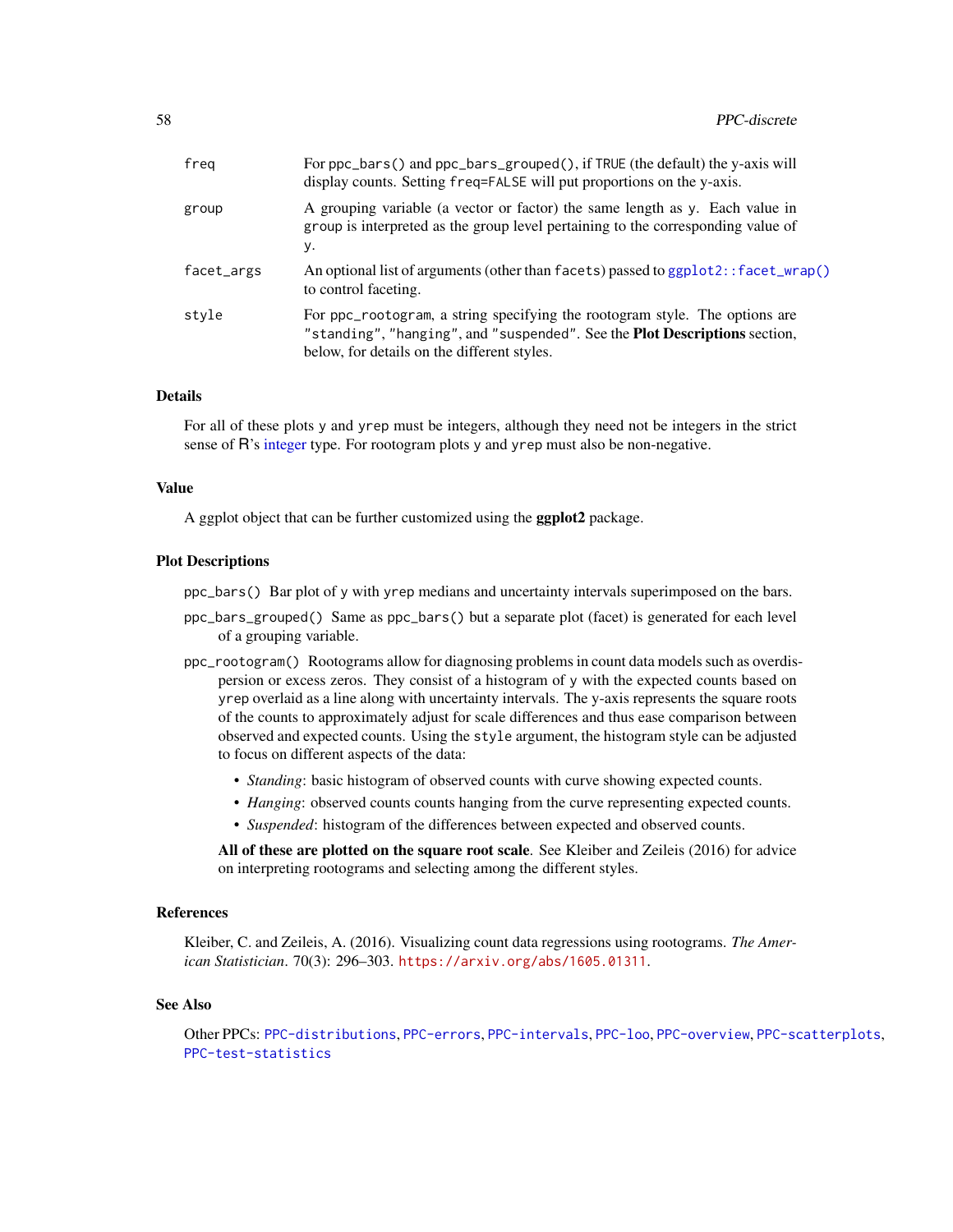## PPC-distributions 59

## Examples

```
set.seed(9222017)
# bar plots
f \leftarrow function(N) {
  sample(1:4, size = N, replace = TRUE, prob = c(0.25, 0.4, 0.1, 0.25))
}
y \le - f(100)yrep <- t(replicate(500, f(100)))
dim(yrep)
group \leq gl(2, 50, length = 100, labels = c("GroupA", "GroupB"))
color_scheme_set("mix-pink-blue")
ppc_bars(y, yrep)
# split by group, change interval width, and display proportion
# instead of count on y-axis
color_scheme_set("mix-blue-pink")
ppc_bars_grouped(y, yrep, group, prob = 0.5, freq = FALSE)
# rootograms for counts
y <- rpois(100, 20)
yrep <- matrix(rpois(10000, 20), ncol = 100)
color_scheme_set("brightblue")
ppc_rootogram(y, yrep)
ppc_rootogram(y, yrep, prob = 0)
ppc_{\text{rootogram}}(y, yrep, style = "hanging", prob = 0.8)ppc_rootogram(y, yrep, style = "suspended")
```
<span id="page-58-0"></span>PPC-distributions *PPC distributions*

#### Description

Compare the empirical distribution of the data y to the distributions of simulated/replicated data yrep from the posterior predictive distribution. See the Plot Descriptions section, below, for details.

## Usage

```
ppc\_data(y, vrep, group = NULL)ppc\_hist(y, yrep, ..., binwidth = NULL, breaks = NULL, freq = TRUE)ppc_boxplot(y, yrep, ..., notch = TRUE, size = 0.5, alpha = 1)
```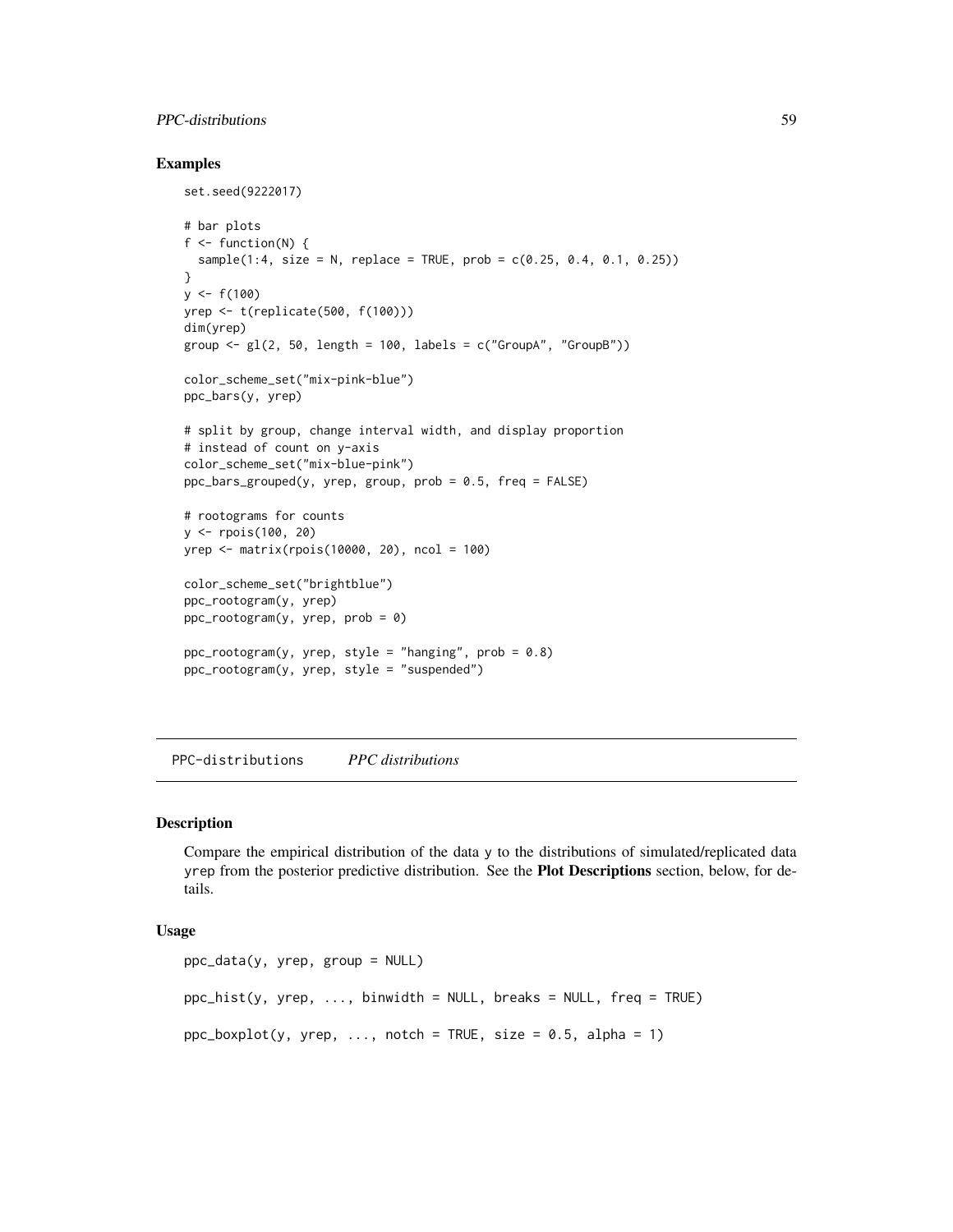```
ppc_freqpoly(
 y,
 yrep,
  ...,
 binwidth = NULL,
 freq = TRUE,size = 0.25,
 alpha = 1\mathcal{L}ppc_freqpoly_grouped(
 y,
 yrep,
 group,
  ...,
 binwidth = NULL,
 freq = TRUE,size = 0.25,
 alpha = 1\lambdappc_{\text{0}} dens(y, yrep, ..., trim = FALSE, size = 0.5, alpha = 1)
ppc_dens_overlay(
 y,
 yrep,
  ...,
 size = 0.25,
 alpha = 0.7,
  trim = FALSE,
 bw = "nrd0",adjust = 1,kernel = "gaussian",
 n_dens = 1024
\mathcal{L}ppc_ecdf_overlay(
 y,
 yrep,
  ...,
 discrete = FALSE,
 pad = TRUE,size = 0.25,
 alpha = 0.7)
ppc_violin_grouped(
 y,
```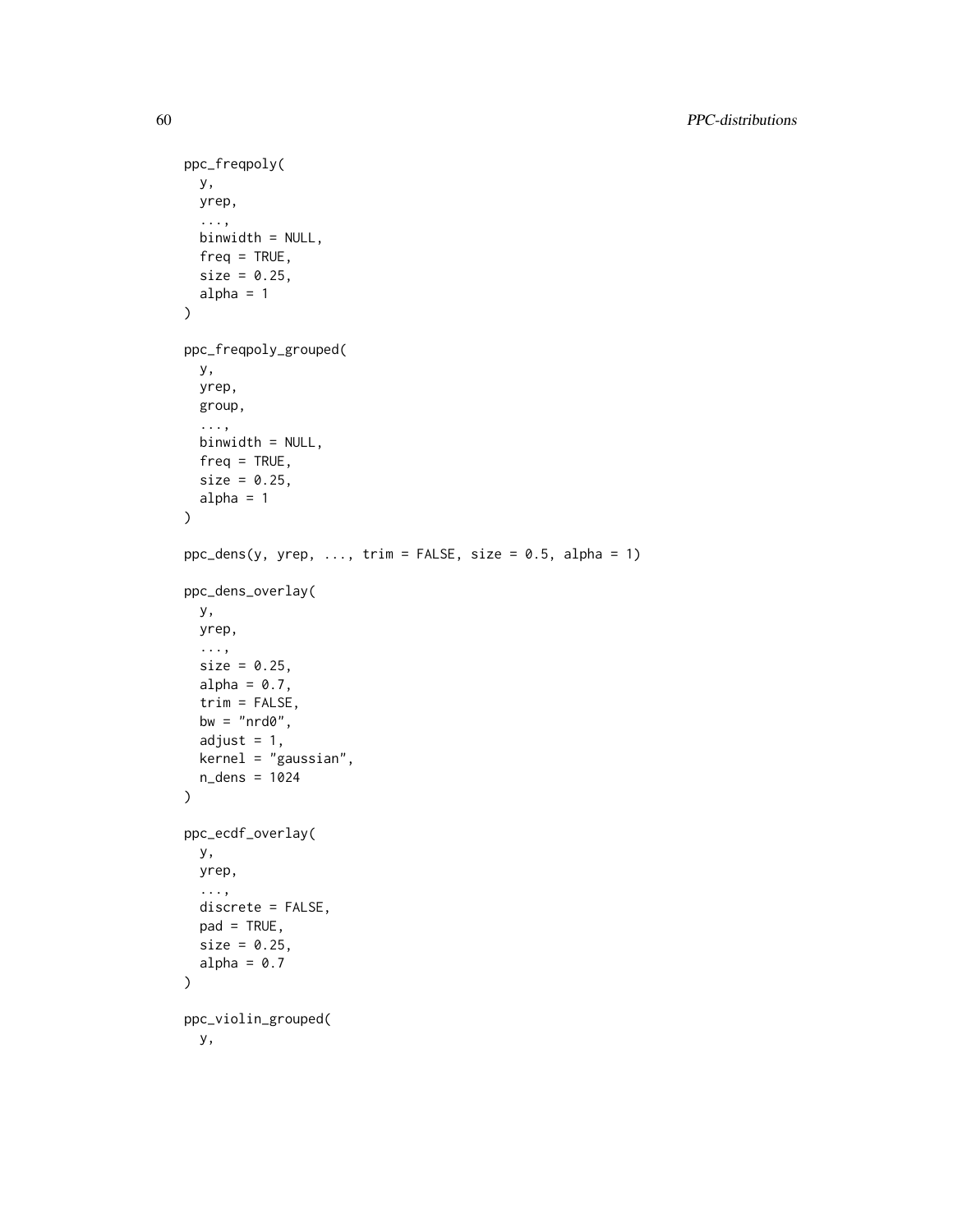## PPC-distributions 61

```
yrep,
 group,
 ...,
 probs = c(0.1, 0.5, 0.9),
 size = 1,
 alpha = 1,y_draw = c("violin", "points", "both"),
 y_size = 1,
 y_alpha = 1,
 y_jjitter = 0.1
\mathcal{L}
```

| У                          | A vector of observations. See <b>Details</b> .                                                                                                                                                                                                                                                                                                                                                              |
|----------------------------|-------------------------------------------------------------------------------------------------------------------------------------------------------------------------------------------------------------------------------------------------------------------------------------------------------------------------------------------------------------------------------------------------------------|
| yrep                       | An $S$ by $N$ matrix of draws from the posterior predictive distribution, where<br>$S$ is the size of the posterior sample (or subset of the posterior sample used<br>to generate yrep) and $N$ is the number of observations (the length of y). The<br>columns of yrep should be in the same order as the data points in y for the plots<br>to make sense. See <b>Details</b> for additional instructions. |
| group                      | A grouping variable (a vector or factor) the same length as y. Each value in<br>group is interpreted as the group level pertaining to the corresponding value of<br>у.                                                                                                                                                                                                                                      |
|                            | Currently unused.                                                                                                                                                                                                                                                                                                                                                                                           |
| binwidth                   | Passed to ggplot2:: geom_histogram() to override the default binwidth.                                                                                                                                                                                                                                                                                                                                      |
| breaks                     | Passed to ggplot2:: geom_histogram() as an alternative to binwidth.                                                                                                                                                                                                                                                                                                                                         |
| freq                       | For histograms, freq=TRUE (the default) puts count on the y-axis. Setting freq=FALSE<br>puts density on the y-axis. (For many plots the y-axis text is off by default. To<br>view the count or density labels on the y-axis see the yaxis_text() conve-<br>nience function.)                                                                                                                                |
| notch                      | A logical scalar passed to ggplot2:: geom_boxplot(). Unlike for geom_boxplot(),<br>the default is notch=TRUE.                                                                                                                                                                                                                                                                                               |
| size, alpha                | Passed to the appropriate geom to control the appearance of the yrep distribu-<br>tions.                                                                                                                                                                                                                                                                                                                    |
| trim                       | A logical scalar passed to ggplot2::geom_density().                                                                                                                                                                                                                                                                                                                                                         |
| bw, adjust, kernel, n_dens |                                                                                                                                                                                                                                                                                                                                                                                                             |
|                            | Optional arguments passed to stats:: density() to override default kernel<br>density estimation parameters. n_dens defaults to 1024.                                                                                                                                                                                                                                                                        |
| discrete                   | For ppc_ecdf_overlay(), should the data be treated as discrete? The default<br>is FALSE, in which case geom="line" is passed to ggplot2::stat_ecdf(). If<br>discrete is set to TRUE then geom="step" is used.                                                                                                                                                                                               |
| pad                        | A logical scalar passed to ggplot2::stat_ecdf().                                                                                                                                                                                                                                                                                                                                                            |
| probs                      | A numeric vector passed to ggplot2:: geom_violin()'s draw_quantiles ar-<br>gument to specify at which quantiles to draw horizontal lines. Set to NULL to<br>remove the lines.                                                                                                                                                                                                                               |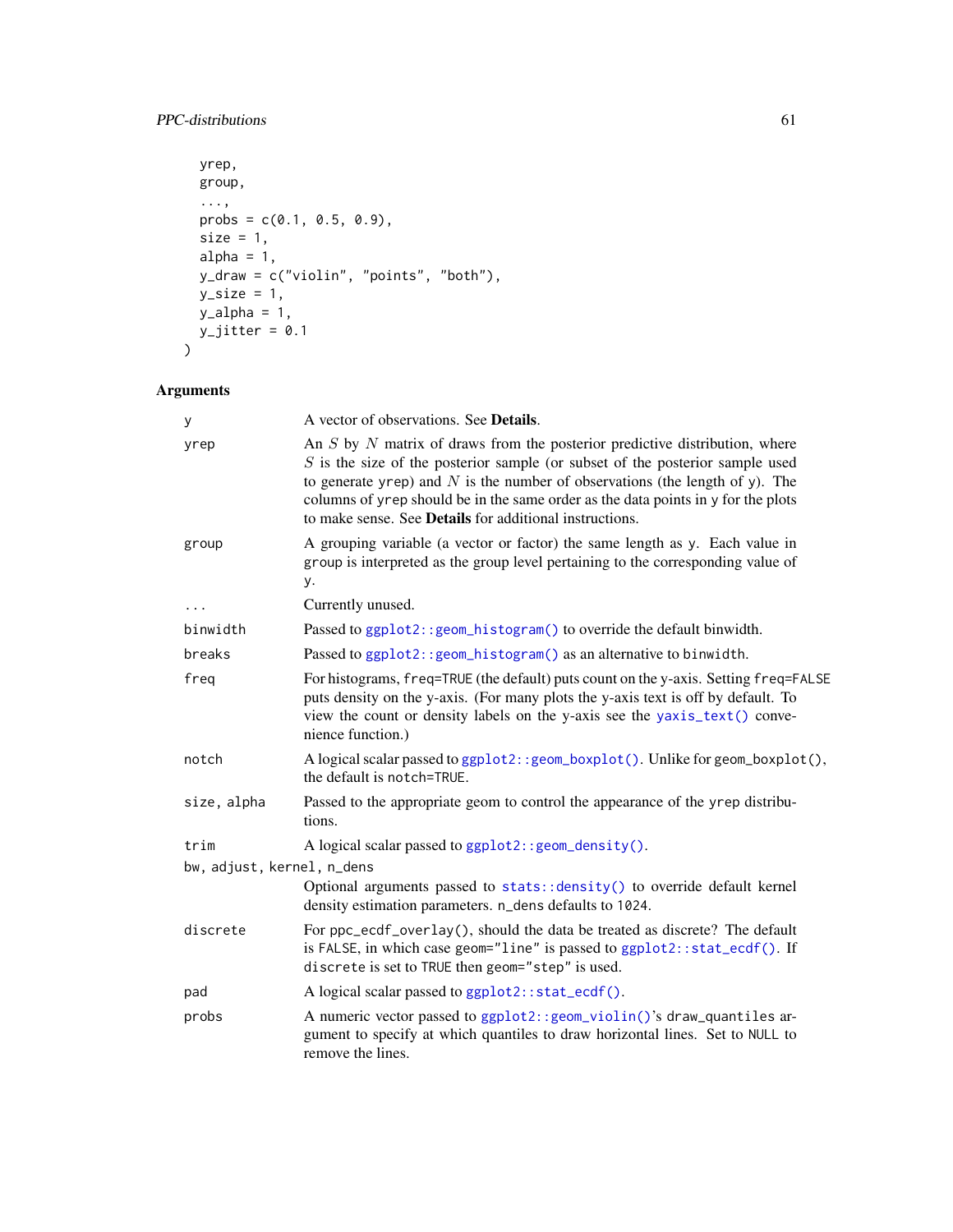| v_draw                    | For ppc_violin_grouped(), a string specifying how to draw y: "violin" (de- |
|---------------------------|----------------------------------------------------------------------------|
|                           | fault), "points" (jittered points), or "both".                             |
| y_jitter, y_size, y_alpha |                                                                            |
|                           | For $ppc_violin_grouped()$ , if y_draw is "points" or "both" then y_size,  |

y\_alpha, and y\_jitter are passed to to the size, alpha, and width arguments of [ggplot2::geom\\_jitter\(\)](#page-0-0) to control the appearance of y points. The default of y\_jitter=NULL will let ggplot2 determine the amount of jitter.

## Details

For Binomial data, the plots will typically be most useful if y and yrep contain the "success" proportions (not discrete "success" or "failure" counts).

## Value

The plotting functions return a ggplot object that can be further customized using the **ggplot2** package. The functions with suffix data() return the data that would have been drawn by the plotting function.

#### Plot Descriptions

- ppc\_hist(), ppc\_freqpoly(), ppc\_dens(), ppc\_boxplot() A separate histogram, shaded frequency polygon, smoothed kernel density estimate, or box and whiskers plot is displayed for y and each dataset (row) in yrep. For these plots yrep should therefore contain only a small number of rows. See the Examples section.
- ppc\_freqpoly\_grouped() A separate frequency polygon is plotted for each level of a grouping variable for y and each dataset (row) in yrep. For this plot yrep should therefore contain only a small number of rows. See the Examples section.
- ppc\_dens\_overlay(), ppc\_ecdf\_overlay() Kernel density or empirical CDF estimates of each dataset (row) in yrep are overlaid, with the distribution of y itself on top (and in a darker shade). When using ppc\_ecdf\_overlay() with discrete data, set the discrete argument to TRUE for better results. For an example of ppc\_dens\_overlay() also see Gabry et al. (2019).
- ppc\_violin\_grouped() The density estimate of yrep within each level of a grouping variable is plotted as a violin with horizontal lines at notable quantiles. y is overlaid on the plot either as a violin, points, or both, depending on the y\_draw argument.

#### References

Gabry, J. , Simpson, D. , Vehtari, A. , Betancourt, M. and Gelman, A. (2019), Visualization in Bayesian workflow. *J. R. Stat. Soc. A*, 182: 389-402. doi:10.1111/rssa.12378. [\(journal version,](https://rss.onlinelibrary.wiley.com/doi/full/10.1111/rssa.12378) [arXiv preprint,](https://arxiv.org/abs/1709.01449) [code on GitHub\)](https://github.com/jgabry/bayes-vis-paper)

Gelman, A., Carlin, J. B., Stern, H. S., Dunson, D. B., Vehtari, A., and Rubin, D. B. (2013). *Bayesian Data Analysis.* Chapman & Hall/CRC Press, London, third edition. (Ch. 6)

#### See Also

Other PPCs: [PPC-discrete](#page-55-0), [PPC-errors](#page-62-0), [PPC-intervals](#page-65-0), [PPC-loo](#page-69-0), [PPC-overview](#page-74-0), [PPC-scatterplots](#page-76-0), [PPC-test-statistics](#page-77-0)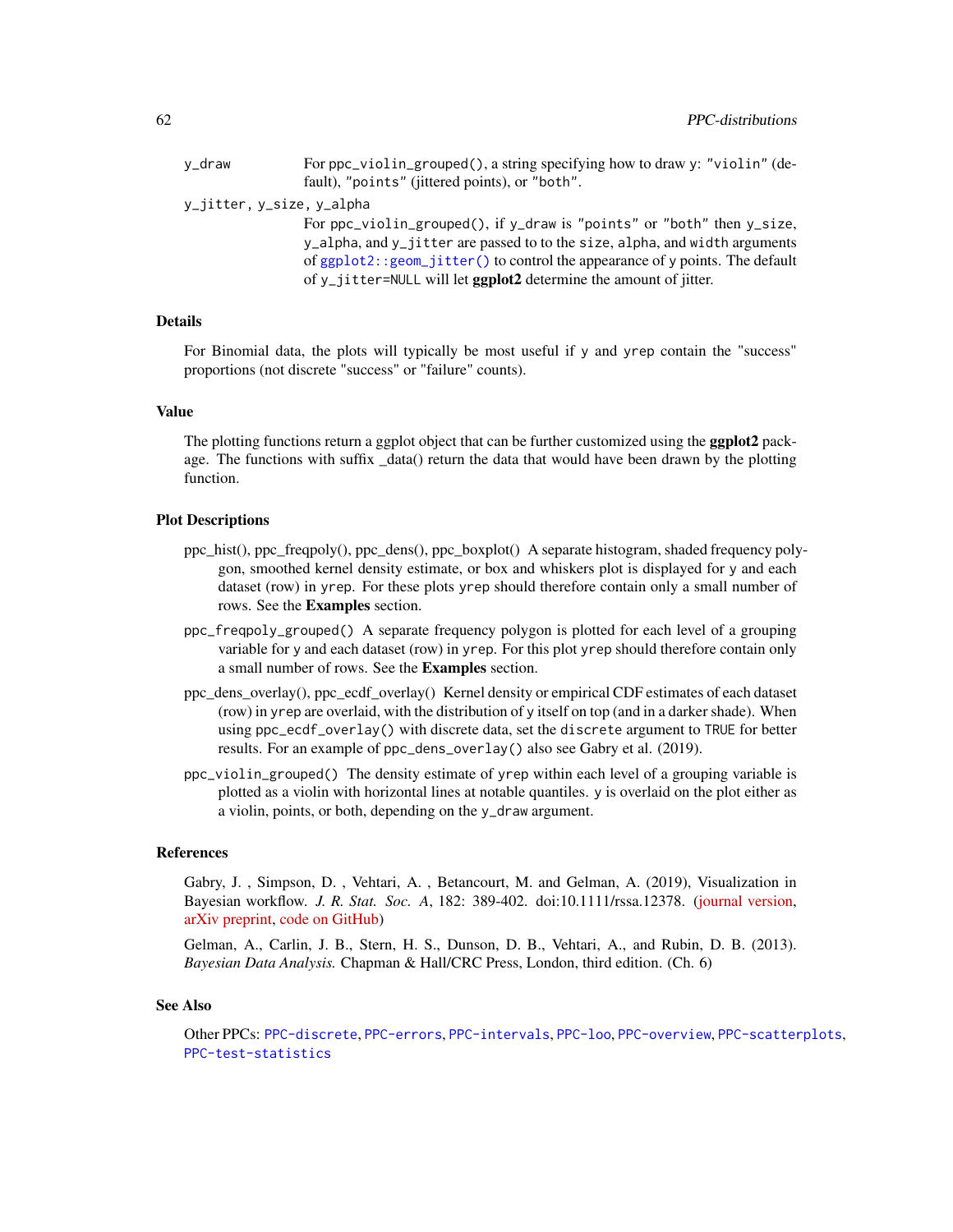## PPC-errors 63

### Examples

```
color_scheme_set("brightblue")
y <- example_y_data()
yrep <- example_yrep_draws()
dim(yrep)
ppc_dens_overlay(y, yrep[1:25, ])
# ppc_ecdf_overlay with continuous data (set discrete=TRUE if discrete data)
ppc_ecdf_overlay(y, yrep[sample(nrow(yrep), 25), ])
# for ppc_hist,dens,freqpoly,boxplot definitely use a subset yrep rows so
# only a few (instead of nrow(yrep)) histograms are plotted
ppc_hist(y, yrep[1:8, ])
color_scheme_set("red")
ppc_boxplot(y, yrep[1:8, ])
# wizard hat plot
color_scheme_set("blue")
ppc_dens(y, yrep[200:202, ])
ppc_freqpoly(y, yrep[1:3,], alpha = 0.1, size = 1, binwidth = 5)# if groups are different sizes then the 'freq' argument can be useful
group <- example_group_data()
ppc_freqpoly_grouped(y, yrep[1:3,], group) + yaxis_text()
ppc_freqpoly_grouped(y, yrep[1:3,], group, freq = FALSE) + yaxis_text()
# don't need to only use small number of rows for ppc_violin_grouped
# (as it pools yrep draws within groups)
color_scheme_set("gray")
ppc_violin_grouped(y, yrep, group, size = 1.5)
ppc\_violin\_grouped(y, yrep, group, alpha = 0)# change how y is drawn
ppc_violin_grouped(y, yrep, group, alpha = 0, y_draw = "points", y_size = 1.5)
ppc_violin_grouped(y, yrep, group, alpha = 0, y_draw = "both",
                   y\_size = 1.5, y\_alpha = 0.5, y\_jitter = 0.33)
```
<span id="page-62-0"></span>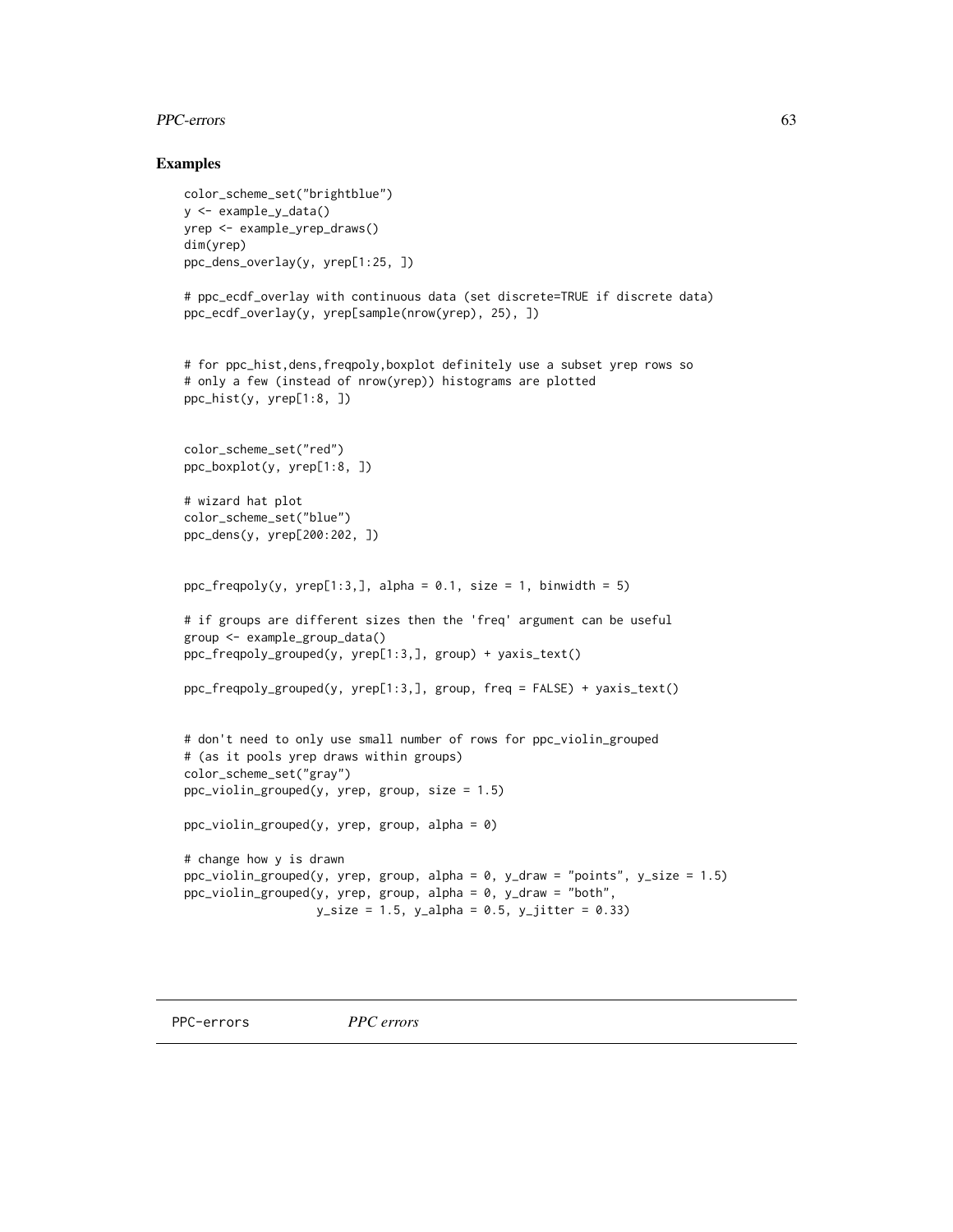## Description

Various plots of predictive errors y -yrep. See the Details and Plot Descriptions sections, below.

## Usage

```
ppc_error_hist(y, yrep, ..., binwidth = NULL, breaks = NULL, freq = TRUE)
ppc_error_hist_grouped(
 y,
 yrep,
 group,
  ...,
 binwidth = NULL,
 breaks = NULL,
 freq = TRUE
\lambdappc_error\_scatter(y, yrep, ..., size = 2.5, alpha = 0.8)ppc_error_scatter_avg(y, yrep, ..., size = 2.5, alpha = 0.8)ppc_error_scatter_avg_vx(y, yrep, x, ..., size = 2.5, alpha = 0.8)ppc_error_binned(y, yrep, ..., bins = NULL, size = 1, alpha = 0.25)
```

| У           | A vector of observations. See <b>Details</b> .                                                                                                                                                                                                                                                                                                                                                              |
|-------------|-------------------------------------------------------------------------------------------------------------------------------------------------------------------------------------------------------------------------------------------------------------------------------------------------------------------------------------------------------------------------------------------------------------|
| yrep        | An $S$ by $N$ matrix of draws from the posterior predictive distribution, where<br>$S$ is the size of the posterior sample (or subset of the posterior sample used<br>to generate yrep) and $N$ is the number of observations (the length of y). The<br>columns of yrep should be in the same order as the data points in y for the plots<br>to make sense. See <b>Details</b> for additional instructions. |
| $\cdots$    | Currently unused.                                                                                                                                                                                                                                                                                                                                                                                           |
| binwidth    | Passed to ggplot2::geom_histogram() to override the default binwidth.                                                                                                                                                                                                                                                                                                                                       |
| breaks      | Passed to ggplot2:: geom_histogram() as an alternative to binwidth.                                                                                                                                                                                                                                                                                                                                         |
| freq        | For histograms, freq=TRUE (the default) puts count on the y-axis. Setting freq=FALSE<br>puts density on the y-axis. (For many plots the y-axis text is off by default. To<br>view the count or density labels on the y-axis see the yaxis_text() conve-<br>nience function.)                                                                                                                                |
| group       | A grouping variable (a vector or factor) the same length as y. Each value in<br>group is interpreted as the group level pertaining to the corresponding value of<br>у.                                                                                                                                                                                                                                      |
| size, alpha | For scatterplots, arguments passed to ggplot2::geom_point() to control the<br>appearance of the points. For the binned error plot, arguments controlling the<br>size of the outline and opacity of the shaded region indicating the 2-SE bounds.                                                                                                                                                            |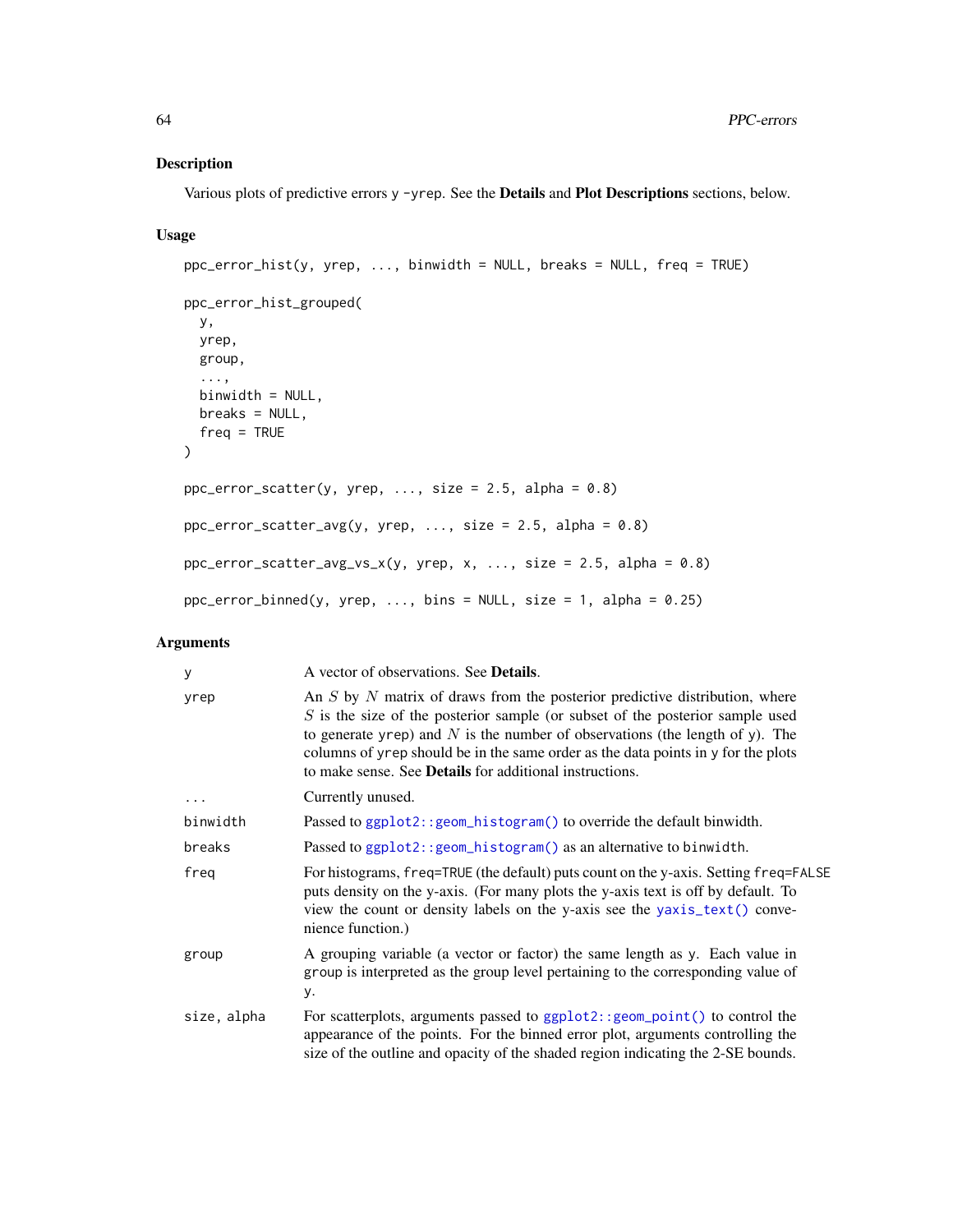| $\mathsf{x}$ | A numeric vector the same length as y to use as the x-axis variable. |
|--------------|----------------------------------------------------------------------|
| bins         | For ppc_error_binned(), the number of bins to use (approximately).   |

### Details

All of these functions (aside from the \*\_scatter\_avg functions) compute and plot predictive errors for each row of the matrix yrep, so it is usually a good idea for yrep to contain only a small number of draws (rows). See Examples, below.

For binomial and Bernoulli data the ppc\_error\_binned() function can be used to generate binned error plots. Bernoulli data can be input as a vector of 0s and 1s, whereas for binomial data y and yrep should contain "success" proportions (not counts). See the **Examples** section, below.

## Value

A ggplot object that can be further customized using the ggplot2 package.

#### Plot descriptions

- ppc\_error\_hist() A separate histogram is plotted for the predictive errors computed from y and each dataset (row) in yrep. For this plot yrep should have only a small number of rows.
- ppc\_error\_hist\_grouped() Like ppc\_error\_hist(), except errors are computed within levels of a grouping variable. The number of histograms is therefore equal to the product of the number of rows in yrep and the number of groups (unique values of group).
- ppc\_error\_scatter() A separate scatterplot is displayed for y vs. the predictive errors computed from y and each dataset (row) in yrep. For this plot yrep should have only a small number of rows.
- ppc\_error\_scatter\_avg() A single scatterplot of y vs. the average of the errors computed from y and each dataset (row) in yrep. For each individual data point  $y[n]$  the average error is the average of the errors for  $y[n]$  computed over the the draws from the posterior predictive distribution.
- ppc\_error\_scatter\_avg\_vs\_x() Same as ppc\_error\_scatter\_avg(), except the average is plotted on the y-axis and a a predictor variable x is plotted on the  $x$ -axis.
- ppc\_error\_binned() Intended for use with binomial data. A separate binned error plot (similar to arm::binnedplot()) is generated for each dataset (row) in yrep. For this plot y and yrep should contain proportions rather than counts, and yrep should have only a small number of rows.

#### **References**

Gelman, A., Carlin, J. B., Stern, H. S., Dunson, D. B., Vehtari, A., and Rubin, D. B. (2013). *Bayesian Data Analysis.* Chapman & Hall/CRC Press, London, third edition. (Ch. 6)

## See Also

Other PPCs: [PPC-discrete](#page-55-0), [PPC-distributions](#page-58-0), [PPC-intervals](#page-65-0), [PPC-loo](#page-69-0), [PPC-overview](#page-74-0), [PPC-scatterplots](#page-76-0), [PPC-test-statistics](#page-77-0)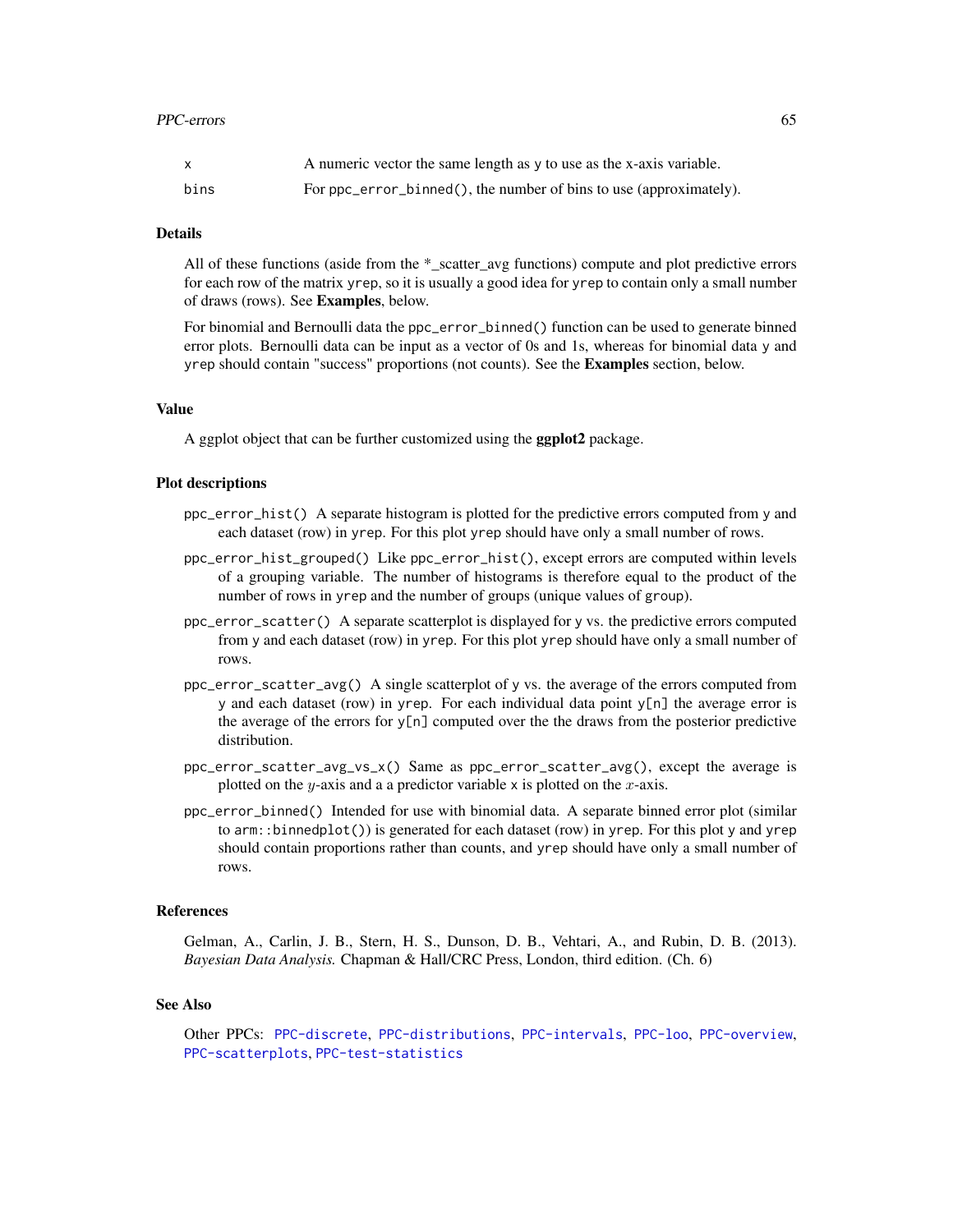### Examples

```
y <- example_y_data()
yrep <- example_yrep_draws()
ppc_error_hist(y, yrep[1:3, ])
# errors within groups
group <- example_group_data()
(p1 <- ppc_error_hist_grouped(y, yrep[1:3, ], group))
p1 + yaxis_text() # defaults to showing counts on y-axis
table(group) # more obs in GroupB, can set freq=FALSE to show density on y-axis
(p2 <- ppc_error_hist_grouped(y, yrep[1:3, ], group, freq = FALSE))
p2 + yaxis_text()
# scatterplots
ppc_error_scatter(y, yrep[10:14, ])
ppc_error_scatter_avg(y, yrep)
x <- example_x_data()
ppc_error_scatter_avg_vs_x(y, yrep, x)
# ppc_error_binned with binomial model from rstanarm
## Not run:
library(rstanarm)
example("example_model", package = "rstanarm")
formula(example_model)
# get observed proportion of "successes"
y <- example_model$y # matrix of "success" and "failure" counts
trials <- rowSums(y)
y_prop <- y[, 1] / trials # proportions
# get predicted success proportions
yrep <- posterior_predict(example_model)
yrep_prop <- sweep(yrep, 2, trials, "/")
ppc_error_binned(y_prop, yrep_prop[1:6, ])
## End(Not run)
```
<span id="page-65-0"></span>PPC-intervals *PPC intervals*

#### Description

Medians and central interval estimates of yrep with y overlaid. See the Plot Descriptions section, below.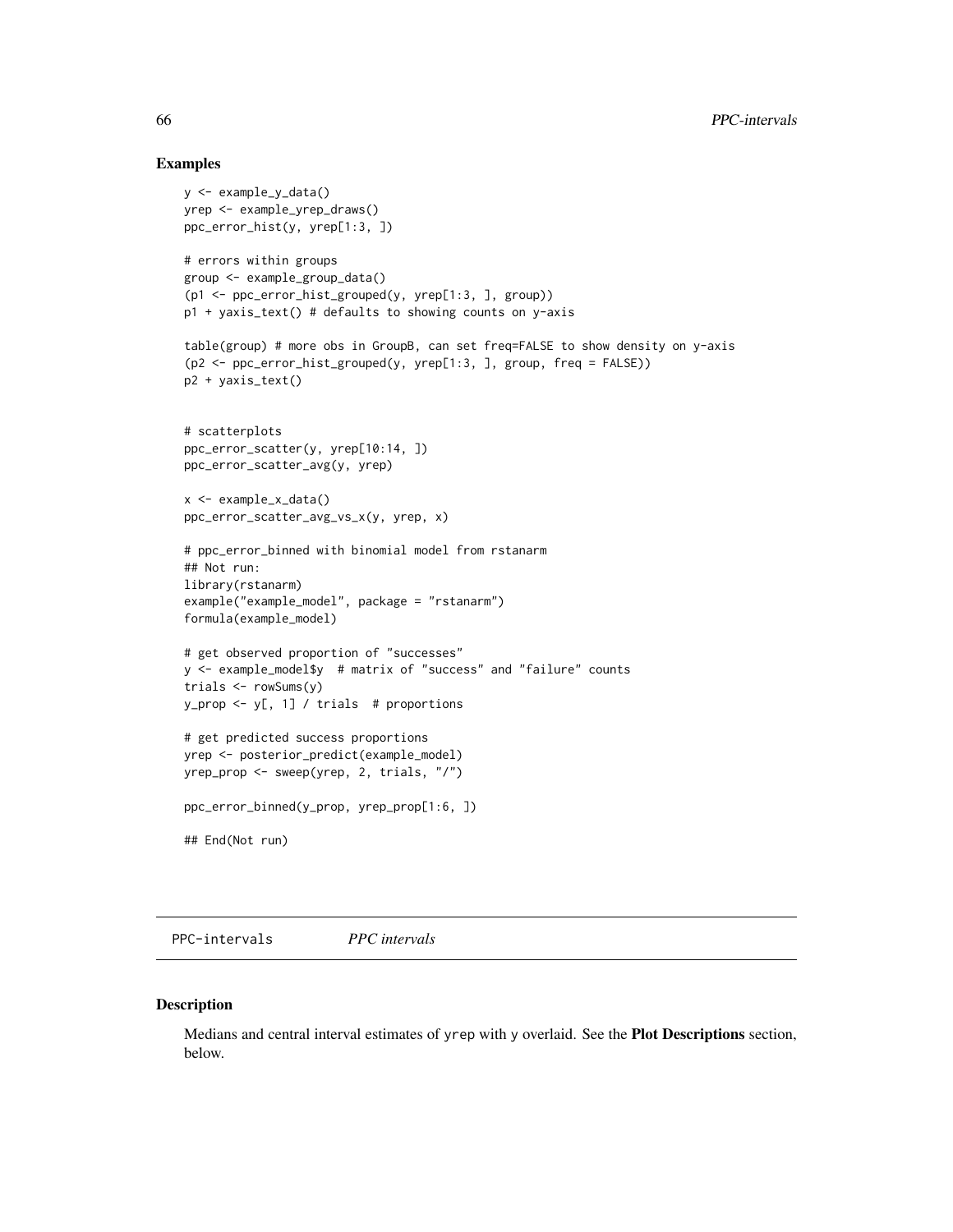## PPC-intervals 67

## Usage

```
ppc_intervals(
  y,
  yrep,
  x = NULL,...,
  prob = 0.5,
  prob_outer = 0.9,size = 1,
  fatten = 3)
ppc_intervals_grouped(
  y,
  yrep,
  x = NULL,group,
  ...,
  factor_{args} = list(),
  prob = 0.5,
  prob_outer = 0.9,size = 1,
  fatten = 3)
ppc_ribbon(
  y,
  yrep,
  x = NULL,...,
  prob = 0.5,
  prob_outer = 0.9,
  alpha = 0.33,
  size = 0.25\mathcal{L}ppc_ribbon_grouped(
  y,
  yrep,
  x = NULL,group,
  ...,
  facet_{args} = list(),
  prob = 0.5,
  prob_outer = 0.9,
  alpha = 0.33,
  size = 0.25)
```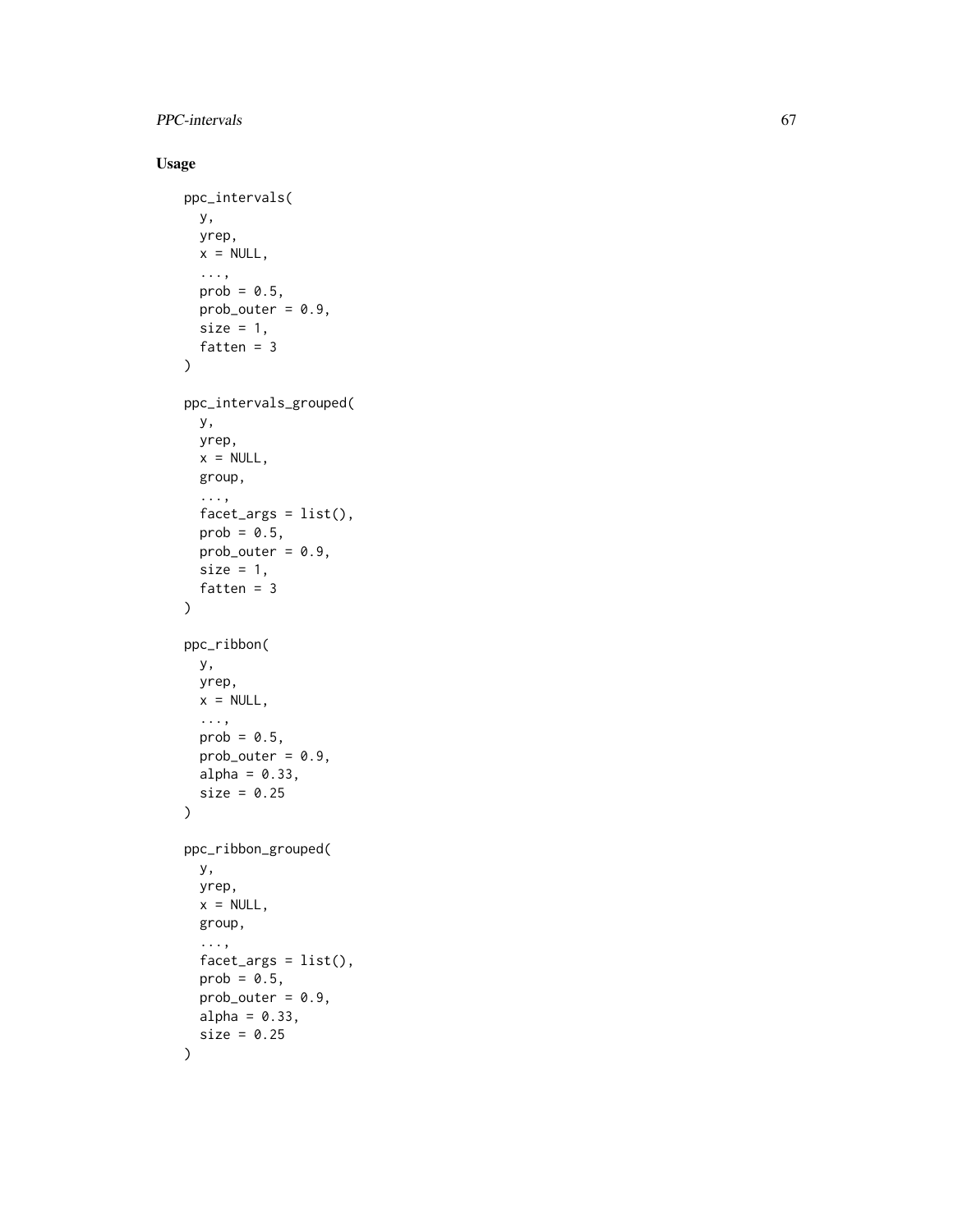```
ppc_intervals_data(
  y,
  yrep,
  x = NULL,group = NULL,
  ...,
 prob = 0.5,
  prob\_outer = 0.9\mathcal{L}ppc_ribbon_data(
 y,
 yrep,
 x = NULL,group = NULL,
  ...,
  prob = 0.5,
 prob_outer = 0.9
```

```
\mathcal{L}
```

| у                   | A vector of observations. See <b>Details</b> .                                                                                                                                                                                                                                                                                                                                                              |
|---------------------|-------------------------------------------------------------------------------------------------------------------------------------------------------------------------------------------------------------------------------------------------------------------------------------------------------------------------------------------------------------------------------------------------------------|
| yrep                | An $S$ by $N$ matrix of draws from the posterior predictive distribution, where<br>$S$ is the size of the posterior sample (or subset of the posterior sample used<br>to generate yrep) and $N$ is the number of observations (the length of y). The<br>columns of yrep should be in the same order as the data points in y for the plots<br>to make sense. See <b>Details</b> for additional instructions. |
| X                   | A numeric vector the same length as y to use as the x-axis variable. For example,<br>x could be a predictor variable from a regression model, a time variable for time-<br>series models, etc. If x is missing or NULL, then $1$ : length(y) is used for the<br>x-axis.                                                                                                                                     |
| $\ddotsc$           | Currently unused.                                                                                                                                                                                                                                                                                                                                                                                           |
| prob, prob_outer    |                                                                                                                                                                                                                                                                                                                                                                                                             |
|                     | Values between 0 and 1 indicating the desired probability mass to include in the<br>inner and outer intervals. The defaults are prob=0.5 and prob_outer=0.9.                                                                                                                                                                                                                                                |
| group               | A grouping variable (a vector or factor) the same length as y. Each value in<br>group is interpreted as the group level pertaining to the corresponding value of<br>у.                                                                                                                                                                                                                                      |
| facet_args          | An optional list of arguments (other than facets) passed to ggplot2:: facet_wrap()<br>to control faceting.                                                                                                                                                                                                                                                                                                  |
| alpha, size, fatten |                                                                                                                                                                                                                                                                                                                                                                                                             |
|                     | Arguments passed to geoms. For ribbon plots alpha and size are passed to<br>ggplot2::geom_ribbon(). For interval plots size and fatten are passed to<br>ggplot2::geom_pointrange().                                                                                                                                                                                                                         |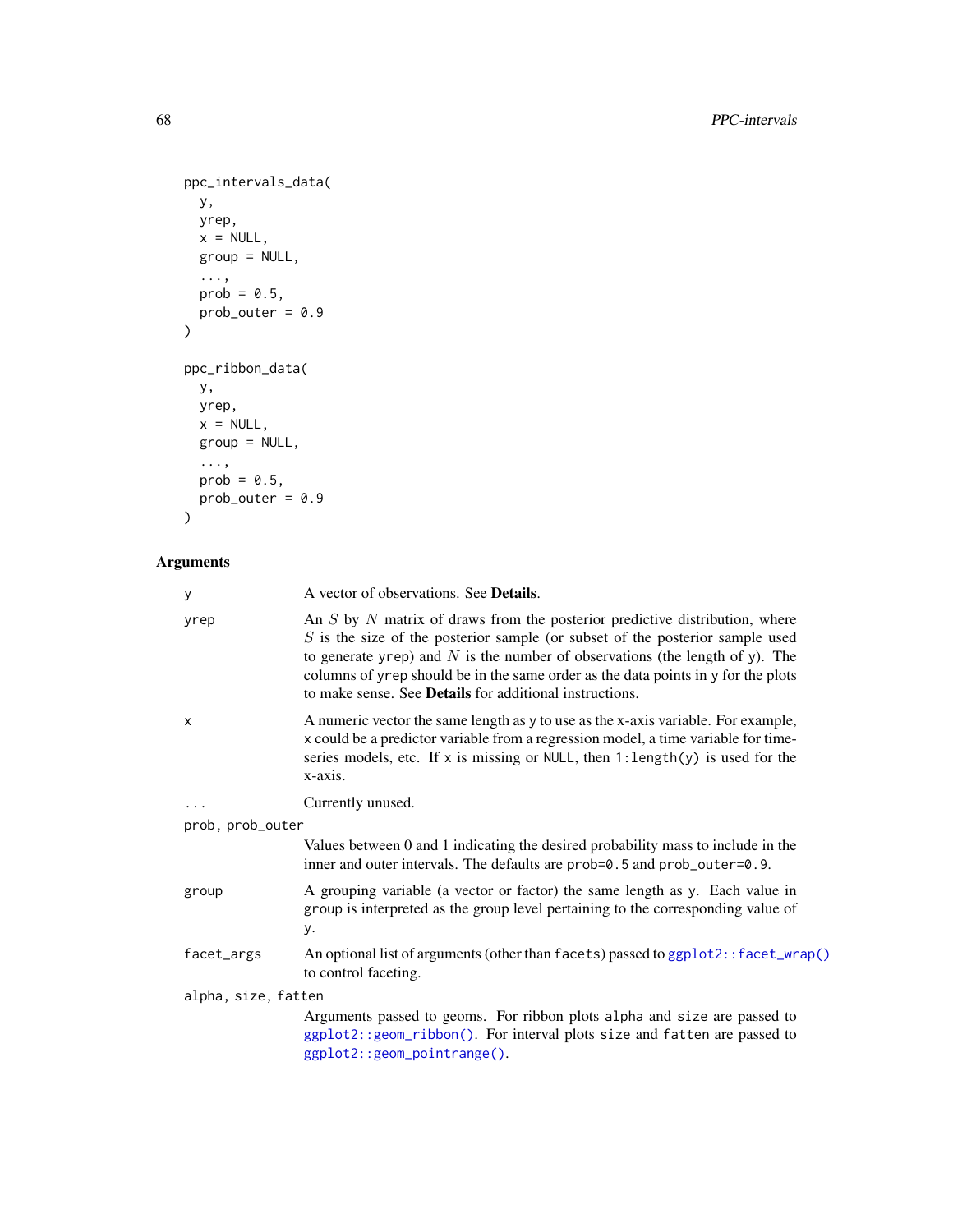## PPC-intervals 69

## Value

The plotting functions return a ggplot object that can be further customized using the **ggplot2** package. The functions with suffix \_data() return the data that would have been drawn by the plotting function.

## Plot Descriptions

ppc\_intervals(), ppc\_ribbon() 100\*prob\ value. ppc\_intervals() plots intervals as vertical bars with points indicating yrep medians and darker points indicating observed y values. ppc\_ribbon() plots a ribbon of connected intervals with a line through the median of yrep and a darker line connecting observed y values. In both cases an optional x variable can also be specified for the x-axis variable.

Depending on the number of observations and the variability in the predictions at different values of x, one or the other of these plots may be easier to read than the other.

ppc\_intervals\_grouped(), ppc\_ribbon\_grouped() Same as ppc\_intervals() and ppc\_ribbon(), respectively, but a separate plot (facet) is generated for each level of a grouping variable.

## References

Gelman, A., Carlin, J. B., Stern, H. S., Dunson, D. B., Vehtari, A., and Rubin, D. B. (2013). *Bayesian Data Analysis.* Chapman & Hall/CRC Press, London, third edition. (Ch. 6)

#### See Also

Other PPCs: [PPC-discrete](#page-55-0), [PPC-distributions](#page-58-0), [PPC-errors](#page-62-0), [PPC-loo](#page-69-0), [PPC-overview](#page-74-0), [PPC-scatterplots](#page-76-0), [PPC-test-statistics](#page-77-0)

#### Examples

```
y \le - rnorm(50)
yrep <- matrix(rnorm(5000, 0, 2), ncol = 50)
color_scheme_set("brightblue")
ppc_ribbon(y, yrep)
ppc_intervals(y, yrep)
# change x axis to y values (instead of indices) and add x = y line
ppc_intervals(y, yrep, x = y) + abline_01()
color_scheme_set("teal")
year <- 1950:1999
ppc\_ribbon(y, yrep, x = year, alpha = 0, size = 0.75) + ggplot2::xlab("Year")color_scheme_set("pink")
year <- rep(2000:2009, each = 5)
group \leq gl(5, 1, length = 50, labels = LETTERS[1:5])
ppc_ribbon_grouped(y, yrep, x = year, group) +ggplot2::scale_x_continuous(breaks = pretty)
```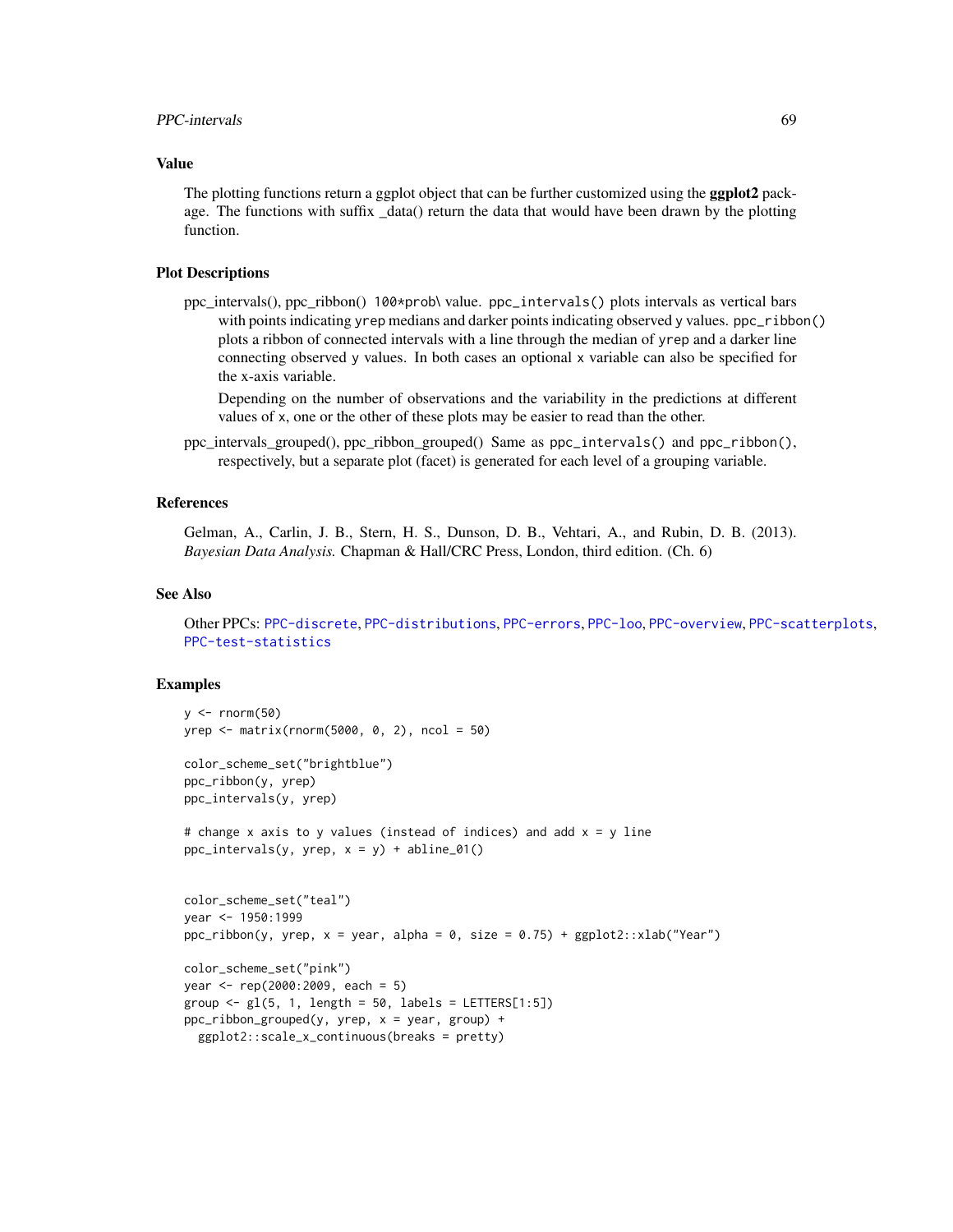```
ppc_ribbon_grouped(
 y, yrep, x = year, group,
 facet_args = list(scales = "fixed"),
alpha = 1,
size = 2) +
 xaxis_text(FALSE) +
 xaxis_ticks(FALSE) +
panel_bg(fill = "gray20")
ppc_dat <- ppc_intervals_data(y, yrep, x = year, prob = 0.5)
ppc_group_dat <- ppc_intervals_data(y, yrep, x = year, group = group, prob = 0.5)
## Not run:
library("rstanarm")
fit \le stan_glmer(mpg \sim wt + (1|cyl), data = mtcars, refresh = 0)
yrep <- posterior_predict(fit)
color_scheme_set("purple")
with(mtcars, ppc_intervals(mpg, yrep, x = wt, prob = 0.5)) +
 panel_bg(fill="gray90", color = NA) +
 grid_lines(color = "white")
ppc\_intervals\_grouped(y = mtcars$mpg, yrep, prob = 0.8,x = mtcars$wt, group = mtcars$cyl)
color_scheme_set("gray")
ppc_intervals(mtcars$mpg, yrep, prob = 0.5) +
 ggplot2::scale_x_continuous(
  labels = rownames(mtcars),
  breaks = 1:nrow(mtcars)
 ) +xaxis_text(angle = -70, vjust = 1, hjust = 0)
## End(Not run)
```
<span id="page-69-0"></span>PPC-loo *LOO predictive checks*

## Description

Leave-One-Out (LOO) predictive checks. See the Plot Descriptions section, below, and [Gabry et](https://github.com/jgabry/bayes-vis-paper#readme) [al. \(2019\)](https://github.com/jgabry/bayes-vis-paper#readme) for details.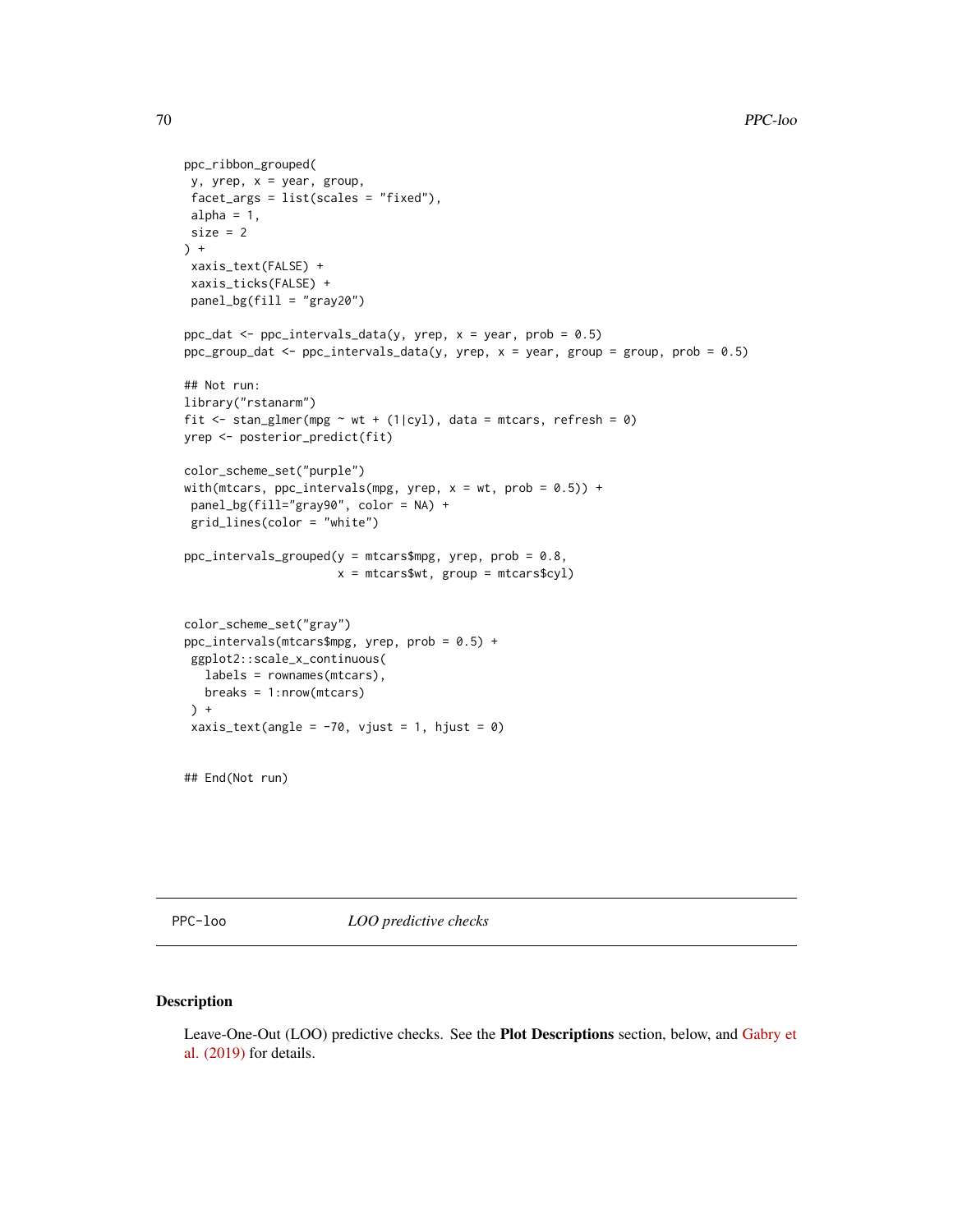PPC-loo 71

## Usage

```
ppc_loo_pit_overlay(
 y,
 yrep,
  lw,
 pit,
 samples = 100,
  ...,
  size = 0.25,
 alpha = 0.7,
 trim = FALSE,
 bw = "nrd0",adjust = 1,kernel = "gaussian",
 n_dens = 1024
\mathcal{L}ppc_loo_pit_qq(
 y,
 yrep,
 lw,
 pit,
 compare = c("uniform", "normal"),
  ...,
 size = 2,
 alpha = 1\mathcal{L}ppc_loo_pit(
 y,
 yrep,
 lw,
 pit,
 compare = c("uniform", "normal"),
  ...,
 size = 2,
 alpha = 1)
ppc_loo_intervals(
 y,
 yrep,
 psis_object,
 subset = NULL,intervals = NULL,
  ...,
  prob = 0.5,
 prob_outer = 0.9,
```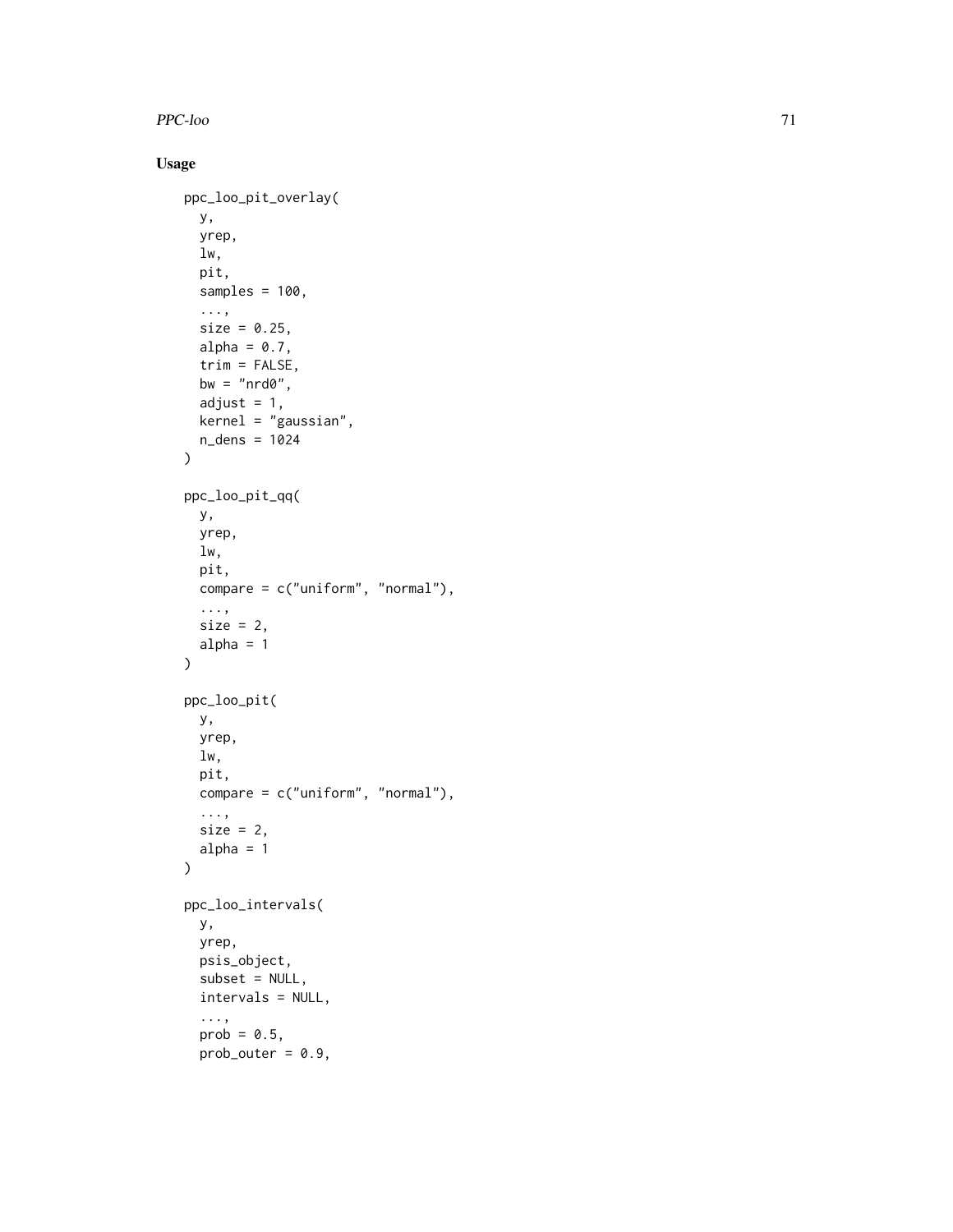T2 PPC-loo

```
size = 1,
 fatten = 3,order = c("index", "median")
\mathcal{L}ppc_loo_ribbon(
 y,
 yrep,
 lw,
 psis_object,
 subset = NULL,
  intervals = NULL,
  ...,
 prob = 0.5,
 prob_outer = 0.9,alpha = 0.33,
 size = 0.25\mathcal{L}
```

| y                   | A vector of observations. See <b>Details</b> .                                                                                                                                                                                                                                                                                                                                                              |
|---------------------|-------------------------------------------------------------------------------------------------------------------------------------------------------------------------------------------------------------------------------------------------------------------------------------------------------------------------------------------------------------------------------------------------------------|
| yrep                | An $S$ by $N$ matrix of draws from the posterior predictive distribution, where<br>$S$ is the size of the posterior sample (or subset of the posterior sample used<br>to generate yrep) and $N$ is the number of observations (the length of y). The<br>columns of yrep should be in the same order as the data points in y for the plots<br>to make sense. See <b>Details</b> for additional instructions. |
| lw                  | A matrix of (smoothed) log weights with the same dimensions as yrep. See<br>loo::psis() and the associated weights() method as well as the Examples<br>section, below.                                                                                                                                                                                                                                      |
| pit                 | For ppc_loo_pit_overlay() and ppc_loo_pit_qq(), optionally a vector of<br>precomputed PIT values that can be specified instead of y, yrep, and lw (these<br>are all ignored if pit is specified). If not specified the PIT values are computed<br>internally before plotting.                                                                                                                               |
| samples             | For ppc_loo_pit_overlay(), the number of data sets (each the same size as<br>y) to simulate from the standard uniform distribution. The default is 100. The<br>density estimate of each dataset is plotted as a thin line in the plot, with the<br>density estimate of the LOO PITs overlaid as a thicker dark line.                                                                                        |
|                     | Currently unused.                                                                                                                                                                                                                                                                                                                                                                                           |
| alpha, size, fatten |                                                                                                                                                                                                                                                                                                                                                                                                             |
|                     | Arguments passed to code geoms to control plot aesthetics. For ppc_loo_pit_qq()<br>and ppc_loo_pit_overlay(), size and alpha are passed to ggplot2:: geom_point()<br>and ggplot2:: geom_density(), respectively. For ppc_loo_intervals(), size<br>and fatten are passed to ggplot2:: geom_pointrange(). For ppc_loo_ribbon(),<br>alpha and size are passed to ggplot2:: geom_ribbon().                      |
| trim                | Passed to ggplot2::stat_density().                                                                                                                                                                                                                                                                                                                                                                          |
|                     |                                                                                                                                                                                                                                                                                                                                                                                                             |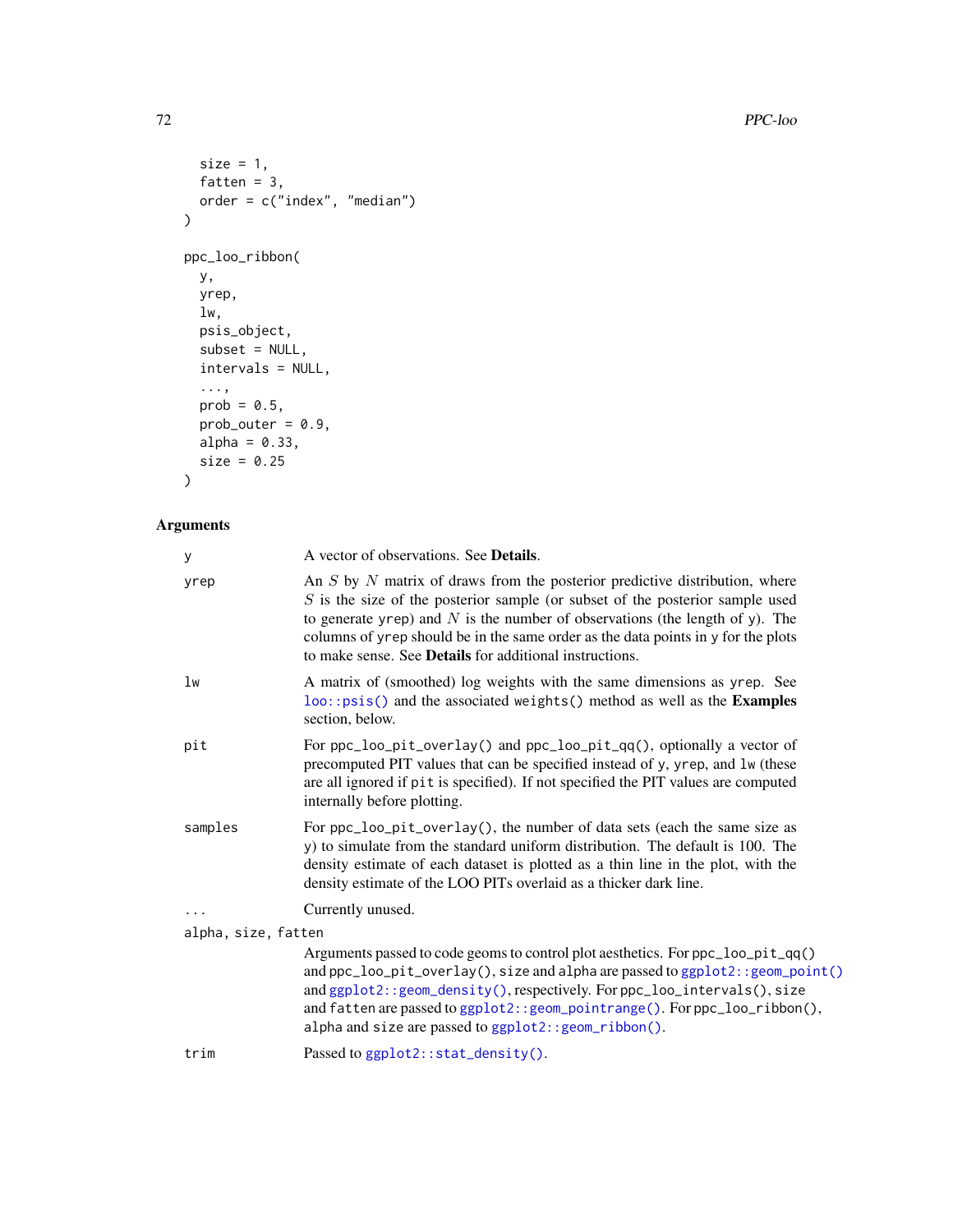Optional arguments passed to [stats::density\(\)](#page-0-0) to override default kernel density estimation parameters. n\_dens defaults to 1024.

- <span id="page-72-0"></span>compare For ppc\_loo\_pit\_qq(), a string that can be either "uniform" or "normal". If "uniform" (the default) the Q-Q plot compares computed PIT values to the standard uniform distribution. If compare="normal", the Q-Q plot compares standardized PIT values to the standard normal distribution.
- psis\_object If using **loo** version 2.0.0 or greater, an object returned by the psis() function (or by the loo() function with argument save\_psis set to TRUE).
- subset For ppc\_loo\_intervals() and ppc\_loo\_ribbon(), an optional integer vector indicating which observations in y (and yrep) to include. Dropping observations from y and yrep manually before passing them to the plotting function will not work because the dimensions will not match up with the dimensions of psis\_object, but if all of y and yrep are passed along with subset then bayesplot can do the subsetting internally for y, yrep *and* psis\_object. See the Examples section for a demonstration.
- intervals For ppc\_loo\_intervals() and ppc\_loo\_ribbon(), optionally a matrix of precomputed LOO predictive intervals that can be specified instead of yrep and lw (these are both ignored if intervals is specified). If not specified the intervals are computed internally before plotting. If specified, intervals must be a matrix with number of rows equal to the number of data points and five columns in the following order: lower outer interval, lower inner interval, median (50%), upper inner interval and upper outer interval (column names are ignored).

| prob, prob_outer |                                                                                                                                                                                                                                                                         |
|------------------|-------------------------------------------------------------------------------------------------------------------------------------------------------------------------------------------------------------------------------------------------------------------------|
|                  | Values between 0 and 1 indicating the desired probability mass to include in the<br>inner and outer intervals. The defaults are prob=0.5 and prob_outer=0.9.                                                                                                            |
| order            | For ppc_loo_intervals(), a string indicating how to arrange the plotted in-<br>tervals. The default ("index") is to plot them in the order of the observations.<br>The alternative ("median") arranges them by median value from smallest (left)<br>to largest (right). |

# Value

A ggplot object that can be further customized using the **ggplot2** package.

#### Plot Descriptions

ppc\_loo\_pit\_overlay(), ppc\_loo\_pit\_qq() The calibration of marginal predictions can be assessed using probability integral transformation (PIT) checks. LOO improves the check by avoiding the double use of data. See the section on marginal predictive checks in Gelman et al. (2013, p. 152–153) and section 5 of Gabry et al. (2019) for an example of using bayesplot for these checks.

The LOO PIT values are asymptotically uniform (for continuous data) if the model is calibrated. The ppc\_loo\_pit\_overlay() function creates a plot comparing the density of the LOO PITs (thick line) to the density estimates of many simulated data sets from the standard uniform distribution (thin lines). See Gabry et al. (2019) for an example of interpreting the shape of the miscalibration that can be observed in these plots.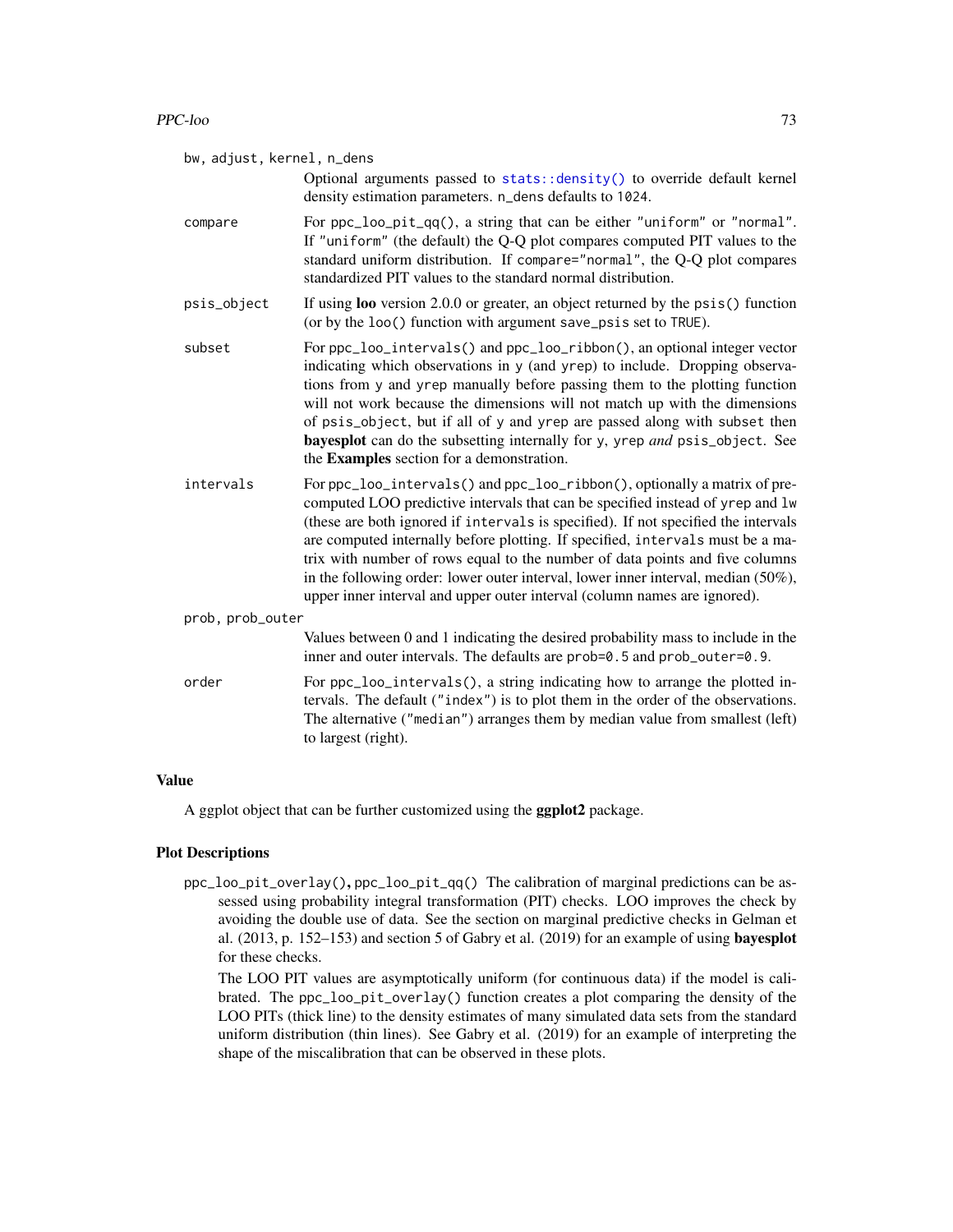<span id="page-73-0"></span>The ppc\_loo\_pit\_qq() function provides an alternative visualization of the miscalibration with a quantile-quantile (Q-Q) plot comparing the LOO PITs to the standard uniform distribution. Comparing to the uniform is not good for extreme probabilities close to 0 and 1, so it can sometimes be useful to set the compare argument to "normal", which will produce a Q-Q plot comparing standardized PIT values to the standard normal distribution that can help see the (mis)calibration better for the extreme values. However, in most cases we have found that the overlaid density plot (ppc\_loo\_pit\_overlay()) function will provided a clearer picture of calibration problems that the Q-Q plot.

ppc\_loo\_intervals(), ppc\_loo\_ribbon() Similar to [ppc\\_intervals\(\)](#page-65-0) and [ppc\\_ribbon\(\)](#page-65-0) but the intervals are for the LOO predictive distribution.

#### References

Gelman, A., Carlin, J. B., Stern, H. S., Dunson, D. B., Vehtari, A., and Rubin, D. B. (2013). *Bayesian Data Analysis.* Chapman & Hall/CRC Press, London, third edition. (p. 152–153)

Gabry, J. , Simpson, D. , Vehtari, A. , Betancourt, M. and Gelman, A. (2019), Visualization in Bayesian workflow. *J. R. Stat. Soc. A*, 182: 389-402. doi:10.1111/rssa.12378. [\(journal version,](https://rss.onlinelibrary.wiley.com/doi/full/10.1111/rssa.12378) [arXiv preprint,](https://arxiv.org/abs/1709.01449) [code on GitHub\)](https://github.com/jgabry/bayes-vis-paper)

Vehtari, A., Gelman, A., and Gabry, J. (2017). Practical Bayesian model evaluation using leave-oneout cross-validation and WAIC. *Statistics and Computing*. 27(5), 1413–1432. doi:10.1007/s11222- 016-9696-4. arXiv preprint: <https://arxiv.org/abs/1507.04544/>

#### See Also

Other PPCs: [PPC-discrete](#page-55-0), [PPC-distributions](#page-58-0), [PPC-errors](#page-62-0), [PPC-intervals](#page-65-1), [PPC-overview](#page-74-0), [PPC-scatterplots](#page-76-0), [PPC-test-statistics](#page-77-0)

# Examples

```
## Not run:
library(rstanarm)
library(loo)
head(radon)
fit <- stan_lmer(
  log_radon ~ floor + log_luranium + floor:log_luranium
                 + (1 + floor | county),
  data = radon,
  iter = 1000,
  chains = 2 # , cores = 2)
y <- radon$log_radon
yrep <- posterior_predict(fit)
\text{loo1} \leftarrow \text{loo}(\text{fit}, \text{save} - \text{psis} = \text{TRUE}, \text{cores} = 2)psis1 <- loo1$psis_object
lw <- weights(psis1)
```
# marginal predictive check using LOO probability integral transform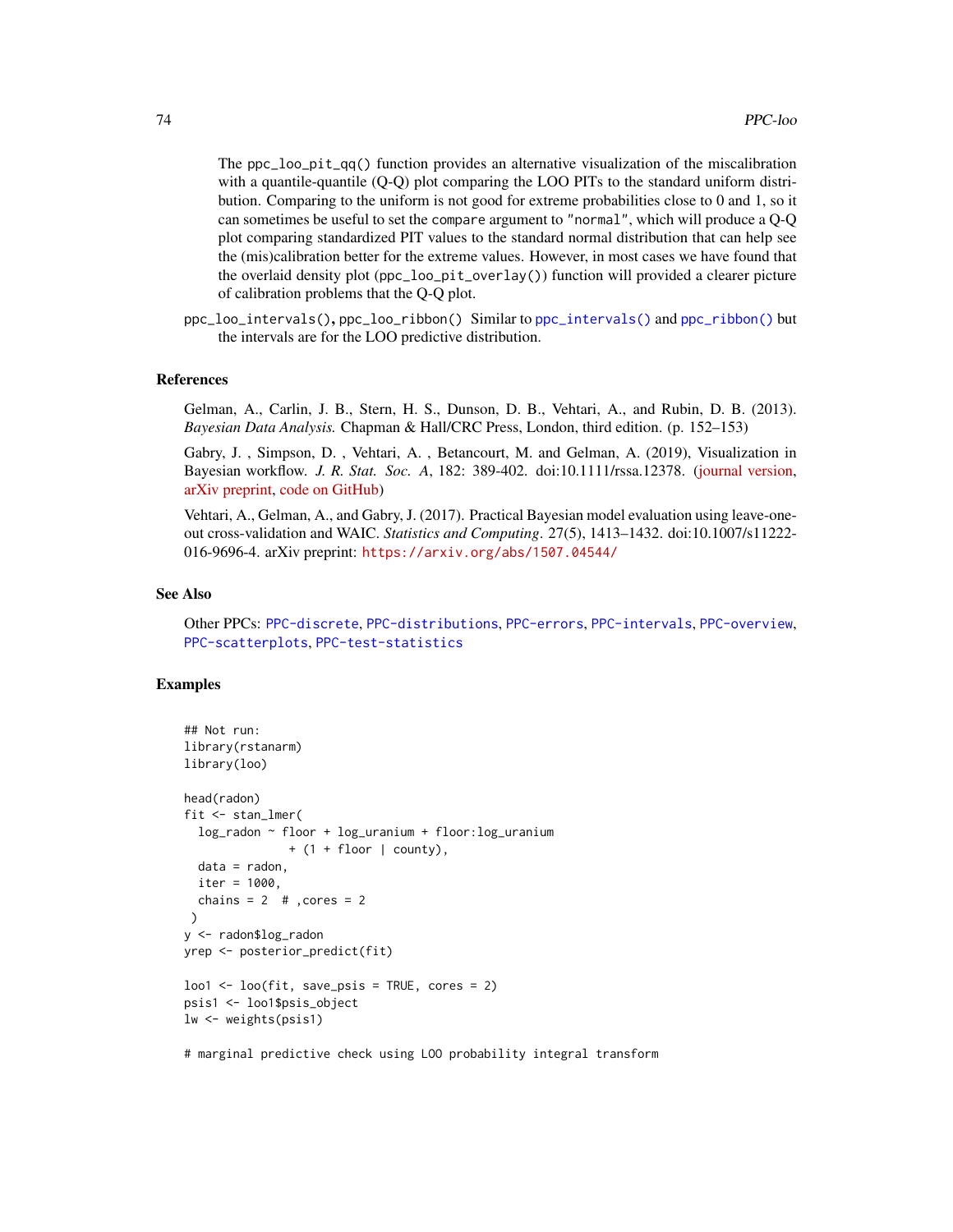## <span id="page-74-2"></span>PPC-overview 75

```
color_scheme_set("orange")
ppc_loo_pit_overlay(y, yrep, lw = lw)
ppc\_loo\_pit\_qq(y, yrep, lw = lw)ppc_loo_pit_qq(y, yrep, lw = lw, compare = "normal")
# loo predictive intervals vs observations
keep_obs <- 1:50
ppc_loo_intervals(y, yrep, psis_object = psis1, subset = keep_obs)
color_scheme_set("gray")
ppc_loo_intervals(y, yrep, psis_object = psis1, subset = keep_obs,
                  order = "median")
## End(Not run)
```
<span id="page-74-0"></span>PPC-overview *Graphical posterior predictive checking*

#### <span id="page-74-1"></span>Description

The bayesplot PPC module provides various plotting functions for creating graphical displays comparing observed data to simulated data from the posterior (or prior) predictive distribution. See below for a brief discussion of the ideas behind posterior predictive checking, a description of the structure of this package, and tips on providing an interface to **bayesplot** from another package.

## Details

The idea behind posterior predictive checking is simple: if a model is a good fit then we should be able to use it to generate data that looks a lot like the data we observed.

Posterior predictive distribution: To generate the data used for posterior predictive checks we simulate from the *posterior predictive distribution*. The posterior predictive distribution is the distribution of the outcome variable implied by a model after using the observed data  $y$  (a vector of outcome values), and typically predictors  $X$ , to update our beliefs about the unknown parameters θ in the model. For each draw of the parameters θ from the posterior distribution  $p(θ | y, X)$  we generate an entire vector of outcomes. The result is an  $S \times N$  matrix of simulations, where S is the the size of the posterior sample (number of draws from the posterior distribution) and  $N$  is the number of data points in y. That is, each row of the matrix is an individual "replicated" dataset of N observations.

Notation: When simulating from the posterior predictive distribution we can use either the same values of the predictors  $X$  that we used when fitting the model or new observations of those predictors. When we use the same values of X we denote the resulting simulations by  $y^{rep}$  as they can be thought of as *replications* of the outcome y rather than predictions for future observations. This corresponds to the notation from Gelman et. al. (2013) and is the notation used throughout the documentation for this package.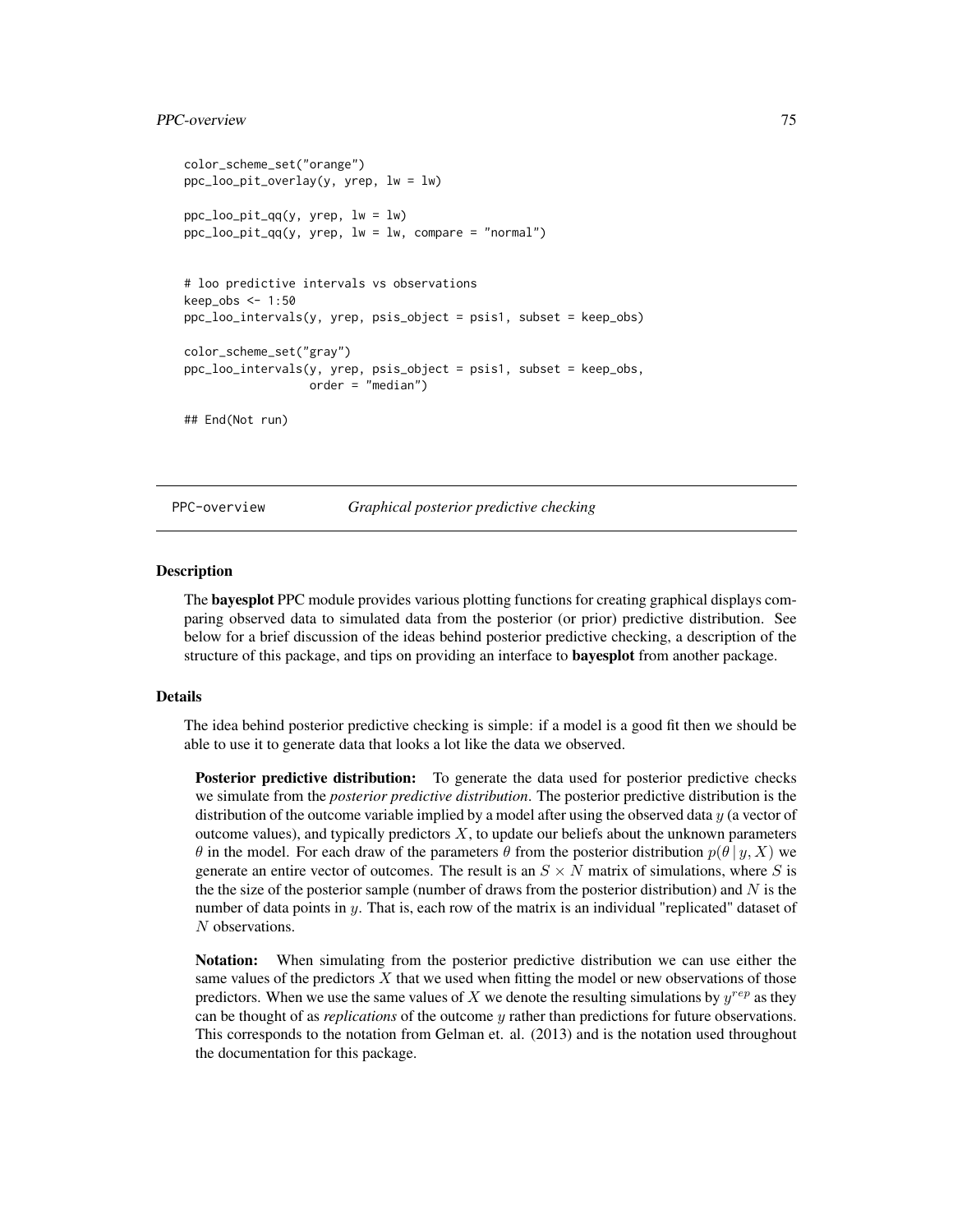<span id="page-75-0"></span>**Graphical posterior predictive checking:** Using the datasets  $y^{rep}$  drawn from the posterior predictive distribution, the functions in the bayesplot package produce various graphical displays comparing the observed data  $\gamma$  to the replications. For a more thorough discussion of posterior predictive checking see Chapter 6 of Gelman et. al. (2013).

**Prior predictive checking:** To use **bayesplot** for *prior* predictive checks you can simply use draws from the prior predictive distribution instead of the posterior predictive distribution. See Gabry et al. (2019) for more on prior predictive checking and when it is reasonable to compare the prior predictive distribution to the observed data. If you want to avoid using the observed data for prior predictive checks, then the y argument to the PPC plotting functions can be used to provide plausible or implausible y values that you want to compare to the prior predictive realizations.

## PPC plotting functions

The plotting functions for prior and posterior predictive checking are organized into several categories, each with its own documentation:

- [Distributions:](#page-58-0) Histograms, kernel density estimates, boxplots, and other plots comparing the empirical distribution of data y to the distributions of individual simulated datasets (rows) in yrep.
- [Statistics:](#page-77-0) The distribution of a statistic, or a pair of statistics, over the simulated datasets (rows) in yrep compared to value of the statistic(s) computed from y.
- [Intervals:](#page-65-1) Interval estimates of yrep with y overlaid. The x-axis variable can be optionally specified by the user (e.g. to plot against a predictor variable or over time).
- [Predictive errors:](#page-62-0) Plots of predictive errors (y -yrep) computed from y and each of the simulated datasets (rows) in yrep. For binomial models binned error plots are also available.
- [Scatterplots:](#page-76-0) Scatterplots (and similar visualizations) of the data y vs. individual simulated datasets (rows) in yrep, or vs. the average value of the distributions of each data point (columns) in yrep.
- [Plots for discrete outcomes:](#page-55-0) PPC functions that can only be used if y and yrep are discrete. For example, rootograms for count outcomes and bar plots for ordinal, categorical, and multinomial outcomes.
- [LOO predictive checks:](#page-69-0) PPC functions for predictive checks based on (approximate) leaveone-out (LOO) cross-validation.

#### Providing an interface for predictive checking from another package

In addition to the various plotting functions, the **bayesplot** package provides the S3 generic  $pp\_check()$ . Authors of R packages for Bayesian inference are encouraged to define pp\_check() methods for the fitted model objects created by their packages. See the package vignettes for more details and a simple example, and see the **rstanarm** and **brms** packages for full examples of  $pp$ -check() methods.

# References

Gabry, J. , Simpson, D. , Vehtari, A. , Betancourt, M. and Gelman, A. (2019), Visualization in Bayesian workflow. *J. R. Stat. Soc. A*, 182: 389-402. doi:10.1111/rssa.12378. [\(journal version,](https://rss.onlinelibrary.wiley.com/doi/full/10.1111/rssa.12378) [arXiv preprint,](https://arxiv.org/abs/1709.01449) [code on GitHub\)](https://github.com/jgabry/bayes-vis-paper)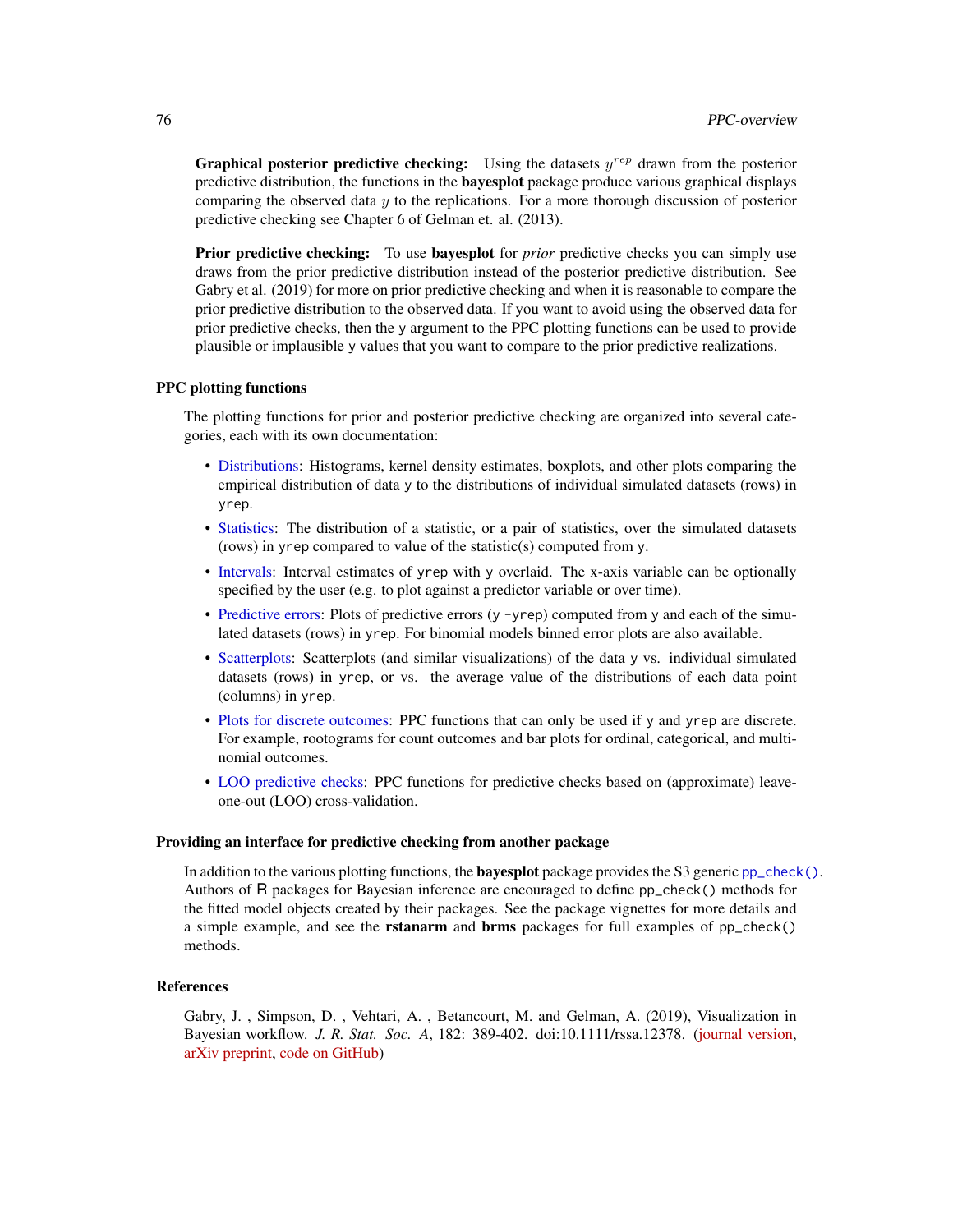# <span id="page-76-1"></span>PPC-scatterplots 77

Gelman, A., Carlin, J. B., Stern, H. S., Dunson, D. B., Vehtari, A., and Rubin, D. B. (2013). *Bayesian Data Analysis.* Chapman & Hall/CRC Press, London, third edition. (Ch. 6)

# See Also

Other PPCs: [PPC-discrete](#page-55-0), [PPC-distributions](#page-58-0), [PPC-errors](#page-62-0), [PPC-intervals](#page-65-1), [PPC-loo](#page-69-0), [PPC-scatterplots](#page-76-0), [PPC-test-statistics](#page-77-0)

<span id="page-76-0"></span>PPC-scatterplots *PPC scatterplots*

# Description

Scatterplots of the observed data y vs. simulated/replicated data yrep from the posterior predictive distribution. See the Plot Descriptions and Details sections, below.

# Usage

```
ppc_scatter(y, yrep, ..., size = 2.5, alpha = 0.8)ppc_scatter_avg(y, yrep, ..., size = 2.5, alpha = 0.8)ppc_scatter_avg_grouped(y, yrep, group, ..., size = 2.5, alpha = 0.8)
```
# Arguments

| y           | A vector of observations. See <b>Details</b> .                                                                                                                                                                                                                                                                                                                                                        |
|-------------|-------------------------------------------------------------------------------------------------------------------------------------------------------------------------------------------------------------------------------------------------------------------------------------------------------------------------------------------------------------------------------------------------------|
| yrep        | An S by N matrix of draws from the posterior predictive distribution, where<br>$S$ is the size of the posterior sample (or subset of the posterior sample used<br>to generate yrep) and N is the number of observations (the length of y). The<br>columns of yrep should be in the same order as the data points in y for the plots<br>to make sense. See <b>Details</b> for additional instructions. |
| $\cdots$    | Currently unused.                                                                                                                                                                                                                                                                                                                                                                                     |
| size, alpha | Arguments passed to ggplot2:: geom_point() to control the appearance of the<br>points.                                                                                                                                                                                                                                                                                                                |
| group       | A grouping variable (a vector or factor) the same length as y. Each value in<br>group is interpreted as the group level pertaining to the corresponding value of<br>у.                                                                                                                                                                                                                                |

# Details

For Binomial data, the plots will typically be most useful if y and yrep contain the "success" proportions (not discrete "success" or "failure" counts).

# Value

A ggplot object that can be further customized using the ggplot2 package.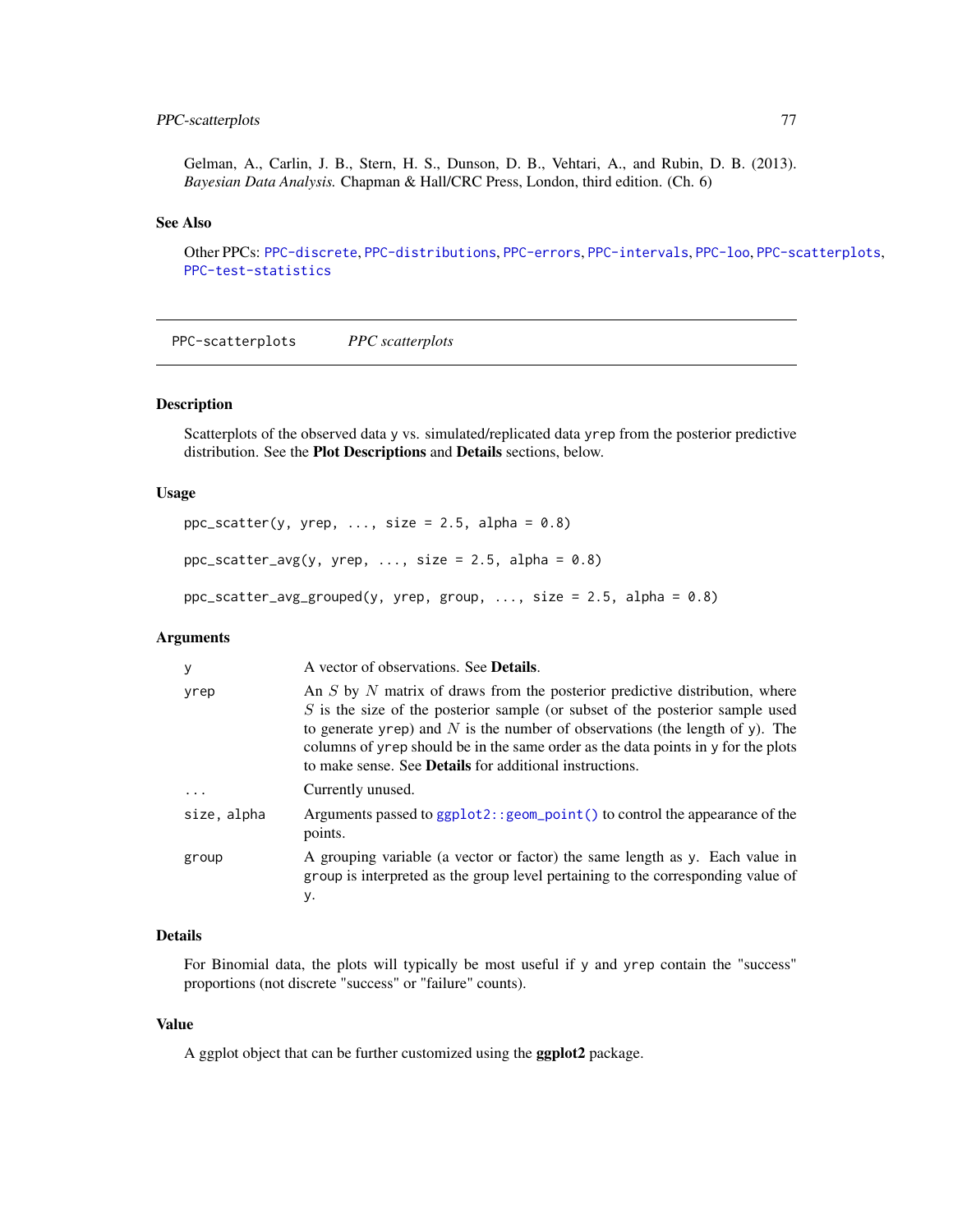#### <span id="page-77-1"></span>Plot Descriptions

- ppc\_scatter() For each dataset (row) in yrep a scatterplot is generated showing y against that row of yrep. For this plot yrep should only contain a small number of rows.
- ppc\_scatter\_avg() A scatterplot of y against the average values of yrep, i.e., the points (mean(yrep[, n]), y[n]), where each yrep[, n] is a vector of length equal to the number of posterior draws.
- ppc\_scatter\_avg\_grouped() The same as ppc\_scatter\_avg(), but a separate plot is generated for each level of a grouping variable.

#### References

Gelman, A., Carlin, J. B., Stern, H. S., Dunson, D. B., Vehtari, A., and Rubin, D. B. (2013). *Bayesian Data Analysis.* Chapman & Hall/CRC Press, London, third edition. (Ch. 6)

# See Also

Other PPCs: [PPC-discrete](#page-55-0), [PPC-distributions](#page-58-0), [PPC-errors](#page-62-0), [PPC-intervals](#page-65-1), [PPC-loo](#page-69-0), [PPC-overview](#page-74-0), [PPC-test-statistics](#page-77-0)

#### Examples

```
y <- example_y_data()
yrep <- example_yrep_draws()
p1 <- ppc_scatter_avg(y, yrep)
p1
p2 \leq ppc_scatter(y, yrep[20:23, ], alpha = 0.5, size = 1.5)
p2
# give x and y axes the same limits
lims \leftarrow ggplot2::lims(x = c(0, 160), y = c(0, 160))p1 + lims
p2 + lims
group <- example_group_data()
ppc_scatter_avg_grouped(y, yrep, group, alpha = 0.7) + lims
```
<span id="page-77-0"></span>PPC-test-statistics *PPC test statistics*

#### Description

The distribution of a (test) statistic  $T(yrep)$ , or a pair of (test) statistics, over the simulated datasets in yrep, compared to the observed value  $T(y)$  computed from the data y. See the **Plot Descriptions** and Details sections, below, as well as [Gabry et al. \(2019\).](https://github.com/jgabry/bayes-vis-paper#readme)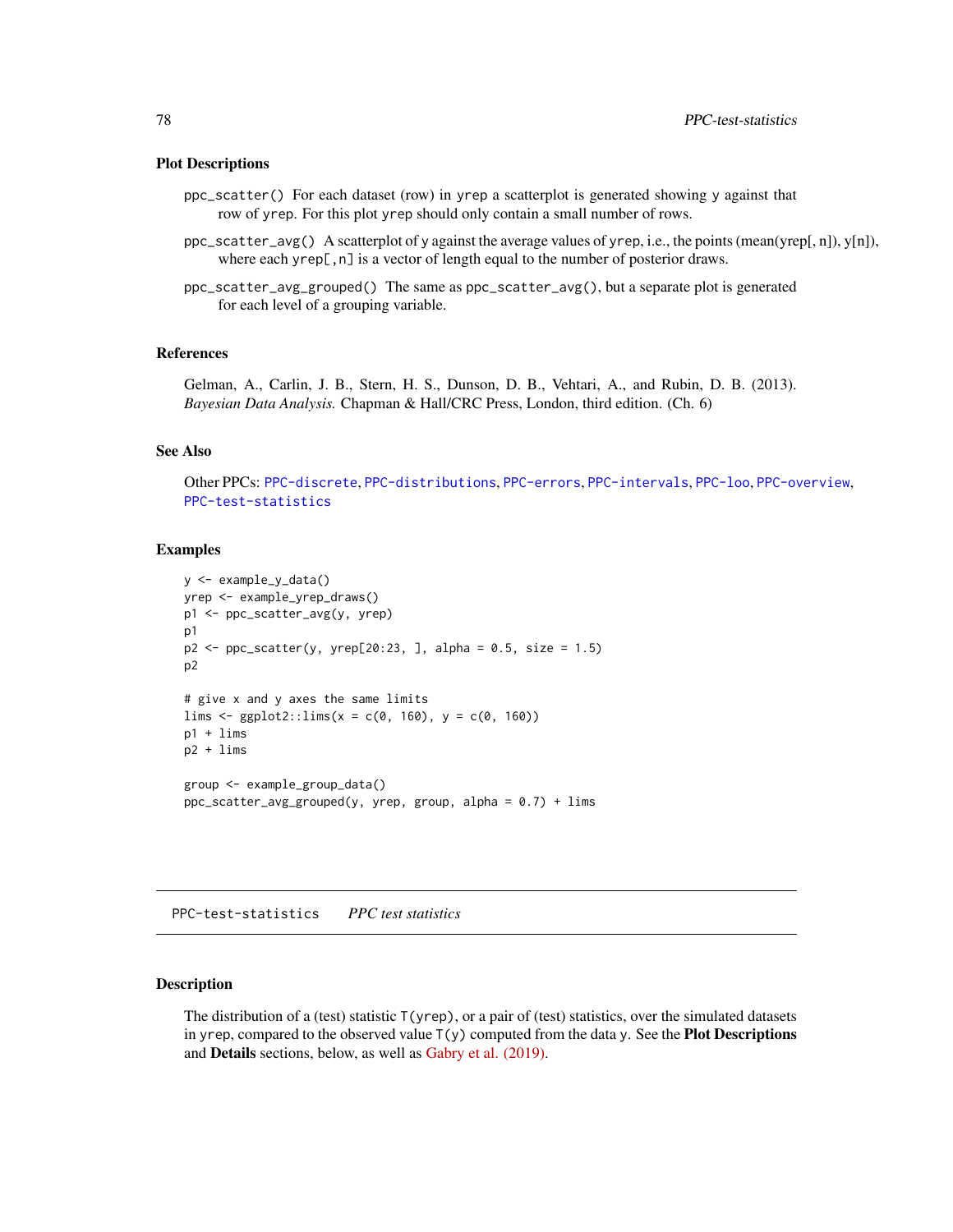PPC-test-statistics 79

# Usage

```
ppc_stat(
  y,
  yrep,
  stat = "mean",...,
  binwidth = NULL,
 breaks = NULL,
  freq = TRUE
)
ppc_stat_grouped(
  y,
  yrep,
  group,
  stat = "mean",
  ...,
  facet_{args} = list(),
  binwidth = NULL,
  breaks = NULL,
  freq = TRUE\lambdappc_stat_freqpoly_grouped(
  y,
  yrep,
  group,
  stat = "mean",
  ...,
  factor_{args} = list(),
  binwidth = NULL,
  freq = TRUE
\mathcal{L}
```
 $ppc\_stat\_2d(y, yrep, stat = c("mean", "sd"), ..., size = 2.5, alpha = 0.7)$ 

# Arguments

| y    | A vector of observations. See <b>Details</b> .                                                                                                                                                                                                                                                                                                                                                        |
|------|-------------------------------------------------------------------------------------------------------------------------------------------------------------------------------------------------------------------------------------------------------------------------------------------------------------------------------------------------------------------------------------------------------|
| yrep | An S by N matrix of draws from the posterior predictive distribution, where<br>$S$ is the size of the posterior sample (or subset of the posterior sample used<br>to generate yrep) and N is the number of observations (the length of y). The<br>columns of yrep should be in the same order as the data points in y for the plots<br>to make sense. See <b>Details</b> for additional instructions. |
| stat | A single function or a string naming a function, except for ppc_stat_2d()<br>which requires a vector of exactly two functions or function names. In all cases<br>the function(s) should take a vector input and return a scalar statistic. If specified                                                                                                                                               |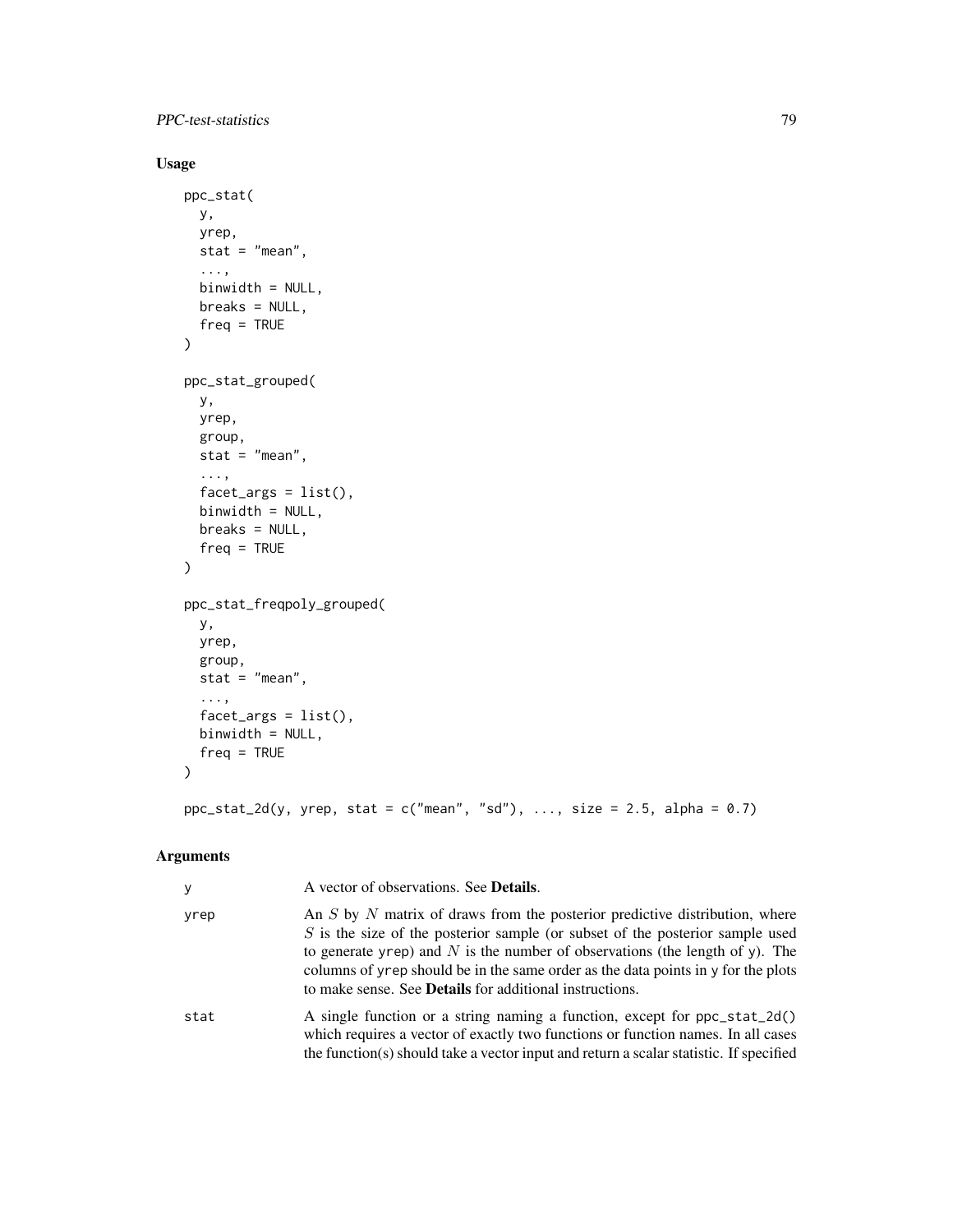<span id="page-79-0"></span>

|             | as a string (or strings) then the legend will display function names. If specified<br>as a function (or functions) then generic naming is used in the legend.                                                                                                                |
|-------------|------------------------------------------------------------------------------------------------------------------------------------------------------------------------------------------------------------------------------------------------------------------------------|
| .           | Currently unused.                                                                                                                                                                                                                                                            |
| binwidth    | Passed to ggplot2::geom_histogram() to override the default binwidth.                                                                                                                                                                                                        |
| breaks      | Passed to ggplot2:: geom_histogram() as an alternative to binwidth.                                                                                                                                                                                                          |
| freg        | For histograms, freq=TRUE (the default) puts count on the y-axis. Setting freq=FALSE<br>puts density on the y-axis. (For many plots the y-axis text is off by default. To<br>view the count or density labels on the y-axis see the yaxis_text() conve-<br>nience function.) |
| group       | A grouping variable (a vector or factor) the same length as y. Each value in<br>group is interpreted as the group level pertaining to the corresponding value of<br>у.                                                                                                       |
| facet_args  | A named list of arguments (other than facets) passed to ggplot2::facet_wrap()<br>or ggplot2::facet_grid() to control faceting.                                                                                                                                               |
| size, alpha | Arguments passed to ggplot2:: geom_point() to control the appearance of<br>scatterplot points.                                                                                                                                                                               |

# Details

For Binomial data, the plots will typically be most useful if y and yrep contain the "success" proportions (not discrete "success" or "failure" counts).

#### Value

A ggplot object that can be further customized using the ggplot2 package.

# Plot Descriptions

- ppc\_stat() A histogram of the distribution of a test statistic computed by applying stat to each dataset (row) in yrep. The value of the statistic in the observed data,  $stat(y)$ , is overlaid as a vertical line. More details on ppc\_stat() can be found in Gabry et al. (2019).
- ppc\_stat\_grouped(),ppc\_stat\_freqpoly\_grouped() The same as ppc\_stat(), but a separate plot is generated for each level of a grouping variable. In the case of ppc\_stat\_freqpoly\_grouped() the plots are frequency polygons rather than histograms. More details on ppc\_stat\_grouped() can be found in Gabry et al. (2019).
- ppc\_stat\_2d() A scatterplot showing the joint distribution of two test statistics computed over the datasets (rows) in yrep. The value of the statistics in the observed data is overlaid as large point.

#### References

Gabry, J. , Simpson, D. , Vehtari, A. , Betancourt, M. and Gelman, A. (2019), Visualization in Bayesian workflow. *J. R. Stat. Soc. A*, 182: 389-402. doi:10.1111/rssa.12378. [\(journal version,](https://rss.onlinelibrary.wiley.com/doi/full/10.1111/rssa.12378) [arXiv preprint,](https://arxiv.org/abs/1709.01449) [code on GitHub\)](https://github.com/jgabry/bayes-vis-paper)

Gelman, A., Carlin, J. B., Stern, H. S., Dunson, D. B., Vehtari, A., and Rubin, D. B. (2013). *Bayesian Data Analysis.* Chapman & Hall/CRC Press, London, third edition. (Ch. 6)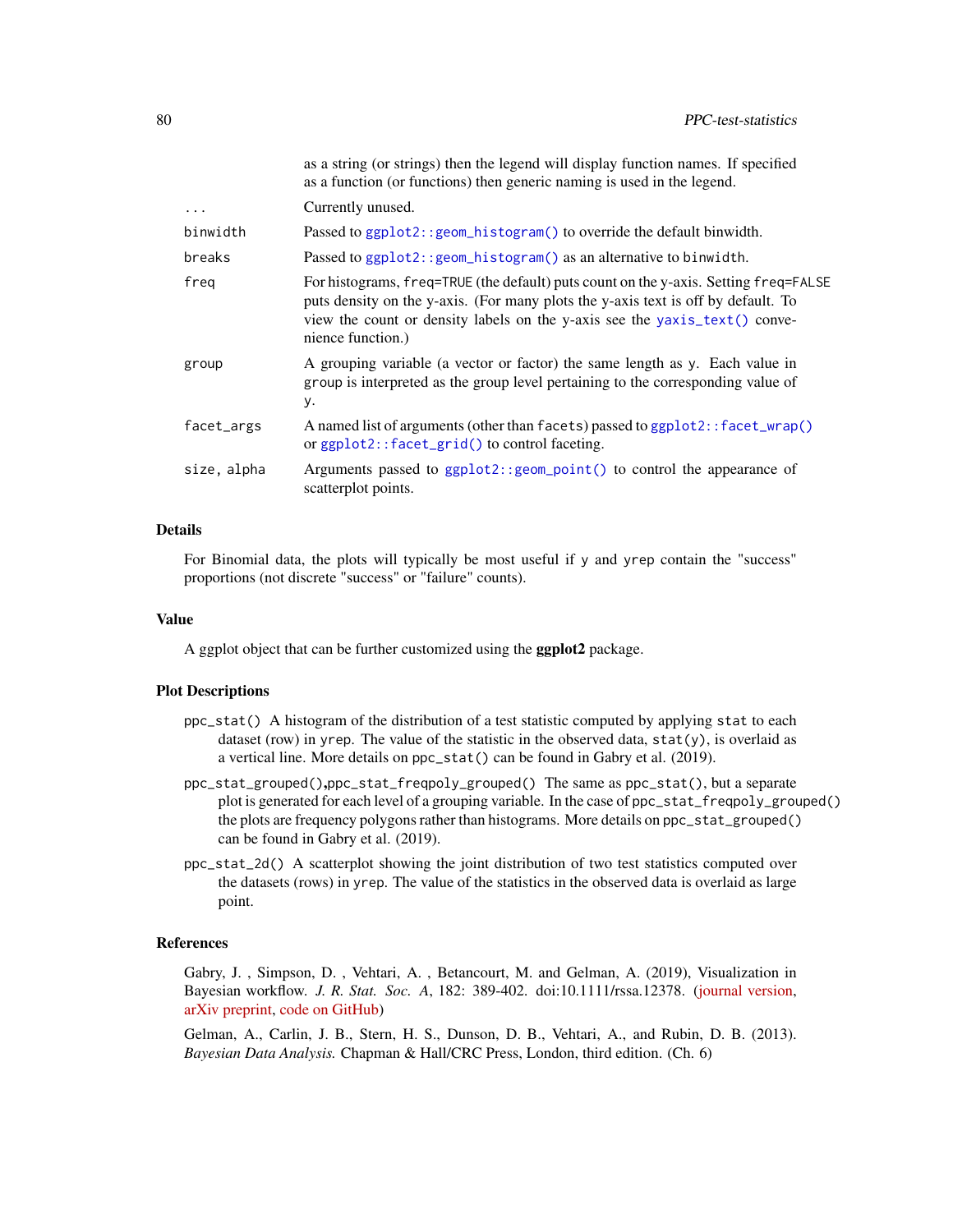#### <span id="page-80-1"></span>pp\_check 81

## See Also

Other PPCs: [PPC-discrete](#page-55-0), [PPC-distributions](#page-58-0), [PPC-errors](#page-62-0), [PPC-intervals](#page-65-1), [PPC-loo](#page-69-0), [PPC-overview](#page-74-0), [PPC-scatterplots](#page-76-0)

# Examples

```
y <- example_y_data()
yrep <- example_yrep_draws()
ppc_stat(y, yrep)
ppc_stat(y, yrep, stat = "sd") + legend_none()
ppc_stat_2d(y, yrep)
ppc_stat_2d(y, yrep, stat = c("median", "mean")) + legend_move("bottom")
color_scheme_set("teal")
group <- example_group_data()
ppc_stat_grouped(y, yrep, group)
color_scheme_set("mix-red-blue")
ppc_stat_freqpoly_grouped(y, yrep, group, facet_args = list(nrow = 2))
# use your own function to compute test statistics
color_scheme_set("brightblue")
q25 <- function(y) quantile(y, 0.25)
ppc\_stat(y, yrep, stat = "q25") # legend includes function name
# can define the function in the 'stat' argument but then
# the legend doesn't include a function name
ppc\_stat(y, yrep, stat = function(y) quantile(y, 0.25))
```
<span id="page-80-0"></span>pp\_check *Posterior (or prior) predictive checks (S3 generic and default method)*

#### Description

S3 generic with simple default method. The intent is to provide a generic so authors of other R packages who wish to provide interfaces to the functions in bayesplot will be encouraged to include pp\_check() methods in their package, preserving the same naming conventions for posterior (and prior) predictive checking across many R packages for Bayesian inference. This is for the convenience of both users and developers. See the Details and Examples sections, below, and the package vignettes for examples of defining pp\_check() methods.

#### Usage

```
pp_check(object, ...)
## Default S3 method:
pp_check(object, yrep, fun, ...)
```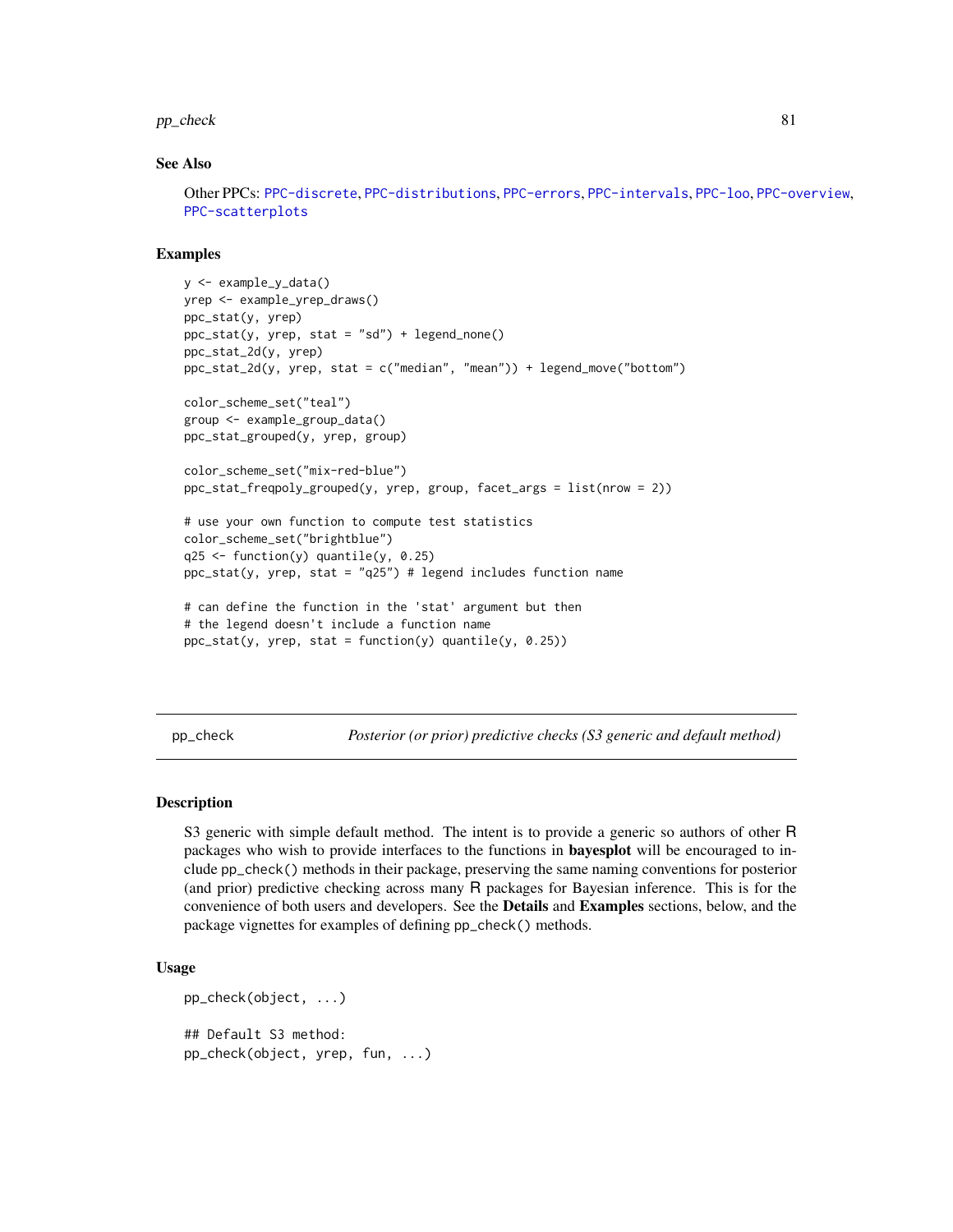# <span id="page-81-0"></span>Arguments

| object   | Typically a fitted model object. The default method, however, takes object to<br>be a y (outcome) vector.                                                                  |
|----------|----------------------------------------------------------------------------------------------------------------------------------------------------------------------------|
| $\cdots$ | For the generic, arguments passed to individual methods. For the default method,<br>these are additional arguments to pass to fun.                                         |
| yrep     | For the default method, a yrep matrix passed to fun.                                                                                                                       |
| fun      | For the default method, the plotting function to call. Can be any of the PPC<br>functions. The "ppc_" prefix can optionally be dropped if fun is specified as a<br>string. |

#### Details

A package that creates fitted model objects of class "foo" can include a method pp\_check.foo() that prepares the appropriate inputs  $(y, y \text{ rep}, \text{etc.})$  for the **bayesplot** functions. The pp\_check.foo() method may, for example, let the user choose between various plots, calling the functions from bayesplot internally as needed. See Examples, below, and the package vignettes.

# Value

The exact form of the value returned by pp\_check() may vary by the class of object, but for consistency we encourage authors of methods to return the ggplot object created by one of bayesplot's plotting functions. The default method returns the object returned by fun.

# Examples

```
# default method
y <- example_y_data()
yrep <- example_yrep_draws()
pp_check(y, yrep[1:50,], ppc_dens_overlay)
g <- example_group_data()
pp_check(y, yrep, fun = "stat_grouped", group = g, stat = "median")
# defining a method
x \le list(y = rnorm(50), yrep = matrix(rnorm(5000), nrow = 100, ncol = 50))
class(x) <- "foo"
pp_check.foo <- function(object, ..., type = c("multiple", "overlaid")) {
  y <- object[["y"]]
 yrep <- object[["yrep"]]
  switch(match.arg(type),
         multiple = ppc_hist(y, yrep[1:min(8, nrow(yrep)),, drop = FALSE]),
         overlaid = ppc_dens_overlay(y, yrep))
}
pp_check(x)
pp_check(x, type = "overlaid")
```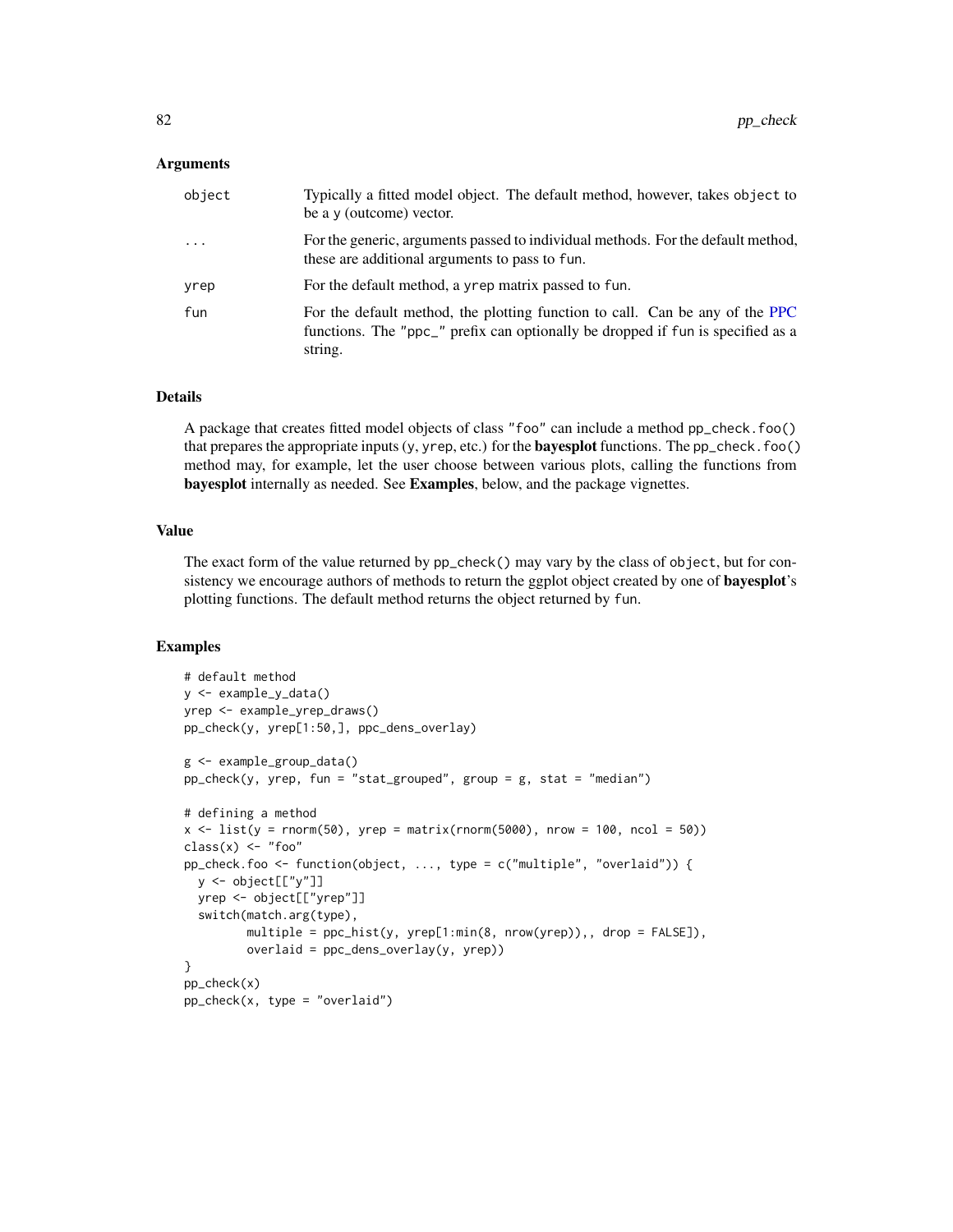<span id="page-82-1"></span><span id="page-82-0"></span>

## Description

The [theme\\_default\(\)](#page-82-0) function returns the default ggplot [theme](#page-0-0) used by the bayesplot plotting functions. See [bayesplot\\_theme\\_set\(\)](#page-16-0) for details on setting and updating the plotting theme.

## Usage

```
theme_default(
 base_size = getOption("bayesplot.base_size", 12),
 base_family = getOption("bayesplot.base_family", "serif")
\mathcal{L}
```
# Arguments

```
base_size, base_family
```
Base font size and family (passed to  $ggplot2$ ::theme\_bw()). It is possible to set "bayesplot.base\_size" and "bayesplot.base\_family" via [options\(\)](#page-0-0) to change the defaults, which are 12 and "serif", respectively.

# Value

A ggplot [theme](#page-0-0) object.

#### See Also

[bayesplot\\_theme\\_set\(\)](#page-16-0) to change the ggplot theme.

[bayesplot-colors](#page-4-0) to set or view the color scheme used for plotting.

[bayesplot-helpers](#page-9-1) for a variety of convenience functions, many of which provide shortcuts for tweaking theme elements after creating a plot.

#### Examples

```
class(theme_default())
```

```
bayesplot_theme_set() # defaults to setting theme_default()
x <- example_mcmc_draws()
mcmc_hist(x)
```

```
# change the default font size and family for bayesplots
bayesplot_theme_set(theme_default(base_size = 8, base_family = "sans"))
mcmc_hist(x)
mcmc_areas(x, regex_pars = "beta")
```
# change back bayesplot\_theme\_set()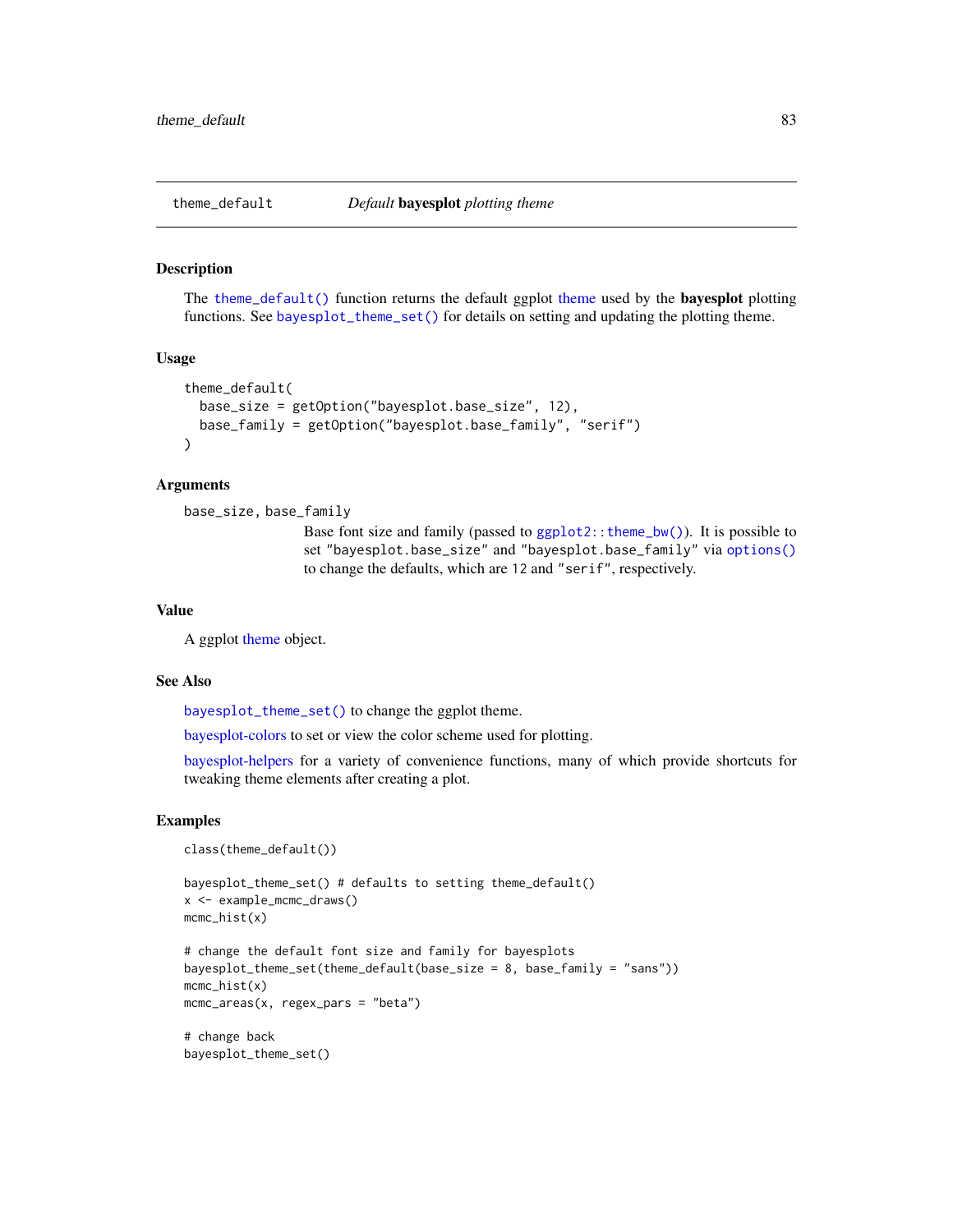```
mcmc_areas(x, regex_pars = "beta")
```
tidy-params *Tidy parameter selection*

# Description

Parameter selection in the style of dplyr and other tidyverse packages.

# Usage

```
param_range(prefix, range, vars = NULL)
```
param\_glue(pattern, ..., vars = NULL)

# Arguments

| prefix, range     | For param_range() only, prefix is a string naming a parameter and range is<br>an integer vector providing the indices of a subset of elements to select. For<br>example, using                                                                                                     |
|-------------------|------------------------------------------------------------------------------------------------------------------------------------------------------------------------------------------------------------------------------------------------------------------------------------|
|                   | $param_range("beta", c(1,2,8))$                                                                                                                                                                                                                                                    |
|                   | would select parameters named beta[1], beta[2], and beta[8]. param_range()<br>is only designed for the case that the indices are integers surrounded by brackets.<br>If there are no brackets use num_range().                                                                     |
| vars              | NULL or a character vector of parameter names to choose from. This is only<br>needed for the atypical use case of calling the function as a standalone function<br>outside of vars(), select(), etc. Typically this is left as NULL and will be set<br>automatically for the user. |
| $pattern, \ldots$ | For param_glue() only, pattern is a string containing expressions enclosed<br>in braces and  should be named arguments providing one character vector<br>per expression in braces in pattern. It is easiest to describe how to use these<br>arguments with an example:             |
|                   | param_glue("beta_{var}[{level}]",<br>$var = c("age", "income"),$<br>$level = c(3,8)$                                                                                                                                                                                               |
|                   | would select parameters with names "beta_age[3]", "beta_income[3]", "beta_age[8]",<br>"beta_income[8]".                                                                                                                                                                            |

<span id="page-83-0"></span>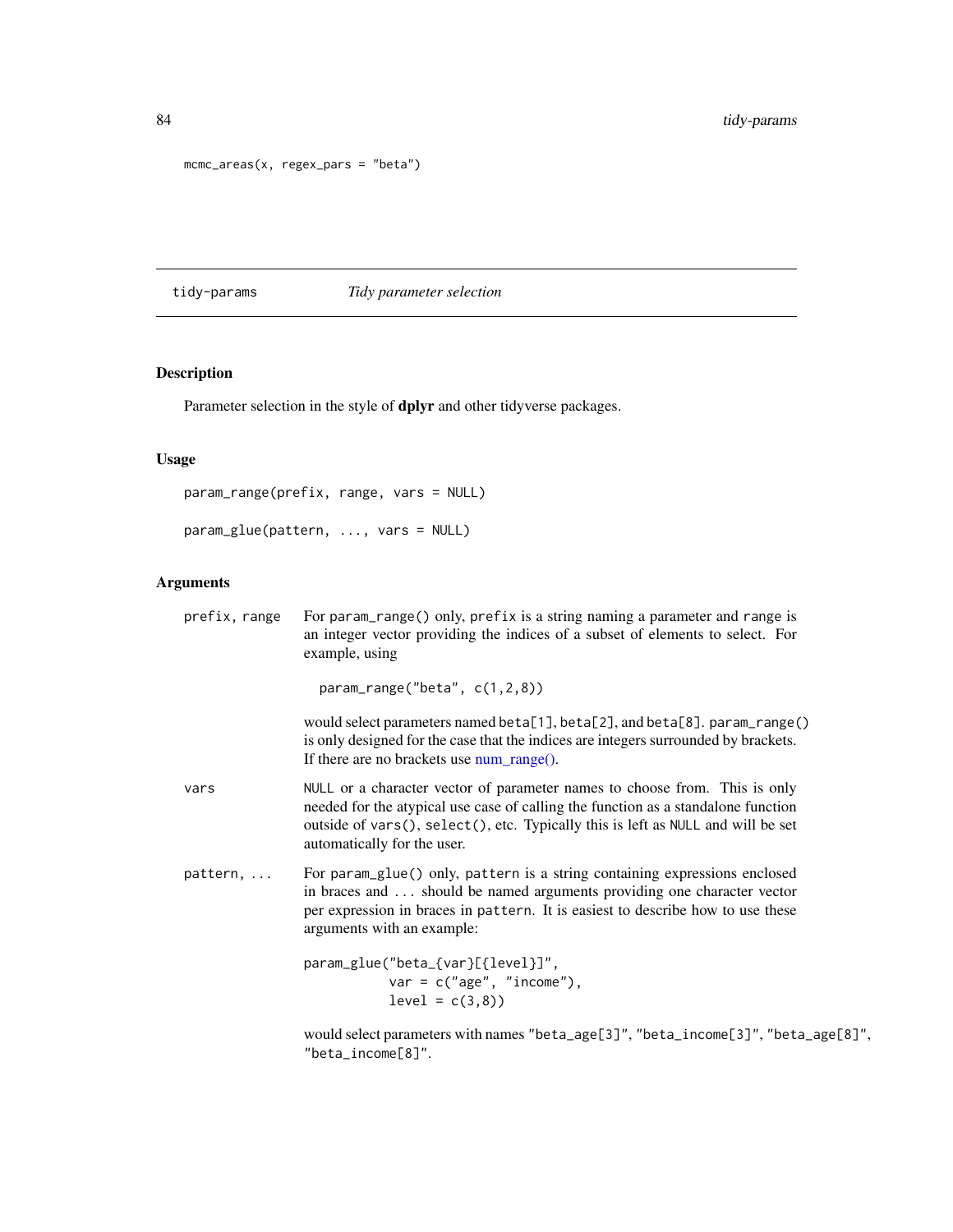#### <span id="page-84-0"></span>tidy-params 85

#### Details

As of version 1.7.0, **bayesplot** allows the pars argument for [MCMC plots](#page-0-0) to use "tidy" variable selection (in the style of the dplyr package). The [vars\(\)](#page-0-0) function is re-exported from dplyr for this purpose.

Features of tidy selection includes direct selection (vars(alpha,sigma)), everything-but selection (vars(-alpha)), ranged selection (vars(`beta[1]`:`beta[3]`)), support for selection functions (vars(starts\_with("beta"))), and combinations of these features. See the Examples section, below.

When using pars for tidy parameter selection, the regex\_pars argument is ignored because **bayesplot** supports using [tidyselect helper functions](#page-0-0) (starts\_with(), contains(), num\_range(), etc.) for the same purpose. bayesplot also exports some additional helper functions to help with parameter selection:

- param\_range(): like [num\\_range\(\)](#page-0-0) but used when parameter indexes are in brackets (e.g.  $beta[2]$ ).
- param\_glue(): for more complicated parameter names with multiple indexes (including variable names) inside the brackets (e.g., beta[(Intercept) age\_group:3]).

These functions can be used inside of vars(),  $d$ plyr:: $select()$ , and similar functions, just like the [tidyselect helper functions.](#page-0-0)

# Extra Advice

Parameter names in vars() are not quoted. When the names contain special characters like brackets, they should be wrapped in backticks, as in vars(`beta[1]`).

To exclude a range of variables, wrap the sequence in parentheses and then negate it. For example, (vars(-(`beta[1]`:`beta[3]`))) would exclude beta[1], beta[2], and beta[3].

vars() is a helper function. It holds onto the names and expressions used to select columns. When selecting variables inside a **bayesplot** function, use vars $(\ldots)$ : mcmc\_hist(data,pars = vars(alpha)). When using select() to prepare a dataframe for a **bayesplot** function, do not use vars(): data %>% select(alpha) %>% mcmc\_hist().

Internally, tidy selection works by converting names and expressions into position numbers. As a result, integers will select parameters; vars(1,3) selects the first and third ones. We do not endorse this approach because positions might change as variables are added and removed from models. To select a parameter that happens to be called 1, use backticks to escape it vars(`1`).

## See Also

# [glue::glue\(\)](#page-0-0)

# Examples

```
x <- example_mcmc_draws(params = 6)
dimnames(x)
mcmc_hex(x, pars = vars(alpha, 'beta[2]'))
mcmc_dens(x, pars = vars(sigma, contains("beta")))
mcmc_hist(x, pars = vars(-contains("beta")))
```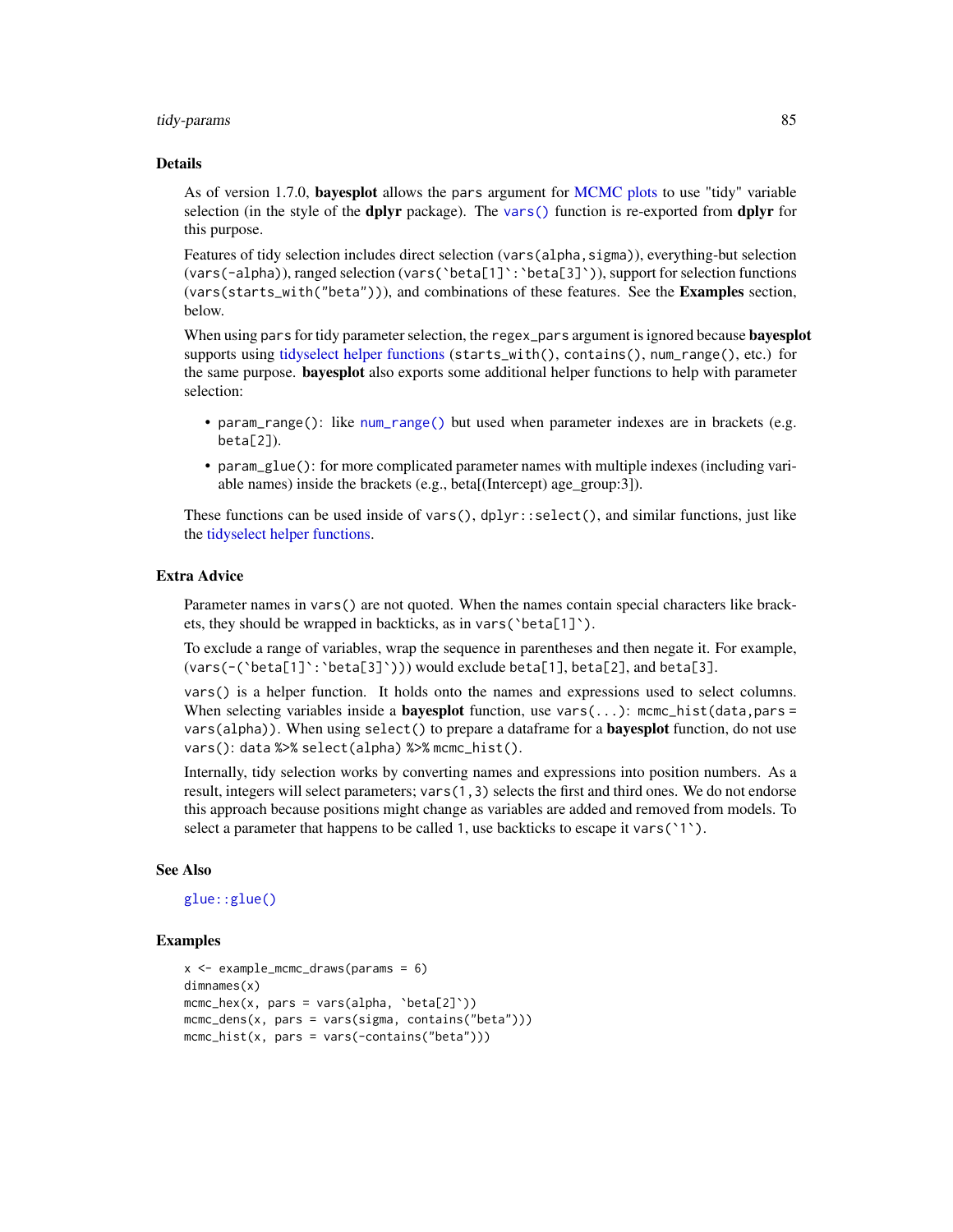```
# using the param_range() helper
mcmc\_hist(x, pars = vars(param\_range("beta", c(1, 3, 4))))#############################
## Examples using rstanarm ##
#############################
if (requireNamespace("rstanarm", quietly = TRUE)) {
 # see ?rstanarm::example_model
 fit <- example("example_model", package = "rstanarm", local=TRUE)$value
 print(fit)
 posterior <- as.data.frame(fit)
 str(posterior)
 color_scheme_set("brightblue")
 mcmc_hist(posterior, pars = vars(size, contains("period")))
 # same as previous but using dplyr::select() and piping
 library("dplyr")
 posterior %>%
   select(size, contains("period")) %>%
   mcmc_hist()
 mcmc_intervals(posterior, pars = vars(contains("herd")))
 mcmc_intervals(posterior, pars = vars(contains("herd"), -contains("Sigma")))
 bayesplot_theme_set(ggplot2::theme_dark())
 color_scheme_set("viridisC")
 mcmc_areas_ridges(posterior, pars = vars(starts_with("b[")))
 bayesplot_theme_set()
 color_scheme_set("purple")
 not_789 <- vars(starts_with("b["), -matches("[7-9]"))
 mcmc_intervals(posterior, pars = not_789)
 # using the param_glue() helper
 just_149 <- vars(param_glue("b[(Intercept) herd:{level}]", level = c(1,4,9)))
 mcmc_intervals(posterior, pars = just_149)
 # same but using param_glue() with dplyr::select()
 # before passing to bayesplot
 posterior %>%
    select(param_glue("b[(Intercept) herd:{level}]",
                      level = c(1, 4, 9)) %>%
    mcmc_intervals()
}
## Not run:
###################################
## More examples of param_glue() ##
###################################
library(dplyr)
posterior <- tibble(
```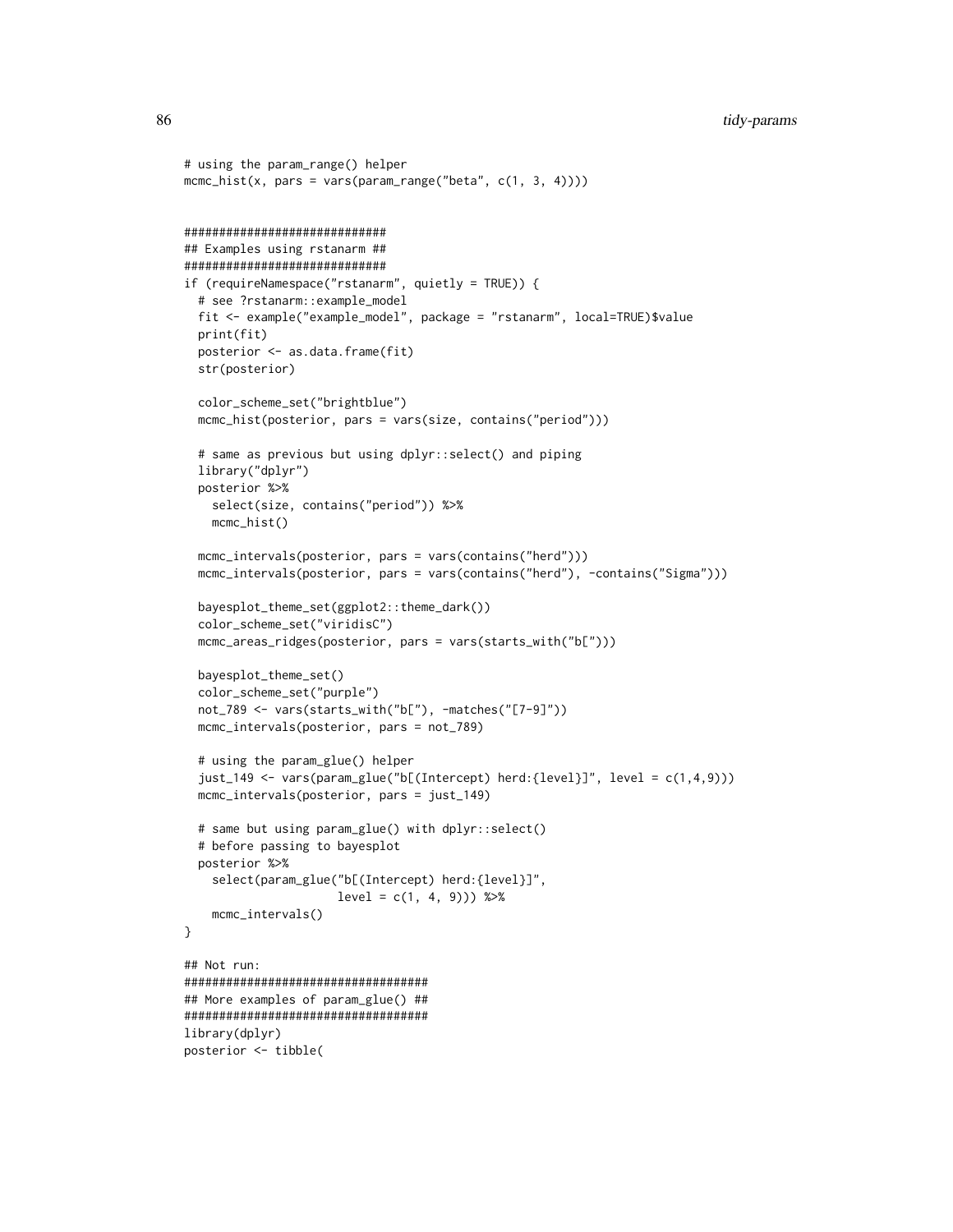tidy-params 87

```
b_Intercept = rnorm(1000),
  sd_condition__Intercept = rexp(1000),
  signa = resp(1000),
  `r_condition[A,Intercept]` = rnorm(1000),
  `r_condition[B,Intercept]` = rnorm(1000),
  \lceil \cdot r \rfloorcondition[C, Intercept]' = rnorm(1000),
  `r_condition[A,Slope]` = rnorm(1000),
  `r_condition[B,Slope]` = rnorm(1000)
\lambdaposterior
# using one expression in braces
posterior %>%
  select(
    param_glue("r_condition[{level},Intercept]", level = c("A", "B"))
  ) %>%
  mcmc_hist()
# using multiple expressions in braces
posterior %>%
  select(
     param_glue(
       "r_condition[{level},{type}]",
        level = c("A", "B"),
        type = c("Intercept", "Slope"))
   ) %>%
  mcmc_hist()
```
## End(Not run)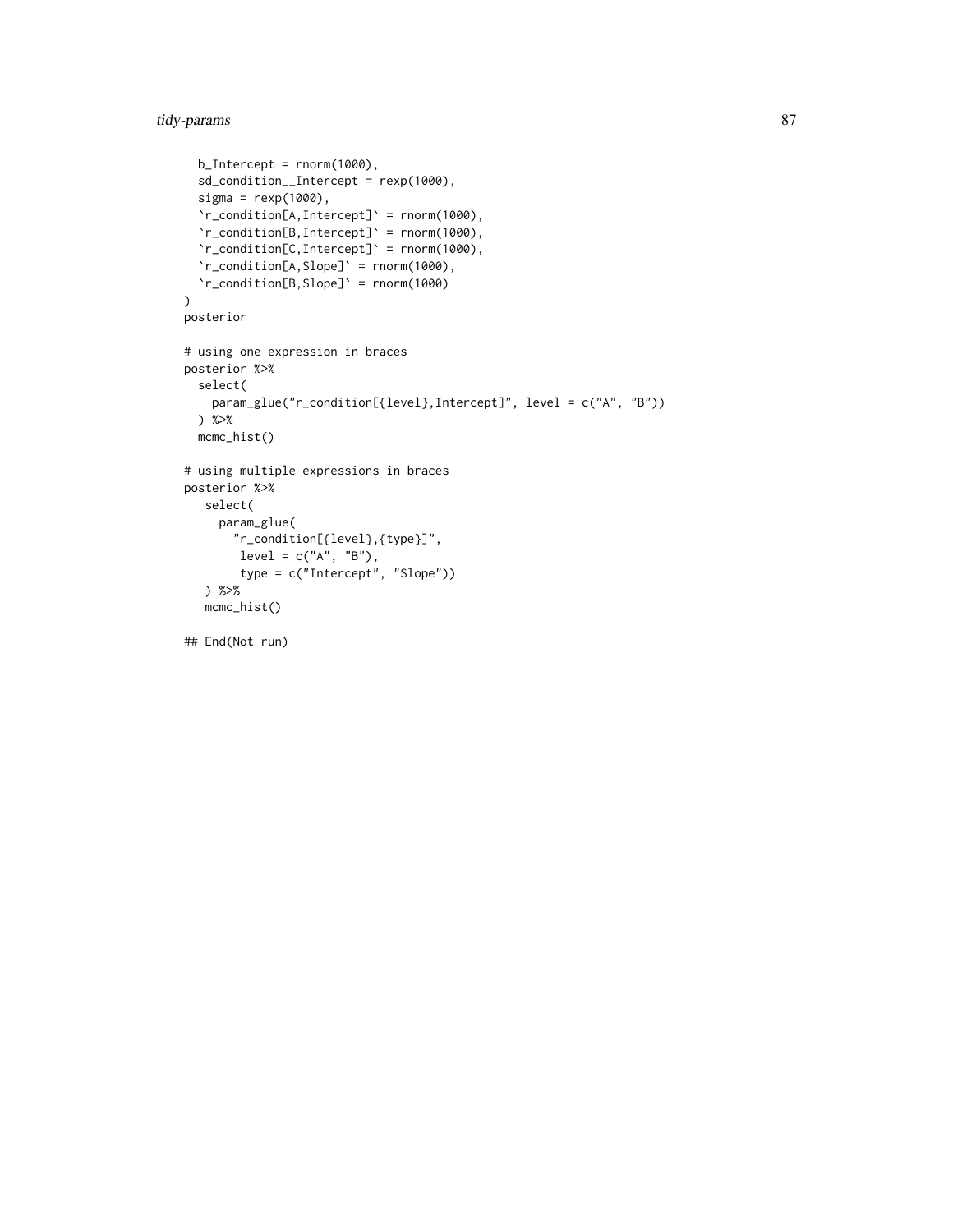# **Index**

abline\_01 *(*bayesplot-helpers*)*, [10](#page-9-2)

available\_mcmc *(*available\_ppc*)*, [4](#page-3-0) available\_ppc, [4](#page-3-0) base::grep(), *[4](#page-3-0)* bayesplot *(*bayesplot-package*)*, [3](#page-2-0) bayesplot-colors, *[3](#page-2-0)*, [5,](#page-4-1) *[18](#page-17-0)*, *[83](#page-82-1)* bayesplot-extractors, [8](#page-7-0) bayesplot-helpers, [10,](#page-9-2) *[18](#page-17-0)*, *[83](#page-82-1)* bayesplot-package, [3](#page-2-0) bayesplot\_grid, [15](#page-14-0) bayesplot\_grid(), *[47,](#page-46-0) [48](#page-47-0)* bayesplot\_theme\_get, [17](#page-16-1) bayesplot\_theme\_replace *(*bayesplot\_theme\_get*)*, [17](#page-16-1) bayesplot\_theme\_set *(*bayesplot\_theme\_get*)*, [17](#page-16-1) bayesplot\_theme\_set(), *[3](#page-2-0)*, *[6](#page-5-0)*, *[83](#page-82-1)* bayesplot\_theme\_update *(*bayesplot\_theme\_get*)*, [17](#page-16-1) color\_scheme\_get *(*bayesplot-colors*)*, [5](#page-4-1) color\_scheme\_set *(*bayesplot-colors*)*, [5](#page-4-1) color\_scheme\_view *(*bayesplot-colors*)*, [5](#page-4-1) colors, *[6](#page-5-0)* Combos, *[37](#page-36-0)* Comparisons to true values, *[37](#page-36-0)* Distributions, *[76](#page-75-0)* dplyr::select(...), *[21](#page-20-0)*, *[26](#page-25-0)*, *[30](#page-29-0)*, *[39](#page-38-0)*, *[45](#page-44-0)*, *[53](#page-52-0)* facet\_bg *(*bayesplot-helpers*)*, [10](#page-9-2) facet\_text *(*bayesplot-helpers*)*, [10](#page-9-2) General MCMC diagnostics, *[37](#page-36-0)* ggplot2::aes(), *[12](#page-11-0)* ggplot2::element\_blank(), *[11](#page-10-0)* ggplot2::element\_line(), *[11](#page-10-0)* ggplot2::element\_rect(), *[11](#page-10-0)* ggplot2::element\_text(), *[11](#page-10-0)* ggplot2::facet\_grid(), *[22](#page-21-0)*, *[26](#page-25-0)*, *[42](#page-41-0)*, *[53](#page-52-0)*, *[80](#page-79-0)*

ggplot2::facet\_wrap(), *[22](#page-21-0)*, *[26](#page-25-0)*, *[42](#page-41-0)*, *[53](#page-52-0)*, *[58](#page-57-0)*, *[68](#page-67-0)*, *[80](#page-79-0)* ggplot2::geom\_abline(), *[11](#page-10-0)* ggplot2::geom\_bar(), *[57](#page-56-0)* ggplot2::geom\_boxplot(), *[61](#page-60-0)* ggplot2::geom\_density(), *[27](#page-26-0)*, *[61](#page-60-0)*, *[72](#page-71-0)* ggplot2::geom\_hex(), *[46](#page-45-0)* ggplot2::geom\_histogram(), *[21](#page-20-0)*, *[26](#page-25-0)*, *[35](#page-34-0)*, *[42](#page-41-0)*, *[61](#page-60-0)*, *[64](#page-63-0)*, *[80](#page-79-0)* ggplot2::geom\_hline(), *[11](#page-10-0)* ggplot2::geom\_jitter(), *[62](#page-61-0)* ggplot2::geom\_line(), *[21](#page-20-0)*, *[39](#page-38-0)*, *[57](#page-56-0)* ggplot2::geom\_point(), *[21](#page-20-0)*, *[42](#page-41-0)*, *[46,](#page-45-0) [47](#page-46-0)*, *[54](#page-53-0)*, *[64](#page-63-0)*, *[72](#page-71-0)*, *[77](#page-76-1)*, *[80](#page-79-0)* ggplot2::geom\_pointrange(), *[57](#page-56-0)*, *[68](#page-67-0)*, *[72](#page-71-0)* ggplot2::geom\_ribbon(), *[68](#page-67-0)*, *[72](#page-71-0)* ggplot2::geom\_rug(), *[54](#page-53-0)* ggplot2::geom\_violin(), *[27](#page-26-0)*, *[61](#page-60-0)* ggplot2::geom\_vline(), *[11](#page-10-0)* ggplot2::ggsave(), *[3](#page-2-0)* ggplot2::labs(), *[12](#page-11-0)* ggplot2::stat\_density(), *[72](#page-71-0)* ggplot2::stat\_ecdf(), *[61](#page-60-0)* ggplot2::stat\_function(), *[11,](#page-10-0) [12](#page-11-0)* ggplot2::theme(), *[12](#page-11-0)*, *[19](#page-18-0)* ggplot2::theme\_bw(), *[83](#page-82-1)* ggplot2::theme\_grey(), *[17](#page-16-1)* ggplot2::theme\_set(), *[17](#page-16-1)* ggtitle(), *[47](#page-46-0)* glue::glue(), *[85](#page-84-0)* grid\_lines *(*bayesplot-helpers*)*, [10](#page-9-2) gridExtra::arrangeGrob(), *[16](#page-15-0)*, *[19](#page-18-0)*, *[35](#page-34-0)*

```
hline_0 (bayesplot-helpers), 10
hline_at (bayesplot-helpers), 10
```

```
integer, 58
Intervals, 76
invisibly, 6
```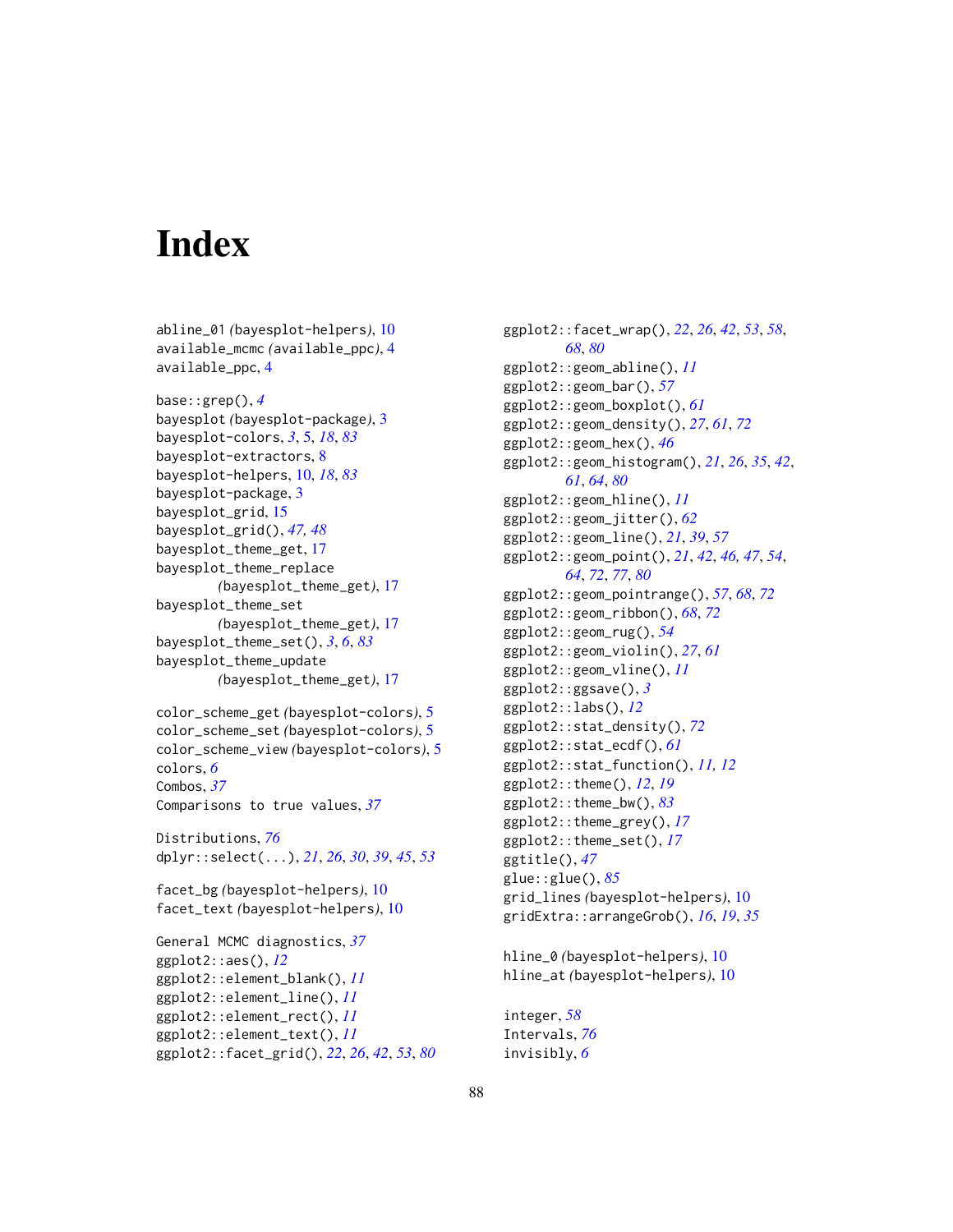# INDEX  $89$

lbub *(*bayesplot-helpers*)*, [10](#page-9-2) legend\_move *(*bayesplot-helpers*)*, [10](#page-9-2) legend\_none *(*bayesplot-helpers*)*, [10](#page-9-2) legend\_none(), *[19](#page-18-0)* legend\_text *(*bayesplot-helpers*)*, [10](#page-9-2) log\_posterior *(*bayesplot-extractors*)*, [8](#page-7-0) log\_posterior(), *[34](#page-33-0)*, *[47](#page-46-0)* LOO predictive checks, *[76](#page-75-0)* loo::psis(), *[72](#page-71-0)* match.fun(), *[26](#page-25-0)*, *[31](#page-30-0)*, *[39](#page-38-0)*, *[46](#page-45-0)*, *[53](#page-52-0)* MCMC, *[3](#page-2-0)*, *[5](#page-4-1)*, *[19](#page-18-0)* MCMC *(*MCMC-overview*)*, [37](#page-36-0) MCMC plots, *[85](#page-84-0)* MCMC-combos, [19](#page-18-0) MCMC-diagnostics, *[9](#page-8-0)*, [20](#page-19-0) MCMC-distributions, [24](#page-23-0) MCMC-intervals, [28](#page-27-0) MCMC-nuts, *[9](#page-8-0)*, *[20](#page-19-0)*, *[22](#page-21-0)*, [34](#page-33-0) MCMC-overview, *[19](#page-18-0)*, *[21](#page-20-0)*, *[26](#page-25-0)*, *[30](#page-29-0)*, [37,](#page-36-0) *[38](#page-37-0)*, *[42](#page-41-0)*, *[45](#page-44-0)*, *[52,](#page-51-0) [53](#page-52-0)* MCMC-parcoord, [38](#page-37-0) MCMC-recover, [41](#page-40-0) MCMC-scatterplots, [44](#page-43-0) MCMC-traces, [51](#page-50-0) mcmc\_acf *(*MCMC-diagnostics*)*, [20](#page-19-0) mcmc\_acf\_bar *(*MCMC-diagnostics*)*, [20](#page-19-0) mcmc\_areas *(*MCMC-intervals*)*, [28](#page-27-0) mcmc\_areas\_data *(*MCMC-intervals*)*, [28](#page-27-0) mcmc\_areas\_ridges *(*MCMC-intervals*)*, [28](#page-27-0) mcmc\_areas\_ridges\_data *(*MCMC-intervals*)*, [28](#page-27-0) mcmc\_combo *(*MCMC-combos*)*, [19](#page-18-0) mcmc\_dens *(*MCMC-distributions*)*, [24](#page-23-0) mcmc\_dens\_chains *(*MCMC-distributions*)*,  $24$ mcmc\_dens\_chains\_data *(*MCMC-distributions*)*, [24](#page-23-0) mcmc\_dens\_overlay *(*MCMC-distributions*)*,  $24$ mcmc\_hex *(*MCMC-scatterplots*)*, [44](#page-43-0) mcmc\_hist *(*MCMC-distributions*)*, [24](#page-23-0) mcmc\_hist\_by\_chain *(*MCMC-distributions*)*, [24](#page-23-0) mcmc\_intervals *(*MCMC-intervals*)*, [28](#page-27-0) mcmc\_intervals\_data *(*MCMC-intervals*)*, [28](#page-27-0) mcmc\_neff *(*MCMC-diagnostics*)*, [20](#page-19-0) mcmc\_neff\_data *(*MCMC-diagnostics*)*, [20](#page-19-0) mcmc\_neff\_hist *(*MCMC-diagnostics*)*, [20](#page-19-0)

mcmc\_nuts\_acceptance *(*MCMC-nuts*)*, [34](#page-33-0) mcmc\_nuts\_divergence *(*MCMC-nuts*)*, [34](#page-33-0) mcmc\_nuts\_energy *(*MCMC-nuts*)*, [34](#page-33-0) mcmc\_nuts\_stepsize *(*MCMC-nuts*)*, [34](#page-33-0) mcmc\_nuts\_treedepth *(*MCMC-nuts*)*, [34](#page-33-0) mcmc\_pairs *(*MCMC-scatterplots*)*, [44](#page-43-0) mcmc\_pairs(), *[36](#page-35-0)* mcmc\_parcoord *(*MCMC-parcoord*)*, [38](#page-37-0) mcmc\_parcoord(), *[36](#page-35-0)* mcmc\_parcoord\_data *(*MCMC-parcoord*)*, [38](#page-37-0) mcmc\_rank\_hist *(*MCMC-traces*)*, [51](#page-50-0) mcmc\_rank\_overlay *(*MCMC-traces*)*, [51](#page-50-0) mcmc\_recover\_hist *(*MCMC-recover*)*, [41](#page-40-0) mcmc\_recover\_intervals *(*MCMC-recover*)*, [41](#page-40-0) mcmc\_recover\_scatter *(*MCMC-recover*)*, [41](#page-40-0) mcmc\_rhat *(*MCMC-diagnostics*)*, [20](#page-19-0) mcmc\_rhat\_data *(*MCMC-diagnostics*)*, [20](#page-19-0) mcmc\_rhat\_hist *(*MCMC-diagnostics*)*, [20](#page-19-0) mcmc\_scatter *(*MCMC-scatterplots*)*, [44](#page-43-0) mcmc\_scatter(), *[36](#page-35-0)* mcmc\_trace *(*MCMC-traces*)*, [51](#page-50-0) mcmc\_trace(), *[36](#page-35-0)* mcmc\_trace\_data *(*MCMC-traces*)*, [51](#page-50-0) mcmc\_trace\_highlight *(*MCMC-traces*)*, [51](#page-50-0) mcmc\_violin *(*MCMC-distributions*)*, [24](#page-23-0) neff\_ratio *(*bayesplot-extractors*)*, [8](#page-7-0) neff\_ratio(), *[21](#page-20-0)* No-U-Turn Sampler (NUTS), *[3](#page-2-0)* num\_range(), *[84,](#page-83-0) [85](#page-84-0)* NUTS, *[39](#page-38-0)*, *[48](#page-47-0)*, *[53,](#page-52-0) [54](#page-53-0)* NUTS *(*MCMC-nuts*)*, [34](#page-33-0) NUTS diagnostics, *[37](#page-36-0)* NUTS(), *[47](#page-46-0)* nuts\_params *(*bayesplot-extractors*)*, [8](#page-7-0)

options(), *[83](#page-82-1)* overlay\_function *(*bayesplot-helpers*)*, [10](#page-9-2)

nuts\_params(), *[34](#page-33-0)*, *[39](#page-38-0)*, *[46](#page-45-0)*, *[54](#page-53-0)*

pairs\_condition *(*MCMC-scatterplots*)*, [44](#page-43-0) pairs\_style\_np *(*MCMC-scatterplots*)*, [44](#page-43-0) panel\_bg *(*bayesplot-helpers*)*, [10](#page-9-2) Parallel coordinates plots, *[37](#page-36-0)* param\_glue *(*tidy-params*)*, [84](#page-83-0) param\_range *(*tidy-params*)*, [84](#page-83-0) parcoord\_style\_np *(*MCMC-parcoord*)*, [38](#page-37-0) plot\_bg *(*bayesplot-helpers*)*, [10](#page-9-2)